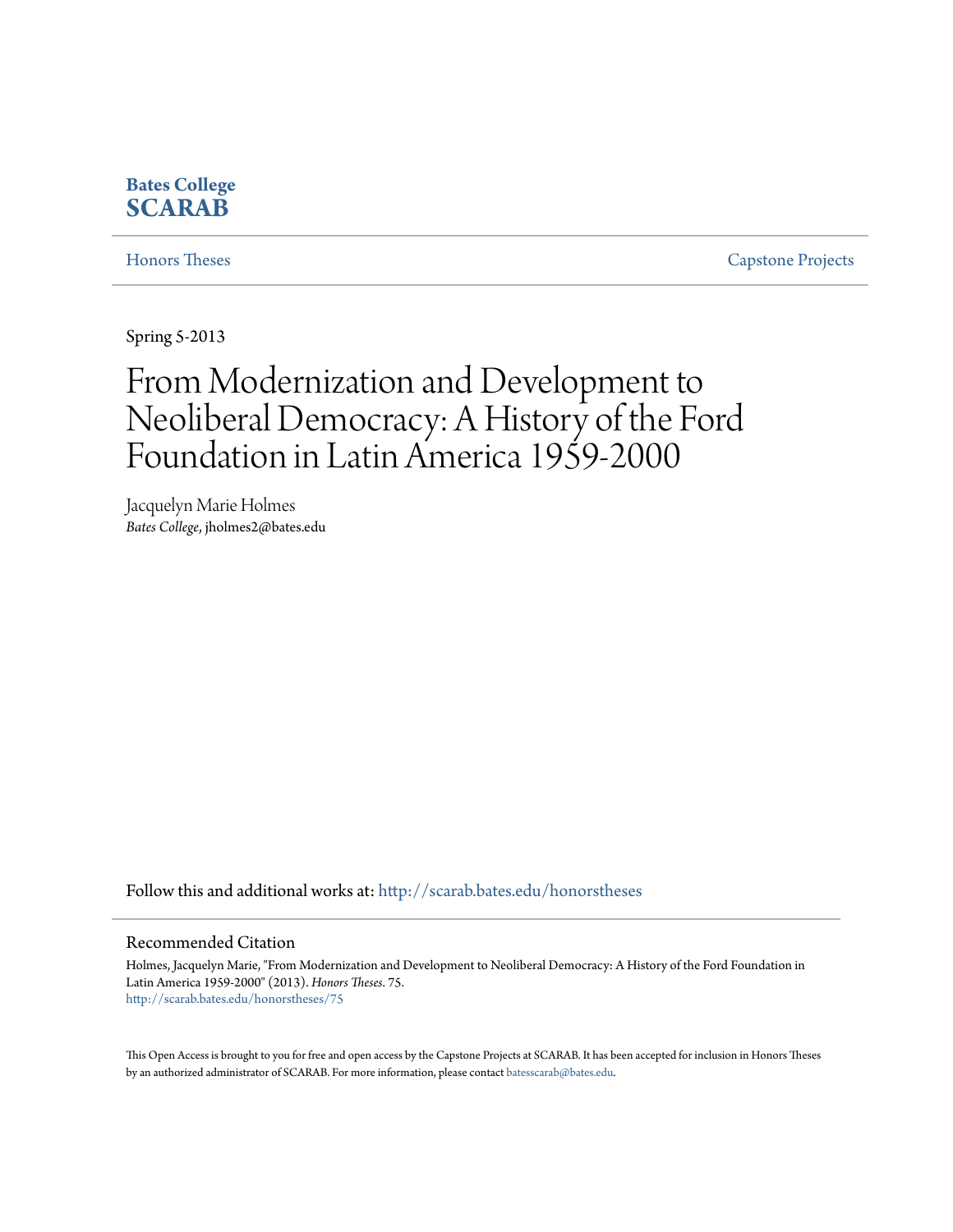From Modernization and Development to Neoliberal Democracy: A History of the Ford Foundation in Latin America 1959-2000

-----

An Honors Thesis

Presented to

The Faculty of the Department or Program of History

Bates College

in partial fulfillment of the requirements for the

Degree of Bachelor of Arts

by

Jacquelyn Marie Holmes

Lewiston, Maine

March 22, 2013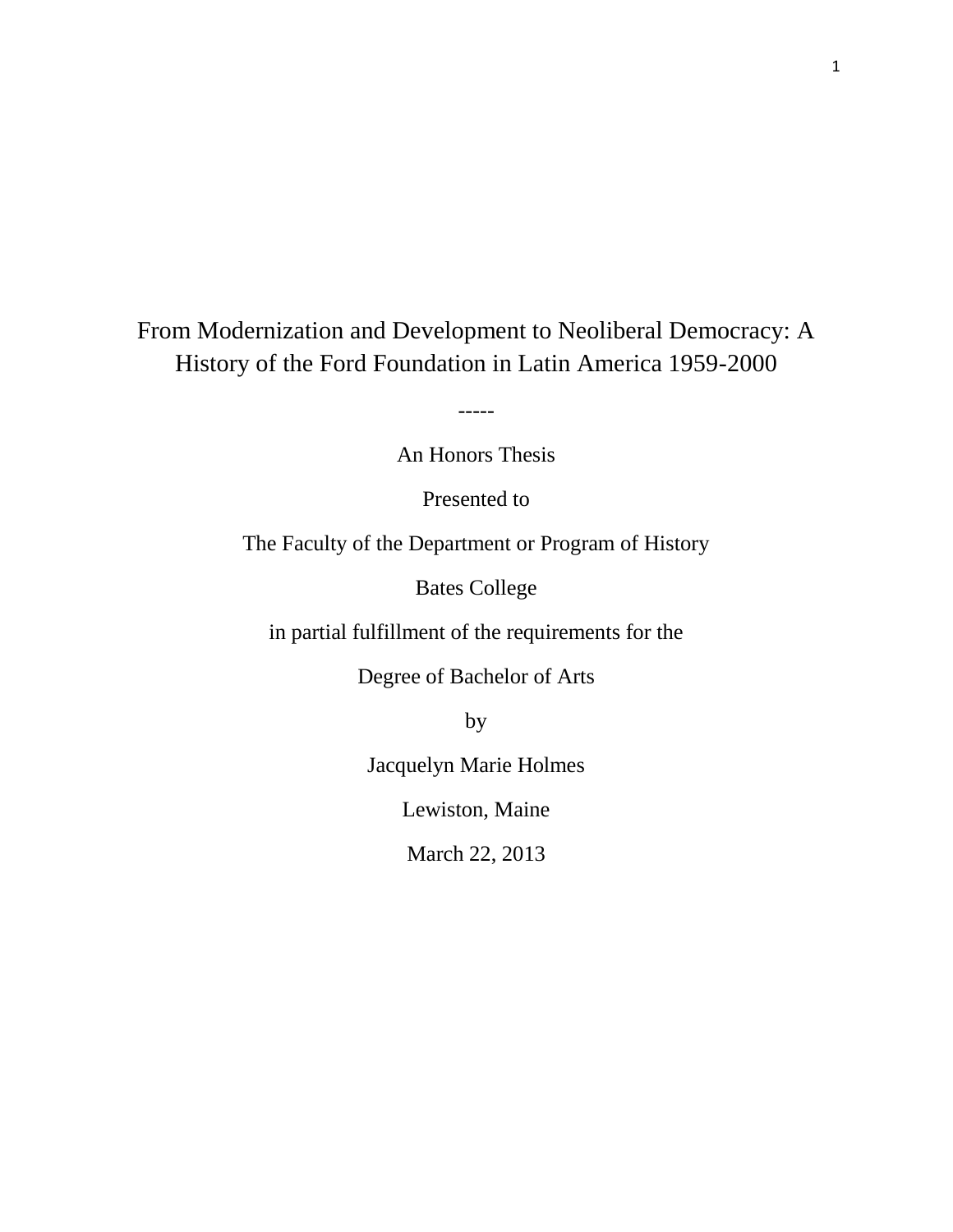## **Table of Contents**

| The Growth of the Ford Foundation 1937-1959                                                                                   |
|-------------------------------------------------------------------------------------------------------------------------------|
|                                                                                                                               |
| Through the Lens of the Alliance for Progress and the Ford Foundation:<br>Latin America in the Cold War 1960-1973             |
|                                                                                                                               |
| The Effect of Cold War "Crisis" on Intellectual Pluralism: The Ford<br>Foundation's Role in the University of Chile 1973-1990 |
|                                                                                                                               |
| An Emphasis on "Civil Society": the Ford Foundation's impact on the<br>reestablishment of neoliberal democracy 1990-2000      |
|                                                                                                                               |
|                                                                                                                               |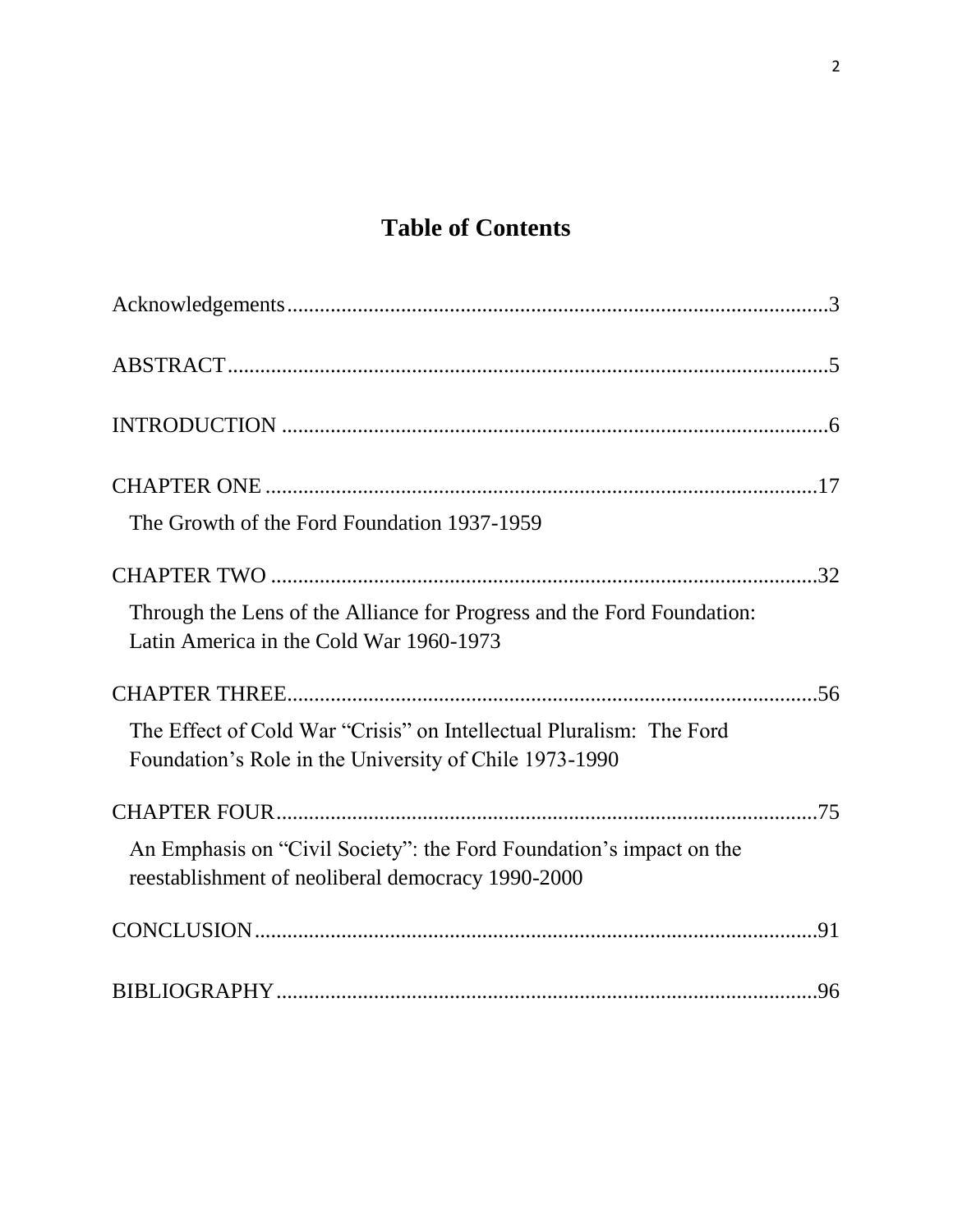### **Acknowledgements**

<span id="page-3-0"></span>I first want to thank my advisor, Jennifer Adair, for being so patient and understanding, for her incredibly thoughtful and detailed comments at every step of the process, and for inspiring me to keep questioning. I will truly miss our conversations. I also want to thank Karen Melvin for introducing me to the subject. It has been quite fun to attempt to piece together the puzzle that is Latin American History over the last four years. For all of the treats, notes, and library visits, Dylan and Lucy, thank you. You keep me smiling. And to the History Department for giving me the opportunity to spend the year creating something I am really proud of. It has been a wonderful journey.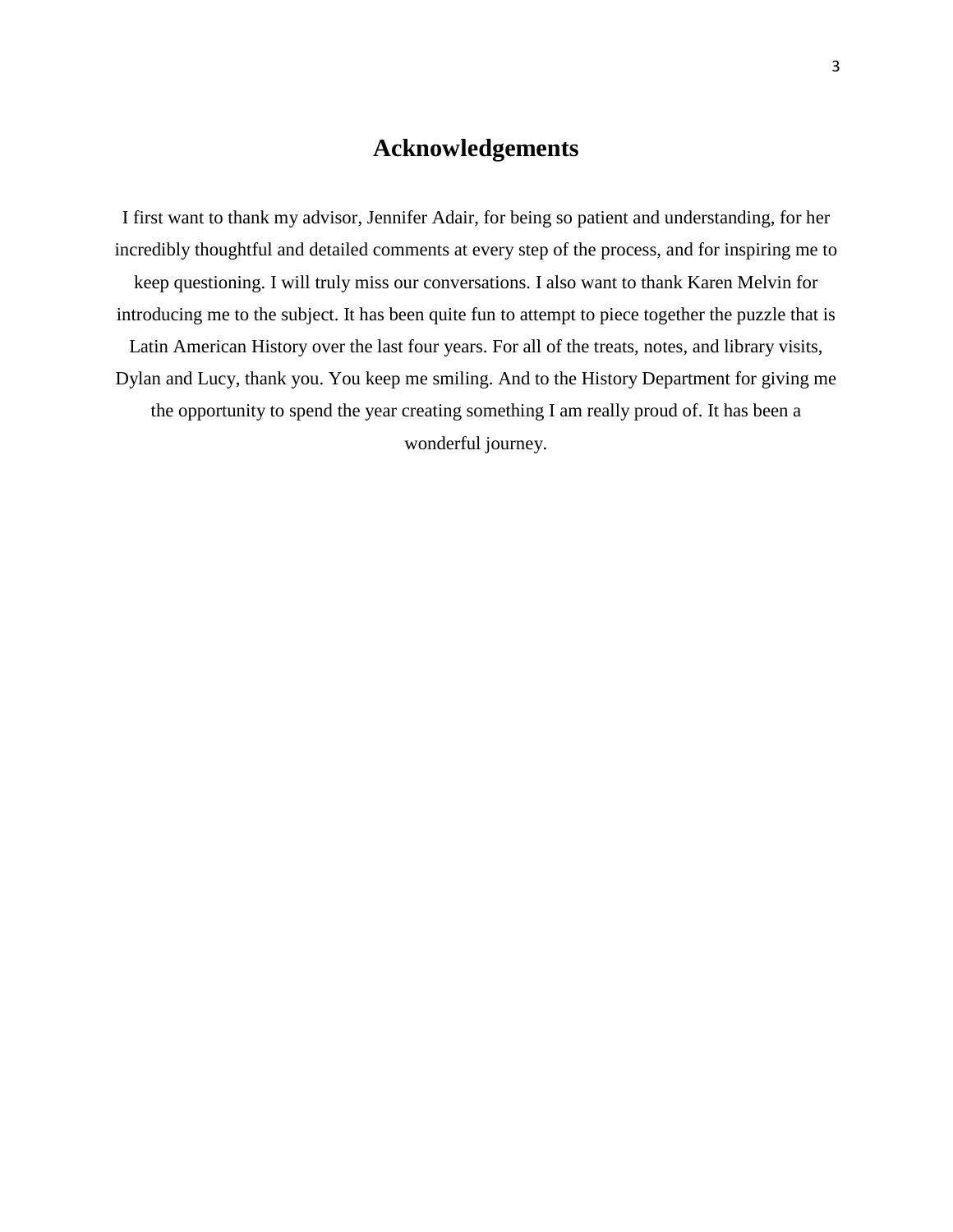#### For My Dad.

I miss when you used to quiz us about state capitals at breakfast the morning after a sleep over. A platypus is never a president. You've inspired my obsession with learning. Thank you for bringing me up to Bates that Sunday morning.

It has been the most incredible four years. I feel so lucky.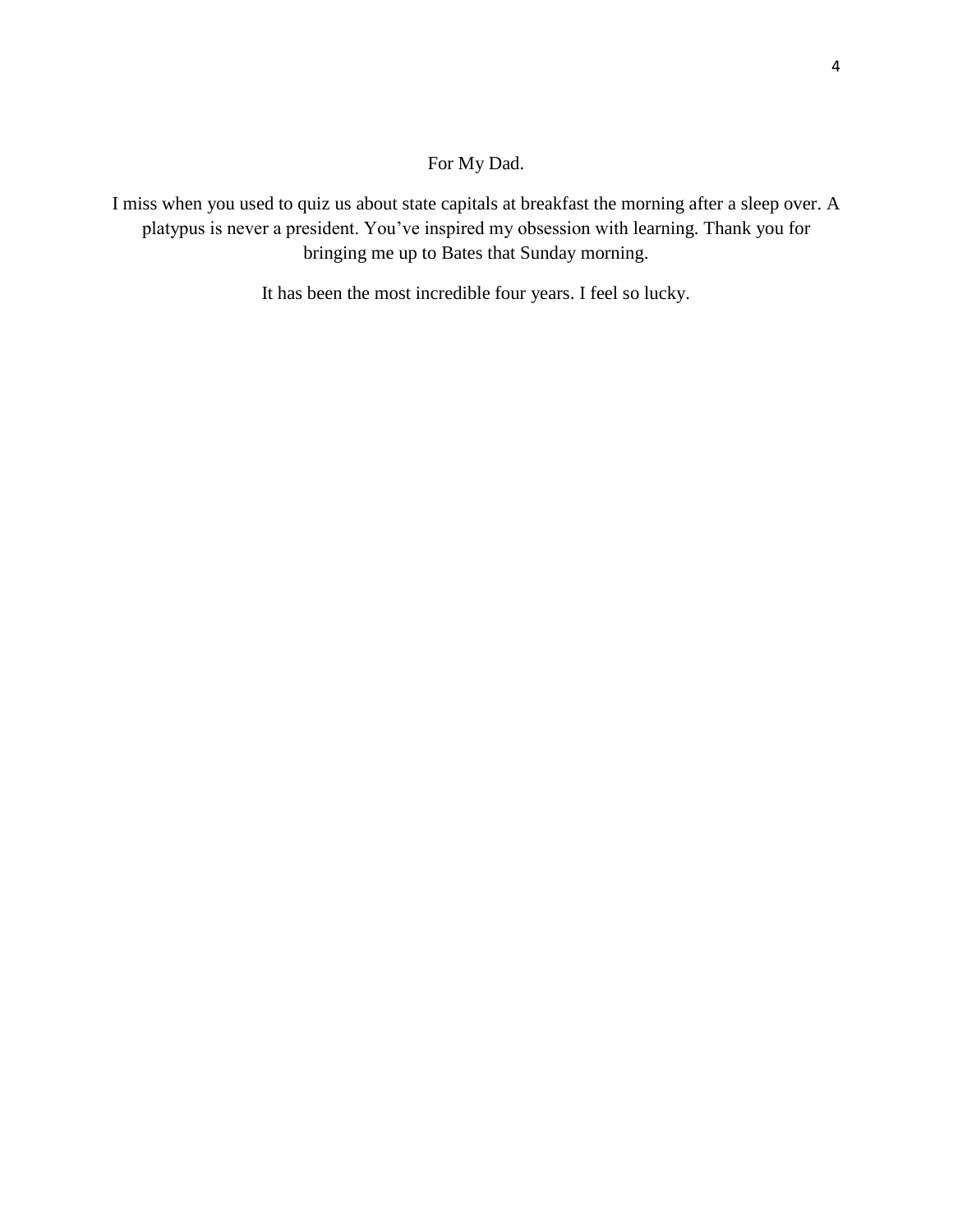#### **ABSTRACT -----**

<span id="page-5-0"></span>This thesis analyzes how shifts in United States foreign policy influenced the Ford Foundation's relationship with the United States government in terms of how they defined and brought ideas of "development" to Latin America. Focusing specifically on Chile, it argues that the Ford Foundation conveniently shifted from a national focus in the early twentieth century to an international focus in the wake of the Cold War and the threat of the spread of communism. Its efforts to spark intellectual pluralism in Latin American state universities in the late 1960's were an effort to promote modernization by combating radical ideologies. Finally, their shift to a focus on reestablishing "popular democracy" and ensuring human rights through enhancing civil society in the early 1990's was deeply influenced by the rise of neoliberalism as a worldview. This thesis uses scholarly secondary sources, United States government documents, and several accounts from Ford Foundation representatives in Latin America to argue that although the Ford Foundation attempted to manipulate their association with United States foreign policy at times in the last fifty years, their identity as an international philanthropic organization with the intention of spreading democracy is inherently and unavoidably political, and therefore deeply influenced by the context of the people they choose to work with and places they choose to work in.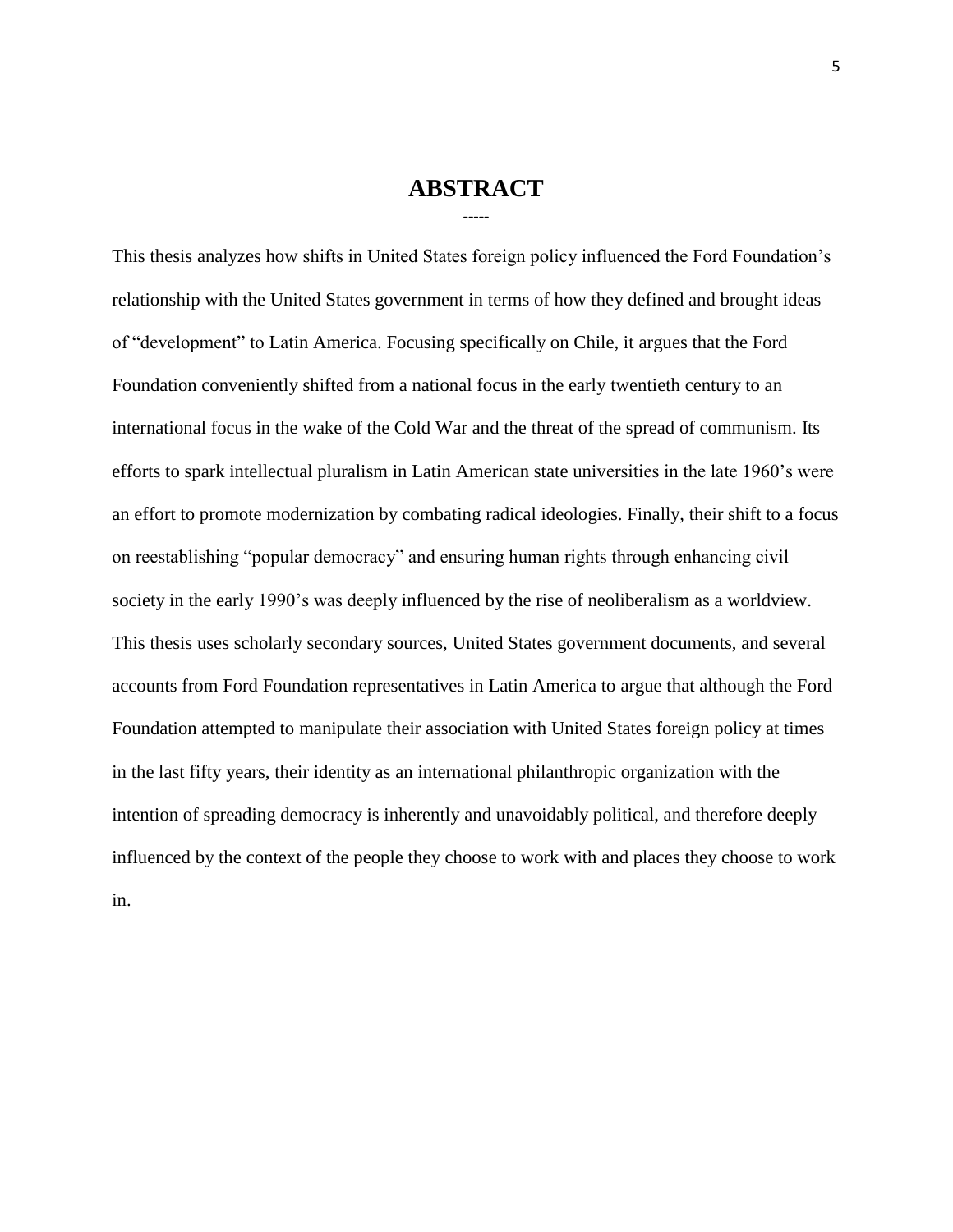#### **INTRODUCTION**

<span id="page-6-0"></span>"Have you heard the story of why the Foundation was established?" Ramon Daubon asked me excitedly during a phone conversation about his work for the Ford Foundation in the late twentieth century. Although I had already done plenty of research on the Foundation prior to the phone call, I played along, intrigued by his enthusiasm. "Edsel Ford, Henry's son, selfishly did not want the government to take his money through inheritance taxes. Isn't that fascinating," he asked, more as a statement than a question. After a brief pause he continued, "Who would have ever guessed the Foundation would be what it is today." Daubon, currently the President of The Esquel Group, has been removed from the Ford Foundation for several years now. However, his enthusiasm to talk about the mission and to talk about his experience working for Ford is telling of the Foundation's importance.<sup>1</sup> At the same time that the political, economic, and social contexts of the places the Ford Foundation chooses to develop influence how it fulfills its mission, the Ford Foundation has made and will continue to make a tremendous impact on the people it gives money to and on the people it hires.

As Daubon alludes to, to protect Edsel Ford's inheritance from the looming income and inheritance taxes of the late 1930's Henry Ford established the Ford Foundation. For the first two decades of its existence the Foundation's philanthropic activity was limited to local projects in Detroit, Michigan. However, following the historic Annual Report of 1950, today known as the

-----

 $1$  Ramon Daubon, Interview by Author, Phone Interview, Lewiston, ME, February 8, 2013.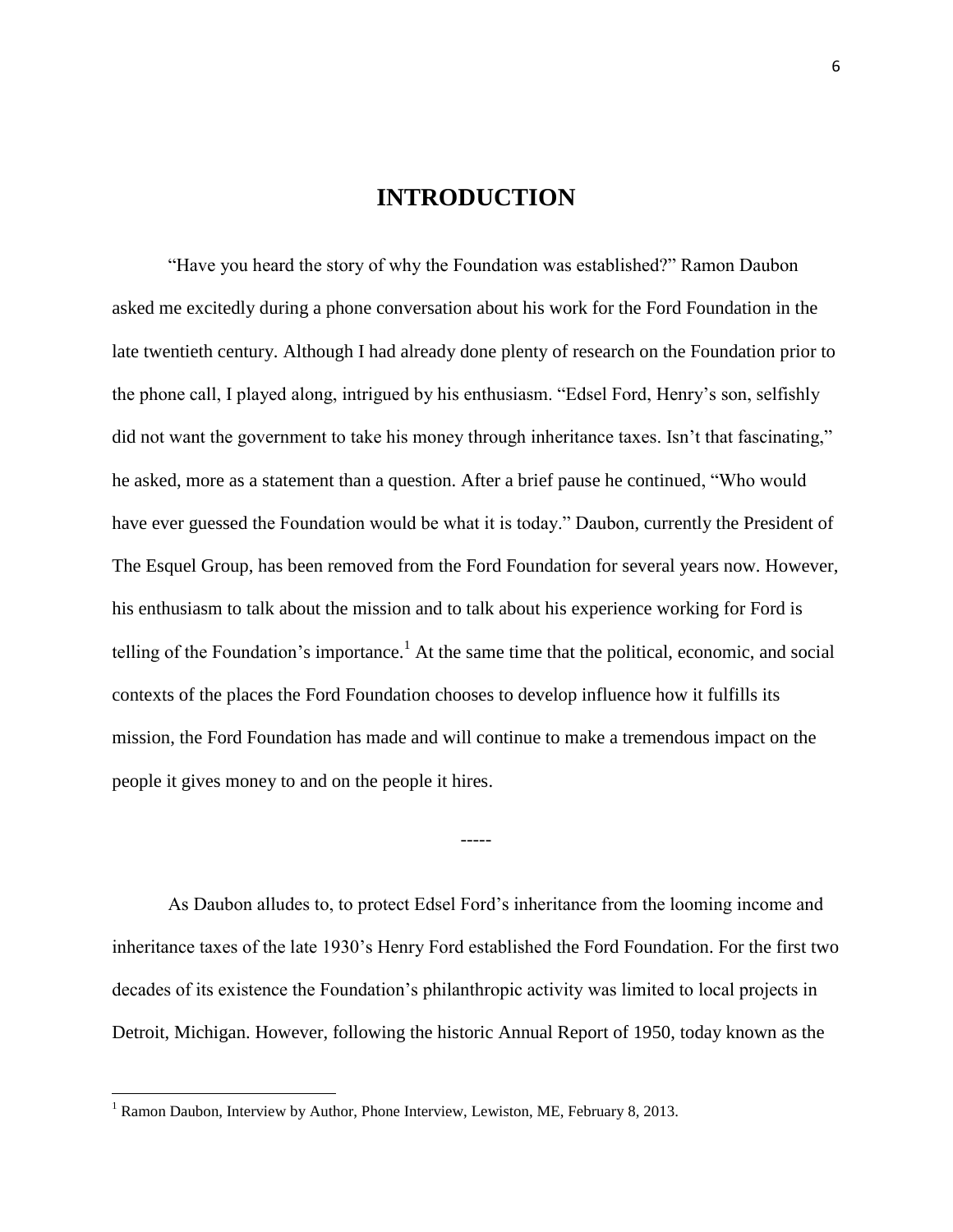Gaither Report, the Ford Foundation soon became one of the largest and most influential international philanthropic organizations in the world. Annually it accepts roughly 1,400 of the 40,000 grant proposals it receives. Since its founding, the Foundation has given over \$16.3 billion dollars in grants to people, organizations, and programs all over the world. Today it has offices in Africa, Asia, Latin America, the Middle East, and the United States. $<sup>2</sup>$  As a</sup> nongovernmental organization the Foundation claims to, "represent no private, political, or religious interests," which allows the Foundation to be, "a great positive force, and enables it to play a unique and effective role in the different and sometimes controversial task of helping to realize democracy's goals."<sup>3</sup> The Ford Foundation believes that democracy and human welfare are inextricably linked. Its primary and consistent mission is to eliminate "causes of war" through the advancement of democracy and the safe guarding of human rights. It promotes the idea that "every person must recognize a moral obligation to use his capabilities, whatever they may be, so as not merely to avoid being a burden on society if he can help it, but to contribute positively to the welfare of society."<sup>4</sup> The Foundation strongly believes that through democracy the world can be a better place for everyone.

Although the Ford Foundation promised to stay ideologically and politically neutral and independent from the state and market, many critics of American philanthropy argue that the Foundation often broke this promise by getting too involved as a political actor in United States foreign policy. In his book about the Big Three Foundation's role in the rise of American Power, Inderjeet Parmar, suggests that, "the 'Big 3' (Ford, Rockefeller, Carnegie) have been extremely influential in America's rise to global hegemony over the past century," and that, "they are

<sup>&</sup>lt;sup>2</sup> "Overview of History," *The Ford Foundation Website*, accessed November 22, 2012, http://www.fordfoundation.org/about-us/history.

<sup>&</sup>lt;sup>3</sup> "Report of the Study for the Ford Foundation on Policy and Program," Detroit: The Foundation, 1949, 23.

<sup>&</sup>lt;sup>4</sup> Report of the Study for the Ford Foundation on Policy and Program, 18.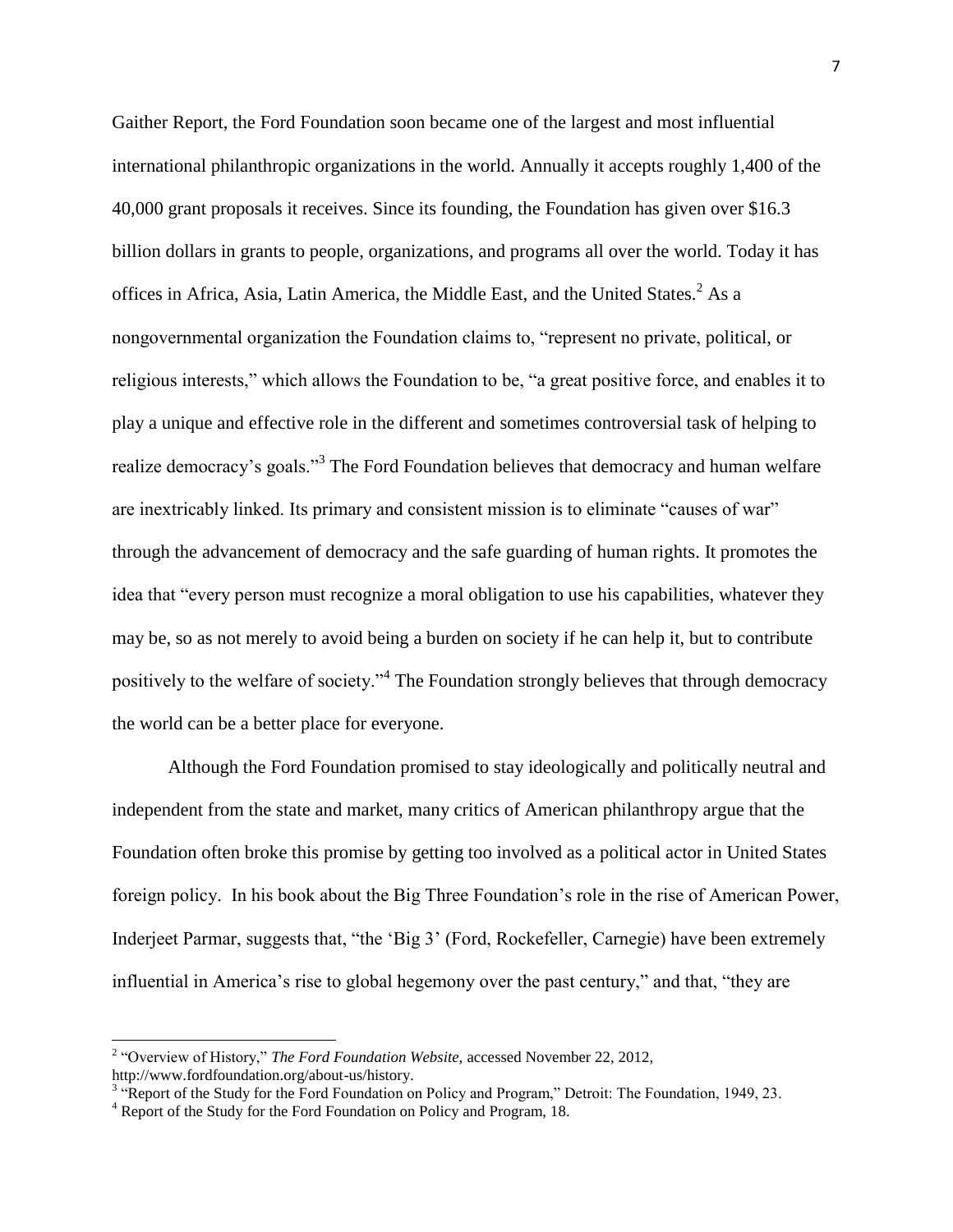intensely political and ideological and are steeped in market, corporate, and state institutions – that they are part of the power elite of the United States."<sup>5</sup> Because Ford Foundation representatives, including Peter Hakim, a former Ford representative in Latin America, confirm this sentiment that "It is impossible to avoid politics"<sup>6</sup>, this thesis acknowledges truth in the argument that the Ford Foundation's work often crossed the line into political action. However, through the lens of the Ford Foundation's work in Chile, this thesis takes this argument one step further and asks the more complicated historical questions: why and how?

Over the last fifty years the Ford Foundation's mission to promote democracy has remained relatively constant. However, many scholars of United States philanthropy argue that the Foundation's method of promoting its mission of democracy and development have shifted dramatically. This shift has occurred in the context of the World Wars, the rise and fall of communism, and with the changing perception of democracy in the United States. As Oliver Zunz, an expert on the rise of American philanthropy argues, these shifts have been directly influenced by United States foreign policy and have gone on to influence the people and organizations funded by the Ford Foundation.<sup>7</sup> In order to understand the influences of philanthropy and the Foundation's role in Latin America specifically it is necessary to understand the political and economic theories that shaped society through the last half of the twentieth century.

In the midst of World War Two and in response to the Great Depression, President Franklin D. Roosevelt created a "patchwork welfare state" through a series of "New Deal" policies. These policies, promoted and supported by the state, soon transformed into promises of

<sup>5</sup> Inderjeet Parmar, *Foundations of the American Century: The Ford, Carnegie, and Rockefeller Foundations in the Rise of American Power,* (New York: Columbia University Press, 2012), 2.

<sup>&</sup>lt;sup>6</sup> Peter Hakim, Interview by Author, Phone Interview, Santa Cruz, CA, February 19, 2013.

<sup>7</sup> Oliver Zunz, *Philanthropy in America: A History,* (Princeton: Princeton University Press, 2012) *146.*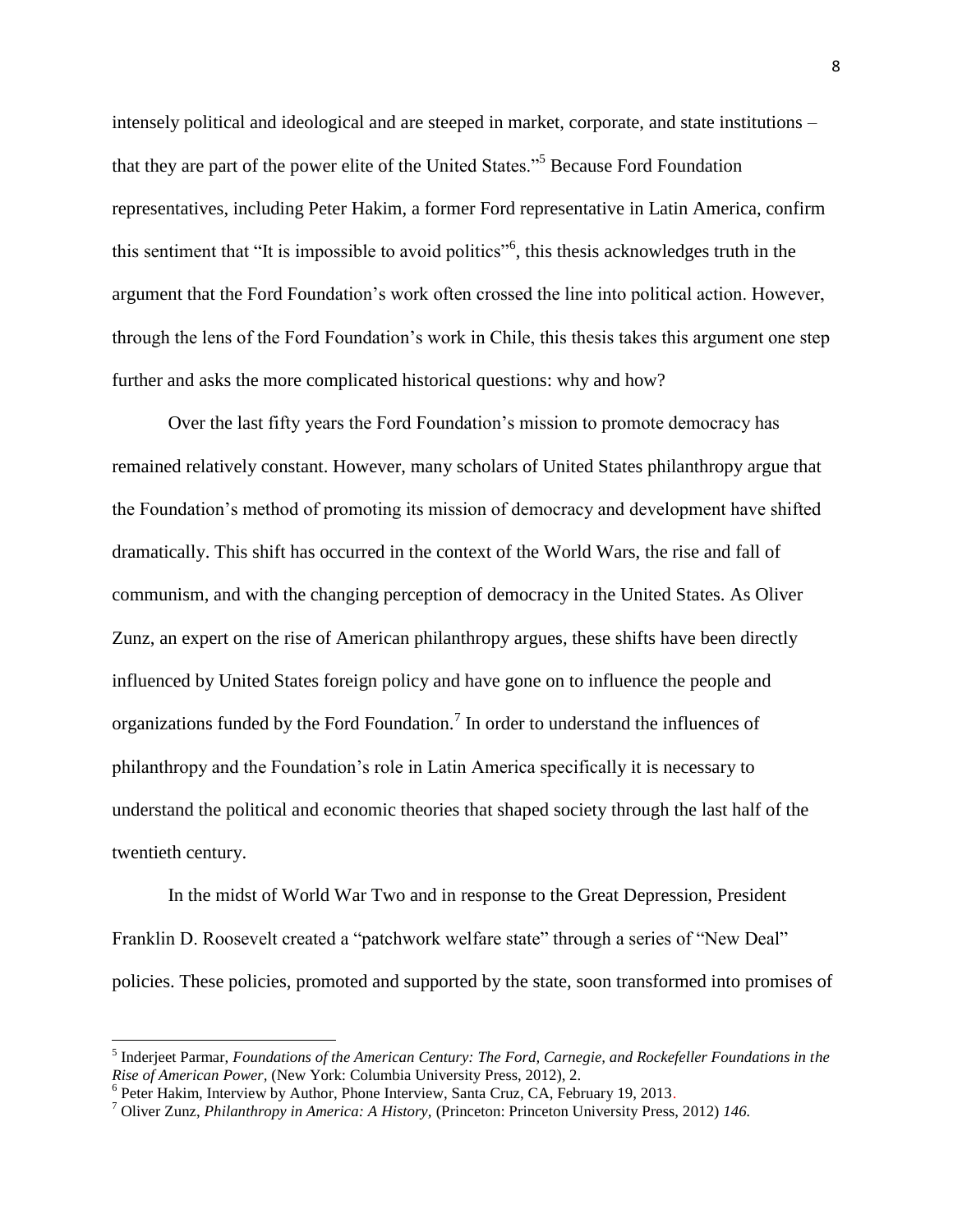a "poverty free America and a non-stigmatized, community-based, and easily accessible system to social welfare."<sup>8</sup> To uphold this promise the Johnson administration designed program after program to mobilize community resources and ensure "equality of opportunity and a redistribution of social, economic, and political resources."<sup>9</sup> Inspired by New Deal policies in the United States, the period from the 1930's through the 1960's in Latin America was consumed by what some refer to as "populist governments" or "national popular regimes." Simply, the emphasis was on building community to enhance nationalism. These theories were reflected in government that mimicked the United States New Deal policies with an emphasis on creating welfare states to support the people, enhancing the domestic economies, and building stronger nations independent of foreign influence.

In the aftermath of the Second World War and the beginning of the Cold War in Europe the United States administration started to pull back on some of the state funded and supported social welfare programs. The focus then became to increase defense expenditures and look more critically at what was going on in the rest of the world. The fear of communism sparked the formation and implementation of modernization theory in "developing countries" all over the world.

According to Colin Cavell, a scholar on the notion of exporting democracy, theorists of modernization thought that the best way to "protect" countries vulnerable to the spread of communism was to encourage the development of a political system that looked like the United States model.<sup>10</sup> This system needed to be democratic, liberal, pluralist, and socially just.<sup>11</sup> The

<sup>8</sup> Howard J. Karger and David Stoesz, "Retreat and Retrenchment: Progressives and the Welfare State," *National Association of Social Workers, Inc.,* (1993): *213.*

<sup>&</sup>lt;sup>9</sup> Karger and Stoesz, 213.

<sup>&</sup>lt;sup>10</sup> Colin S. Cavell, *Exporting 'Made in America' Democracy: The National Endowment for Democracy and US Foreign Policy,* (New York: University Press of America, 2002), 54.

<sup>&</sup>lt;sup>11</sup> Howard Wiarda and Esther M. Skelly, *Dilemmas of Democracy in Latin America: Crisis and Opportunity*, (New York: Rowman and Littlefield, 2005), xiv.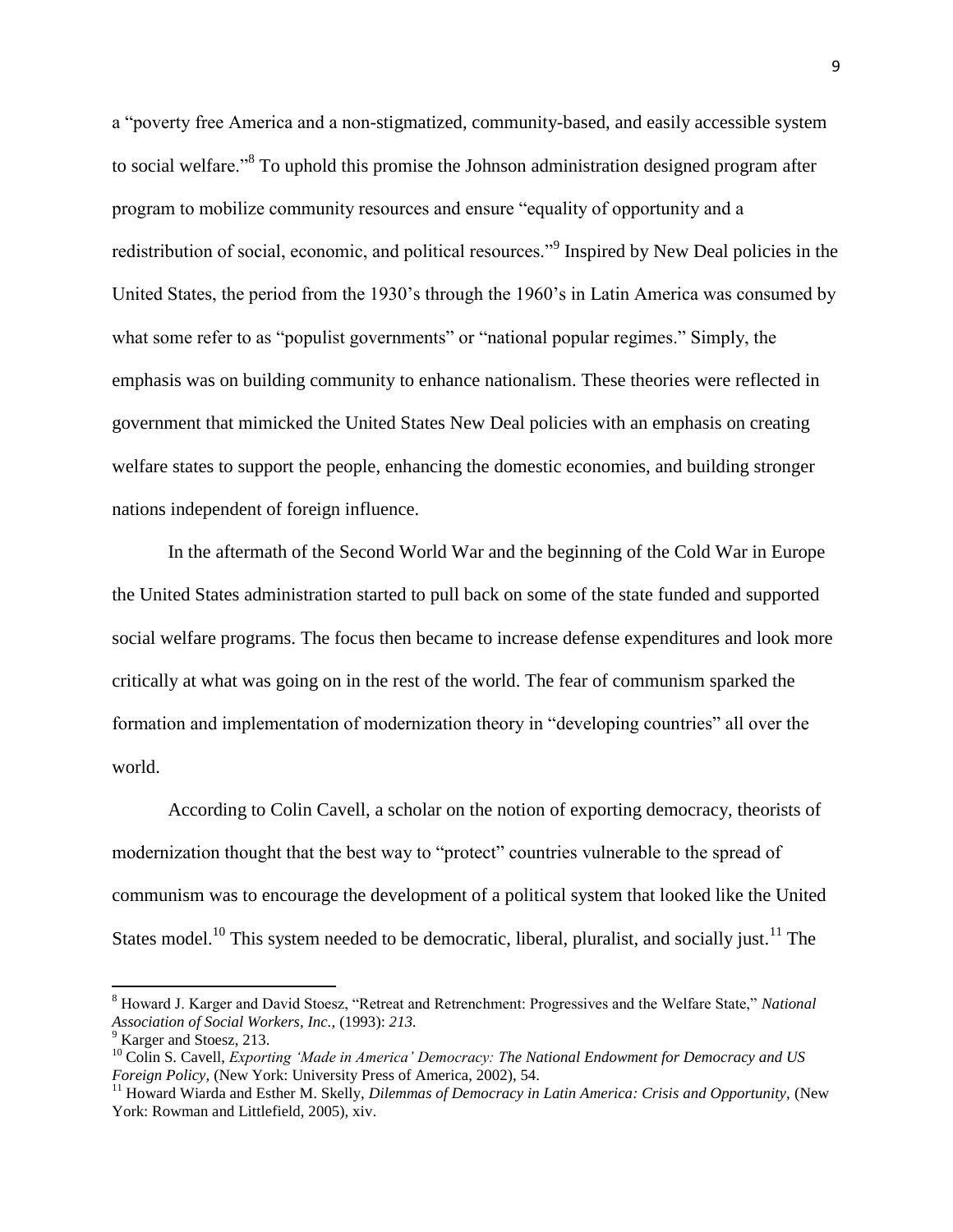nationalist and populist governments in Latin America started to look a little too much Moscow's communism at this point. There was enough concern that the United States made the decision to intervene in Latin America. They intervened first in Guatemala in 1954 to infuse these ideas of development into the political frameworks and economies of this "vulnerable region" and later through the Kennedy Administration's decision to implement the Alliance for Progress.

While the United States administration implemented their theories of development, Latin American theorists were promoting their own definitions that worked more closely with the national popular governments already in place. This Latin American theory of development was coined by Raul Prebsich, one of Latin America's most influential economists, as "dependency theory." Prebsich agreed that progress through industrialization was necessary, especially because it did not exist in Latin America in the same capacity it existed in other world super powers like the United States. However, instead of achieving this progress through adopting United States policies and becoming dependent on United States economies, Prebisch argued that progress had to be with, for, and about the people. He argued against foreign competition and international economic colonialism.<sup>12</sup>

Quite obviously these theories of progress and development differed greatly. As the United States was attempting to implement their ideas of modernization theory against Prebisch's dependency theory as a security measure against the spread of communism, the Ford Foundation entered in Latin America with a mission to promote human welfare and democracy. The Ford Foundation believed heavily in empowering people, but it implemented programs and became involved in state universities to empower people to think, act, and govern in specific pluralist, centrist and critically, non-radical ways. Because radical thought was equated to

<sup>&</sup>lt;sup>12</sup> Raul Prebisch in Nystrom and Haverstock, *The Alliance for Progress: Key to Latin American Development,* (Princeton: Van Nostrand and Company, Inc., 1996), 141.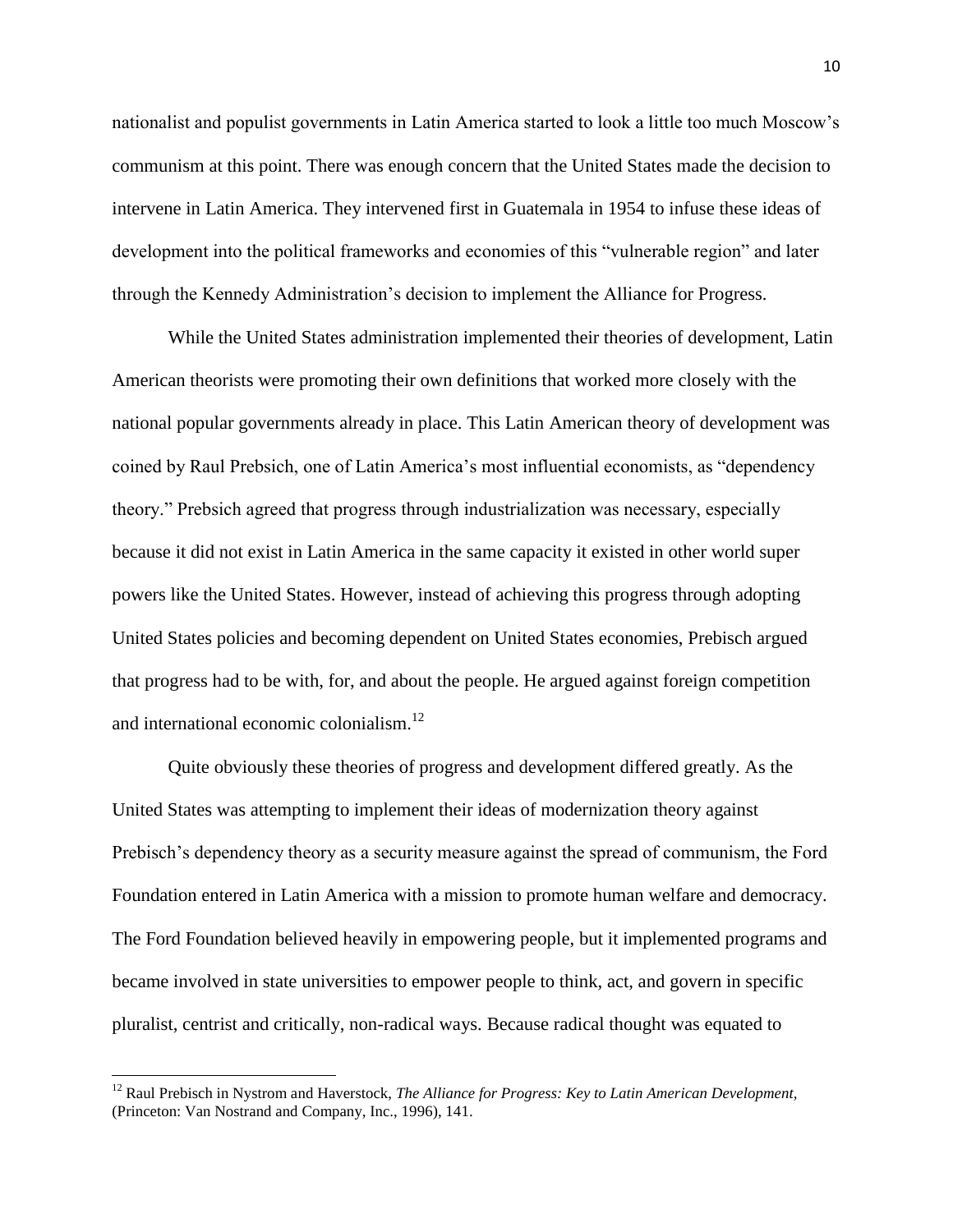communist thought for the United States at the time, the Foundation in other words implemented programs to quell communist thinking by bringing scholars more toward the center of the political spectrum. The Foundation believed that the work it did was always for the best interest of the people it worked with. However, it is important to keep in mind that its actions were always influenced by the United States government's policies regarding development and modernization and therefore may have strayed away from the desires of the Latin American people at times. This trend would continue until late in the 1970's.

After the Alliance for Progress and United States theories of modernization failed to positively enhance economic development throughout Latin America, ideas of socialism and nationalism began to creep back into political ideology.<sup>13</sup> These ideas especially concerned the United States administration, resulting in more United States intervention. Latin American historians agree that United States intervention, specifically in Chile, sparked the 1973 military coup. The coup controversially resulted in the destruction of Chile's historically strong democratic institutions and began what was to be a horribly repressive military regime under Augusto Pinochet. Paul E. Sigmund, the author of *The Overthrow of Allende*, in conjunction with several other prominent scholars in the field, argues that the new policies implemented by Pinochet and severely influenced by the United States were products of the new push to shrink state control, deregulate the economy, open up the markets, and give power to individuals and private corporations. This shift represents the next phase in United States foreign policy, the rise of what today has been defined as "neoliberalism."<sup>14</sup>

Neoliberal democracy as it is defined by David Harvey in his "Brief Discussion of Neoliberalism" and as it is analyzed in Wendy Larner's article, "Neo-liberalism: Policy,

<sup>&</sup>lt;sup>13</sup> Nystrom and Haverstock, 110.

<sup>&</sup>lt;sup>14</sup> Paul E Sigmund, *The Overthrow of Allende and the Politics of Chile 1964-1976*, (Pittsburgh: The University of Pittsburgh Press, 1977), 286.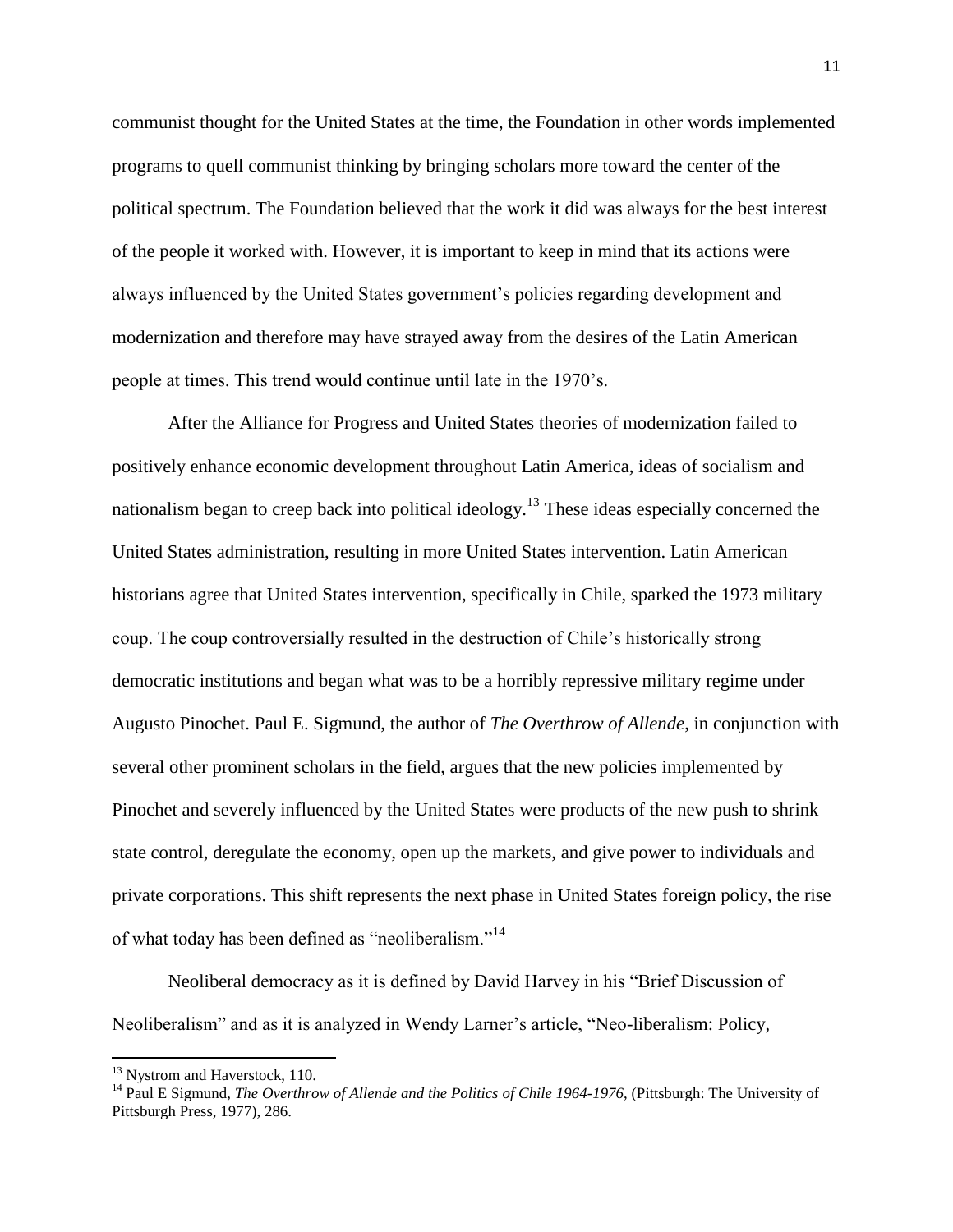Ideology, Governmentality," would take the place of the 'popular democracy' that had consumed Latin America for much of the mid-twentieth century. Many experts argue that although the state assumed the market would solve the issues of poverty and the widening wealth disparity gap throughout Chile, neoliberal thinking often pushed these people further down in its efforts to engage in the global economy. The foundations and smaller nongovernmental organizations with missions to promote the people disadvantaged by neoliberalism found themselves in a complicated cycle of giving, association, and staying true to their mission.

As discussed earlier, the Ford Foundation continued to stay true to its mission of enhancing human welfare through popular democracy. The mission also emphasized the value of having the people effected by decisions present in the decision making process. The neoliberal policies gradually adopted by the Chilean government with encouragement from United States foreign policy, dramatically shifted the Foundation's ability to fulfill this mission in the way that it had been previously. As the state became less and less responsible for funding social welfare programs, the responsibility fell to private organizations like the Ford Foundation. By picking up this responsibility and funding smaller organizations to cure the side effects of the neoliberalism the Ford Foundation became a political actor in neoliberal democracy. However, instead of getting closer to their mission, the Foundation simply enabled the neoliberal policies to continue to widen the wealth disparity gap and to continue to expand the depth of the issues faced by the poorer classes.

This cycle is a phenomenon that has not been completely flushed out in scholarship yet. The rise of nongovernmental organizations has surely drawn attention to the cycle, but scholars have yet to touch the complexities of the political relationship between the United States neoliberal foreign policies and the Ford Foundation's work and definitions of development. This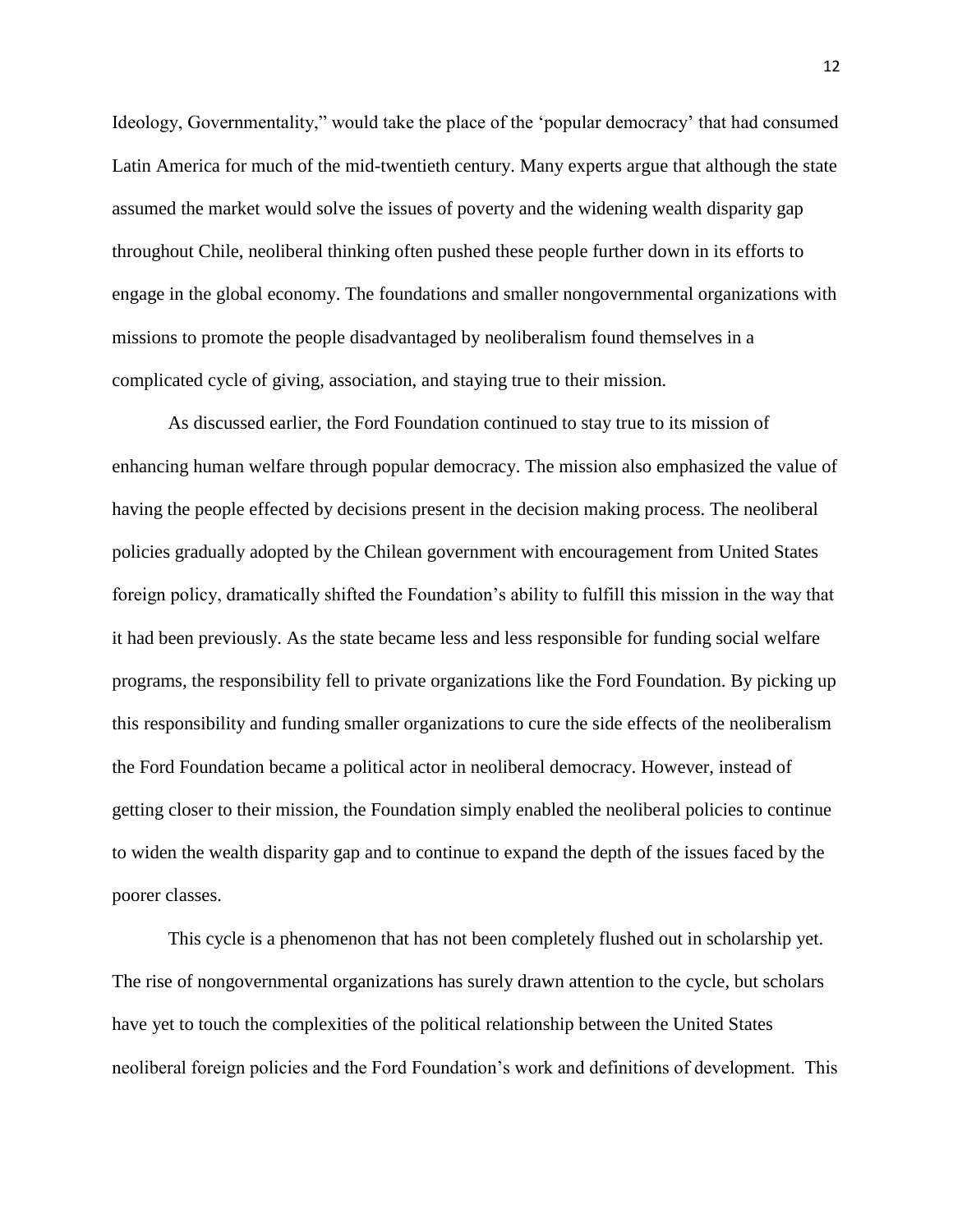thesis works to track the changes in the relationship through these current ideas about neoliberal policies, which extend into how the world is continuing to function today.

The thesis begins with a broad analysis of United States philanthropy in a global context. It uses Chile to show how shifts in United States foreign policy have impacted the Ford Foundation's attempts to fulfill its mission. I understand that Chile is one unique country in one complicated region and I do not intend to use it as a representation of what the Ford Foundation was doing in the rest of the world or even in the rest of Latin America. By focusing on one country and tracking the relationship the Foundation has with the people, the ideas, and the political changes in that country it is easier to think critically and make conclusions about specific and important trends.

I refer primarily to Chile throughout the thesis for several reasons. First, the Ford Foundation chose Chile early on in its involvement with Latin America as a good place to establish a regional office. This choice, I argue, is significant because it has to do with the fact that Chile had the longest standing and most developed network of democratic institutions in the region. This network would affect the implementation of United States' policies in the region, especially in regards to the political and ideological shift that would occur in Chile late in the twentieth century. Consequently, this would dramatically affect the Ford Foundation's work in the Santiago Office. Furthermore, after an initial survey of the available primary and secondary sources on the Ford Foundation, the most accessible research had to do with the Ford Foundation in Chile. This included conversations with three former Ford Foundation representatives who either worked in or led the Santiago regional office in times of tremendous importance for Chile. Lastly, Chile is the perfect example of how adjustments of the United States foreign policies and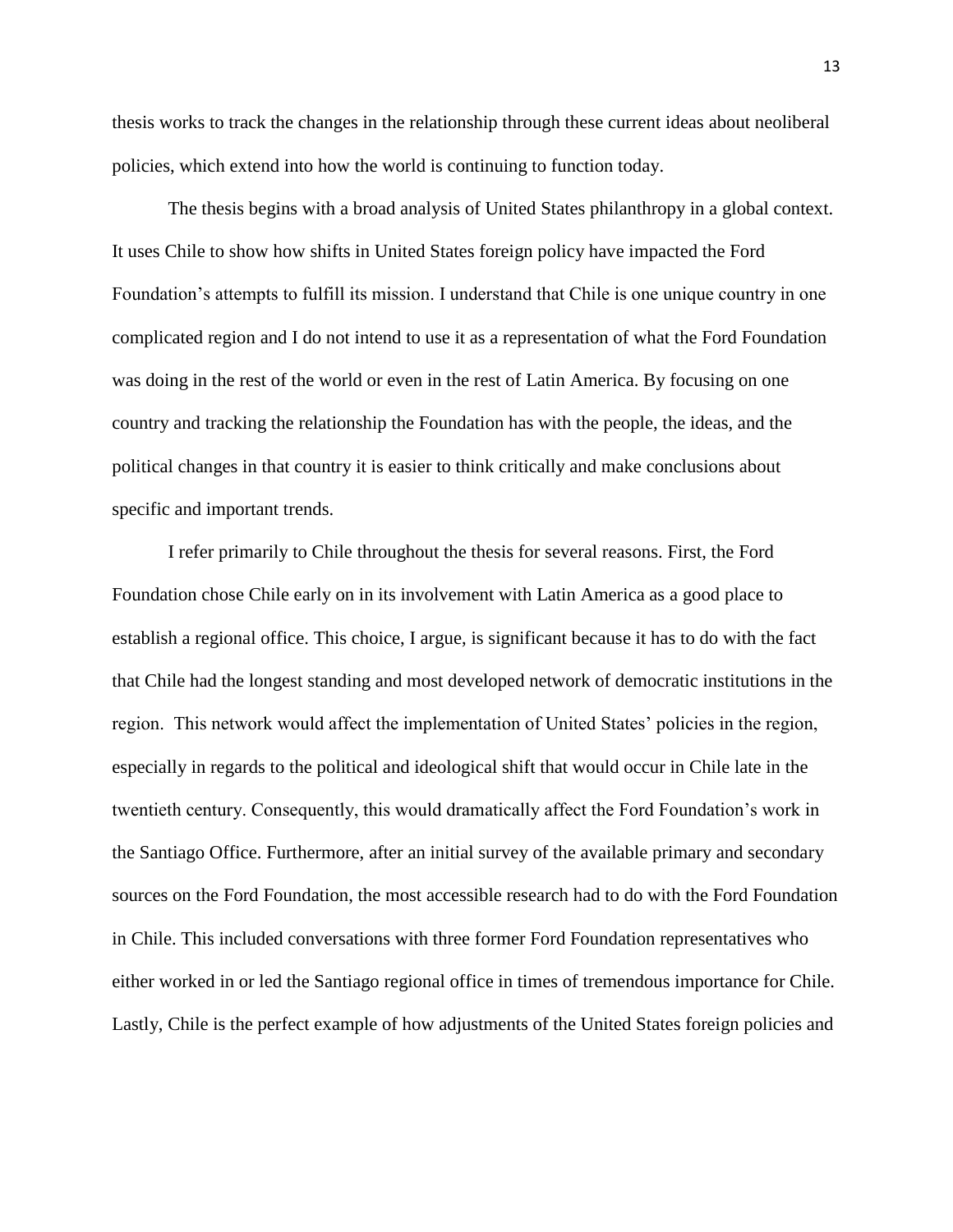intervention strategies affected Latin America and in turn how these shifts effected how the Ford Foundation implemented its mission.

To bring some consistency and clarity to tracking the shifts in how the Ford Foundation worked to fulfill its mission I have organized each chapter in a similar way. Each chapter begins with the historical context in Latin America and how, if at all, the United States policy influenced that context. I continue each chapter with an explanation of the major political and economic concepts associated with the time, both from a United States and Latin American perspective. In the final part of every chapter I bring in the Ford Foundation. I use this section to analyze how the concepts and context have impacted the Foundation's decisions about the best way to fulfill its missions. I use a combination of secondary and primary sources to depict the context and incorporate the ideas and theories of many experts to solidify the definitions of the political and economic concepts located in the context.

In chapter one I introduce philanthropy in the United States in general and how the new policies of inheritance for large corporations, like the Ford Motor Company, influenced the beginning of the Ford Foundation. I argue that the Ford Foundation's decision to go international in their 1950 Annual Report, most commonly known as the "Gaither Report," was closely connected to the beginning of the Cold War and the threat of communism in Europe. In the early 1950's the Ford Foundation started to establish programs and offices in places vulnerable to the spread of communism in order to enhance United States security by advocating for democracy.

In chapter two I discuss the entrance of the Ford Foundation in Latin America shortly after the threat of communism had crept into the western hemisphere, first in Guatemala and later in Cuba. At the time, the United States, obviously worried about the security of their border, established the Alliance for Progress to bring new policies of development and modernization to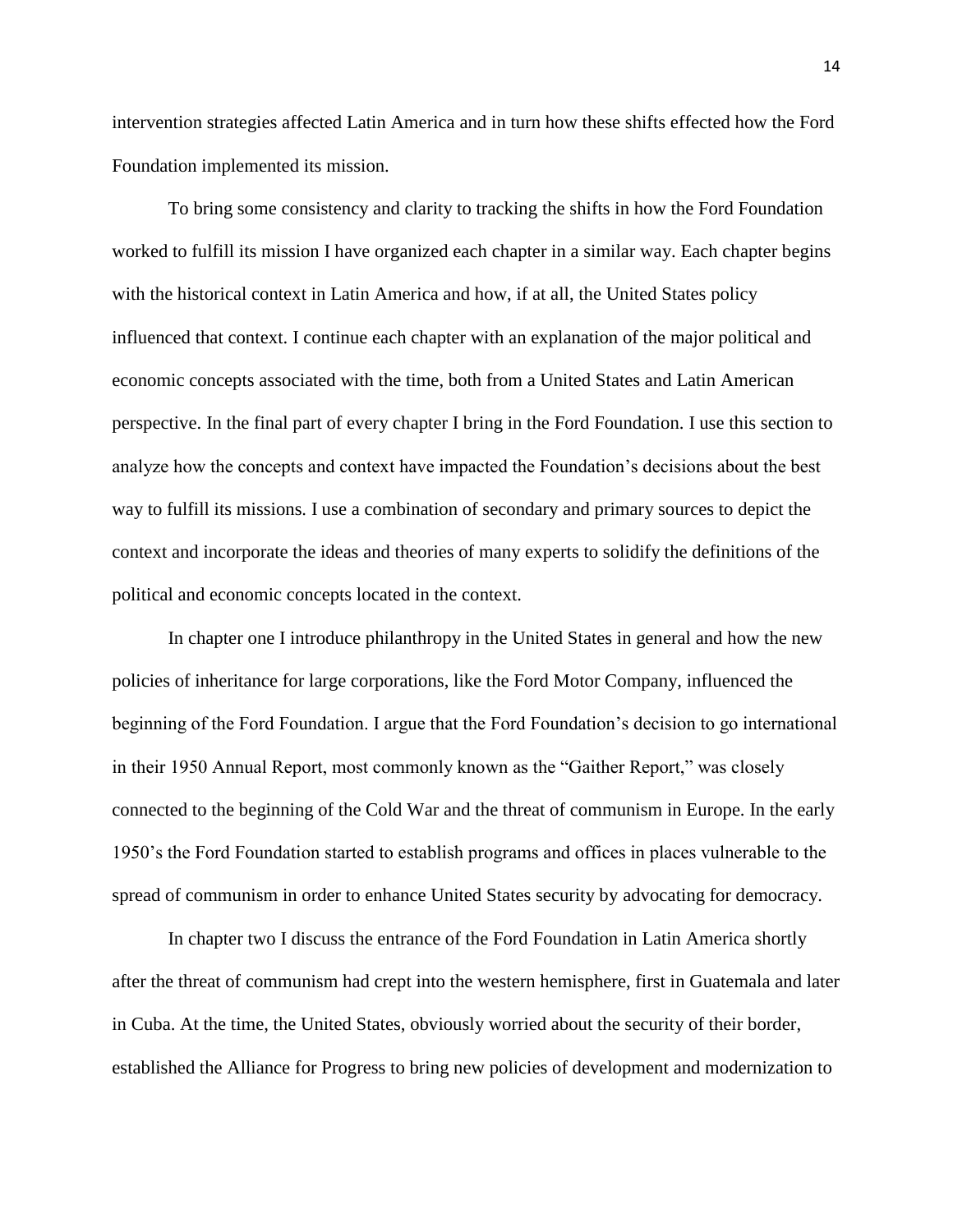the vulnerable Latin American region. While the United States promoted these ideas through the Alliance, the Ford Foundation promoted these same ideas through an emphasis on the value and enhancement of intellectual pluralism in the state universities. This chapter tracks the Foundation's support specifically of the social science departments at the University of Chile in Santiago.

Chapter three analyzes the Ford Foundation's shift in focus due to the United States involvement in the 1973 military coup in Chile. With so much negative sentiment towards United States intervention, the Foundation had to navigate their association with the United States to stay welcome in the region. The chapter also discusses the reasons for the closing of the Santiago office in 1974 and the transition from an emphasis on economic development and modernization through universities to an emphasis on enhancing democratic policies and ensuring human rights. The Foundation at this point in its history had to find creative ways to "save" the displaced scholars and intellectuals after the coup. By getting involved in the navigation of these new policies, the Ford Foundation became a political actor in the struggle against Pinochet.

Chapter four addresses the aftermath of the coup through the reestablishment of democracy, not as Chile had known it before, but instead, democracy involved in the neoliberal world view in the 1990s. Hoping to expand their influence with the 1991 reopening of the Foundation office in Santiago, the Ford Foundation at this point looked to support the growing lower class left unsupported by these new neoliberal policies and left out of the "progress" made during the "Chilean miracle". This chapter attempts to reflect on the multi-dimensional and complex neoliberal framework. Although the Ford Foundation attempted to stay out of this framework, as an international philanthropic organization and as connected to the United States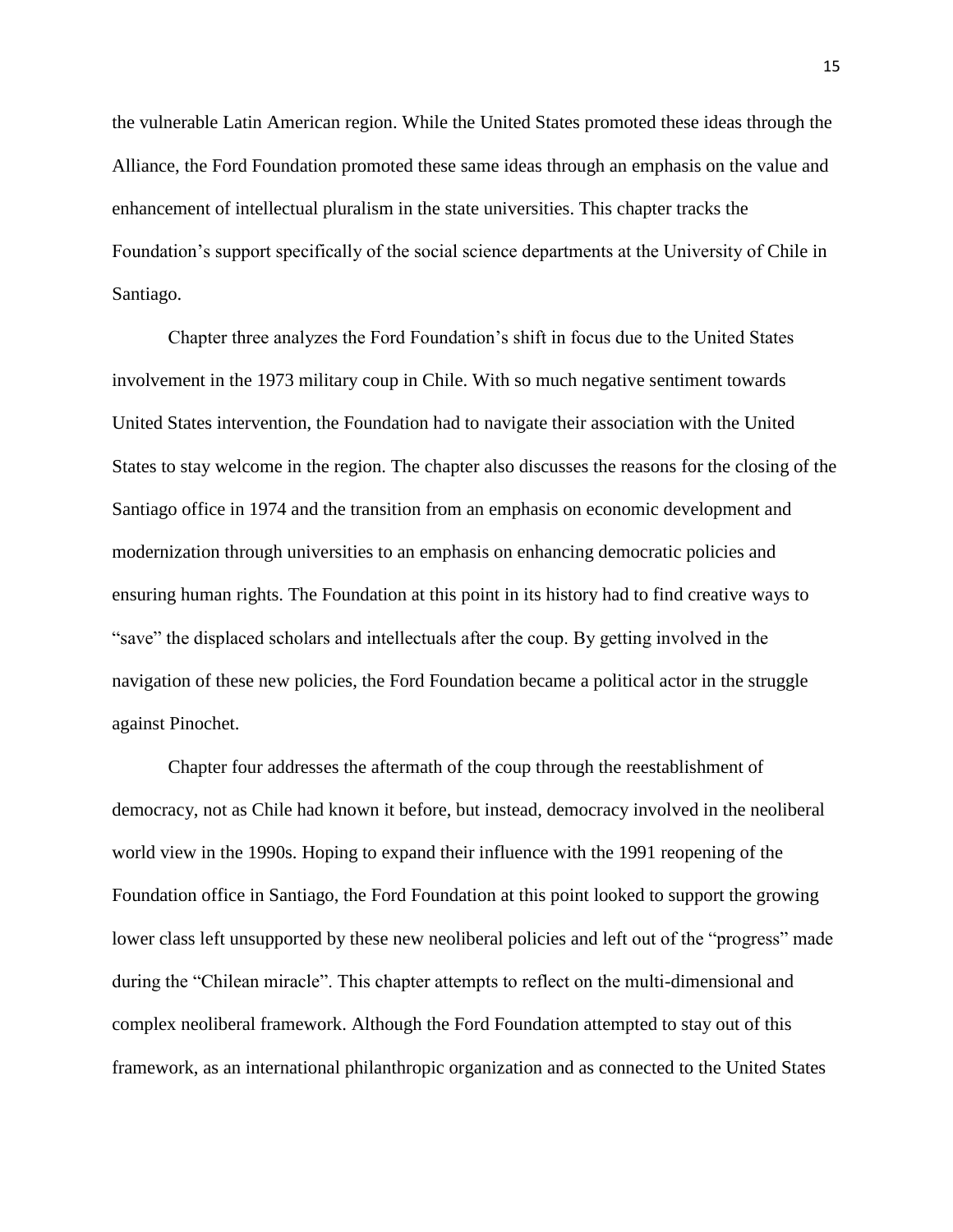ideas of development and modernization, the Ford Foundation was automatically a crucial player in the development of neoliberal policies.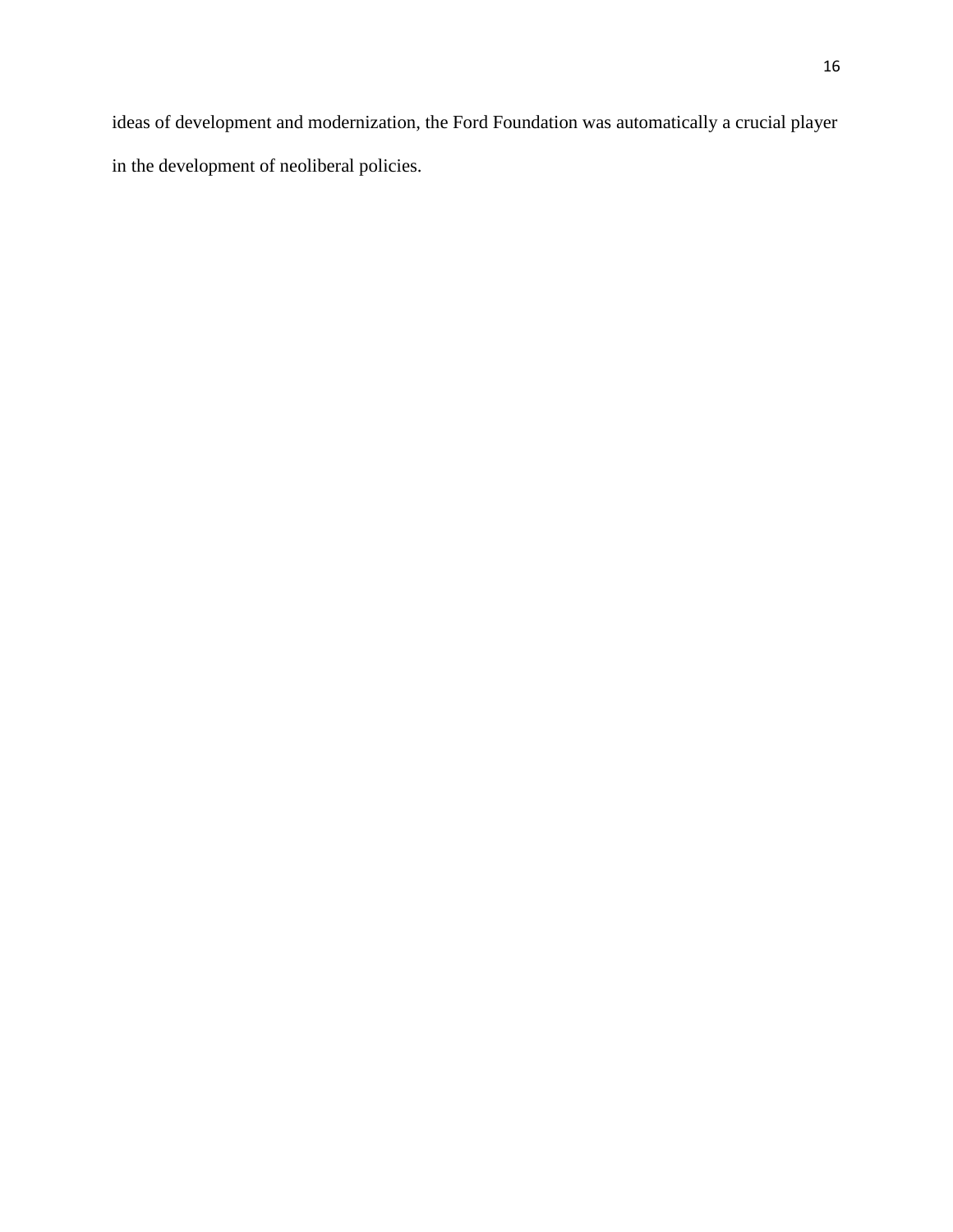#### **CHAPTER ONE**

The Growth of the Ford Foundation 1937-1959 -----

<span id="page-17-1"></span><span id="page-17-0"></span>As Daubon alludes to, in order to tell the story of the Ford Foundation's involvement in Latin America it is necessary to understand where the Foundation started. In this chapter I discuss the growth of philanthropy in the United States to paint the context for the Ford Foundation's beginning. I look extensively into the Foundation's 1950 Annual Report, which famously led to international and national expansion. This report represents Ford's transition from a locally based family foundation to a major player in world politics in the context of the Cold War. Even though the Foundation agreed to remain separate from all political, private, and religious activity, their use of education to spread theories of development were inherently political. A serious tension existed within the Foundation about how much involvement it should have in United States foreign policy surrounding the Cold War. In the end, involvement was inevitable because the United States emerged as one of the world's super powers in the aftermath of World War Two. The Foundation, as a promoter of democracy, became an important architect for a large part of the ideological framework surrounding the Cold War. By the time communism crept into the western hemisphere, first to some extent in Guatemala, and second through Cuba, the Ford Foundation had already established itself as a major political player and a serious promoter of worldwide democracy. The establishment of the first regional office in Latin America would be a direct response to the growing concern in the United States about the emergence of communism in Cuba.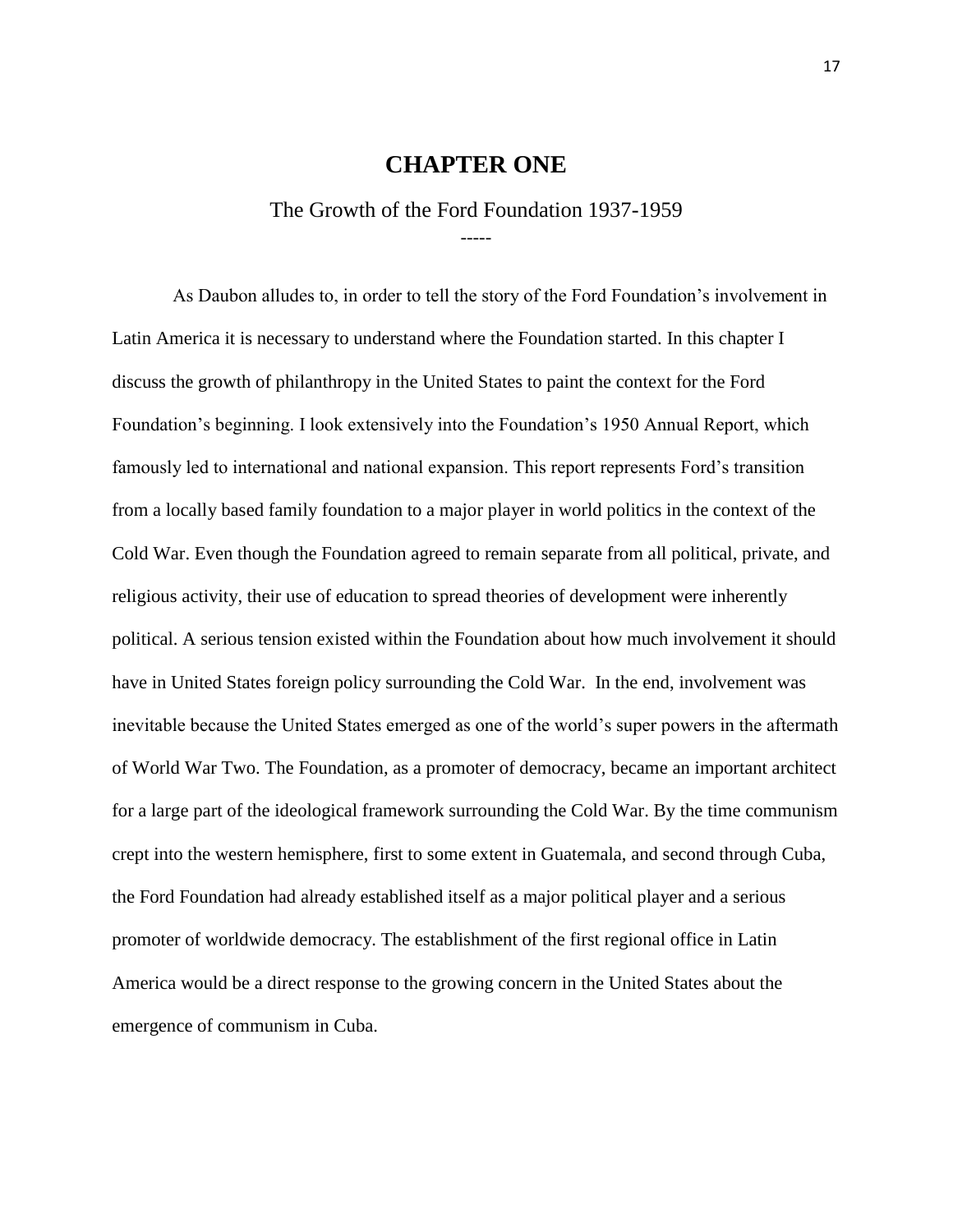The origins of United States philanthropy date as far back as the early 1800's. The author of *American Philanthropy,* Robert H. Bremmer, suggests that, "the rich didn't form a distinct class, but were connected to the rest of the people by a thousand secret ties."<sup>15</sup> These ties were based mostly on religion as charity was considered a good deed by God. At this point "philanthropy" and "charity" had relatively the same meaning. Both were associated with religion and both were carried out on a relatively small scale. However, at the turn of the twentieth century, the United States was going through a time of massive industrialization, mass immigration, and rapid urbanization. Although on the surface positive, extreme, concentrated change can often lead to chaos. The enormous concentration of production in the cities, the closing of the frontier, and a growing suspicion of corruption and instability led to a fear of open market closure and instability. The Rockefeller Foundation and the Carnegie Foundation, two of the earliest predecessors of the Ford Foundation, fed on these fears and stepped in to solve this crisis through social reform.<sup>16</sup>

The Rockefeller Foundation began its work under the leadership of John D. Rockefeller in 1913 with a grant to the American Red Cross. For many of the early years, the Rockefeller Foundation focused primarily on advancing and supporting research in the medical field.<sup>17</sup> Similarly, the Carnegie Corporation, established in 1911 by Andrew Carnegie, was created to spread knowledge and understanding specifically through research of the natural sciences.<sup>18</sup> As Zunz suggested, "Carnegie and Rockefeller, however, were limited only to the advancement of knowledge and human welfare. Reviving the needy was not their objective. They would attack

l

<sup>15</sup> Robert H. Bremmer, *American Philanthropy,* (Chicago: The University of Chicago Press, 1960), 57. <sup>16</sup> Parmar, 37.

<sup>17</sup> "Our History A Powerful Legacy," The Rockefeller Foundation Website*,* accessed November 22, 2012, http://www.rockefellerfoundation.org/who-we-are/our-history.

<sup>18</sup> "Founding and Early Years," *The Carnegie Foundation Website,* accessed November 22, 2012, http://carnegie.org/about-us/foundation-history/founding-and-early-years/.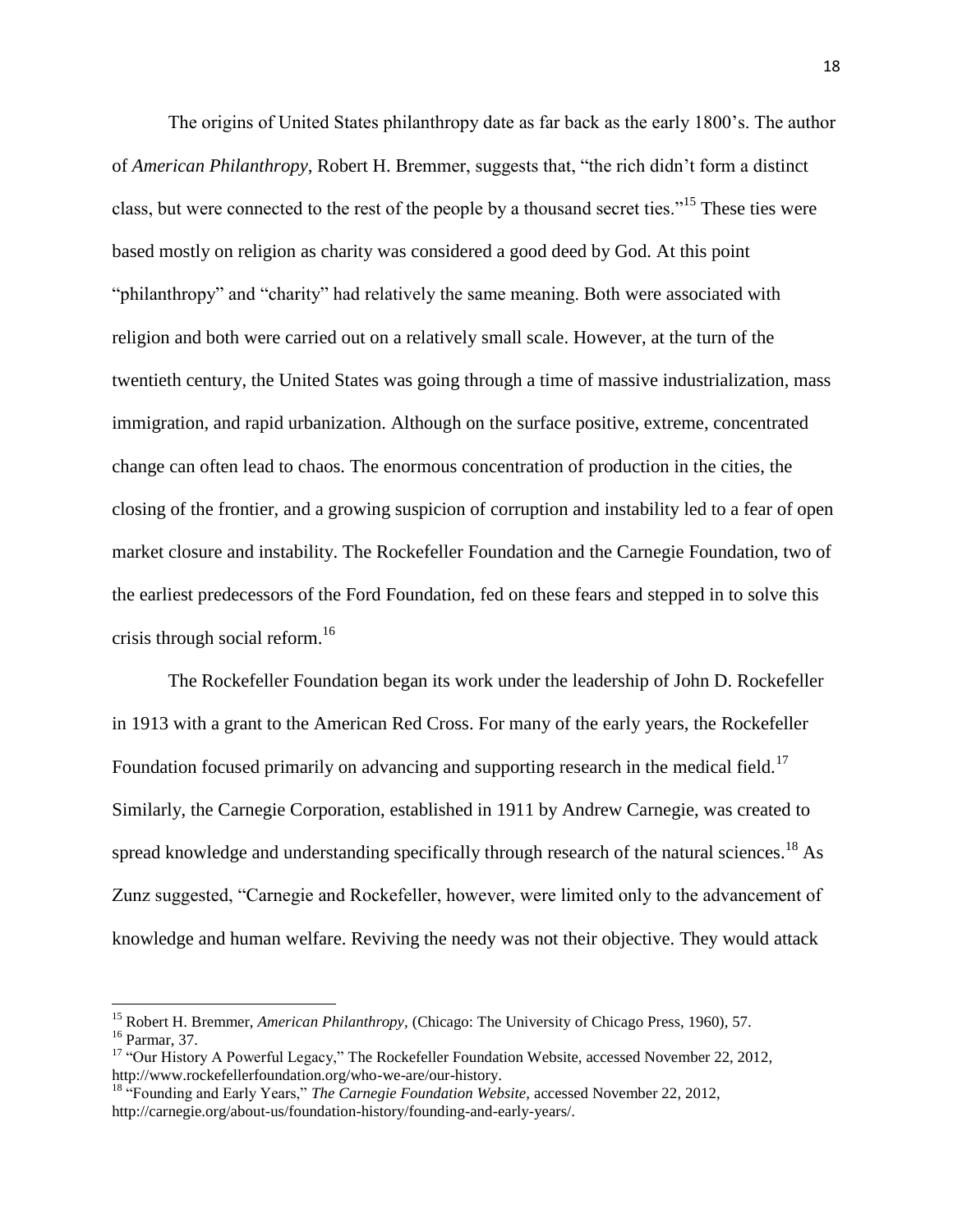misery at its source through the weapon of research."<sup>19</sup>Although Zunz asserts that there were limits to Carnegie and Rockefeller's work, what they did was absolutely monumental at the time in terms of providing international aid and resolving international crises through research, specifically about epidemics. The philanthropic trend continued to grow later into the twentieth century.

With the United States in the spotlight as one of the world's super powers in the post-World War Two era, the Ford Foundation gained momentum and took its place as one of the "Big Three" foundations in the world. Godfrey Hodgson, a historian of this era, suggests that, "the Establishment from the WWII era is a group of men who know each other, have a lot of power, and use their power to put a stop to things they don't like or to promote things or men they like."<sup>20</sup> This so called "Establishment" includes the founders of philanthropic foundations, which Henry Ford, the owner of the Ford Motor Company, had just become a part of. However, Ford's story goes deeper than just a desire to promote things that he liked and get rid of things he did not like.

The Ford Foundation was born around a time of intense controversy surrounding inheritance, income, and corporation taxes.<sup>21</sup> In 1936 the New Deal Inheritance Tax was passed allowing for a seventy percent tax on fortunes over fifty million dollars, this included Henry Ford's. The Ford Foundation was created as a legal way to skirt around this inheritance tax and to ensure that the company could be passed on to the next generation of Fords.<sup>22</sup> It all started with a \$25,000 gift from Edsel Ford, Henry's son.<sup>23</sup> Soon after, Henry and Edsel Ford signed

 $\overline{a}$ 

<sup>19</sup> Parmar, 17.

 $20$  Ibid.

 $21$  Bremmer, 174.

 $^{22}$  Zunz, 173.

<sup>23</sup> Frank Emerson Andrews, *Philanthropic Foundations,* (New York: Russell Sage Foundation, 1956), 28.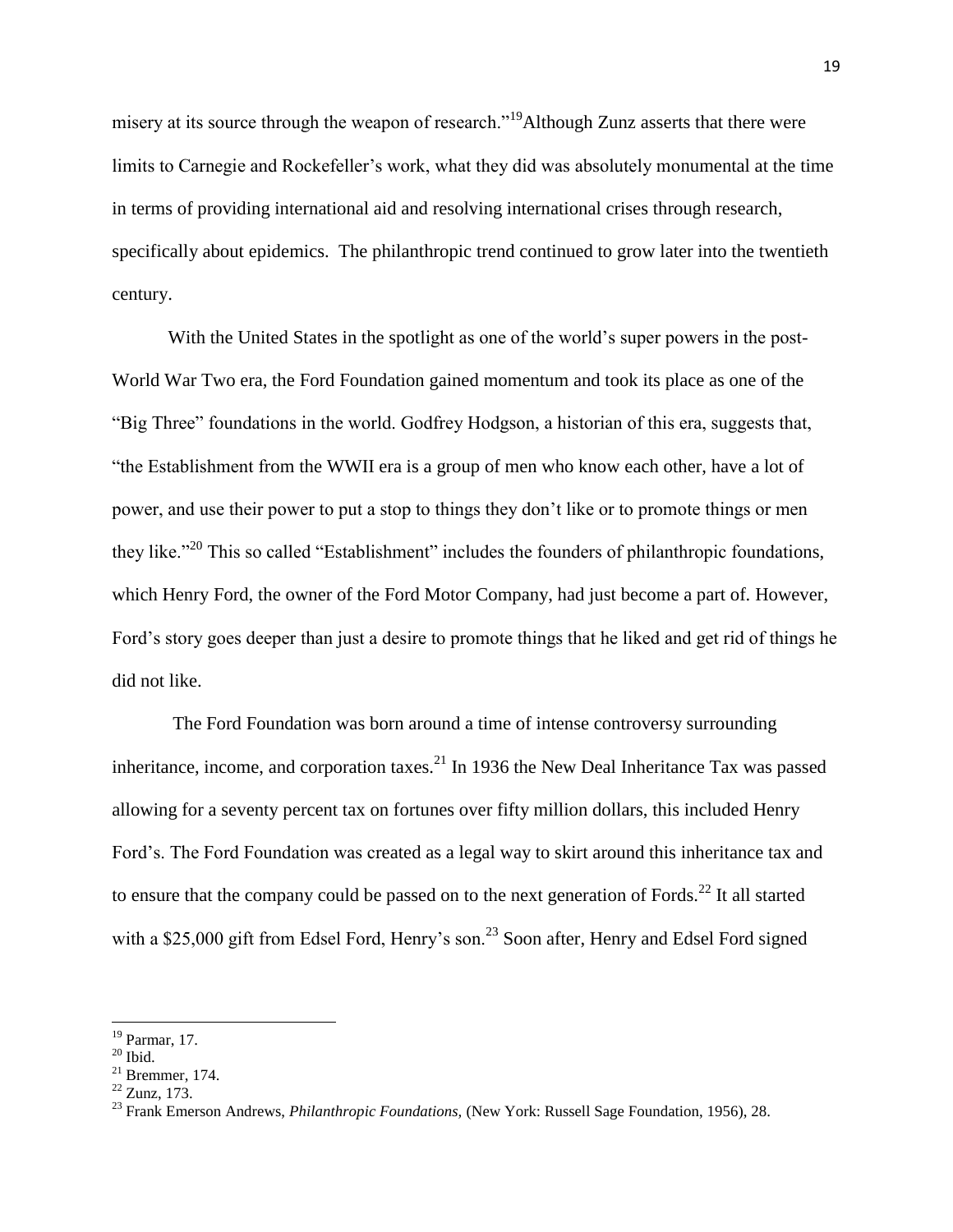over their class A stock in the Ford Motor Company to the Foundation. This move, according to Zunz, "proved to be a turning point in the history of the nonprofit sector."<sup>24</sup>

The Foundation started as the stereotypical family foundation would at the time. It did most of its work in Detroit, Michigan with grounds to use the money for "scientific, educational, and charitable purposes."<sup>25</sup> Over fifty percent of its grants were made to educational and charitable institutions that Henry Ford had established between 1936 and 1948 – the most prominent of these being the Henry Ford Hospital and the Edison Institute.<sup>26</sup> These institutions although important to the local and national community were relatively small in scale compared to the programs the Ford Foundation would fund later on. After Edsel and Henry Ford's deaths in the mid 1940's, Edsel's son, Henry Ford II, took control of both the Motor Company and the Foundation. Under a lot of pressure because many argue that the Foundation had the ability to, "spend on a larger and broader front than any other foundation,"<sup>27</sup> Ford II began to broaden the Board of Trustees, confirming that the Foundation was about to become a national and potentially international organization.<sup>28</sup>

According to Ford II, "when new, vast funds were in prospect we thought that the amount of funds that would be available in this public instrument was of such magnitude that it would hardly be right for one family to have the decision as to the distribution in how they should be spent."<sup>29</sup> In other words, Ford II recognized that the United States was in a period of vast prosperity and power at the beginning of the Cold War. This recognition is significant because it symbolized the Ford Foundation's realization that it could be an influential player in this

 $\overline{a}$ 

 $24$  Zunz, 173.

<sup>25</sup> "Overview of History," *The Ford Foundation Website,* accessed November 22, 2012,

http://www.fordfoundation.org/about-us/history.

<sup>26</sup> Frank Andrews Emerson, *Philanthropic Foundations,* (New York: Russell Sage Foundation, 1956), 28.

 $27$  Bremmer, 178.

<sup>28</sup> Francis X. Sutton, "The Ford Foundation: The Early Years," *Daedalus,* (1987): 45.

<sup>29</sup> Henry Ford in Frank Emerson Andrews, *Philanthropic Foundations,* (New York: Russell Sage Foundation, 1956), 28.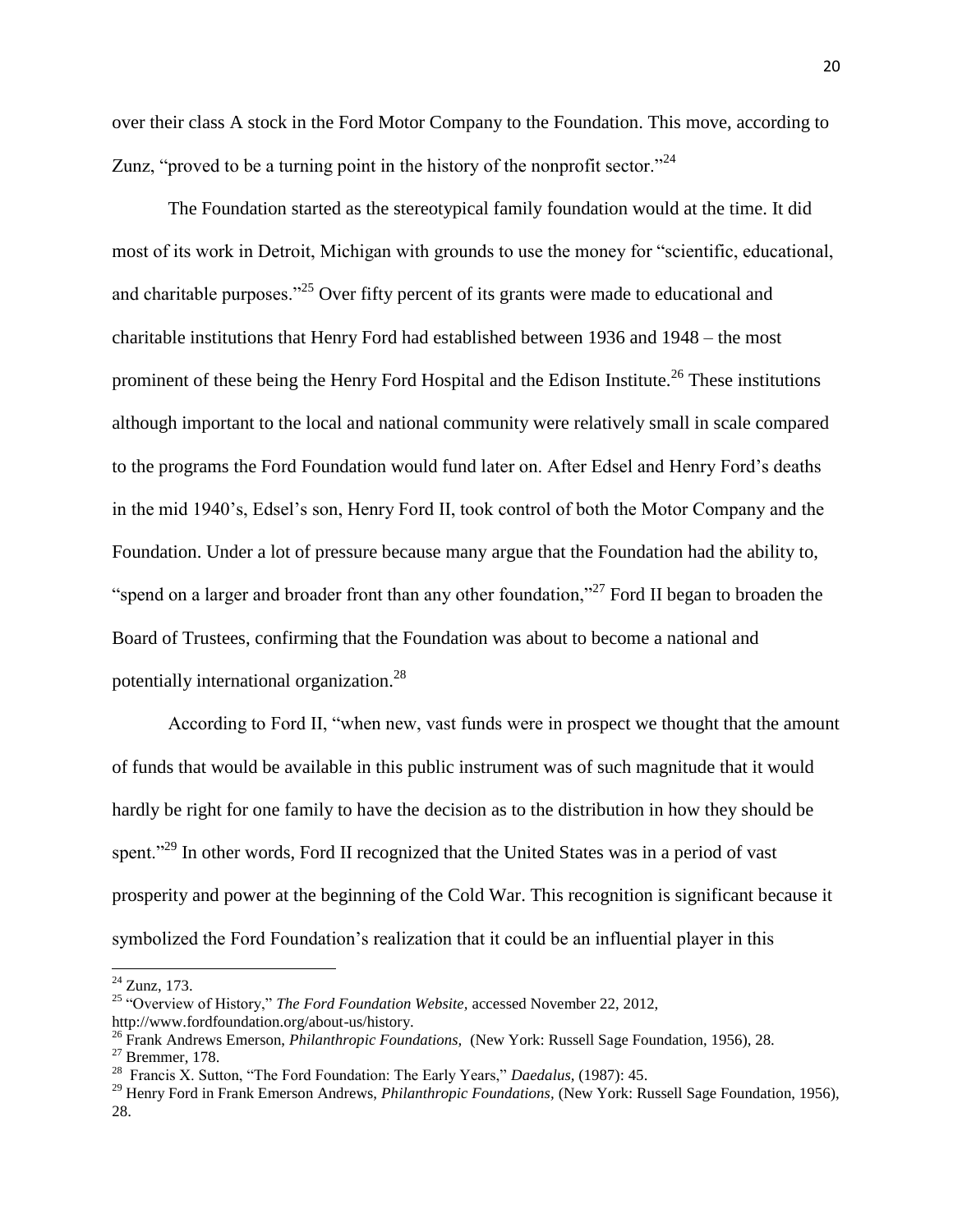important time of development in global politics. With this sentiment, Henry Ford II put H. Rowan Gaither, a San Francisco lawyer, in charge of forming and leading a committee to get a sense of what the people of the United States thought that the Foundation should use its money for. This process of surveying people was too tedious and unproductive from Gaither's perspective, so in 1948 he began work on a report to restructure and redirect the Ford Foundation. This report would later be known formally as The Gaither Report.<sup>30</sup>

The study committee in charge of coming up with the internal report was made up of, Thomas Carrol, Syracuse University and later President of George Washington University; T. Duckett Jones, Harvard Medical School; Donald Marquis, University of Michigan; William DeVane, Dean of Yale University; Charles Lauristen, California Technical Institute; Peter Odegard, University of California; and Francis Spaulding, Commissioner of Education in New York State. The fact that all members of the committee came from backgrounds in Education and Science would critically influence the path of the Ford Foundation in the coming years.<sup>31</sup> The report they developed would separate Ford from the major philanthropic foundations of the time: instead of focusing on one or two areas of concern, it focused on solving all of human kind's most pressing problems. The committee members agreed that the only way to solve human kind's most pressing issues was through the enhancement of democracy.

The committee outlined its vision of democracy at the beginning of the Gaither Report. It, "agreed at the outset that it should view the needs of mankind in the broadest possible perspective, free from limitations of special professional interests, if it was to discover the most important problems and opportunities of human welfare.<sup>32</sup> This theme of human welfare and

<sup>&</sup>lt;sup>30</sup> Sutton, "The Ford Foundation: The Early Years," 47.

<sup>31</sup> John Krige, "The Ford Foundation, European Physics, and the Cold War," *Historical Studies in the Physical and Biological Sciences,* (1999): 337.

<sup>&</sup>lt;sup>32</sup> "Report of the Study for the Ford Foundation on Policy and Program," (Detroit: The Ford Foundation, 1949),10.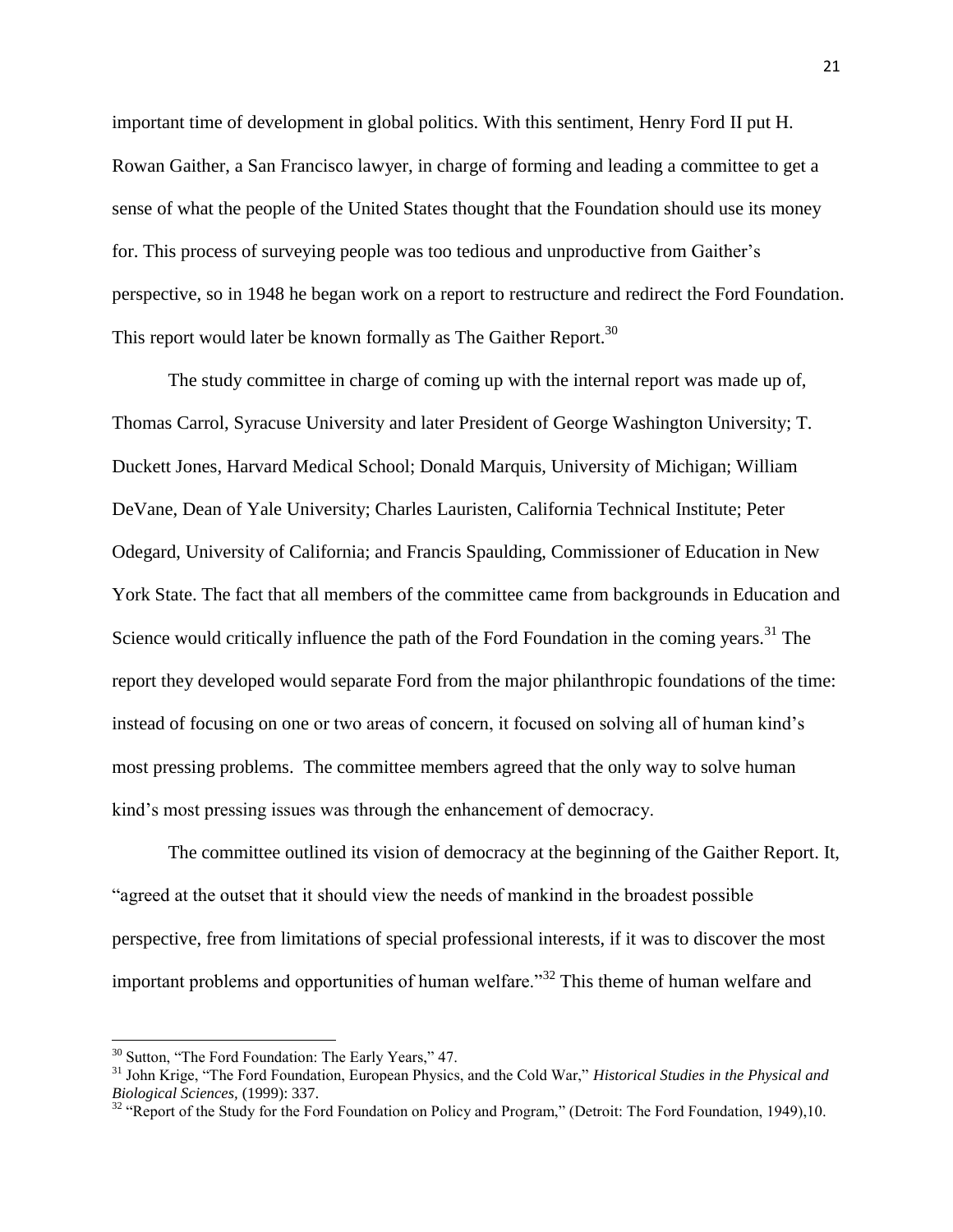human dignity defined as, "man must be regarded as an end in himself, not as a mere cog in the mechanisms of society…. Implicit in it is the conviction that society must accord all men equal rights and equal opportunity to develop their capabilities and must, in addition, encourage individuality and inventive and creative talent,<sup>33</sup> appeared over and over again throughout the report. The committee members believed that the only way that human welfare and human dignity could be enhanced and supported was through the reaffirmation of democratic principles.<sup>34</sup> The Ford Foundation's emphasis on the individual in this segment, human welfare throughout the entire report, and democracy as human kind's salvation is significant in the context of the time. The take home message from the Gaither report was that democracy would save the world from conflict.

It was the beginning of the Cold War and this very idea of democracy for individuals that the Ford Foundation presented in the Gaither Report was being opposed by communism in Europe. To the Ford Foundation as with the United States, "human kind's most pressing issues" at this point in the early 1950's looked a lot like communism. Not only did the Ford Foundation support these ideas of democracy, but it also argued that, "We must take affirmative action toward the elimination of the basic causes of war, the advancement of democracy on a broad front, and the strengthening of its institutions and processes."<sup>35</sup> The basic causes of war referred directly to the Cold War context. The focus on the individual rather than the collective was in direct response to the collective framework of the communist regime. Furthermore, although Ford claimed to be disconnected from politics and therefore the United States government's response to the Cold War they wrote in their report, "When democracy is threatened by war we must be prepared to defend it by military action. But military strength is not enough. We must at

 $\overline{\phantom{a}}$ <sup>33</sup> Ibid., 17.

 $34$  Ibid., 14.

 $35$  Ibid., 21.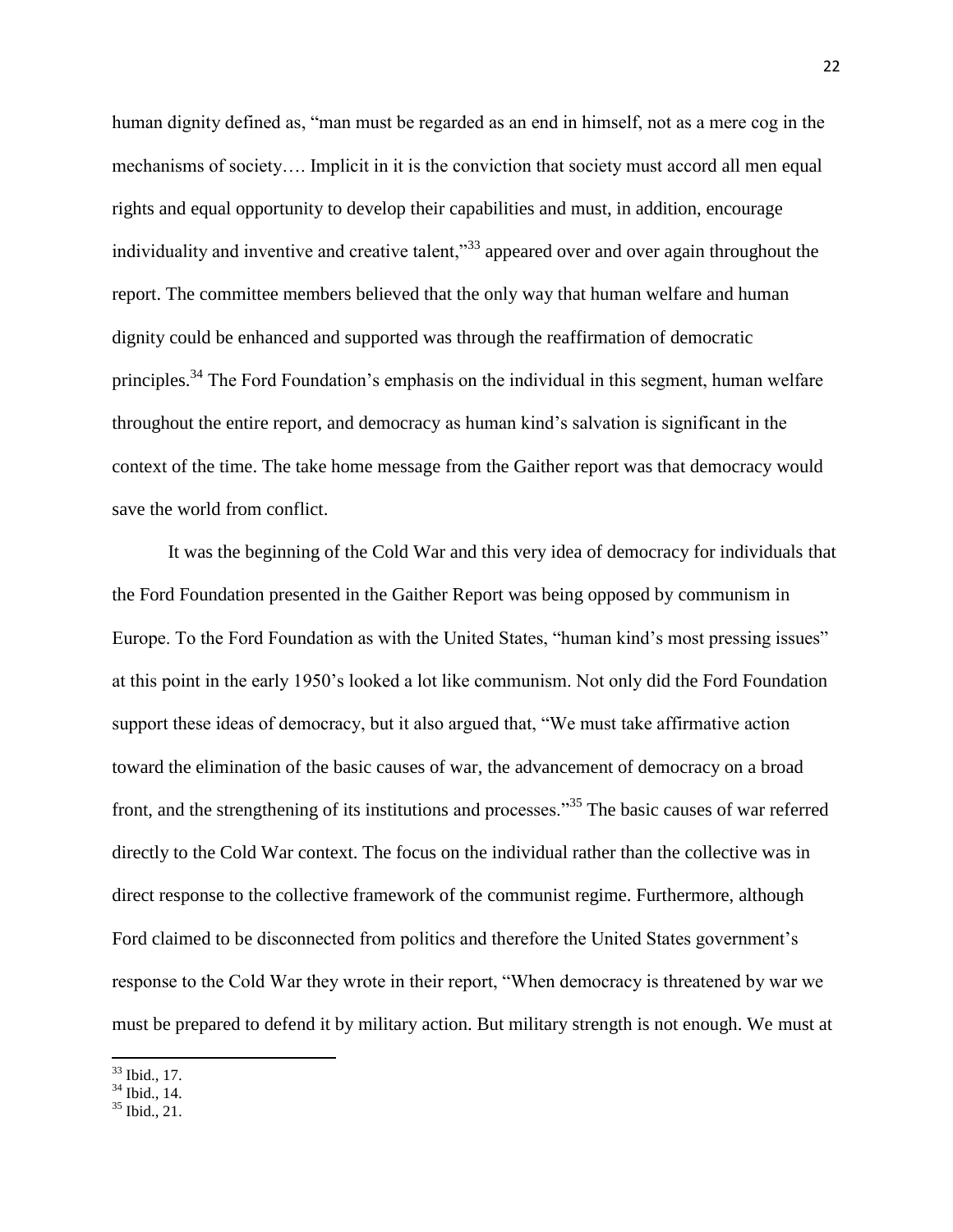the same time press democracy forward by reaffirming its principles in action."<sup>36</sup> The fact that the Ford Foundation echoed United States foreign policy in the Gaither Report places it on the Cold War's political stage. However, it is one thing to support democracy as a solution and be on the stage, but it is another thing to take action to enhance democracy.

The committee wrote extensively on the fact that inherent in democracy is action. They affirmed that every man has a moral obligation to use his capabilities to enhance democracy and to become an active citizen rather than a burden on society.<sup>37</sup> By finding creative ways to enhance democratic principles in individuals the Foundation believed that it could enhance democracy on both a national and global level. Going forward the committee members established five different program areas to organize how the Foundation would work to promote democracy. In short they were: the establishment of peace, the strengthening of democracy nationally and internationally, the strengthening of the economy, the advancement of education in a democratic society, and improvement of scientific knowledge about human behavior and human relations. The board of trustees unanimously approved these five program areas and in 1950 the report went public. Through these program areas the focus of the Foundation shifted from dealing with several local issues, to primarily promoting democratic values through education. The Foundation's action to enhance education they hoped would help to achieve world peace on a much bigger scale. One who takes action is an actor. Therefore, the Ford Foundation's promise to take action made it a political actor in the creation of the ideological framework the United States used in opposition to communism in the Cold War.

The fact that the Foundation was emerging as a political actor in the social, political, and economic climate at the time of the report's release created quite a stir. Before taking action and

<sup>36</sup> Ibid., 22.

<sup>37</sup> Ibid., 18.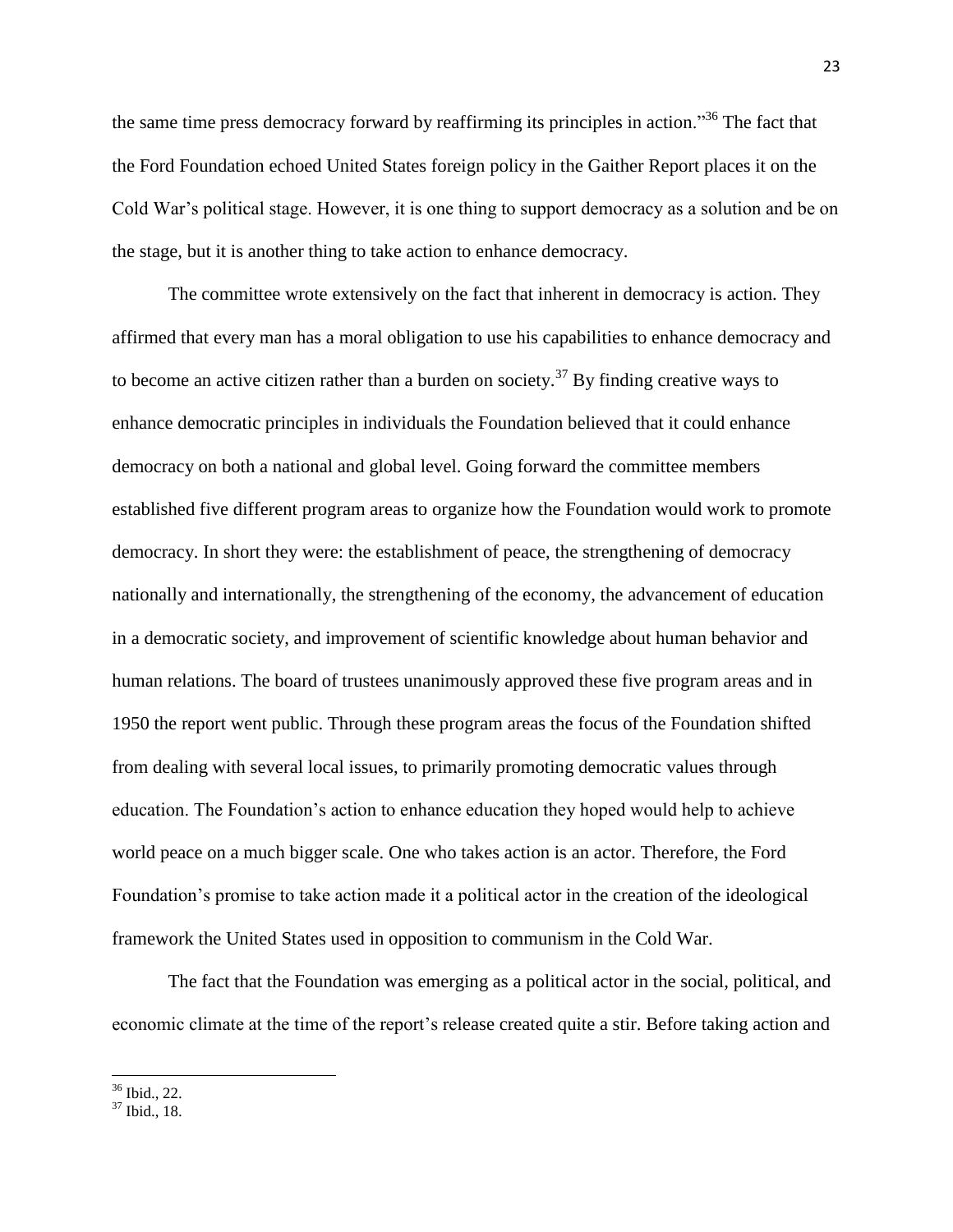using education to promote democracy, the committee members needed to make sure that the rest of the Foundation was on board with the program areas and the plan going forward. Gaither consulted his colleague George Keenan, who was on leave from the State Department in 1950, for advice. Dyke Brown, a Vice President of the Ford Foundation with a focus on the Public Affairs program, in conversation with Keenan wrote, "George Keenan's view, as I understand it, is that the Foundation should not support Cold War activities…for two reasons a. it is not appropriate to the charter of the Foundation to do so and b. that the Foundation could not have any immediate effect on the world crisis of the USSR.<sup>338</sup> Unfortunately, by making the goal to bring democracy to the rest of the world through education at the same time that an enormous super power was also trying to spread communism and the United States government was doing all they could to stop the spread of communism, it was impossible for the Foundation to remove itself from the Cold War context and logic. Although Keenan's advice may have made sense in another context, I argue that it became quite clear that it was impossible to do philanthropy at this time without being political, as the basis of philanthropy at this point in United States history was to enhance a political ideology.

To carry out the Ford Foundation's new program areas, the report also called for a reorganization of the Foundation's board and executive structure. With this reorganization Henry Ford II appointed Paul G. Hoffman, a former businessman and leader of the Marshall Plan, as the President of the Ford Foundation.<sup>39</sup> Ford II's choice in Hoffman was by itself political as he was arguably an architect of post-war reconstruction, ideas that would soon influence the Ford Foundation's "action." Hoffman immediately set up a headquarters in Pasadena, California for planning and directing activities, an office in New York for receiving and approving grants, and

<sup>&</sup>lt;sup>38</sup> Sutton, "The Ford Foundation: The Early Years," 60.

<sup>&</sup>lt;sup>39</sup> Sutton, "The Foundation: The Early Years," 74.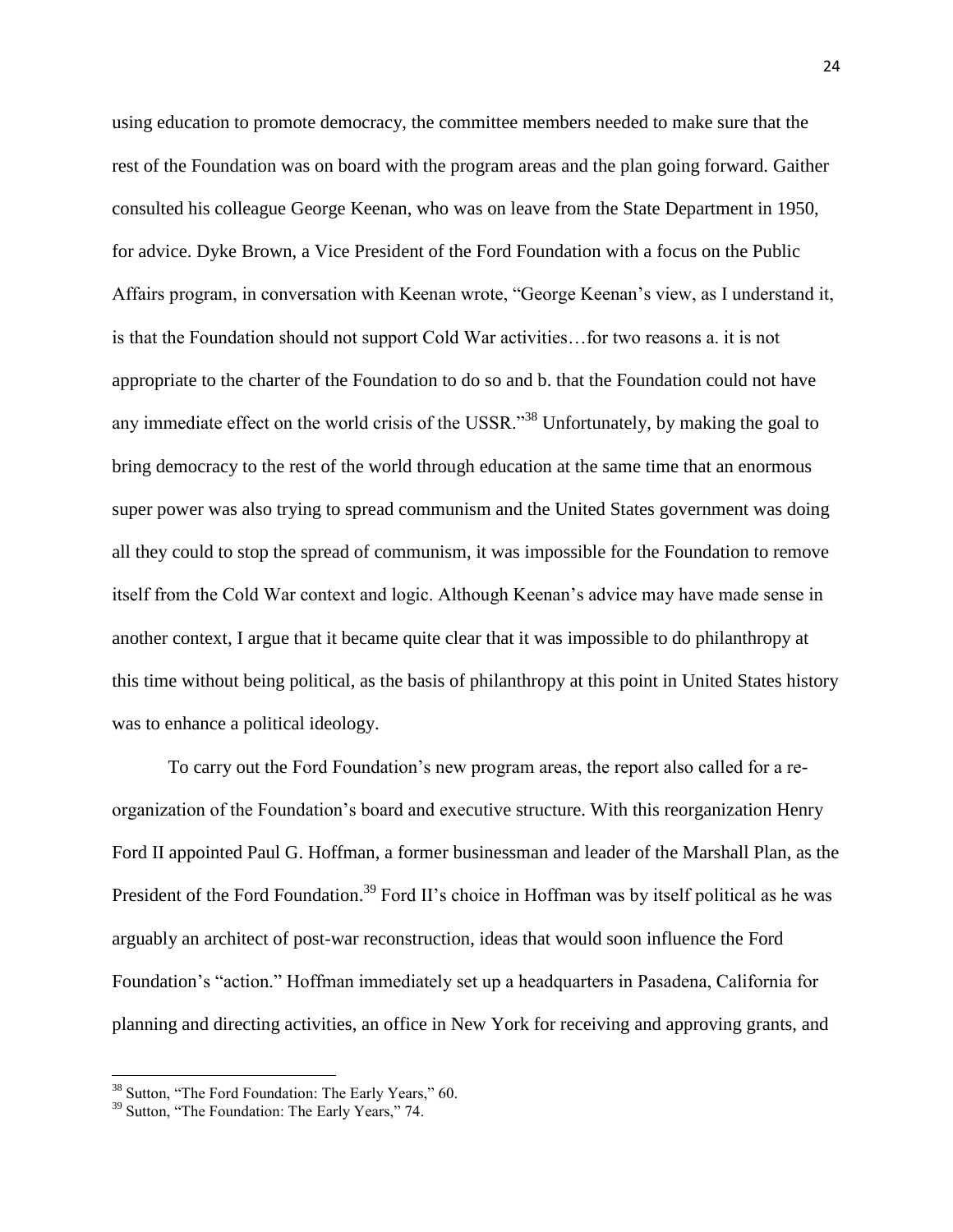one in Detroit for fiscal management of the Foundation. <sup>40</sup> Hoffman began using education to enhance democracy in three steps.

First, he set up a fund for the Advancement of Education and a fund for Adult Education. These funds were created to support social science education in the United States for both American scholars and international scholars studying in United States universities. By educating United States scholars with scholars from the East (i.e. Germany) about United States political and economic policies the Ford Foundation hoped it could help to spread a democratic ideology.<sup>41</sup> Inderjeet Parmar, a critic of the Big Three Foundations in the United States, suggests that also by bringing people from abroad into the United States, allowing them to live the American way, teaching them about the positive pieces of American heritage, and showing that America was about more than just material prosperity, the international scholars were persuaded about the benefits of democracy. The idea of this program was to then send these scholars back to their home countries to preach the benefits of democracy and aspire to modernize institutions to look like those in the United States.<sup>42</sup>

In addition to promoting the establishment of modern institutions, inspired by the United States model, through these programs foundations at the time had the power to define what should be considered legitimate and illegitimate knowledge. Legitimacy for the Ford Foundation's programs was determined by how rooted the knowledge was in democracy. Ford, already so deeply connected to the highest level of United States educational institutions, to every aspect of United States foreign policy, and to all the major economic centers of power in the United States, achieved more power to establish what should be considered legitimate knowledge on a global scale with its inclusion of international scholars in its programs through

<sup>40</sup> Zunz, *Philanthropy in America,* 146.

<sup>&</sup>lt;sup>41</sup> Sutton, "The Ford Foundation: The Early Years," 58.

<sup>42</sup> Parmar, 105.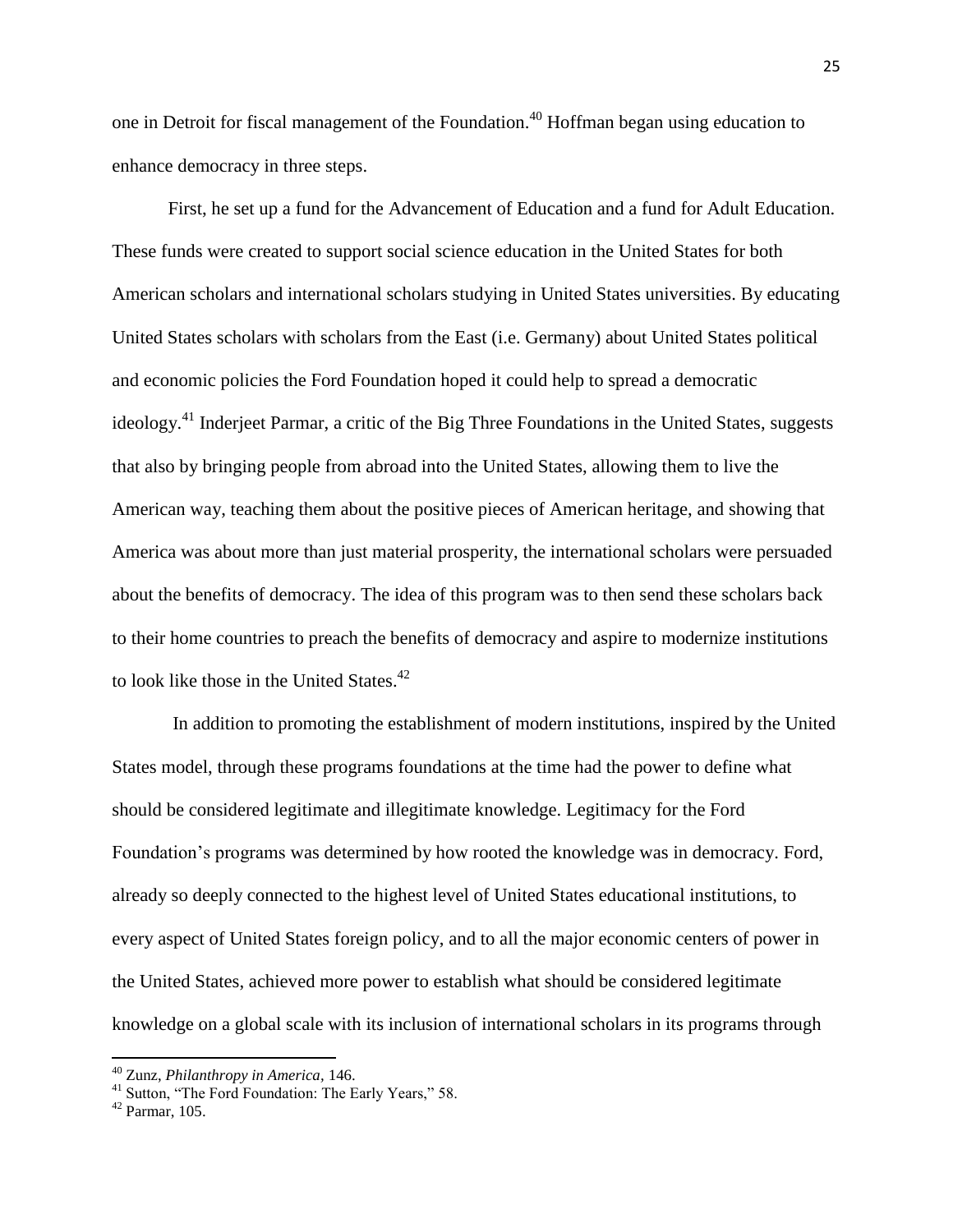United States universities. This put them in an extremely powerful role, which they proceeded to use strategically and politically as the Cold War heated up. $43$ 

Hoffman further used education to enhance United States ideas of democracy and development through international programs like the Harvard University International Summer Seminar, which taught elite and well educated Americans about other places in the world.<sup>44</sup> As Milton Katz, a former Marshall Plan ambassador in Europe and an associate director of the Foundation, stated in a Ford Foundation Report, "A primary task of this psychological warfare is to analyze the beliefs and attitudes of the people of each area and develop techniques for manipulating these factors to evoke desired behavioral responses.<sup>345</sup> Katz affirms here that the goal of these programs was to understand why other people believe what they do in order to develop strategies to make them believe in democracy. It is important to note here that Katz' use of "psychological warfare" to describe this phenomenon is extremely provocative. With this phrase he implies that the Foundation used its development of education through these programs as its political weapon, reaffirming the Foundation's role as a political actor in the Cold War.

Lastly, Hoffman and the Ford Foundation supported the funding of universities in other parts of the world whose goals were to promote democracy. The most famous example is the Free University in West Berlin, which in 1951 had 5,500 students and was located in a very important spot in the context of the Cold War.<sup>46</sup> These programs abroad, according to Oliver Zunz, were part of a larger European program created by the State Department and the CIA. The goal here was to promote Western culture and democracy as well as redefining American culture

l

 $43$  Ibid., 9.

 $44$  Ibid., 97.

<sup>&</sup>lt;sup>45</sup> Katz in "Report of the Study for the Ford Foundation on Policy and Program," (Detroit: The Ford Foundation, 1949), in <sup>45</sup> Oliver Zunz, *Return to Philanthropy in America: A History,* (Princeton: Princeton University Press, 2012) , 149.

<sup>46</sup> Zunz, *Philanthropy in America,* 148.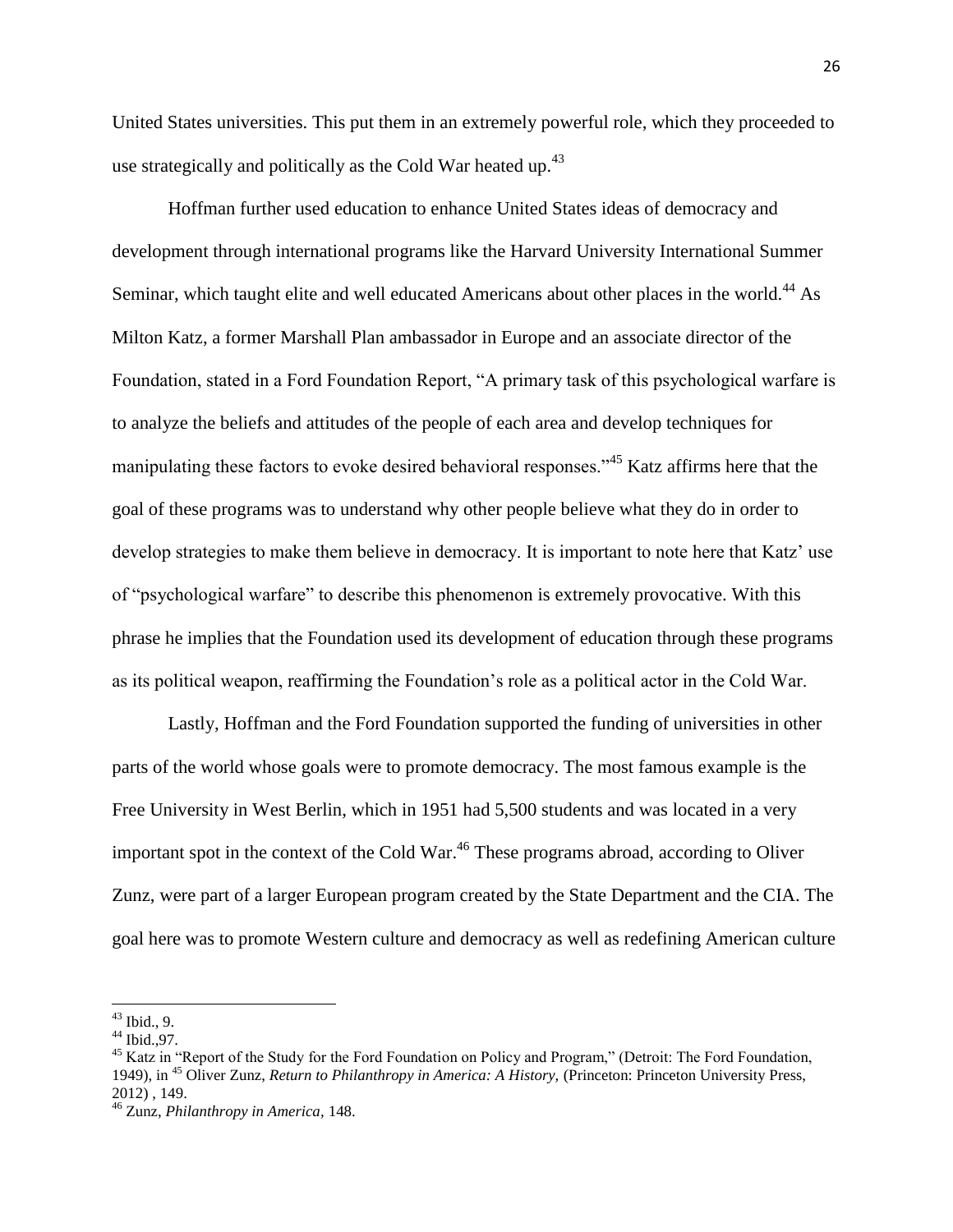in the eyes of the Europeans.<sup>47</sup> Ford's neglect to hide its involvement in programs designed by the State Department and the CIA, which functioned on behalf of "freedom" from communism, confirmed all allegations that Keenan's previously mentioned advice had been discarded. At this point Hoffman made no effort to cover up the fact that the Ford Foundation was part of the development of the United States' ideological framework in the Cold War. Many argue that this crosses the line into political action and therefore goes against the promise made in the Gaither Report.

After only twenty six months, Hoffman's international work strayed from what Henry Ford II thought was right for the Foundation.<sup>48</sup> After Hoffman returned from a three-month leave to work on the Eisenhower presidential campaign, Ford II made the decision to let him go from the Foundation. Overall, his reign as President had revolved around Area I established in the Gaither Report. He had set the "international course that the Foundation was to follow to the present."<sup>49</sup> However, his more flexible approach of dealing directly with political leaders potentially put him in too central of a position, one that Henry Ford II was not comfortable with. Ford II felt as though Hoffman's actions were too political and arguably too involved in United States foreign policy concerns about the Cold War. Sutton, a former employee of the Ford Foundation in France, suggests that "he was not alone in his fascination with the problems of under developed countries, but, as we have seen, judgment differed greatly as to how important a role development could play in reaching the overriding aim of establishing the conditions of peace."<sup>50</sup> Henry Ford II understood how big a role the Ford Foundation could play in establishing peace and containing communism because of their place in the political, economic,

<sup>47</sup> Ibid*,* 148.

<sup>&</sup>lt;sup>48</sup> Sutton, "The Ford Foundation: The Early Years," 74.

<sup>&</sup>lt;sup>49</sup> Ibid.

<sup>50</sup> Ibid., 74.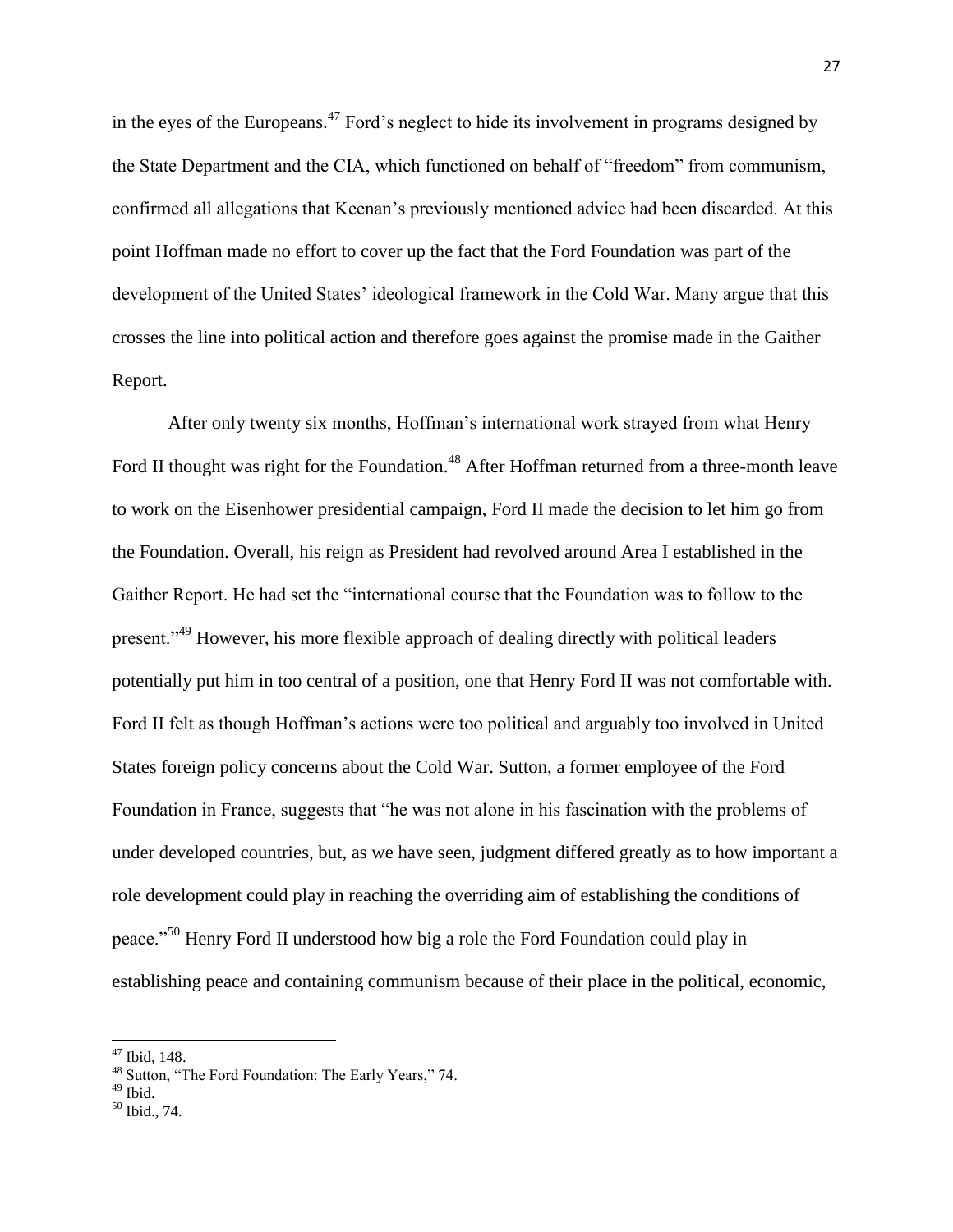and international centers of power in the United States. However, acting on these power positions to carry out political activity, as Hoffman did, strayed from the promises to stay separate from political, private, and religious activity that the Foundation agreed to initially. Letting go of Hoffman was Ford II's way of trying to hold on to these promises. Needing someone to fill in for Hoffman, Ford II looked once again to H. Rowan Gaither.

Soon after Gaither became president of the Ford Foundation in 1953 he consolidated the offices in New York.<sup>51</sup> Unfortunately, Gaither walked into a situation more complicated than he could handle, further deteriorating his already poor health. It was the beginning of the McCarthy Era, a time when people lived in fear and paranoia about the spread of communism and rejected intellectualism more intensely than ever before.<sup>52</sup> Many criticized the Foundation for bringing so many "outsiders" from the East into the United States universities and for funding programs, especially in communist territories, like the Free University in West Berlin. However, Gaither stayed true to the initial report and the mission. He increased the Foundation's international activities in the early 1950's, especially in regards to research, claiming that "they were serving important national interests through Ford's international programs."<sup>53</sup> In other words, he strongly believed that everything the Ford Foundation did was for the benefit of the nation. Moreover, the Foundation was indirectly and directly connected to United States foreign policies. In most cases in a hierarchy of power, the Ford Foundation was above the countries it worked to bring peace to. As Peter Bell reminds us, "the harmony-of-interests assumption underlying the belief that more knowledge promises peace may be ingenuous; it almost certainly coincides with the interests of

<sup>51</sup> Richard Magat, *The Ford Foundation at Work: Philanthropic Choices, Methods, and Styles,* (New York: Plenum Press, 1979), 166.

 $52$  Magat, 31.

<sup>53</sup> Sutton, "The Ford Foundation: The Early Years," 84.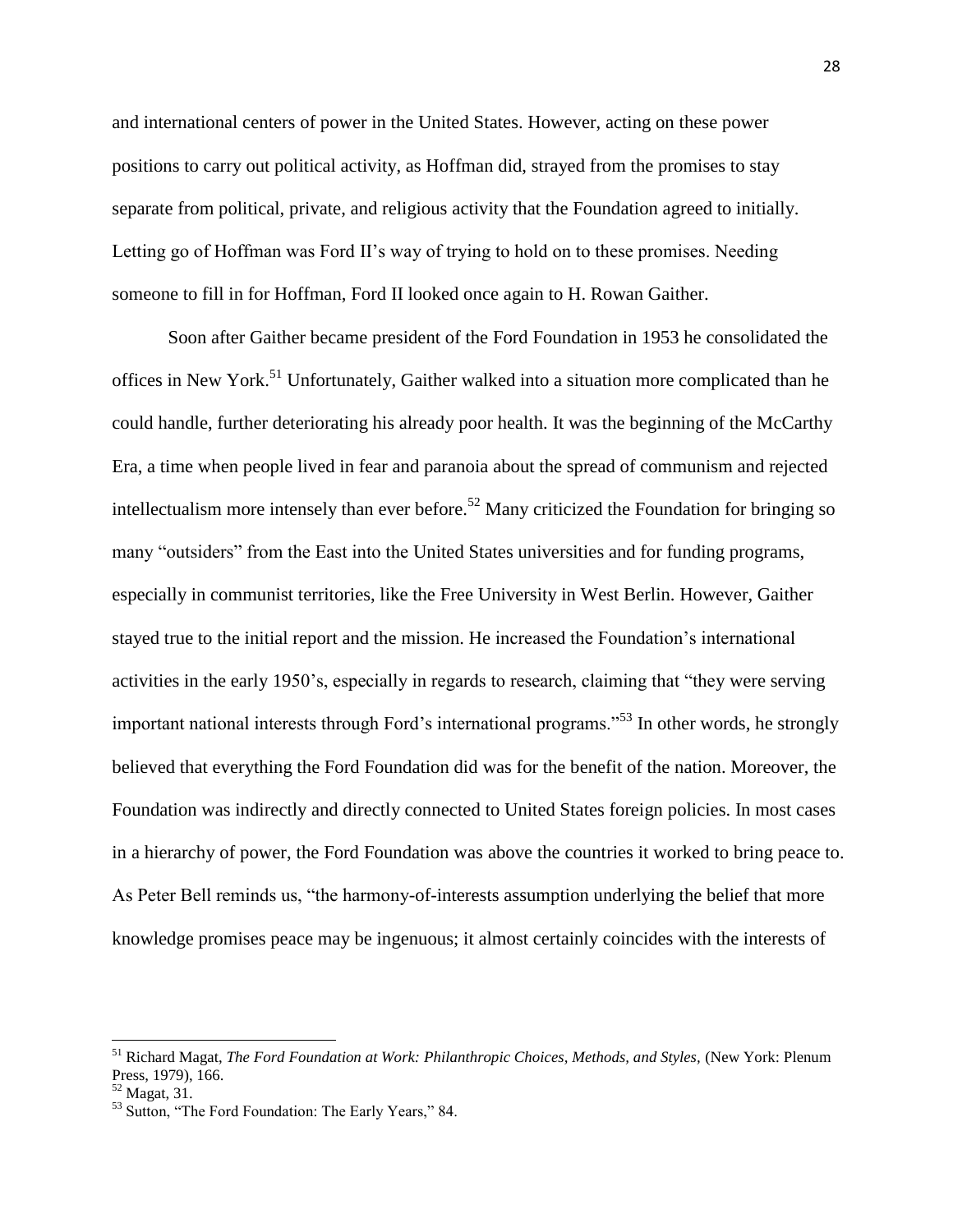an industrial power in relation to less developed countries."<sup>54</sup> This could certainly have been the case for Ford especially as the focus went from action to research and knowledge enhancement.

Gaither made his interest in research clear with his development of the Center for Advanced Study in the Behavioral Sciences, under Area IV,  $55$  in 1954, the development of the Center for International Legal Studies at Harvard in 1955, the establishment of the National Merit Scholar program also in 1955, and the major efforts to strengthen business education in the United States towards the end of the same year. Also, during his time as President he led a charge to do some financial rearranging, including the public sale of a large percentage of Ford Motor Company stock yielding around \$640 million dollars.<sup>56</sup> This move enhanced the Foundation dramatically and put it well on its way to becoming one of the biggest and most influential foundations in the world. With his stress on the enhancement of United States education through research Gaither attempted to shy away from international education as a weapon in the Cold War. Although his less outward approach made his time in charge less controversial than Hoffman's presidency, the Ford Foundation's mission remained securely involved in United States foreign policy. Research was certainly a form of action.<sup>57</sup> In 1956, because of poor health, Gaither stepped down and Henry Heald became President of the Foundation.<sup>58</sup>

Heald focused mainly on the national agenda, establishing and funding programs that related to the betterment of lives in the United States, specifically with children. However, in 1958 the calmness of the previous five or so years was lifted with the appointment of John J.

l

<sup>54</sup> Peter D. Bell, "The Ford Foundation as a Transnational Actor," *International Organization,* (1971): 471.

<sup>&</sup>lt;sup>55</sup> Area IV, as outlined in The 1950 Gaither Report, focused on the advancement of education in a democratic society.

<sup>56</sup> Magat, 166.

<sup>57</sup> Zunz, *Philanthropy in America,* 185.

<sup>58</sup> Magat, 167.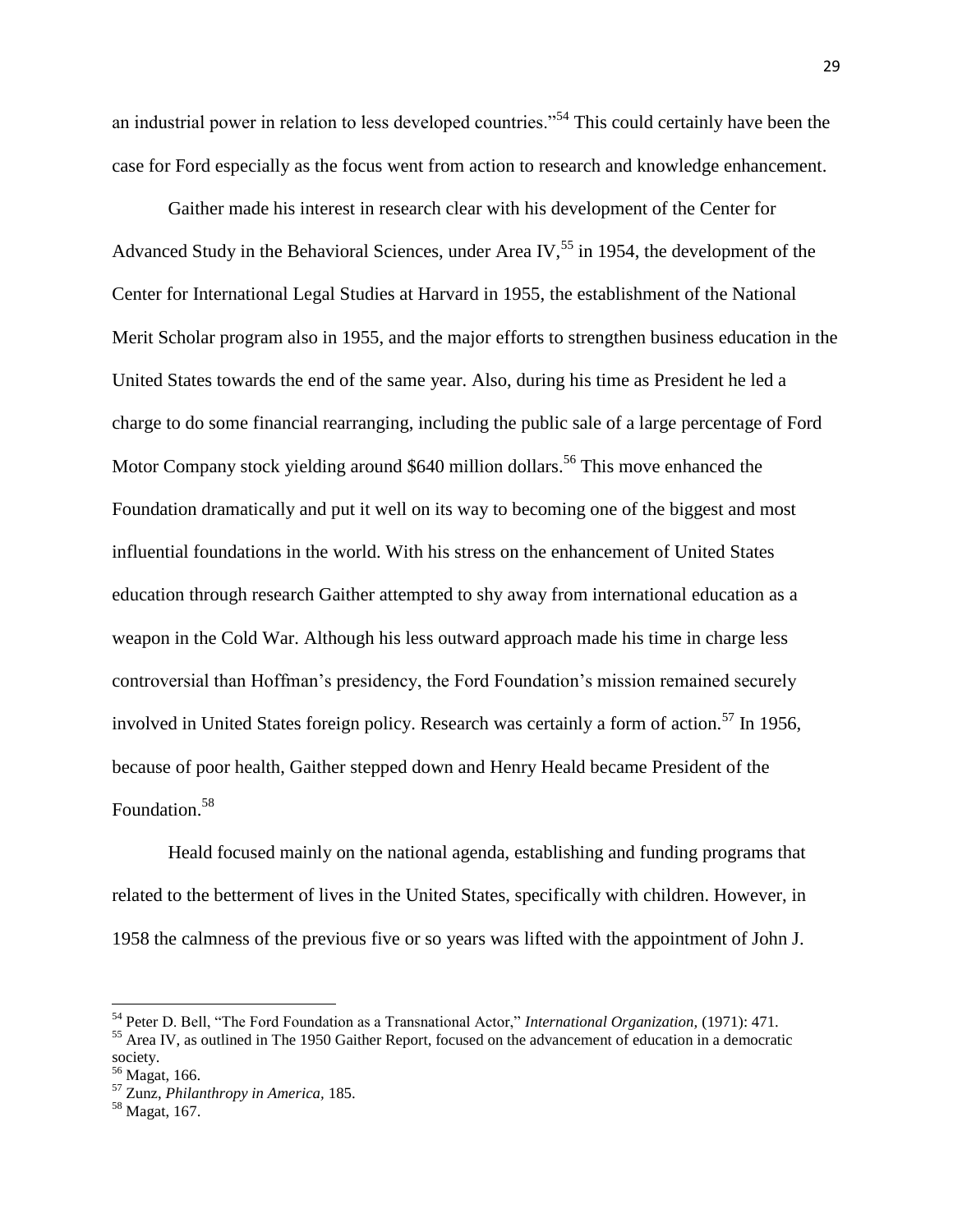McCloy as chairman of the Board of Trustees of the Foundation. Hoffman originally brought McCloy into the Ford Foundation as a member of the Board of Trustees in 1952. He had previously been the United States High Commissioner to Germany and administered the Marshall Plan aid. When he became chair of the board in 1958 he went immediately back to Area I, to increase the Foundation's role internationally. This included the extension of the Overseas Development Program to Africa, the establishment of the International Institute for strategic studies in 1959, and eventually late in 1959 the extension of the Overseas Development Program to Latin America and the Caribbean.<sup>59</sup>

McCloy's return to Area I proved to be just as controversial as Hoffmans. The extension of the Overseas Development Program to Latin America and the Caribbean happened in conjunction with the arrival of communism in the western hemisphere through the Cuban Revolution.<sup>60</sup> Looking to enhance democracy and contain communism, the Ford Foundation immersed itself once again in international education as a means to spread ideas of modernization to hopefully spark economic development. It hoped economic development would ideally lead to more political stability and would therefore decrease Latin America's vulnerability to communism. I explore this relationship between Ford and the Cold War in Latin America in the next chapter.

The Foundation's early years were undoubtedly controversial. The story suggests that the boundaries that the Ford Foundation had promised to keep in the Gaither Report of 1950 between their work and the work of the United States government against communism were crossed time and time again for many of the early years. Although it agreed to stay separate from all political, economic, and religious activity, its mission to promote democracy as opposition to

<sup>&</sup>lt;sup>59</sup> Magat, 168.

<sup>60</sup> Bell, 470.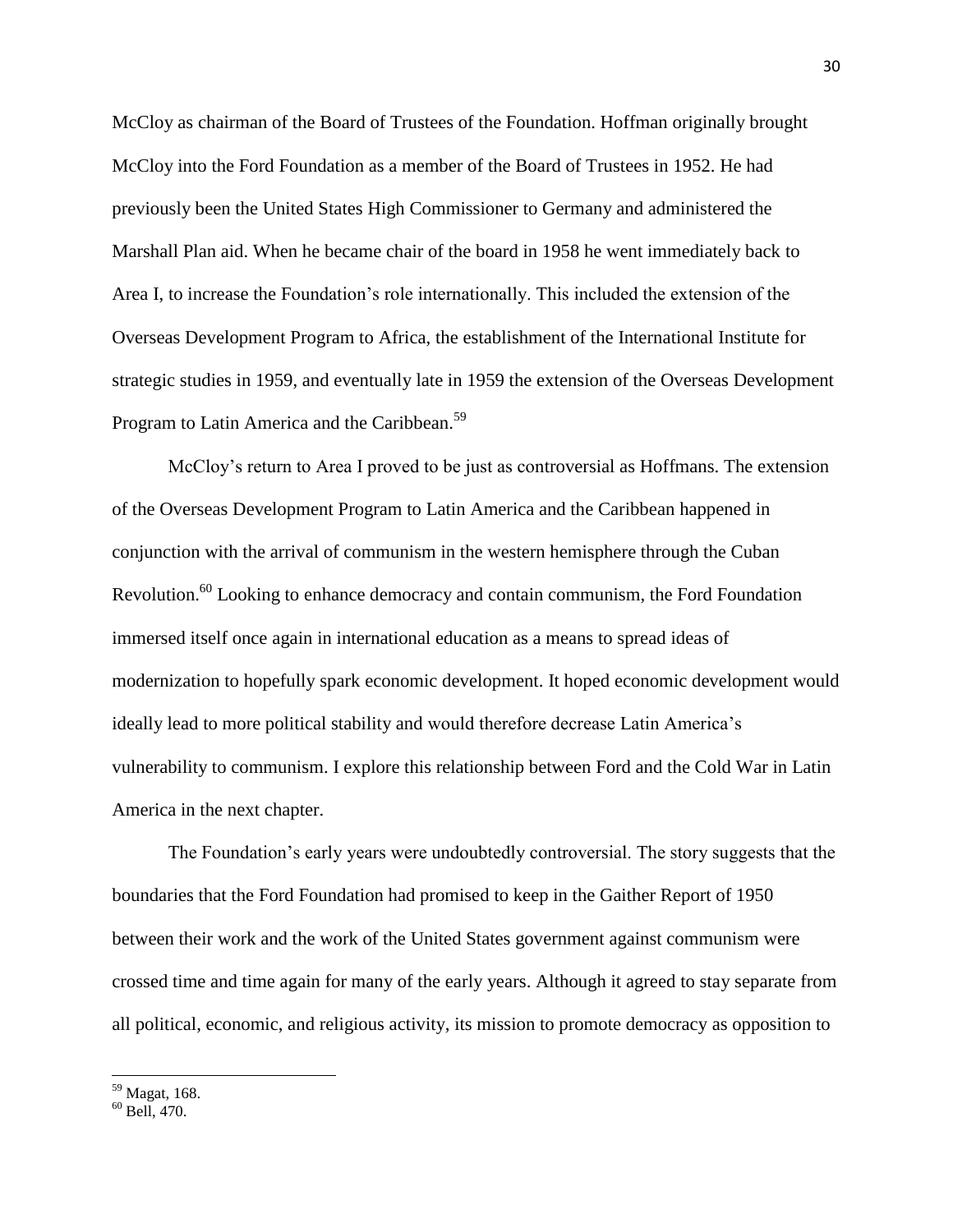communism in the midst of the Cold War era was significantly intertwined into United States foreign policy, and was therefore certainly political.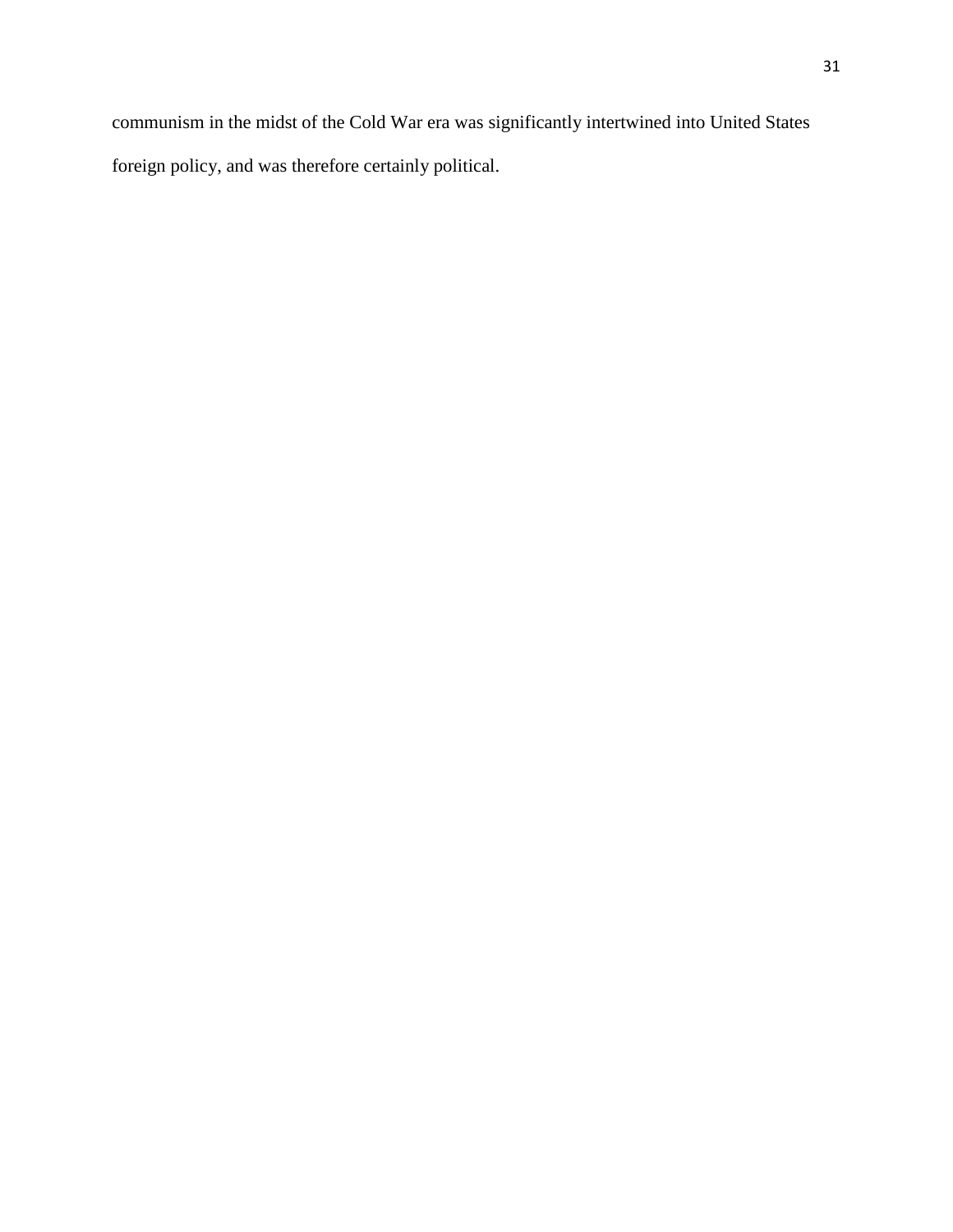#### **CHAPTER TWO**

#### <span id="page-32-2"></span><span id="page-32-1"></span><span id="page-32-0"></span>Through the Lens of the Alliance for Progress and the Ford Foundation: Latin America in the Cold War 1960-1973

**-----**

Following World War Two, "containment" or the need to stop the spread of communism consumed United States foreign policy. Because the threat appeared to be more immediate in Eastern Europe and Asia through the late 1940's and into the early 1950's the United States focused most of its attention, work, and aid in those regions. However, the climate of radical political and social change throughout Latin America led to Arbenz' regime in Guatemala and the fear of communism spreading to the western hemisphere. This climate of radical change caught the attention of the United States government and resulted in severe political, economic, and social instability throughout the region. Instability equated to vulnerability and weakness. From the perspective of United States government officials this instability could be especially inviting to communism.

Obviously concerned about the proximity of this region to their own borders, the United States began to invest more in its relationship with Latin America towards the end of the 1950's. This trend is evident by United States intervention in Guatemala in 1954 and Vice President Nixon's tour of Latin America in 1958. As this relationship shifted, the Ford Foundation, also dedicated to the spread of democracy through human welfare as outlined in the 1950 Gaither report, extended the Overseas Development Program to Latin America and the Caribbean. By 1962 a permanent office had been established in Rio de Janeiro, Brazil and Ford placed several representatives throughout Latin America in hopes of reinforcing United States efforts and policies to enhance democracy in the region.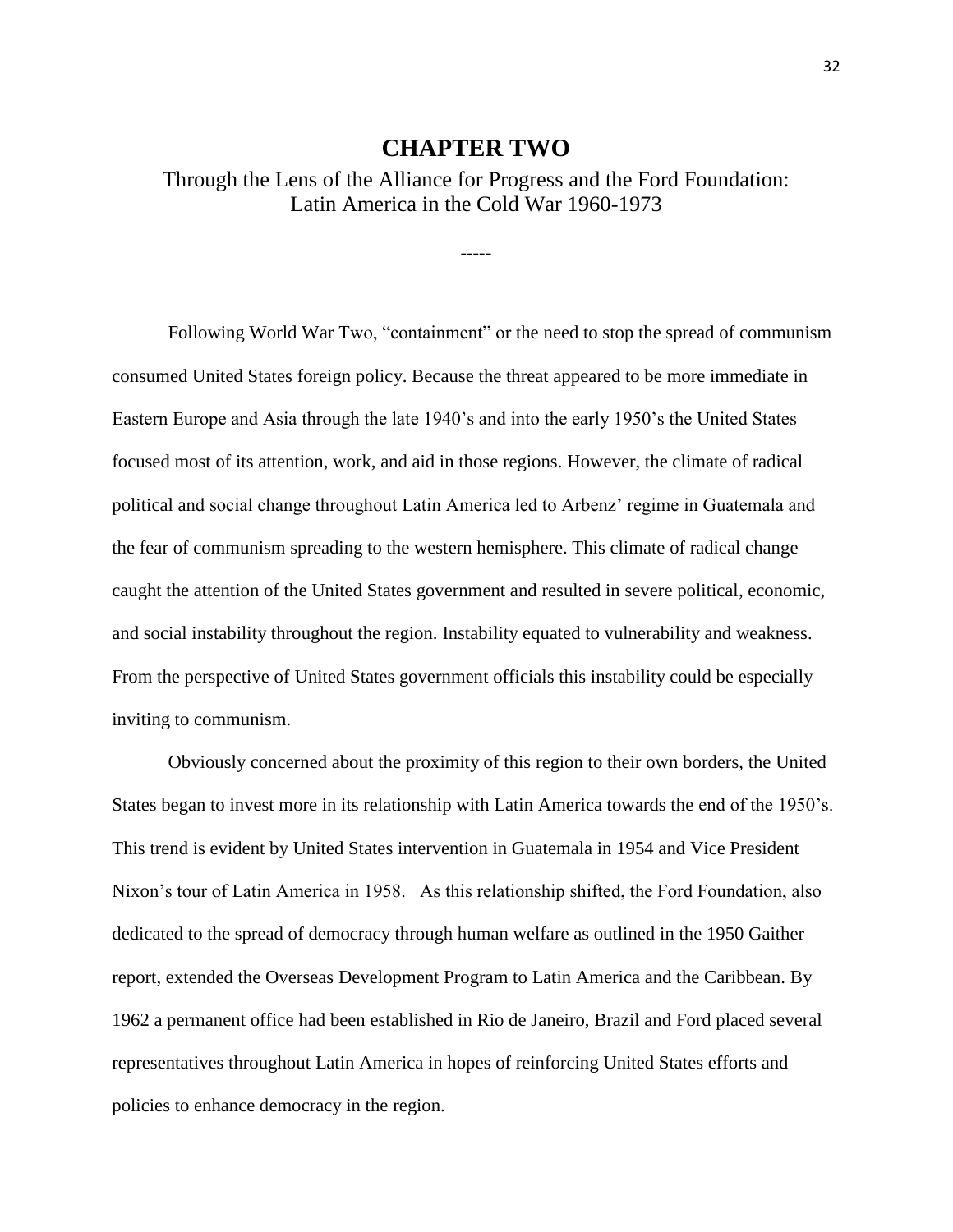Regardless of how much representatives of the Foundation wanted to be associated with the United States government in the mid-twentieth century, as argued in Chapter One, this association was inevitable. The Foundation's mission in terms of development and democracy in Latin America paralleled United States foreign policy at the time. Although the association was inevitable, the Foundation had to constantly be conscious of how it skirted the line between simply association and political action. To understand how the Ford Foundation became involved as a political actor in the implementation of modernization and development in Latin America it is important to understand the context surrounding the Ford Foundation's relationship with United States foreign policy.

In this chapter I analyze the entrance of the Ford Foundation in Latin America in the context of the Cold War. To understand the Ford Foundation's place in the region I look deeply into the Alliance for Progress, a program implemented in 1961 by the Kennedy Administration that is arguably the most tangible representation of the changing relationship between the United States and Latin America in this period. The Kennedy Administration claimed that the Alliance for Progress was meant to encourage economic development in Latin America. However, many argue that the enhancement of this relationship through the Alliance was directly related to the need to stabilize Latin America to stop communism from spreading. With this understanding of the changing relationship and Latin America in a Cold War context, I dig deeper into how the Ford Foundation adapted the framework and concepts present in the Alliance for Progress to make its own mark on Latin America. I argue that although the Ford Foundation attempted to look for ways to stay out of the "retailing business" or the "politically sensitive fields," that made the Alliance so controversial, its interaction with several institutions of higher education and its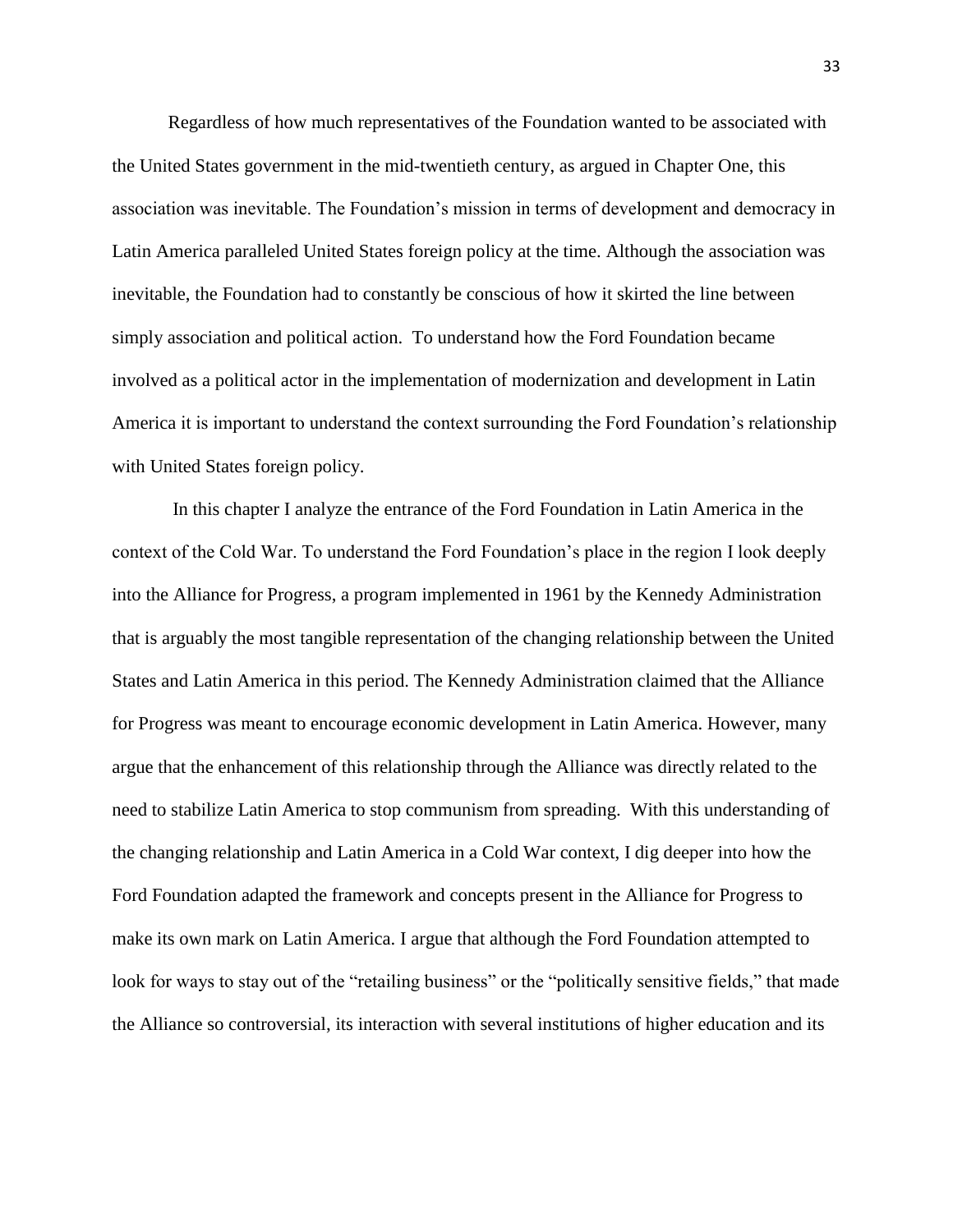use of education to spread the United States goals of modernization, development, and therefore democracy was the Foundation's "weapon" of choice as a political actor in the Cold War.<sup>61</sup>

The Alliance for Progress represents a great place to start to understand the United States-Latin America relationship in a Cold War context. Historians begin the conversation about the Alliance for Progress from several different angles depending on what they are hoping to prove. I will start the story with Vice President Nixon's visit to Latin America. Although the Alliance is implemented by a different administration, Nixon's visit in conjunction with United States intervention in Guatemala is representative of the increase of United States curiosity and worry about the region. President Eisenhower sent Nixon down to Latin America for the Inauguration of President Kubitschek in Brazil and to tour Uruguay, Argentina, Paraguay, Bolivia, Peru, Ecuador, Colombia, and Venezuela in 1958. Eisenhower asked him to pay specific attention to the countries that were particularly politically unstable and to analyze the potential of enhancing United States- Latin American relations in these countries.<sup>62</sup> Throughout his trip he ran into several nationalist and anti-United States demonstrations, mostly student run, who expressed anger about United States intervention in Guatemala in 1954 and questioned United States motives.<sup>63</sup>

For example, having been warned that Caracas could be a dangerous spot for the Vice President to visit, the United States government had called for backup security to take Nixon throughout the city. Upon arrival an enormous mob of more than 4,000 people took over the line of cars, sending the Venezuelan police running, and causing much damage to the Vice

 $\overline{a}$ 

 $61$  Magat, 49.

<sup>&</sup>lt;sup>62</sup> Department of State, "Letter from the Secretary of State to the Vice President," United States Department of State: Office of the Historian, Document 42, March 6, 1958 , accessed November 20, 2012, http://history.state.gov/historicaldocuments/frus1958-60v05/d42.

<sup>&</sup>lt;sup>63</sup>Department of State, "Memorandum From the Acting Assistant Secretary of State for Iner-American Affairs (Snow) to the Secretary of State," United States Department of State: Office of the Historian, May 9, 1958, accessed November 20, 2012, http://history.state.gov/historicaldocuments/frus1958-60v05/d64#fn1.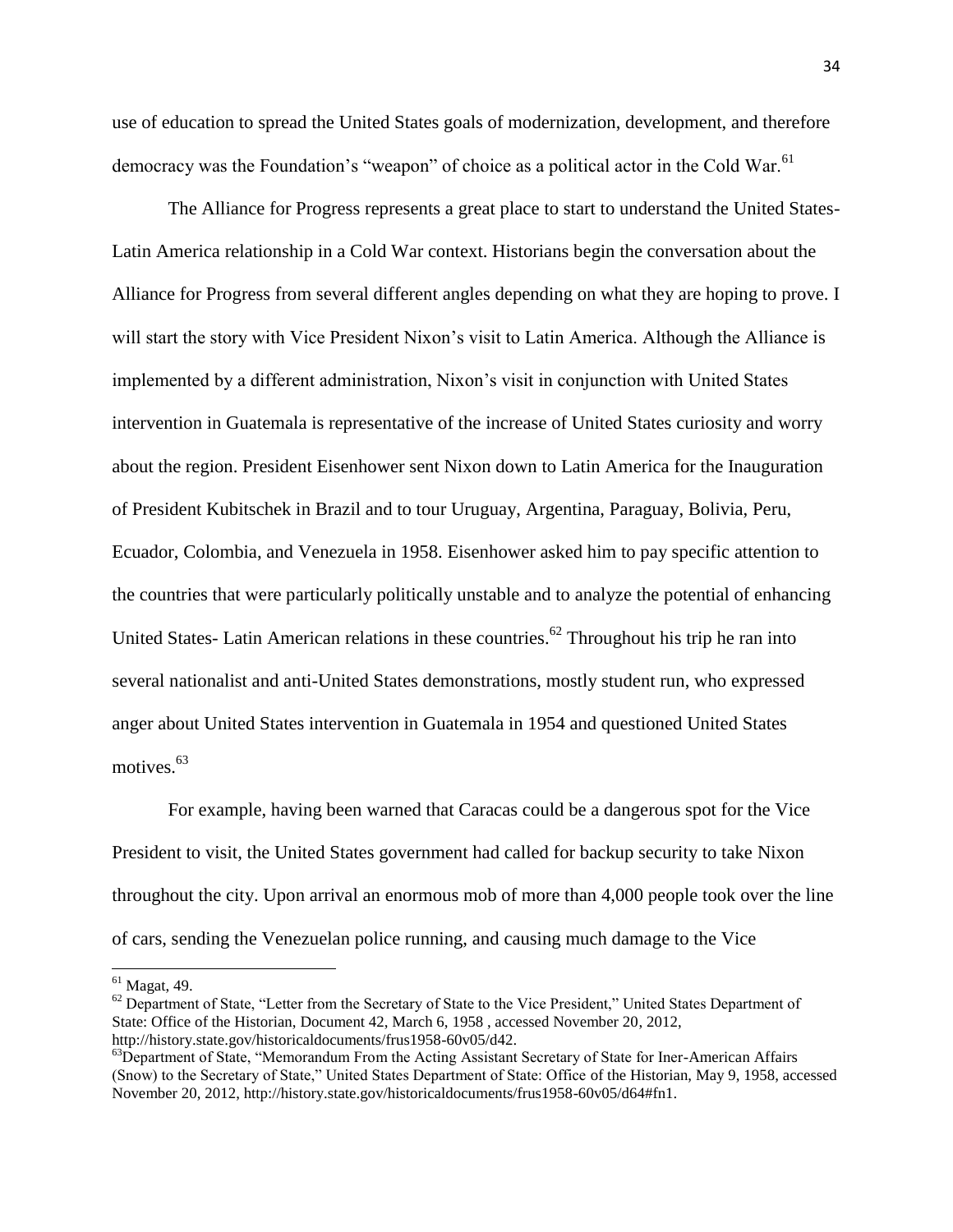President's brigade. Although Nixon was not physically injured, it shook up the entire team and sent a powerful and worrisome message to the United States about Latin American sentiment towards their neighbors.<sup>64</sup>

When Nixon returned he comforted the American's waiting for him at the airport saying that:

While there were incidents, incidents in which a very small violent vocal minority were able to enlist the support of some innocent peoples who were misled as to what United States motives really were. While those incidents occurred I can tell you that from my observations in each one of the countries we visited that the vast majority of the people are friendly to the United States today.<sup>65</sup>

Although Nixon's speech may have been reassuring, according to the Memorandum from the Acting Assistant Secretary of State for Inter-American Affairs to the Secretary of State it was made perfectly clear that this attack was cause for concern. The tour found that, "a number of factors have combined in Latin America to provide a fertile background which the communists could exploit."<sup>66</sup> Nixon may have masked the significance of this incident to the public, but the administration did not take this attack or the findings of this report lightly.

This report brought to light exactly what was at stake for the relationship between the United States and Latin America in the context of the Cold War. After the United States had been involved in the overthrow of a democratically elected government in Guatemala four years earlier and in the midst of the threat of communism in Cuba, the sense of anti-United States

l

<sup>&</sup>lt;sup>64</sup> Department of State, "Memorandum from the acting assistant secretary of state for inter-american affairs (snow) to the secretary of state," United States Department of State: Office of the Historian, Document 54, May 15, 1958, accessed November 20, 2012, http://history.state.gov/historicaldocuments/frus1958-60v05/d54.

<sup>65</sup> "Vice President Nixon is Attacked," *History Channel*, accessed December 2, 2012, http://www.history.com/thisday-in-history/vice-president-nixon-is-attacked.

<sup>66</sup> Department of State, Document 54, May 15, 1958.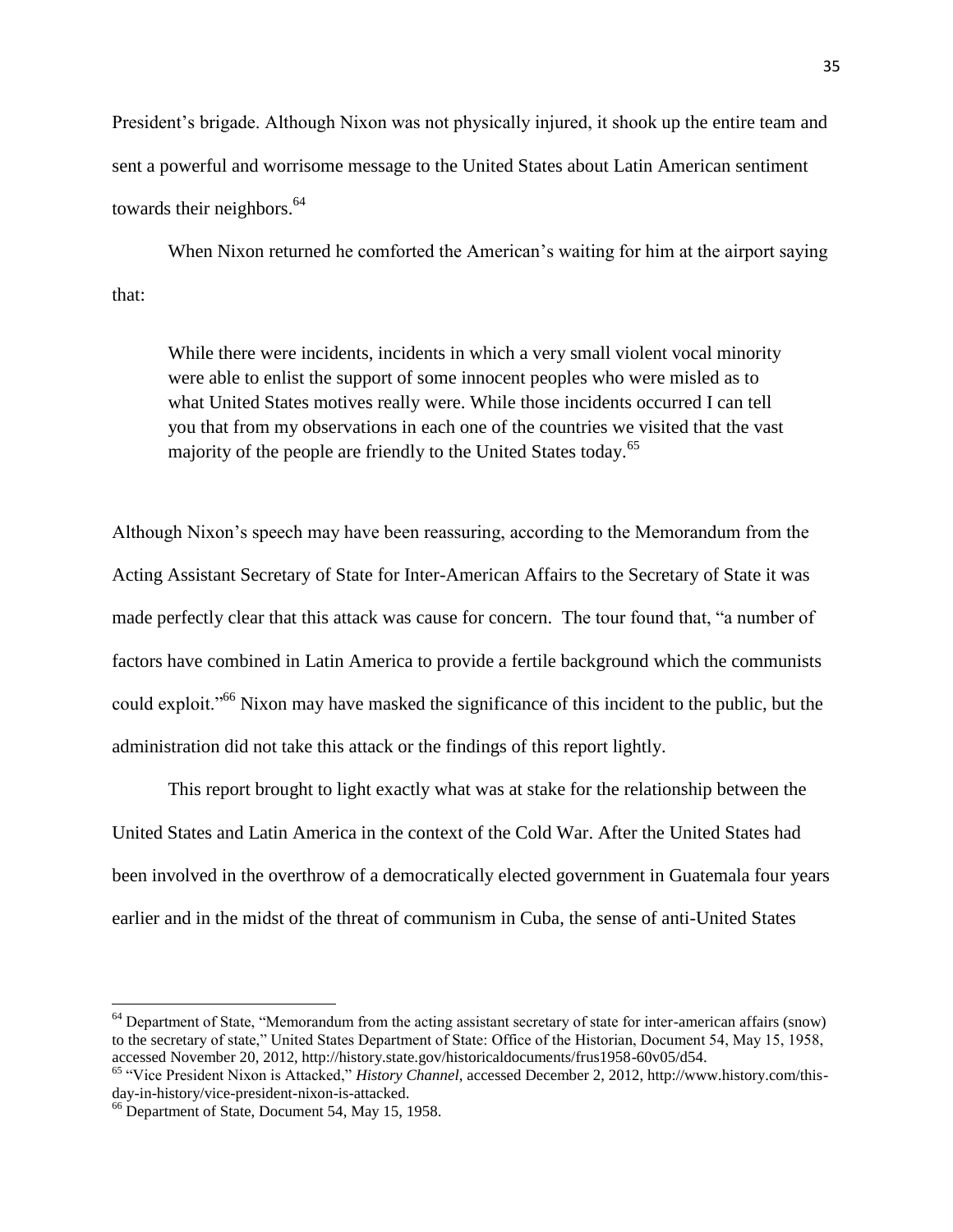sentiment throughout the region was growing.<sup>67</sup> On top of politically, economically, and socially unstable countries this sense of nationalism translated to hatred towards the United States, which worried Eisenhower and his administration tremendously. Although the United States government had chosen to focus on Europe and Asia in their efforts to stop the spread of communism, the effects of the Cold War in Latin America where equally as daunting and concerning as those in the Eastern Hemisphere. I argue that the proximity of the region to the United States border heightened the concern. This visit confirmed that the United States did not have control of this region. Control or power is what they would work tremendously hard to gain in the coming decade.

Between Nixon's visit in 1958 and the creation of the Alliance for Progress in 1961, from the United States perspective Latin America was growing even more unstable. Milton Eisenhower surveyed and outlined some of these concerns in a report to his brother, the President of the United States at the time.<sup>68</sup> He noted that there had been a sharp decline in world trade, the issue of mass migration was still growing,  $69$  illiteracy, especially in the rural areas, had spread rampantly, and most economies relied on single products for export, which added significantly to the enormous wealth disparity gap. Furthermore, agricultural growth fell behind population growth. The population grew so exponentially that at one point in the 1960's over half of the population was under twenty years old and was approaching a job market in economies that

 $67$  Cavell, 70.

<sup>&</sup>lt;sup>68</sup> Department of State, "Memorandum From the Special Assistant in the Bureau of Inter-American Affairs (Hoyt) to the Assistant Secretary of State for Inter-American Affairs (Rubottom)," United States Department of State: Office of the Historian, Document 64, June 23, 1958, accessed November 20, 2012, http://history.state.gov/historicaldocuments/frus1958-60v05/d64.

 $^{69}$  In the 1960's over 40 million people would move into the cities and only 5 million jobs would be created.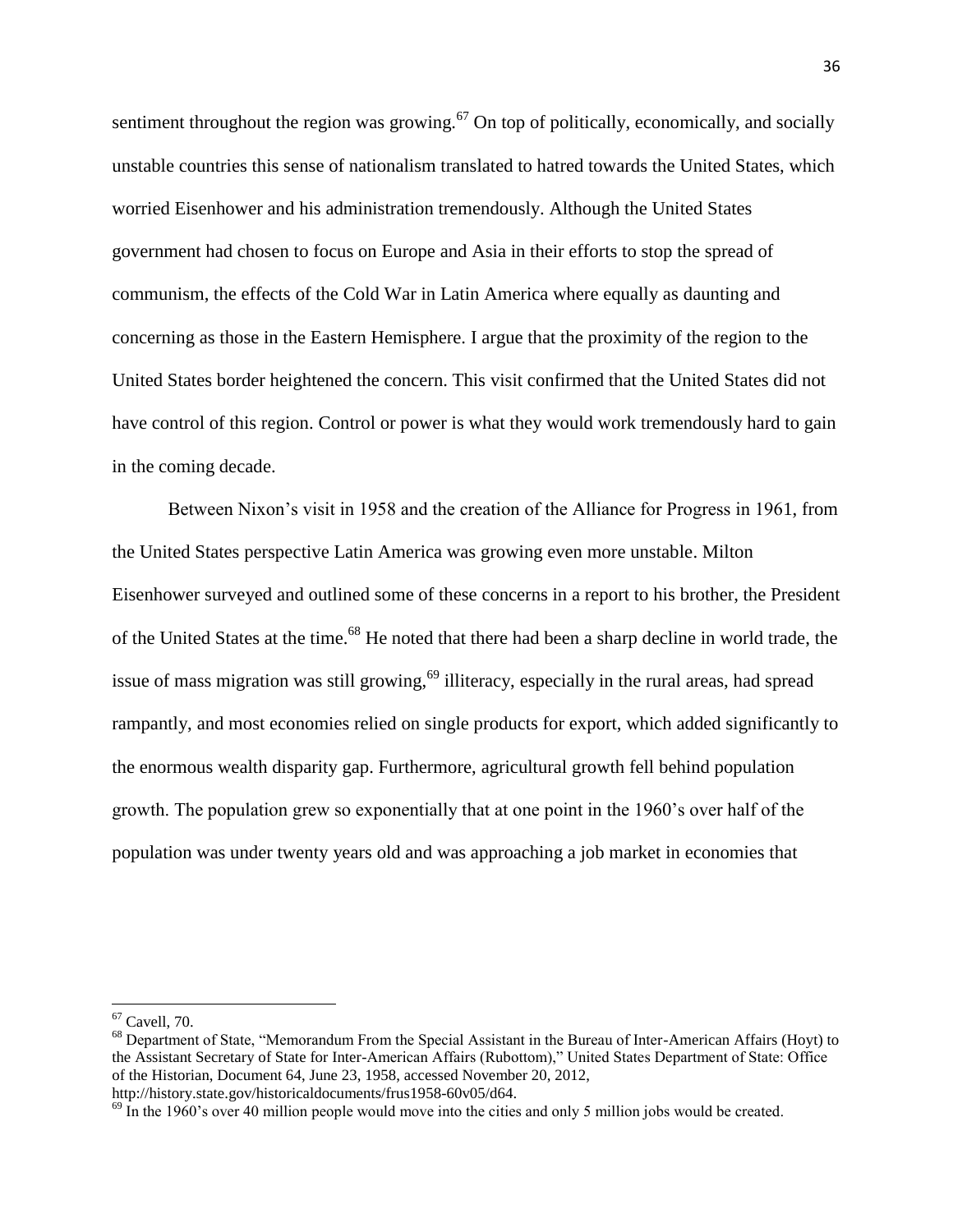could barely generate employment opportunities.<sup>70</sup> These factors all resulted in instability, which increased both Latin America's vulnerability, and consequently United States concern.

The United States President Eisenhower's foreign policy in this post-war or Cold War era, attributed this lack of development and instability to a preference within Latin America for traditional institutions and a failure to take advantage of the transfer of technology from western, developed countries. This, many theorists argued, hindered the expansion and productive functioning of Latin American economies. Further, they affirmed that in order to bring stability to the region, social structures, cultural values, and political institutions needed to be revamped to look more like the institutions, policies, and values of modern, developed nations like the United States.<sup>71</sup> The United States attempted to attack the "root causes of backwardness or traditionalism," and revamp these structures by infusing ideas of liberal, non-revolutionary democracy in the region through the Alliance for Progress.<sup>72</sup>

Although President Eisenhower and the United States government had a heightened concern about Latin America, the conversation about the Alliance was actually initiated by Kubitcheck, the President of Brazil from 1956 through 1961. Kubitcheck reached out to the United States to ask for financial support because he could not find enough in his own country. Eisenhower expressed immediate interest in this request.<sup>73</sup> Brazil had been singled out as a country to watch because of its geographical size, location, and population of over seventy million people. Eisenhower feared that if they lost Brazil to communism it would be comparable

<sup>70</sup> Edward Kennedy, Forward, in Ronald Scheman ed., *The Alliance for Progress: A Retrospective*, (New York: Praeger, 1988), 5.

<sup>71</sup> Colin S. Cavell, *Exporting 'Made in America'* Democracy, (New York: University Press of America, 2002), 44.

<sup>72</sup> Daniel Levy, *To Export Progress: The Golden Age of University Assistance in the Americas,* (Bloomington: Indiana University Press, 2005), 24.

<sup>73</sup> Ronald Scheman, *The Alliance for Progress: A Retrospective,* (New York: Praeger, 1988), xvi.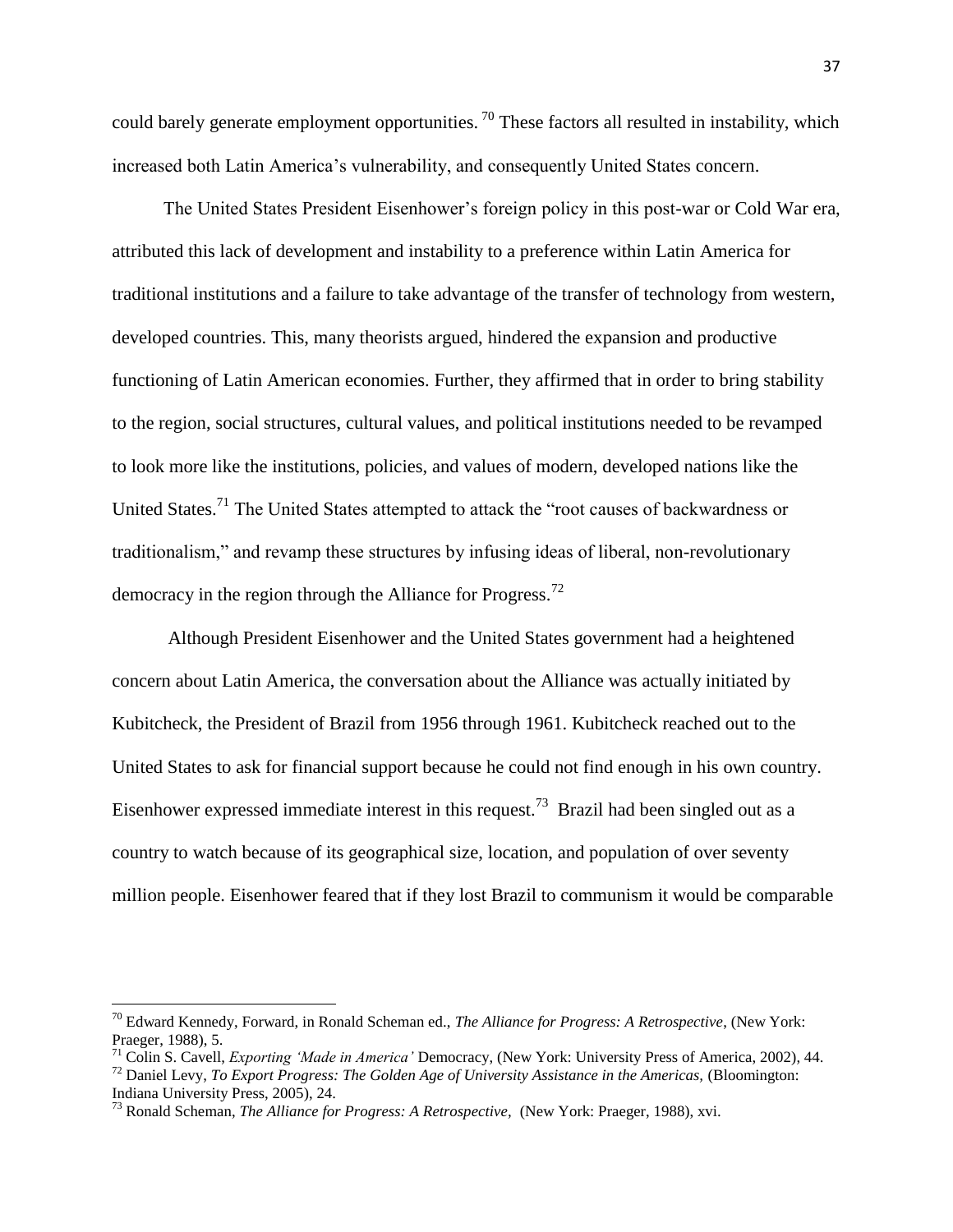to losing China, a risk they could not take.<sup>74</sup> Through correspondence with Kubitchek at the end of the decade, Eisenhower agreed to the establishment of the Inter-American Development Bank and later to the Operation Pan America. Modeled after the Marshall Plan, the goal of the Operation Pan America was to jump start the Latin American economy just as the Marshall Plan had done in Europe.<sup>75</sup> To support these efforts, Eisenhower immediately sent \$500 million dollars to Latin America through the Inter-American Development Bank.<sup>76</sup> With these programs, the United States appeared to gain some semblance of control in Brazil. Stabilizing the economy and building this relationship, Eisenhower hoped, would be the first step to modernization.

In 1961 both the United States and Brazil transitioned to new leadership, John F. Kennedy, the new United States President expressed even more concern than his predecessor about the state of Latin America. However, the new president of Brazil, Janio Quadros, expressed much less enthusiasm about relations with the United States. While Kennedy worked to officially implement the "Alliance for Progress," Quadros reestablished diplomatic relations with the Soviet Union and refused to support the United States efforts to invade Cuba. This "progress" alluded to in the Alliance's goals did therefore not get as much support from Brazil and was quite clearly modeled after the United States meaning of the word entrenched in theories of developmentalism and modernization.<sup>77</sup>

In his inauguration address President Kennedy claimed that progress would come from, "a rededication by all the American peoples, from the great lakes to the straits of Magellan, to the noblest of all alliances: an alliance not to prepare for way to make the blessings of people

<sup>&</sup>lt;sup>74</sup> Ruth Leacock, *Requiem for Revolution: The United States and Brazil 1961-1969*. (Kent: The Kent State University Press, 1990), 13.

<sup>75</sup> Douglas Dillion, 'The Prelude," in Scheman ed., *The Alliance for Progress: A Retrospective,* (New York: Praeger, 1988), 64.

<sup>76</sup> Paul E. Sigmund, *The United States and Democracy in Chile,* (Baltimore: Johns Hopkins, 1993), 14.

 $77$  Leacock, 13.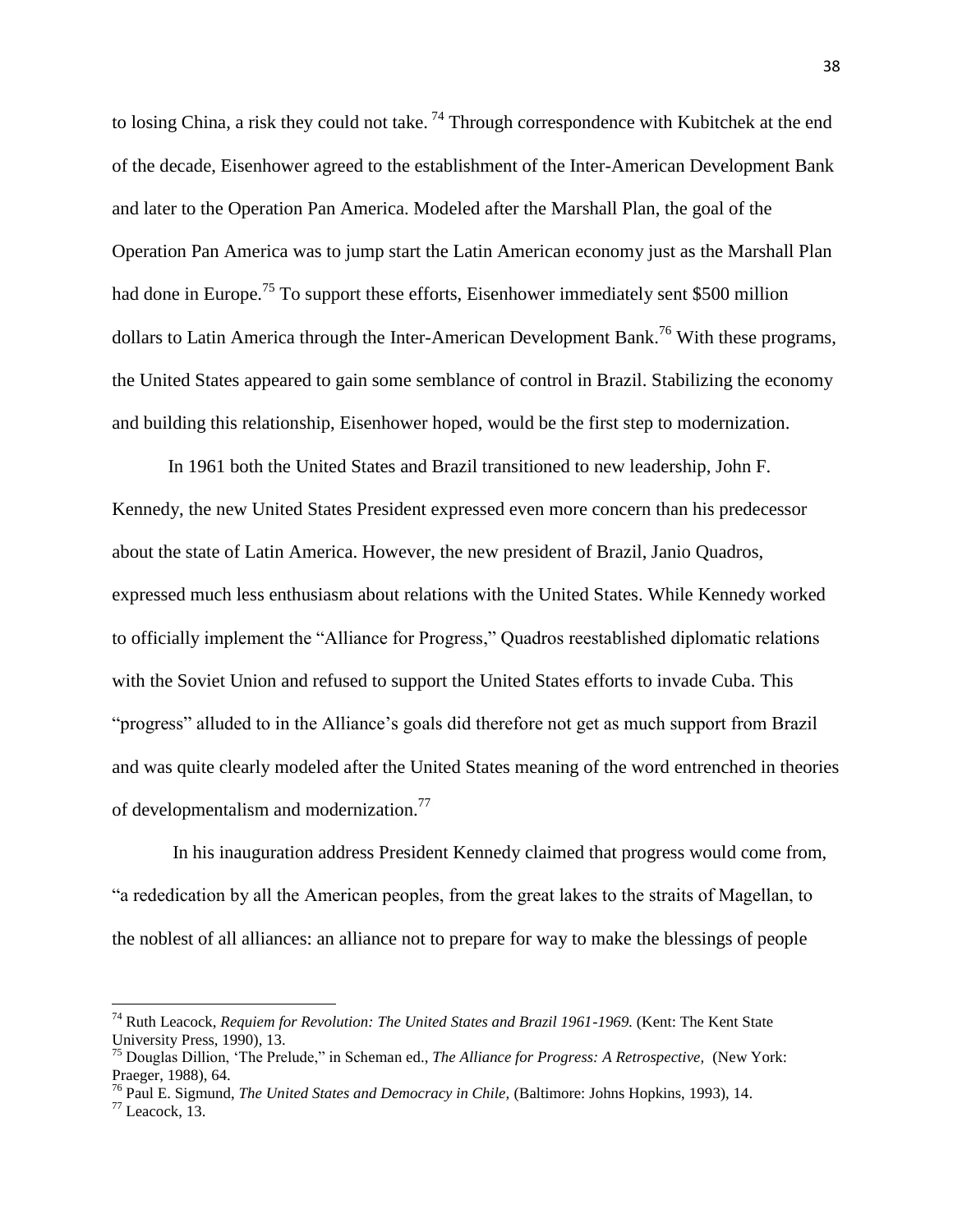available to all; not to defend freedom and produce what we need; not to deny opportunity to anyone but to make the circle large enough for everyone.<sup>778</sup> This excerpt is humanistic and hard to deny, however the Alliance as well as Operation Pan America and the Inter-American Bank, were of course well thought out, and some would argue manipulated by, the United States government.<sup>79</sup> As much as they claimed they worked for the good of Latin America it was understandably just as much for the good of the United States. Milton Eisenhower confirms this sentiment in his report: "the alliance is coincidentally our best hope for soothing the evil that seeks to destroy the concept of associated free nations to substitute absolutism reminiscent of social man prior to the dawn of human freedom."<sup>80</sup> The United States motives to stop the spread of communism cannot and should not be discounted, as they influenced the Alliance for Progress, which in turn severely influenced Latin American society.

Although many countries signed the Alliance, including Brazil, when the conversation about Inter-American relations began, these same countries questioned why the United States looked to be so involved in Latin American politics and development all of the sudden. Figures, the President of Costa Rica for three separate terms in the mid-twentieth century, argued that the United States did not understand the work Latin America had already done just to establish some semblance of democracy.<sup>81</sup> He questioned why the United States at this time wanted to join what he considered the "Second War for Independence." Figures later inferred that the United States entered Latin America, "because of the instinct of the nation they saw, yesterday and the day before as well as it sees today, that the moment arrived when her own national freedom and

<sup>78</sup> Department of the State, "The Alliance for Progress," *Bureau of Public Affairs*, (1964): 6.

<sup>79</sup> Eduardo Frei Montalva, "The Alliance that Lost Its Way," *Council on Foreign Relations* (1967): 439.

<sup>80</sup> Milton Eisenhower, "The Alliance for Progress: Historic Roots," in John Dreir, *The Alliance for Progress: Problems and Perspectives,* (Baltimore: Johns Hopkins Press: 1962), 23.

<sup>81</sup> Jose Figueres, "The Alliance and Political Goods" in John Dreir, *The Alliance for Progress: Problems and Perspectives,* (Baltimore: Johns Hopkins Press: 1962), 67.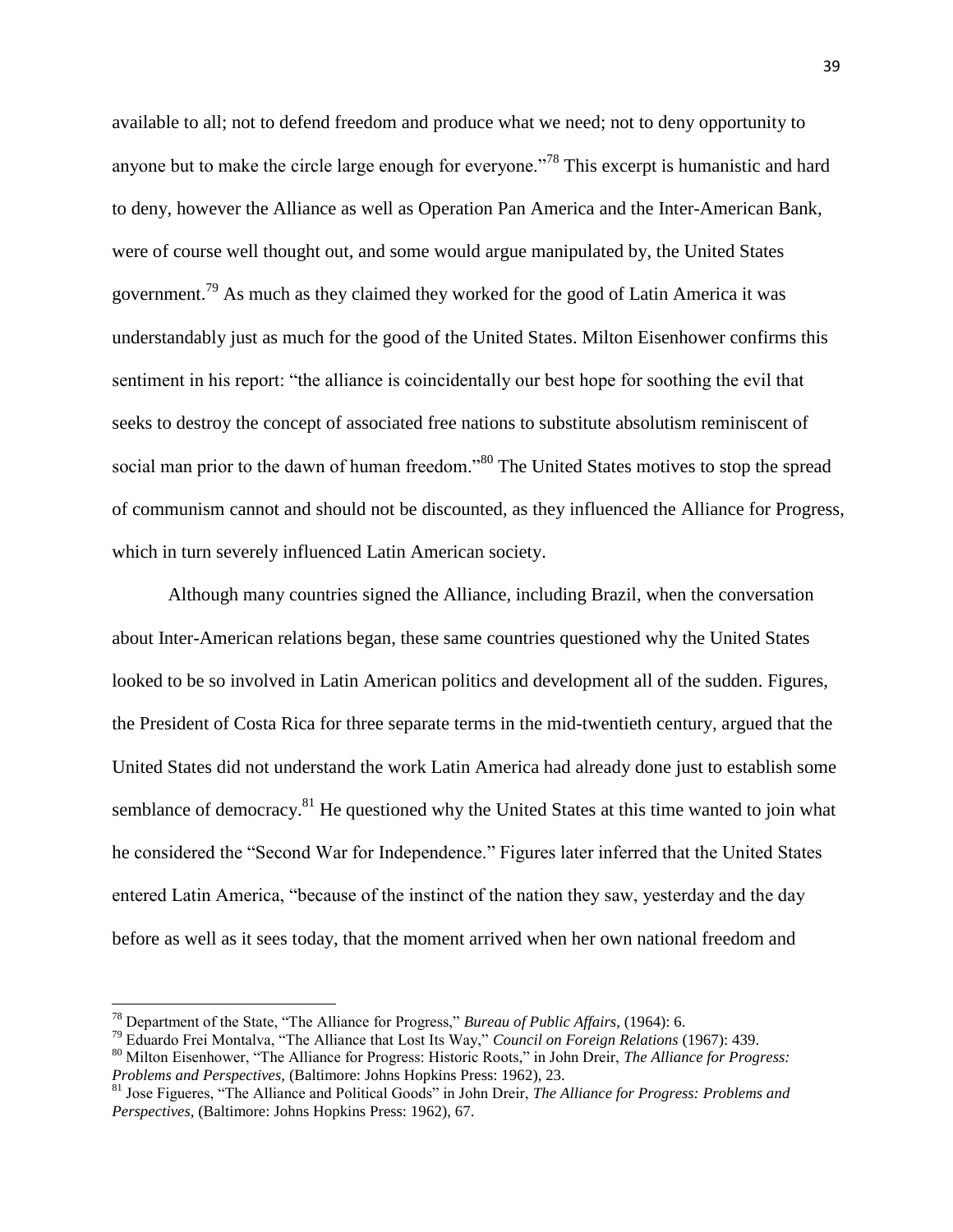prosperity were endangered."<sup>82</sup> In other words he suggested that the United States government supported the Alliance for Progress for selfish and political reasons rather than actual concern for their neighbors like Milton Eisenhower and President Kennedy claimed they were above.

The Alliance for Progress' mission was to prevent the spread of communism through the promotion of development. From the United States perspective development and democracy went hand in hand. Development meant embracing technological innovation, like the United States had fully committed to. It meant the replacement of dated educational institutions with new, modern universities modeled after those in the United States. It meant the welcoming of international corporations and foundations to make Latin America a greater economic player in the global economy. It was this, the Alliance for Progress implied, that would "modernize" Latin America and prevent the vulnerability that could facilitate the spread of communism.<sup>83</sup> According to Cavell, an expert on modernization theory, "the key to modernization theory was the necessity to copy institutions of the advanced states in the West and with Western Education and technical assistance and training, speed up the process of development."<sup>84</sup> In other words, the United States believed that the best way to modernize and therefore develop Latin America was to, "produce a political system that looked just like America, or as we imagined America to be: liberal, pluralist, democratic, and socially just."<sup>85</sup> The United States attempted to modernize and speed up the development process in Latin America through the Alliance for Progress.

Unfortunately for the United States and the Kennedy Administration, the theories of development and modernization that the Alliance for Progress was built on, did not fit with the

 $82$  Figueres, 70.

<sup>83</sup> Wiarda in Colin Cavell, *Exporting 'Made in America' Democracy,* (New York: University Press of America, 2002), 69.

<sup>84</sup> Cavell, 44.

<sup>85</sup> Howard Wiarda and Esther M. Skelley, *Dilemmas of Democracy in Latin America: Crisis and Opportunity*, (New York: Rowman and Littlefield, 2005), xiv.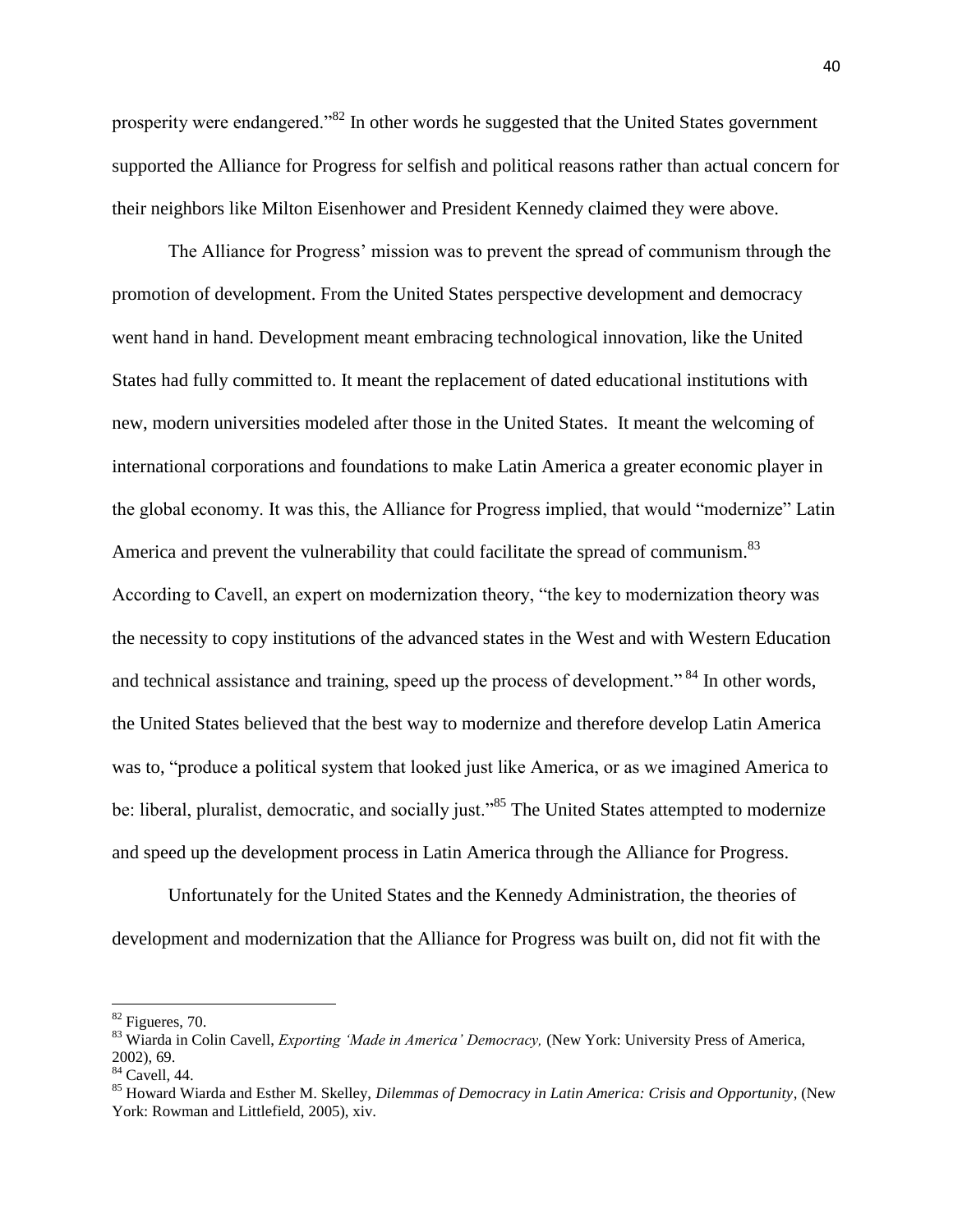theories of development present in Latin America. In addition to the political questioning of the United States motives outlined earlier, Raul Prebisch the most established and well-known economist of Latin America, also questioned the United States involvement and the concept of modernization. He developed his own theories of development in direct opposition to the theories of modernization. His theory would come to be known as "dependency theory."

Dependency theory was rooted in the idea that development for Latin Americans meant becoming more economically independent from world powers. For decades Latin America's task had been to produce food and raw materials for export. Industrialization and technology innovation in the region did not exist nearly at the same level as it did in developed countries. Instead, they produced the goods the developed countries needed for their own industrialization. Prebisch certainly valued industrialization for progress, but in a different sense then Kennedy's Alliance for Progress model suggested. Prebisch argued that if Latin American economies were going to recover and move forward they had to be protected against foreign competition and international economic colonialism.<sup>86</sup> Latin America had to come together as a collective to, "protect its own image- its authentic image- in this process of development. We have to shape it according to our own ways of feeling and thinking and our own concepts of action. We cannot repeat or imitate the historical course of the capitalistic development of the most advanced countries."<sup>87</sup> He understood that foreign influence would have some effect, but he constantly reminded Latin American people through dependency theory that ideas of "progress" and

<sup>86</sup> Raul Prebisch in Nystrom and Haverstock, *The Alliance for Progress: Key to Latin American Development,*  (Princeton: Van Nostrand and Company, Inc., 1966),141.

<sup>87</sup> Raul Prebisch, "Economic Roots," in John Dreir, *The Alliance for Progress: Problems and Perspectives,*  (Baltimore: Johns Hopkins Press: 1962), 25.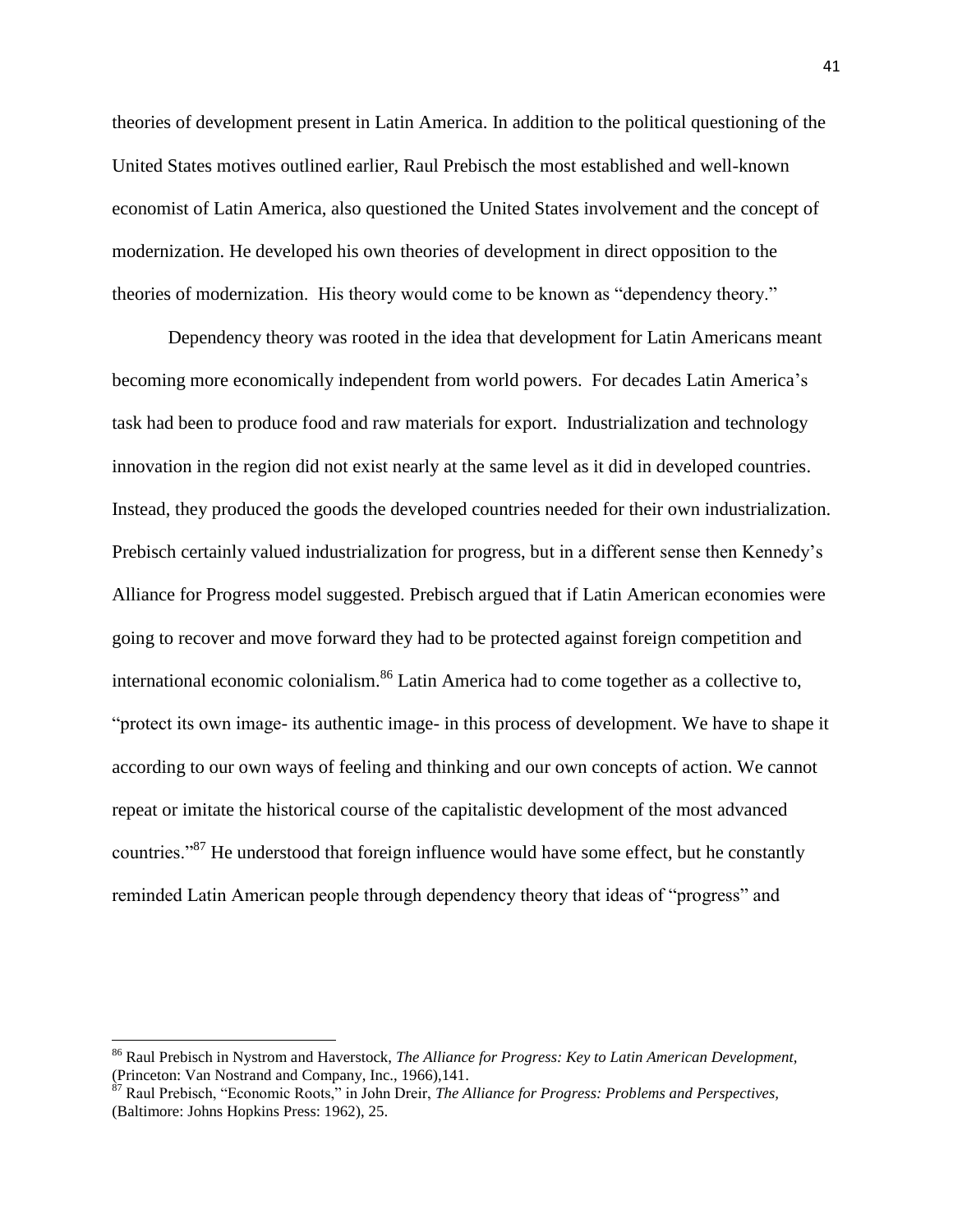"development" had to be unique for the people, about the people, and with the people of Latin America.<sup>88</sup>

Furthermore, from an intellectual viewpoint, a Professor at the University of Chile reported to a New York Times reporter, Henry Kaymont, "there is an implied theory among economic planners that the protestant ethic with its emphasis on doing and competition, is more helpful to the process of economic development than our patriarchal system, which places family and political and intellectual realization ahead of material achievement."<sup>89</sup> In other words, he argued, as I reaffirm in this chapter, that ideas of action and competition reflected in the Ford Foundation's report and in United States foreign policy or development theories did not fit with the desired culture rooted in nationalism and state funded social welfare present throughout Latin America. This conflict added to the chaos of the Cold War and led to doubts about and the effectiveness of the Alliance for Progress.

As the United States administration worked to gain more control in Latin America through the Alliance for Progress, the Ford Foundation in the late 1950's was also deeply involved in practicing this same modernization theory of development on a national level in the United States. The Foundation, influenced by board members deeply involved in higher education, was starting to use education as a tool to spread ideas of modernization and development. The Foundation started this work nationally, but by the mid-1950s it expanded its influence to an international audience. This best example of this shift to an emphasis on education, and more specifically an emphasis on international education, is in 1955, when Ford started funding the Salzburg Seminar at Harvard University, Cambridge, Massachusetts in conjunction with the State Department and Fulbright. The seminar brought intellectuals in from

<sup>88</sup> Nystrom and Haverstock, 181.

<sup>89</sup> Henry Raymont, "US Aid to Latins is Held Harmful," New York Times, 1969, 28.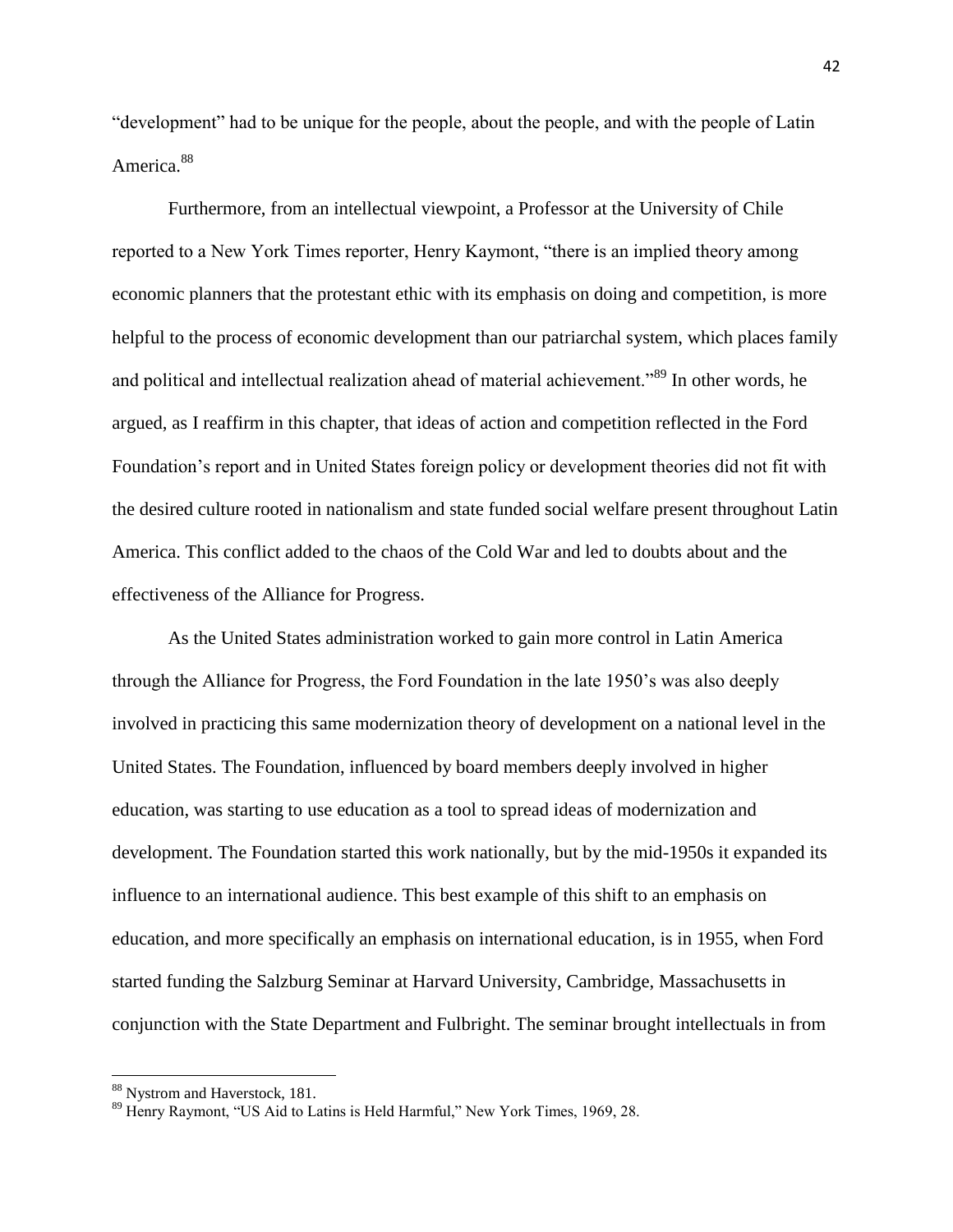Eastern Europe and Asia and taught them western ways of thinking about modernization and development. The seminar leaders hoped that they would "return to their homes, spreading the Harvard seminar's message far and wide."<sup>90</sup> Additionally, the seminar aspired to "correct false" impressions of the United States."<sup>91</sup> By spreading the United States thinking about political and economic development through education, the Salzburg Seminar program deeply imbedded itself in modernization theory. Although indirect, Ford's association with the program through funding implied their acceptance of and association with modernization theory.

The Salzburg seminar did not necessarily interact with Latin America or Latin America's scholars directly. However, Ford took the seminar's technique of enhancing education to spread democracy and encourage modernization into Latin America, the region that was causing increasing concern in the White House. Ford added Latin America to its Overseas Development Program in New York in 1959. It later opened its first Latin American office in Rio de Janeiro, Brazil in 1961. In the next couple of years the Foundation established regional offices in both Mexico City, Mexico and Santiago, Chile. Around this time the Ford Foundation also published an updated annual report to follow up on the ideas initially presented in the 1950 Gaither Report. $92$ 

This comprehensive annual report reflected on the time since the Gaither report, reestablished the Ford Foundation's goals and values, and reconfirmed the Foundation's promise to refrain from all political and religious activity. Under the leadership of Henry Heald, the former president of New York University and the Illinois Institute of Technology, the Foundation reworked its mission to emphasize the use of higher education to spread ideas of

<sup>90</sup> Parmar, 105.

 $^{91}$  Ibid.

<sup>92</sup> Ford Foundation Board of Trustees, *The Ford Foundation in the 1960's: Statement of the Board of Trustees on Policies, Programs, and Operations,* (New York: Library of Congress, 1962).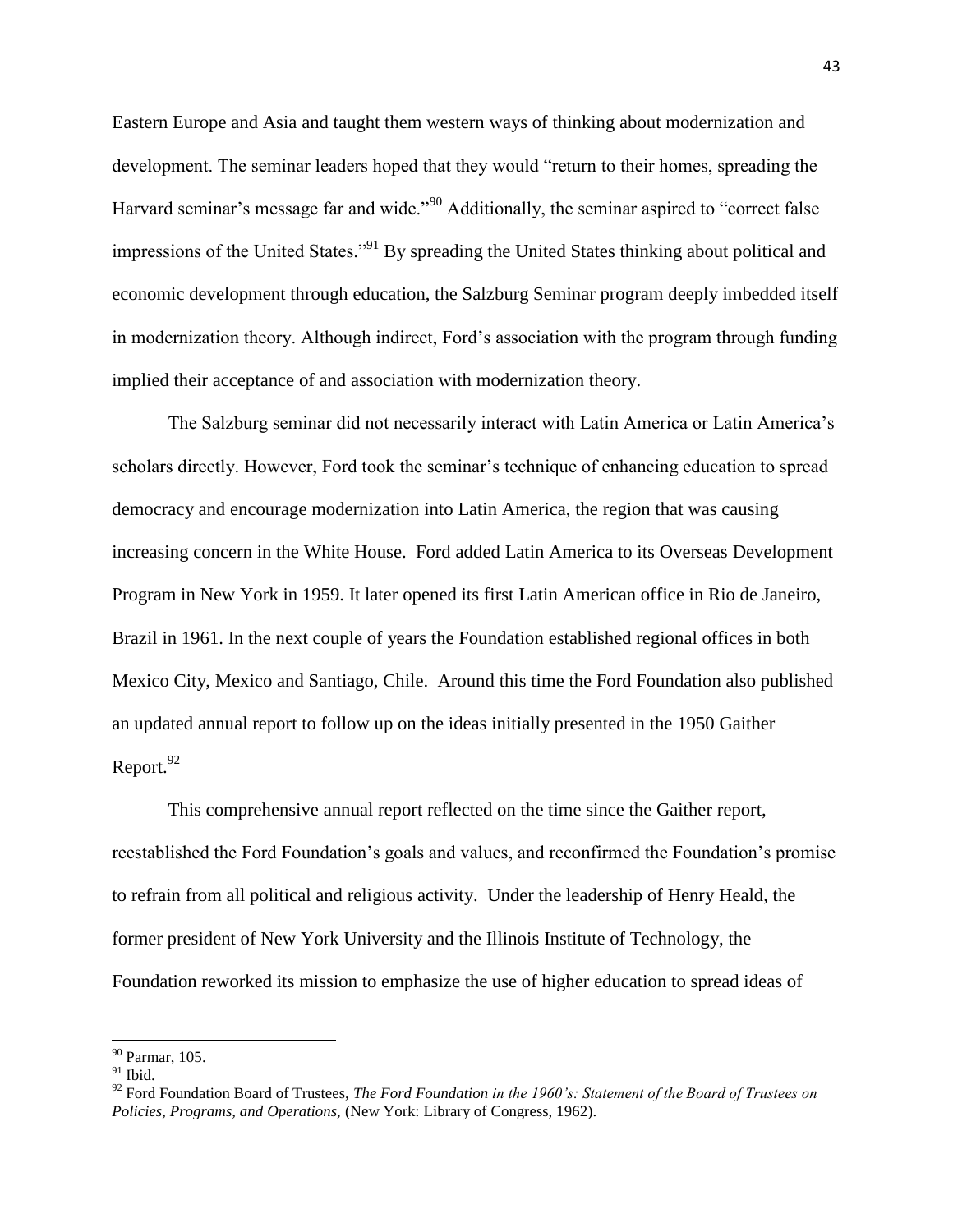development, modernization, and democracy.  $\frac{93}{9}$ In Levy's words, "higher education was the quintessential field where progress could be exported from the top down or from the center to the periphery."<sup>94</sup> Similarly in the 1962 report the committee asserts that, "the Foundation can help clarify educational goals, assist in overcoming fundamental short comings, and support efforts towards major new approaches in education practices and processes."<sup>95</sup> The theories of development and modernization that the Ford Foundation infused into the programs it funded in Latin America's state universities was still strongly tied to United States foreign policy.

The Ford Foundation focused on education in Latin America for several reasons. First, education was being used all over the world, not just for research and for intellectual growth, but more for the promotion of actions, which Ford believed were necessary in the enhancement of democracy. Second, when Nixon toured Latin America in the late 1950's he made note of an uncomfortable anti-United States sentiment and expressed concern about groups of students with intense feelings of nationalism. Obviously, this caused concern for the United States administration because the students were the educated population of society. Not only did they have the resources to protest, but it can be assumed that they also had the resources to recruit. It was this same of group of middle class students that the Alliance for Progress regarded as its most important audience. The Ford Foundation too, understood the importance of targeting this group first. Lastly, the Ford Foundation recognized that this method of involvement would be a way to keep their work separate from direct political activity while still deeply influencing political and economic theory.

 $\overline{a}$ 

<sup>&</sup>lt;sup>93</sup> Ford Foundation Board of Trustees, "The Ford Foundation in the 1960's: Statement of the Board of Trustees on Policies, Programs, and Operations," 11.

 $94$  Levy, 37.

<sup>&</sup>lt;sup>95</sup> Ford Foundation Board of Trustees, "The Ford Foundation in the 1960's: Statement of the Board of Trustees on Policies, Programs, and Operations," 4.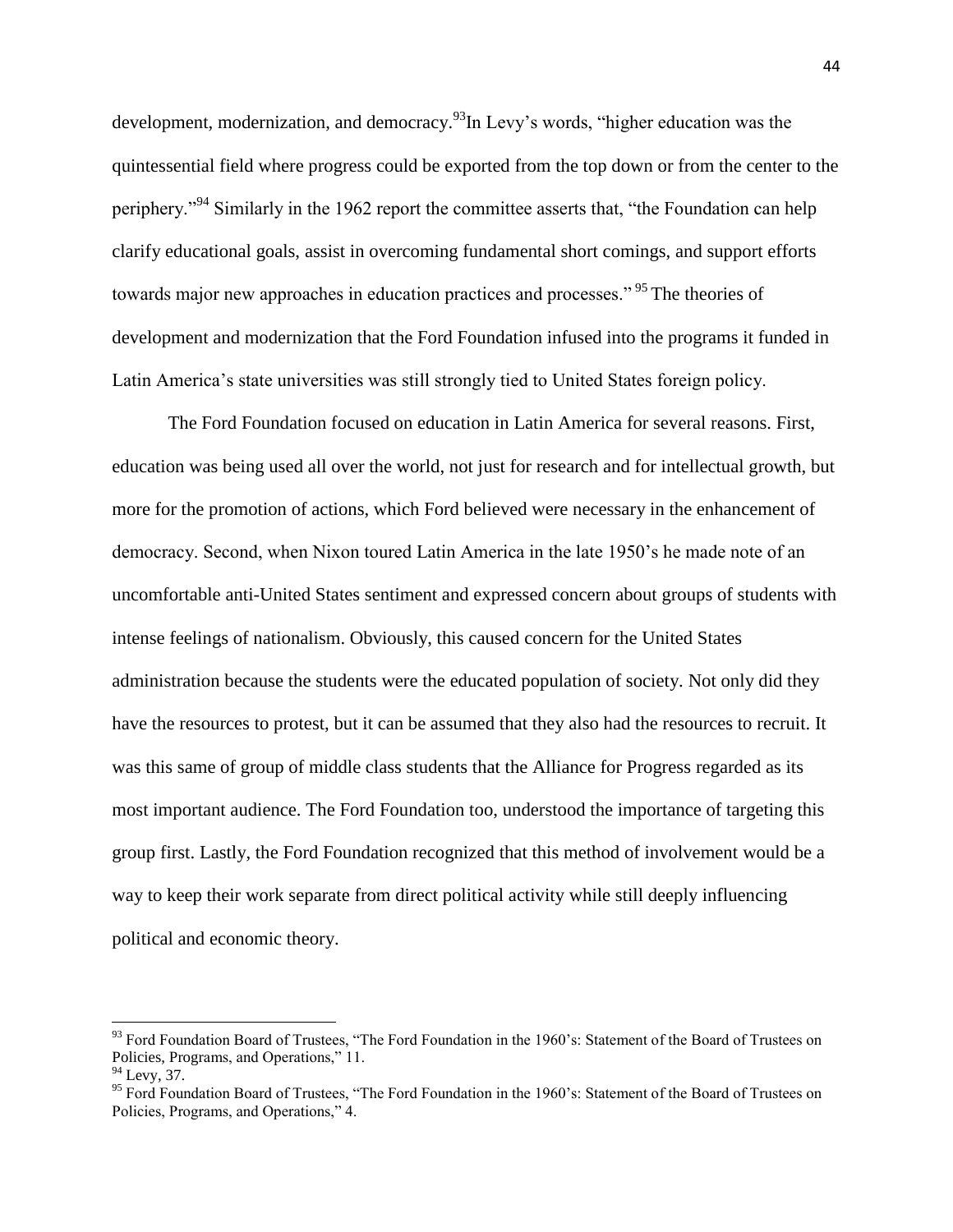The Foundation's primary influence in universities was through funding individuals. As the 1962 report asserts, "[the Ford Foundation] will continue to assist efforts of these countries to establish or improve their educational institutions, programs, and practices as a means of producing the trained leaders, skilled, persons, and enlightened citizens, essential to their national development."<sup>96</sup> The issue with this first is that the choosing of people is inherently political. The Foundation had the ability to choose people that they knew needed them in the sense that they would agree to adopt the Foundation's framework for development, at least enough to please the Foundation, while in the meantime still getting something out of the relationship. The people (mostly men) that the Ford Foundation funded were intelligent and sophisticated, and their reasons for involvement in the Foundation were not black and white. Second, as with the Alliance for Progress, the definition of national development and the meaning of "enlightened citizens" differed dramatically between the United States and Latin America.

As mentioned earlier, the Ford Foundation was deeply connected to the United States theories of developmentalism and modernization. Just as the United States government used the Alliance for Progress to enhance modernization the Ford Foundation used education. However, it appears that unlike the Kennedy Administration, the Ford Foundation representatives had some awareness of the fact that their vision of development differed from the vision entrenched in this region. Although they did not seem willing to surrender to dependency theory and they naturally still looked to bring democracy to the region, the Ford Foundation went into Latin America under the parameters that they must "understand the historical and social roots of Latin American societies, develop and test various solutions for the region's special needs, and establish closer

<sup>&</sup>lt;sup>96</sup> Ford Foundation Board of Trustees, "The Ford Foundation in the 1960's: Statement of the Board of Trustees on Policies, Programs, and Operations," 12.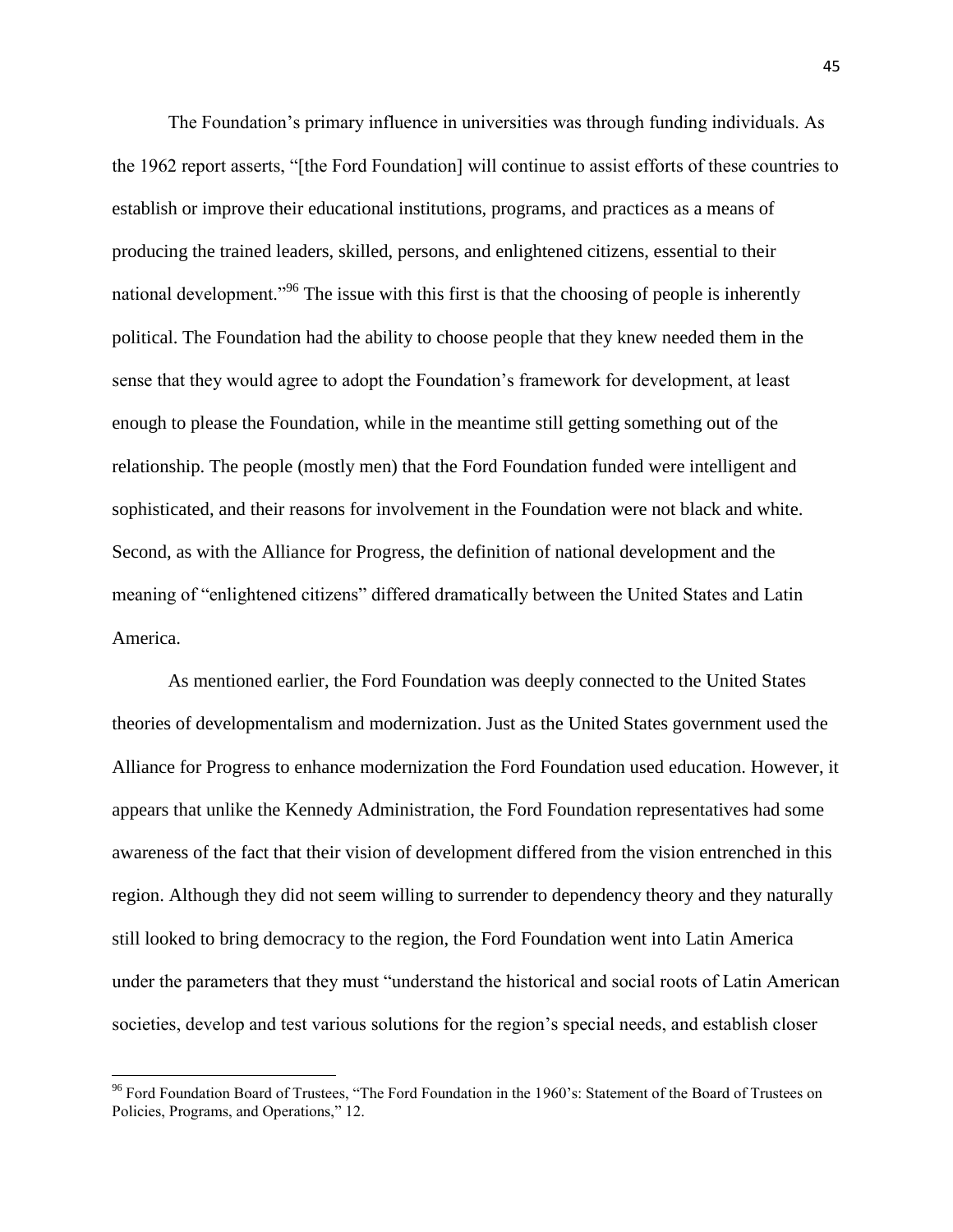links both among Latin American social scientists and with their counterparts in the rest of the world."<sup>97</sup> The 1962 report furthered this parameter affirming that, "Aid will be given to efforts to increase American understanding of and participation in world affairs and to mobilize professional men and women and other leaders for international service."<sup>98</sup> This emphasis on increasing American understanding implies that the Foundation understood that the "exchange" of knowledge should be equal. However, the power dynamic between the Foundation, the Latin American scholars, and the United States foreign policy was inherently unequal, which made this exchange in terms of which ideas were considered valid quite obviously unequal. More so than the United States government however, the Foundation attempted to develop a mission to use their power to hopefully, more effectively, initiate political and economic development throughout the region by inserting a model of democracy into education systems that had some basis in Latin America's nationalist and populist traditions.<sup>99</sup>

Although it stressed the importance of learning about the region and being respectful of the people's interests in that sense, Parmar reminds us once again that the Foundation's thinking remained incredibly closely aligned with official United States thinking, most importantly in their desire to, "convert social scientists into sources of intelligence ahead of possible military or other interventions to ensure that societal problems were resolved within the 'existing political and legal order."<sup>100</sup> Just as the Kennedy Administration went into Latin America under the guise of enhancing economic development through the Alliance for Progress, the Ford Foundation representatives would go into institutions like the University of Chile and reform and remodel the social science departments. Stabilizing the economy through teaching modern lessons of

 $\overline{a}$ 

 $97$  Magat, 157.

<sup>&</sup>lt;sup>98</sup> Ford Foundation Board of Trustees, "The Ford Foundation in the 1960's: Statement of the Board of Trustees on Policies, Programs, and Operations," 6.

<sup>&</sup>lt;sup>99</sup> Wiarda and Skelley, 13.

<sup>100</sup> Parmar, 189.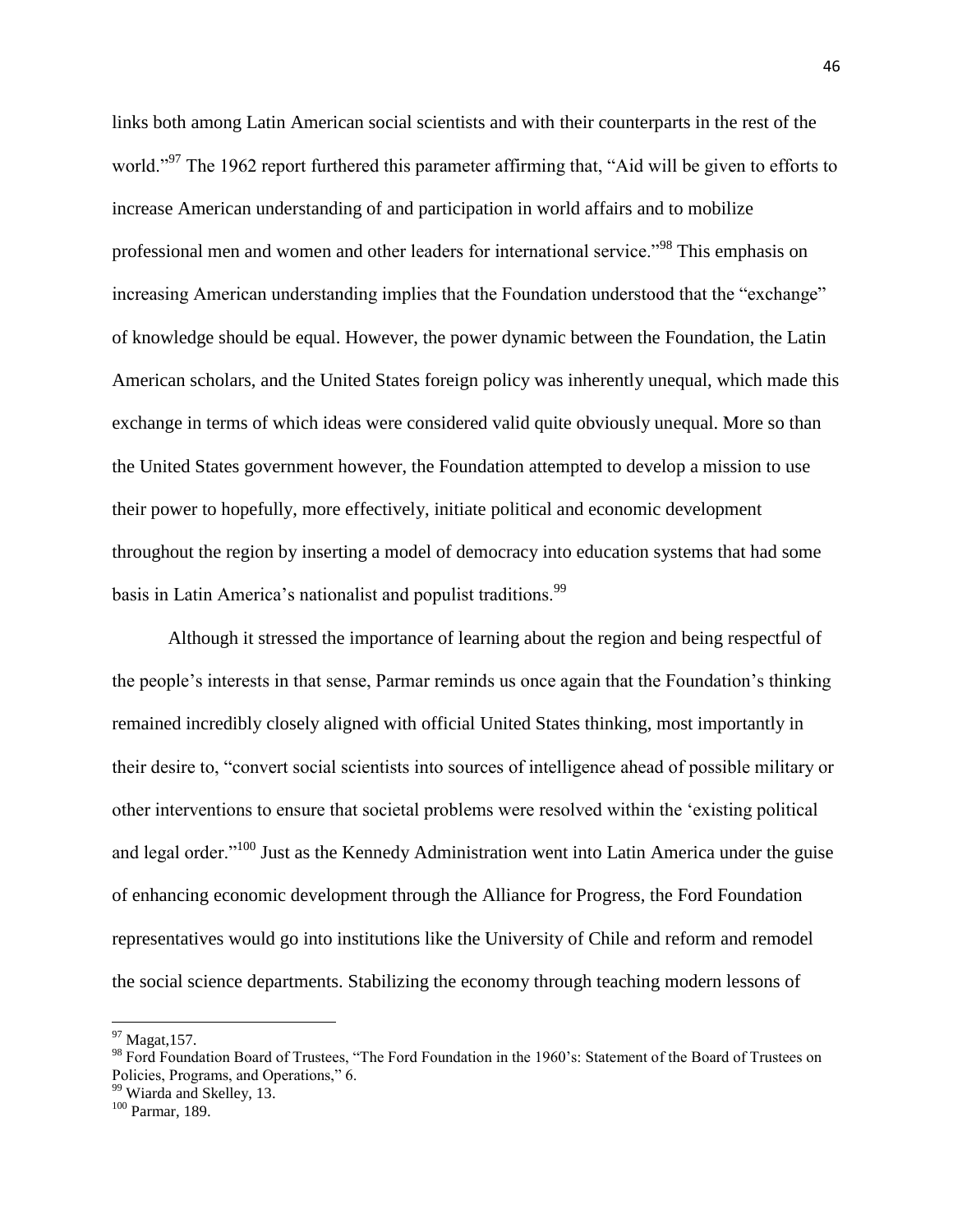social science became their first step to modernization. Ideally, if they could teach Latin American economists to think like American economists and build economies that were dependent on the United States economy then they would have some power over the region, exactly what Prebisch tried to avoid, but also exactly what the Foundation and the United States government thought they needed to prevent the spread of communism.

When the Ford Foundation started doing work in the University of Chile and several other public universities throughout Latin America a sense of frustration with the United States intervention in Guatemala and United States involvement in Latin American affairs in general was felt amongst many students. This was made evident in the student protests and mobs when Nixon visited in 1958 and continued through the development of the Castro regime in Cuba. Many students did not believe in or trust the mission presented in the Alliance for Progress. Rumors circulated that the Alliance reflected just another case of United States imperialism and a political move to prevent the spread of communism. Some groups of students referred to the Alliance for Progress as the "the Castro plan", suggesting that the United States remained interested in Latin America solely because they feared a Castro-like revolution could spread to the rest of the region.<sup>101</sup> Furthermore, and perhaps even more concerning, many students did not see the problem with communism. As a historian of Brazil, Ruth Leacock suggests, "In Latin America, Castro's popularity seemed undiminished, at least in so far as Latin students and intellectuals were concerned. They believed that Cuba stood on the threshold of a period of rapid economic growth. Were some bloodshed, violence, disorder, food shortages, too high a price to pay for an end to dependence and exploitation?"<sup>102</sup> In other words, many students saw communism as the potential solution for their economic and political instability.

<sup>&</sup>lt;sup>101</sup> Nystrom and Haverstock, 30.

 $102$  Leacock, 9.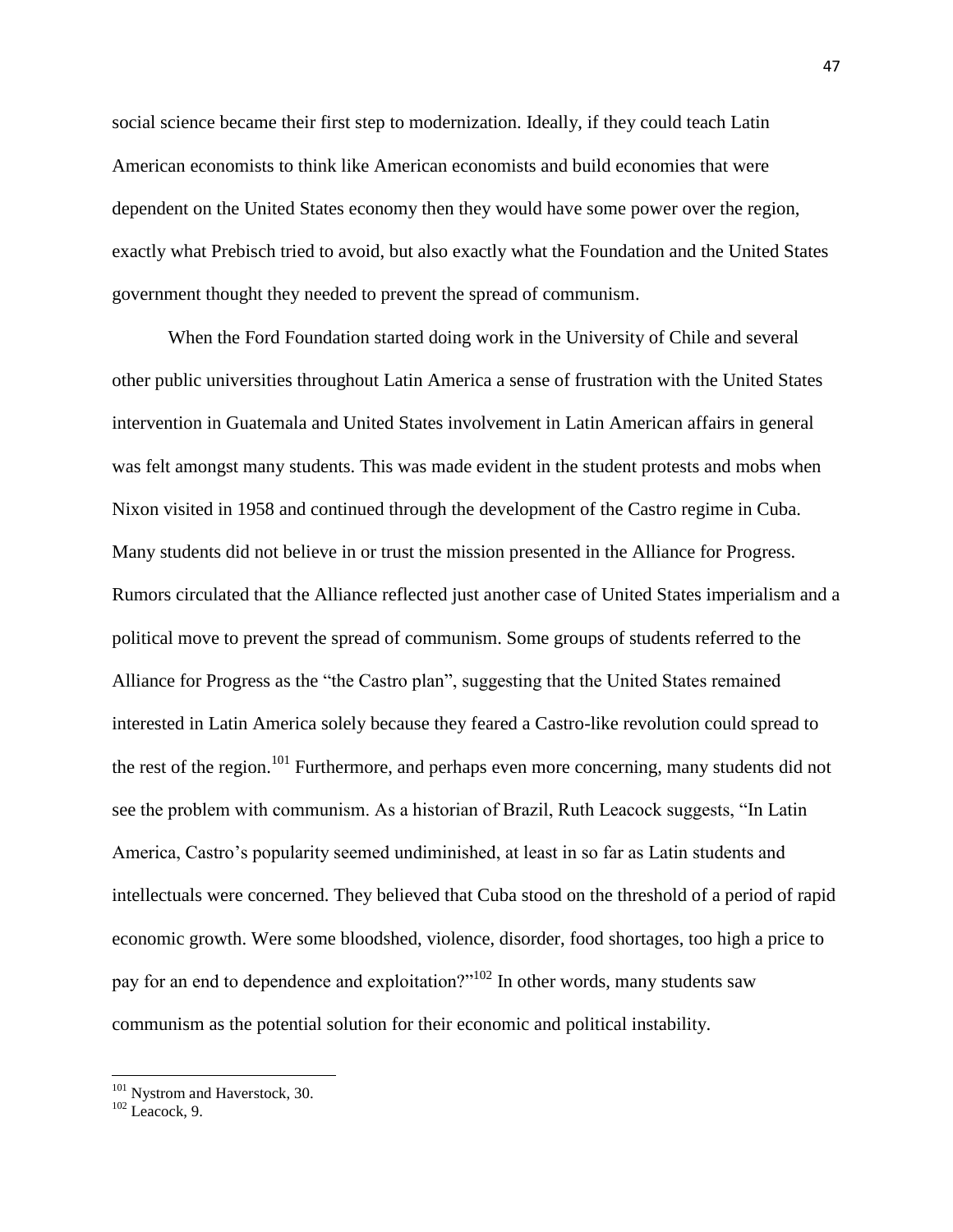Recognizing that the United States could not afford to lose this youthful, middle class, motivated population, using education to enhance modernization and development seemed like a perfect method for Latin America specifically. The Ford Foundation sent down representatives like Verne Atwater, a former banker, academic, and eventually Ford's first Vice President of Administration, to address these issues in Latin American universities. Atwater wrote a memoir about his experience in Latin America including his work with the University of Chile.<sup>103</sup> I will use this work as an example of how the Foundation pushed their vision of development into Latin America. I recognize that although I would consider this example representative of Ford's work in Latin America at the time, every country embodied a different political and economic state, so the level of Foundation work in universities varied. The most direct work the Ford Foundation did in these few years was in the University of Chile.

In 1957, Rector Juan Gomez Millas led a reform of the University of Chile. The reform meant to democratize and regionalize the school.<sup>104</sup> Ford, represented by Atwater, started doing work with the University in 1961. The Ford Foundation representives "focused exclusively on University reform and development as the most effective way to advance the economic development of the area."<sup>105</sup> Going back to the Alliance for Progress, the Ford Foundation and the Kennedy Administration hoped to enhance democracy and modernization through advancing economic development in Latin America. Without directly getting involved in the politics of the region Ford wanted, "to transplant into Chile, an 'American model of the policy oriented socialscientist: one who could serve any mainstream politics party or administration by providing objective advice based on certified professional expertise that eschewed ideology and

<sup>103</sup> Verne S. Atwater, *A Memoir of the Ford Foundation: the early years 1936-1968; an insider view of the impact of wealth and good intentions,* (New York: Vantage Press, 2011), 105.

 $104$  Atwater, 135.

<sup>105</sup> Ibid, 135.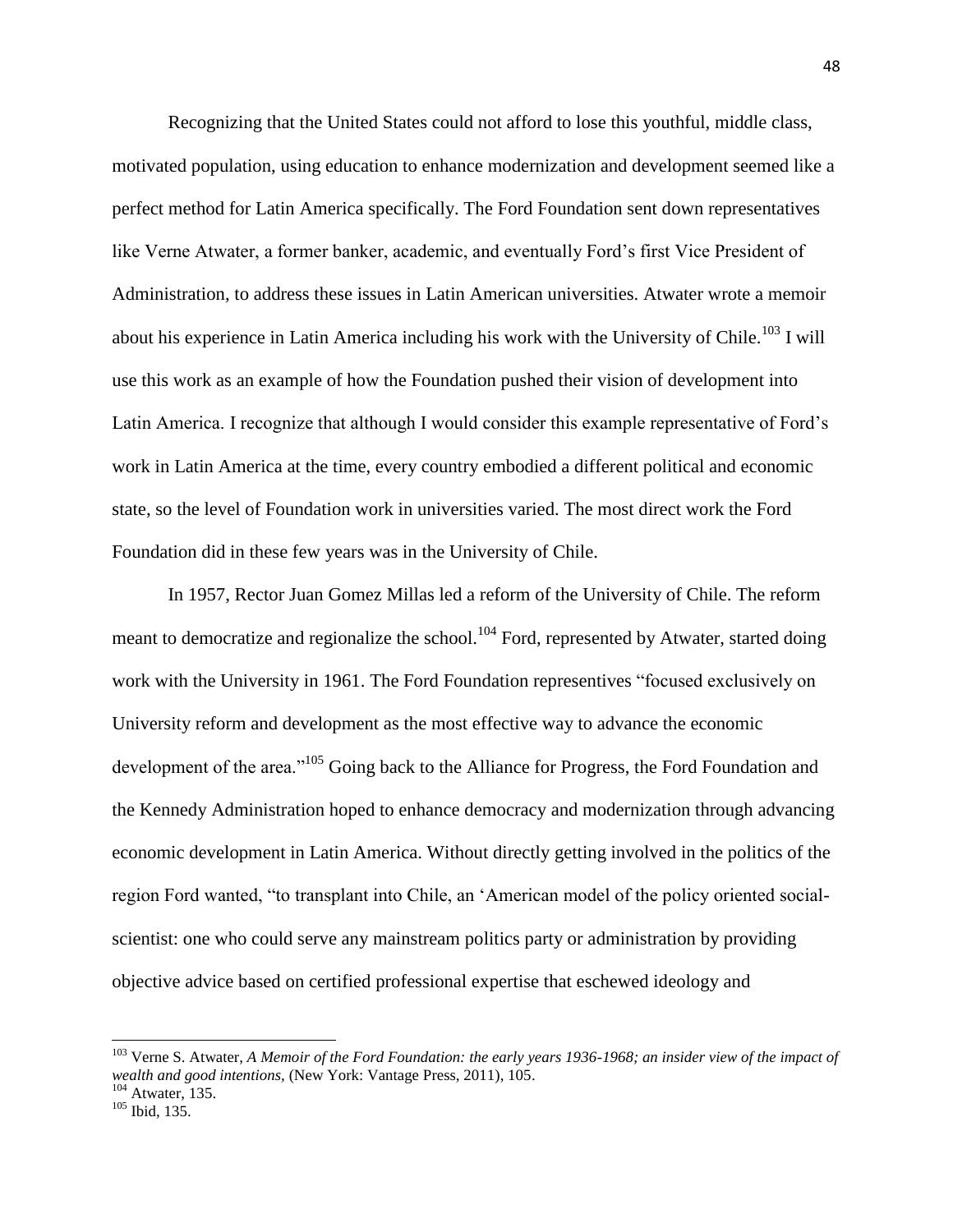politics."<sup>106</sup> In other words, it aspired to create an intellectual social-scientific elite group who understood all different perspectives, remained rooted in American models of policy, and could intelligently enhance debates to make the outcomes more sustainable. Hoping to get to the most people possible and to establish a larger network, Millas and Ford both supported the proposal for new "Regional Universities." These universities would function in different places around the country, but would be supported by and report to the University of Chile.<sup>107</sup>

Millas create "Regional Universities" as extensions of the University of Chile throughout the country to hopefully reach a broader demographic. The Ford Foundation gave the University of Chile a \$1,430,000 grant for this project. The more people they could reach the better. The Foundation applied this grant to faculty development. It hoped to send faculty abroad to teach them the importance of being policy oriented and to enhance their knowledge on different perspectives and different models of economic and political development. The grant gave fellowships to worthy members of the University of Chile's intellectual elite. If a faculty member received one of these fellowships to study in America they were required to return to the University and become a full time teacher.<sup>108</sup> Ideally, they would come back to Chile and spread the American model of economic and political theory, similar to the Salzburg Seminar model at Harvard University referred to earlier. This use of funding represented a direct way to get political control and represents an implementation of modernization in Latin America.

Furthermore, Ford believed that by establishing these regional and global networks of well-trained scholars, institutions, standards, colleagues, and debates they could create a group of high-level human resources and social scientists that would quantitatively change Chile's

<sup>&</sup>lt;sup>106</sup> Parmar, 191.

<sup>107</sup> Magat, 157.

<sup>&</sup>lt;sup>108</sup> Atwater, 136.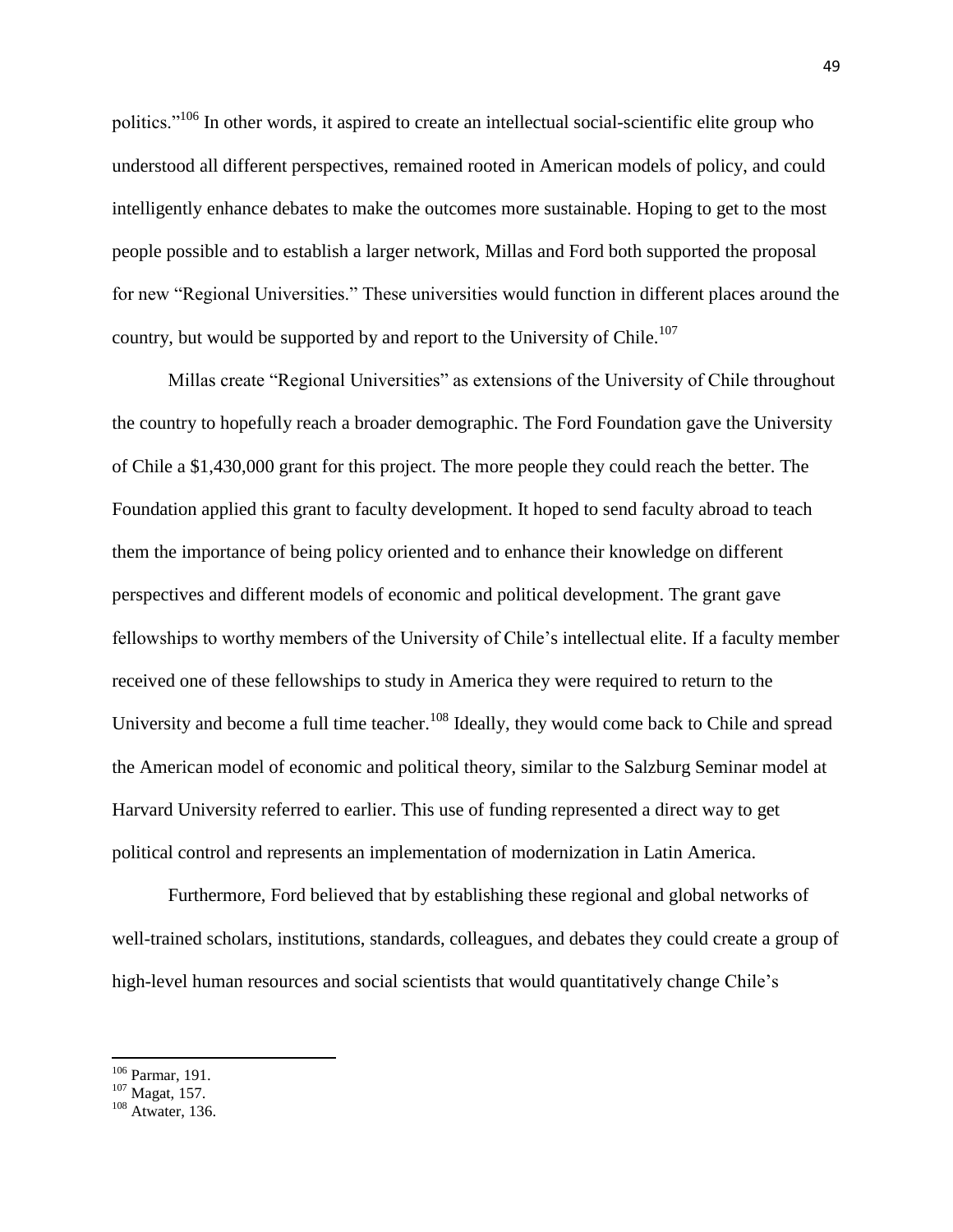political culture.<sup>109</sup> In order to do this the scholars needed to be educated on all parts of the spectrum. Through Ford Foundation programming the scholars were introduced to perceptions of both of the right, who believed in hierarchy, order, religion, and were strongly anti-communist, and of the left, who believed that the United States was imperialist, that socialism and Marxism were good methods of leadership, and who supported dependency theory (dependistas). With this knowledge and understanding, Ford hoped to create scholars who fell in the middle, who believed in modernization, democracy, and political freedoms, the basis of development from a United States perspective.<sup>110</sup>

Although the Foundation focused on pluralism and the center, they stayed conscious of the dangerous dependista thinking and its relationship to communism on the left. Even though the right thinking was not ideal, it was certainly better than communism. At the same time the Foundation funded the University of Chile, in a slightly smaller capacity it also funded the Catholic University of Chile, a traditionally conservative university.<sup>111</sup> The Catholic University was to be home of the Chicago boys, the universities top graduate students who had been chosen to study abroad in Chicago and who had come back to teach at the University. Although the program had similarities to what the Ford Foundation did at the University of Chile, the Catholic University did not put as much emphasis on intellectual pluralism. The economists produced by the program arguably expressed too much loyalty to their Chicago colleagues and did not pay enough attention to the Latin American context. In other words their teaching and their programs did not appeal to people and the nationalist economic strategies enough to make them productive and successful.<sup>112</sup> Although the Ford Foundation supported the program because it supported

<sup>109</sup> Parmar, 220.

 $110$  Ibid., 191.

 $111$  Ibid., 192.

<sup>112</sup> Parmar, 196.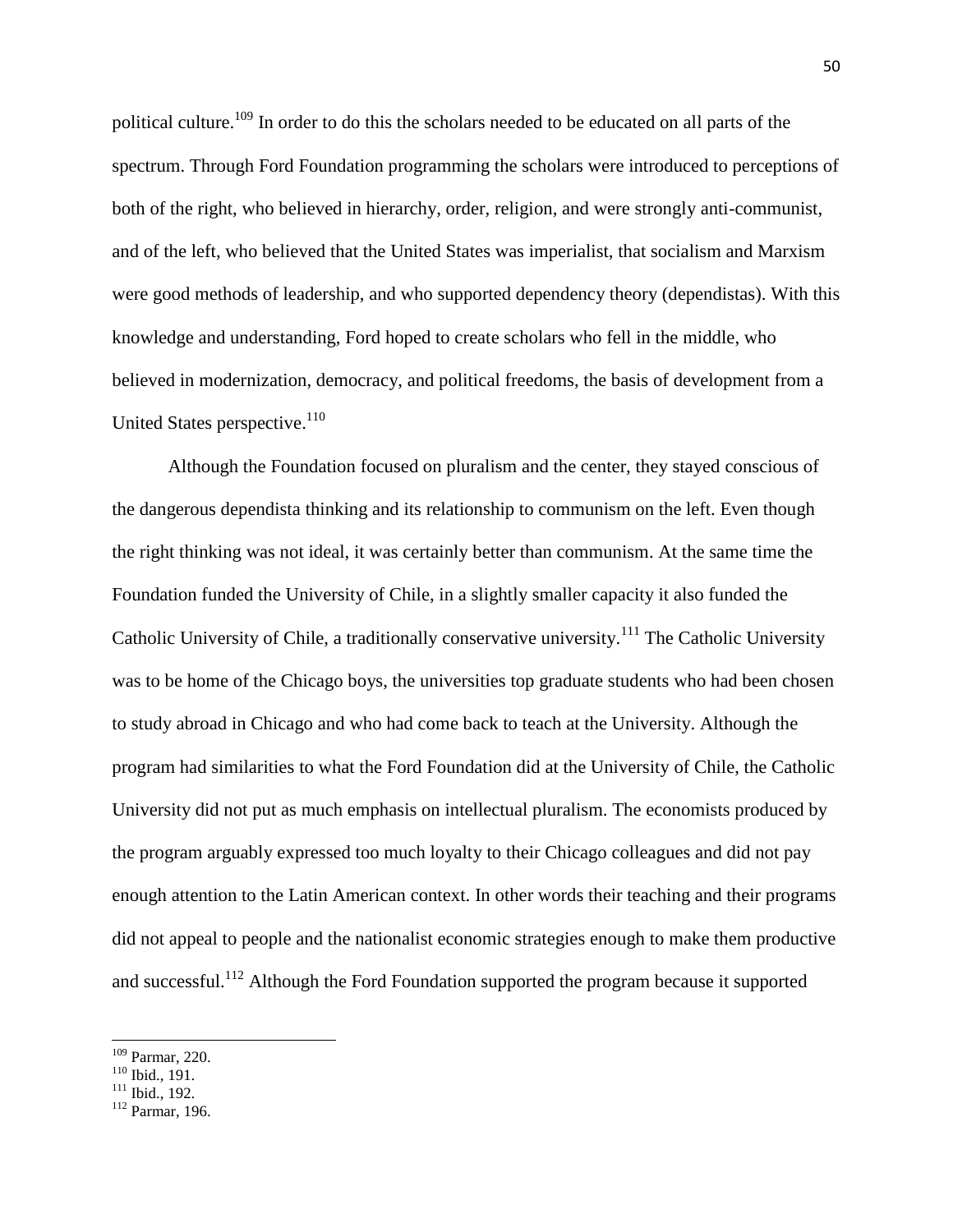anti-communism and political pluralism the Foundation put a much greater emphasis on understanding Latin American societies and giving them a chance, with the "correct" knowledge to "gain greater control over their own destinies," to hopefully garner more support and make the program more sustainable. $^{113}$ 

The Ford Foundation's work with the University of Chile mirrored the work it did in international education around the globe. In Chile specifically it took time to understand the population it supported and it worked to create scholars and teachers who understood all parts of the spectrum. That being said, in the end it still prioritized modernization thinking as a way to displace the dependistas and protect Latin America from communism, therefore providing more security to the United States.<sup>114</sup> Although it would argue that the representatives did not directly involve themselves in political activity through the University per se, the method of using education, research, and creating networks made the Ford Foundation a political player in the fight against communism in the midst of the Cold War. Just like the Alliance for Progress, the Foundation hoped to enhance political and economic stability, in the region.

Because the Alliance for Progress garnered so much attention both in Latin America and the United States, the effects of it were watched to a greater extent than the effects of Ford Foundation work. This was because the Foundation simply was not working with as much money. The Alliance for Progress, which was eventually signed and accepted by the United States on March 13, 1961 and later approved by nineteen Latin American countries at Punta del Este in August of the same year, included a promise by the United States government, which many argue never fully took shape.<sup>115</sup>

<sup>113</sup> Magat, 161.

<sup>114</sup> Sigmund, *The United States and Democracy in Chile, 80.*

<sup>&</sup>lt;sup>115</sup> Nystrom and Haverstock, *The Alliance for Progress: Key to Latin America's Development*, (Princeton: D Van Nostrand, 1966), 39.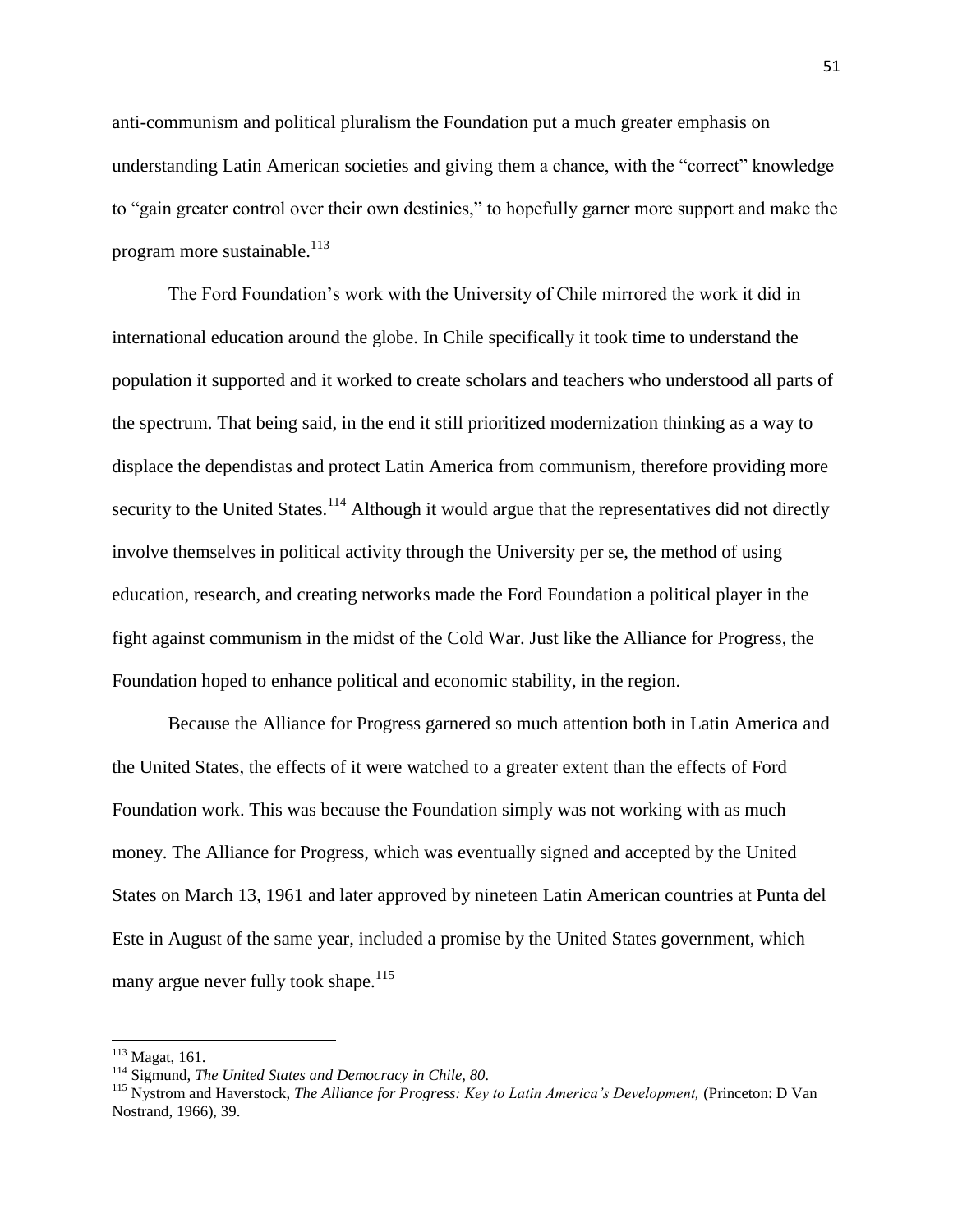The United States promised to give \$420 billion dollars of grants over ten years to spark economic growth of 2.5% per capita per year throughout Latin America.<sup>116</sup> In Brazil, the country the United States put the most money into and that caused the most concern, "by the middle of 1961 inflation had begun to fall and foreign investment had begun to increase as a result of the inauguration of the Alliance for Progress… But pressures mounted on Quadros, partly because of an independent foreign policy that annoyed Washington."<sup>117</sup> By 1961 voters ousted Quadros from the government and replaced him with Vice President Goulart, who would prove to be even weaker. Many argued that the Alliance for Progress pushed Quadros out because the Brazilian people, consumed with anti-United States sentiment, still felt frustration with his failure to resist United States intervention.<sup>118</sup>

The United States soon became a source for assistance not a partner of mutual cooperation. The Alliance could not reach the people it was intended to reach, which therefore threatened its initial social and cultural mission.<sup>119</sup> Many argue that the Alliance was destined to fail because the United States funds came slower than expected, because the goals put too high an emphasis on the political and economic aspects instead of the social and cultural, and because the United States pushed its vision of development with little regard for the Latin American vision of development. As Robert Packenham has argued, "the fundamental error of the alliance was the belief that all good things social, economic, and political go together, when in fact rapid social and economic changes place great strains on fragile democratic political systems."<sup>120</sup> In addition, political stability appeared hard to come by because aside from Mexico many Latin American countries neglected leaders who could bring the focus back to the people. By the end

 $\overline{a}$ 

<sup>116</sup> Sigmund, *The United States and Democracy in Chile,* 14.

<sup>&</sup>lt;sup>117</sup> Wilber Chaffee, *Desinvolvimento: Politics and Economy in Brazil*, (Boulder: Lynne Rienner, 1998),123.

<sup>&</sup>lt;sup>118</sup> Nystrom and Haverstock, 111.

<sup>119</sup> Eduardo Frei Montlava, "The Alliance that Lost Its Way," Council on Foreign Relations, (1967): 444.

<sup>120</sup> Sigmund, *The United States and Democracy in Chile,* 43.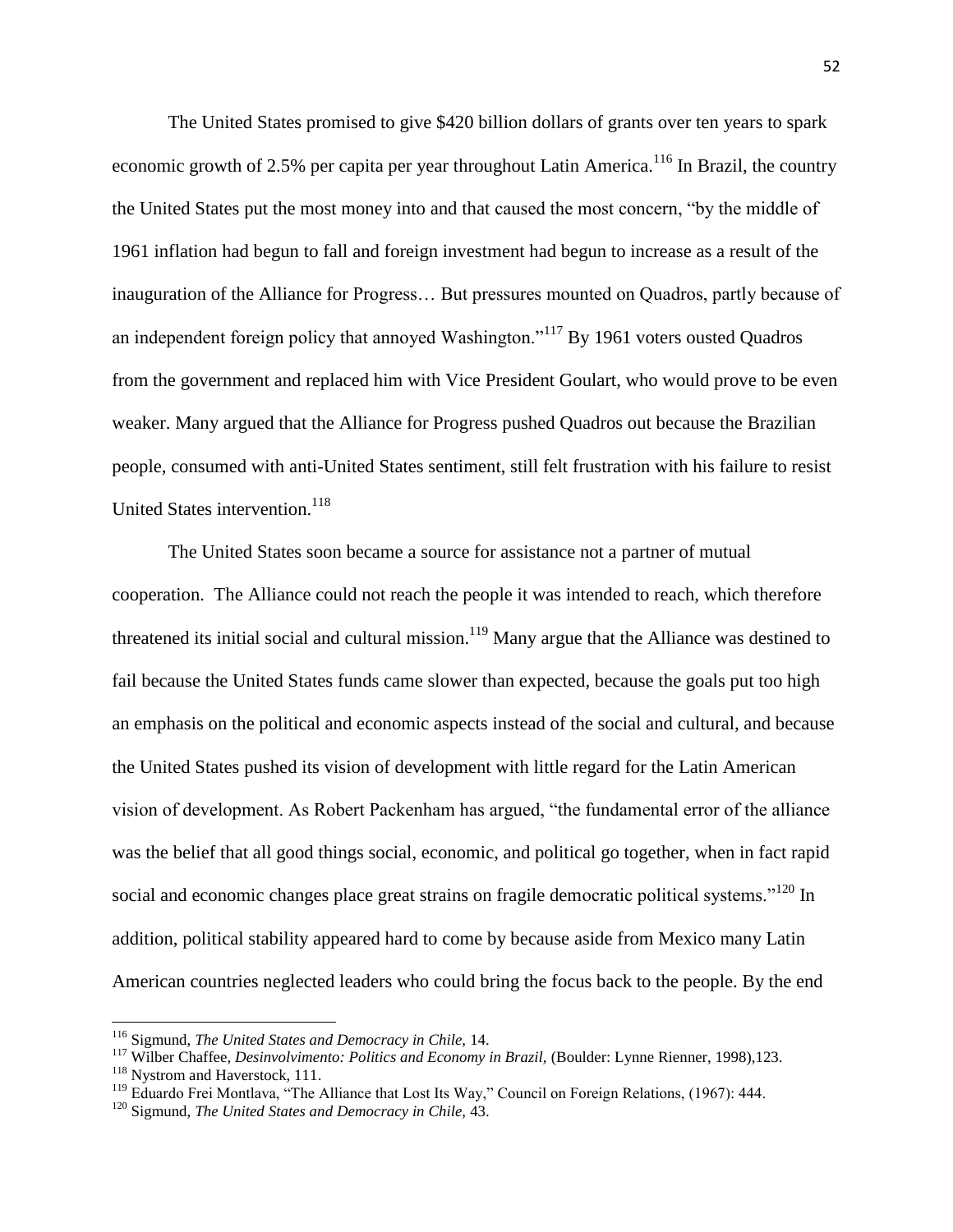of 1962, "only four nations managed to achieve the rate of growth of 2% [the goal of the Alliance] and only Mexico and Brazil showed signs of being able to sustain the same rate for the year 1963."<sup>121</sup> Although economic success looked promising in Brazil this didn't account for the rising anti-American Marxist and communist group growing exponentially in the Northeast.<sup>122</sup>

Critics of the Alliance deem it a failure claiming, "it brought neither progress nor alliance, was overly ambitious in its developmental assumptions, and fostered the climate that led to harsh military dictatorships that swept across Latin America in the 1960's and 1970's."<sup>123</sup> By the end of Kennedy's presidency, cut short with his assassination, six military coups took over democratically elected governments in Latin America. This included Brazil, whose President, ironically, was the original supporter of Inter-American relations. In 1964 the military toppled Vice President Goulart in Brazil, who had taken over for Quadros at the beginning of the Alliance for Progress. This occurred right before the communists in the Northeast took over the country. These events in Brazil symbolized the beginning of military takeover throughout the region by coup, some of which were blamed on United States intervention and the Alliance for Progress.<sup>124</sup>

Although the results of the Ford Foundation's work are not nearly as tangible because quite simply their assistance to Latin America came on a much smaller scale than the United States government, they did find a way to "take action in areas where government involvement was impossible or ill advised."<sup>125</sup> By working through education and through the public universities, the Foundation found a creative way to push democracy and economic development throughout Latin America while still claiming to remain outside of politics, at least at the surface

 $\overline{a}$ 

 $121$  Nystrom and Haverstock, 25

<sup>122</sup> Ibid., 110.

<sup>&</sup>lt;sup>123</sup> David Dent, *Historical Dictionary of US-Latin American Relations.* (Westport: Greenwood Press, 2005), 13.

<sup>&</sup>lt;sup>124</sup> Nystrom and Haverstock, 111.

<sup>125</sup> Oliver Zunz, *Return to Philanthropy in America,* 151.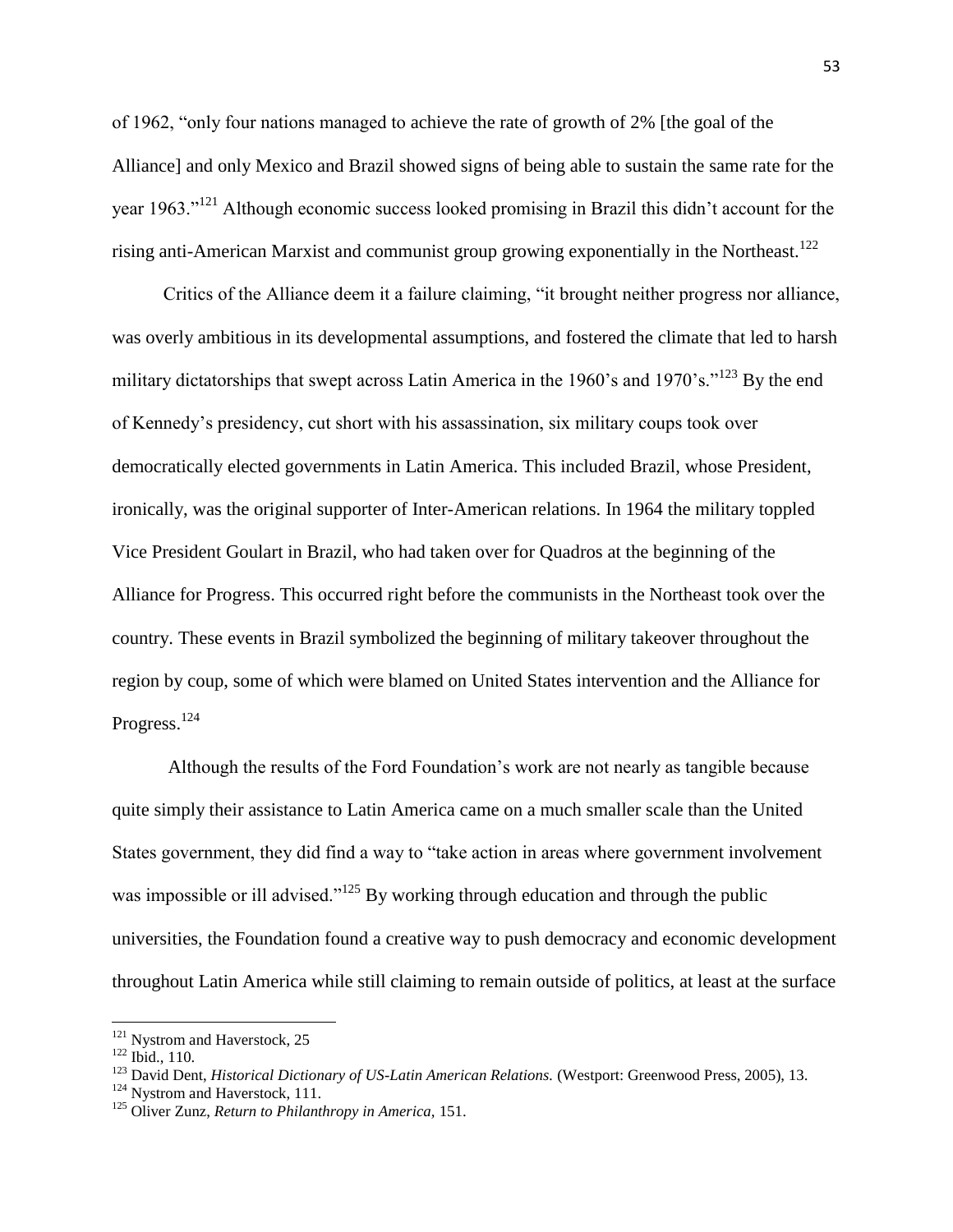level.<sup>126</sup> Although their work did not have immediate effects on political, economic, and social development in the way it hoped it would, its work to train a generation of scholars who would continue to spread these ideas of intellectual pluralism for years to come was overwhelmingly significant and influential. Some of these scholars would become major political figures in decades to come. Further, Ford's reputation remained more intact than the Kennedy administration's, something that would help it further its influence in the future.<sup>127</sup>

Looking retrospectively at Latin America at the beginning of the 1960's and in the midst of the Cold War it is clear that although the United States claimed that they started to pay more attention to Latin America to encourage modernization their main goal was to use this modernization to protect themselves from the spread of communism, which had just entered the western hemisphere through Cuba. Their attempts to spark economic development and therefore stabilize many Latin American countries at the time to prevent vulnerability and the possibility of communist takeover through the Alliance for Progress failed because they neglected to connect to the appropriate people. Although the region never fell to communism it came dangerously close and many would argue was worse off after the end of the Alliance for Progress in 1967 than at the beginning.  $^{128}$ 

In all of this the Ford Foundation, as arguably extremely closely associated with the United States government, extended its Overseas Development Program to Latin America in order to, like the Alliance for Progress, enhance democratic thinking through modernization and development and stop the spread of communism. They hoped to do this through encouraging a focus on the people and on social sciences in the universities. Although the Ford Foundation's programs, specifically in the University of Chile, did not make an immediate impact, it laid the

<sup>126</sup> Richard E. Bjork, "Foundations, Universities Governments," *Journal of Higher Education*, (1962): 273.

<sup>127</sup> Paul E. Sigmund, *The United States Democracy in Chile,* (Baltimore: Johns Hopkins, 1993), 16.

 $128$  Montalva, 442.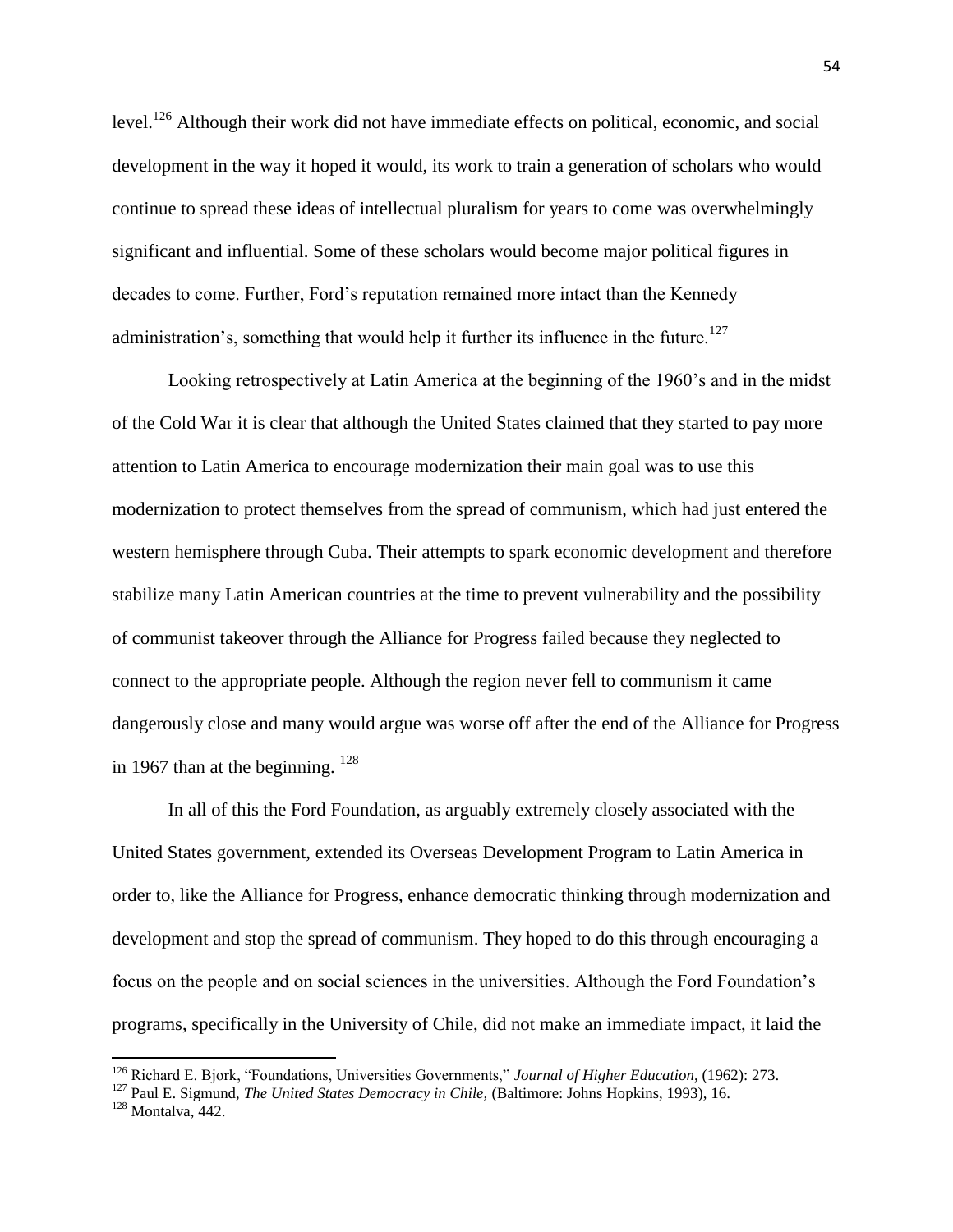groundwork for much more long term change. The failure of the Alliance and the state of Latin America at the time called for Ford to increase its influence throughout the region. This influence would grow in the 1970's as many Latin American countries fell to military regimes and struggled to regain democratically elected governments.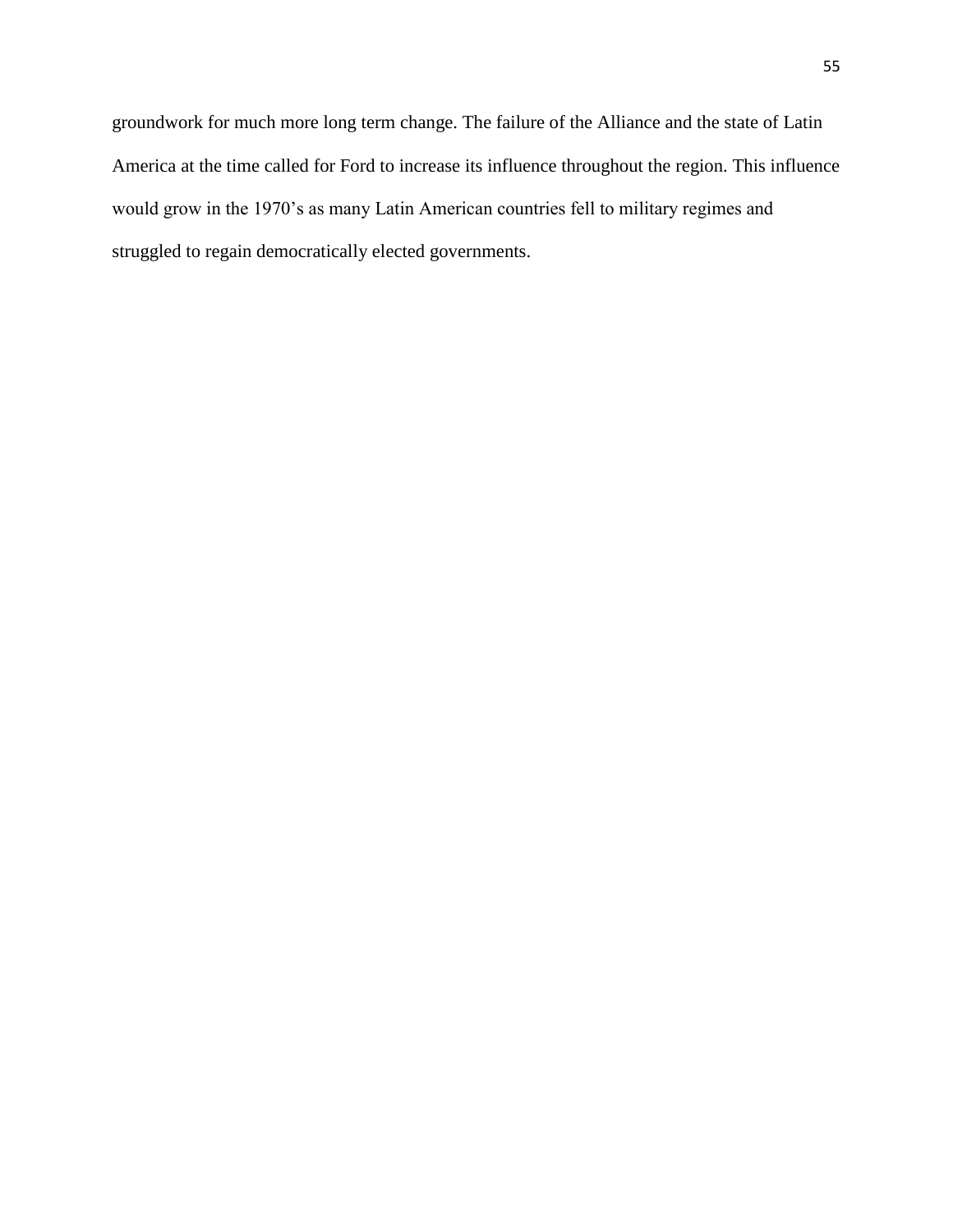## **CHAPTER THREE**

The Effect of Cold War "Crisis" on Intellectual Pluralism: The Ford Foundation's Role in the University of Chile 1973-1990

-----

 The Ford Foundation established Latin American offices in 1961 to implement programs rooted in modernization theory as a direct response to the emergence of communism in the western hemisphere. The Foundation's 1962 report reaffirmed that, "the crisis in the world today requires that democracy do more than restate its principles and ideals; they must be translated into action."<sup>129</sup> This chapter reflects on two important aspects of this "crisis in the world today". First, it analyzes how Cold War United States foreign policy influenced the Allende years and the rise of the Pinochet regime in Chile. I argue that the Ford Foundation's attempts to translate its "ideals and principles" into action through policies and programs in public universities were severely affected by the rise of state terror, which was prominently displayed through the United States involvement in the 1973 Chilean military coup. Second, I discuss how increasing negative sentiment towards the United States in the early 1970's, in the context of their involvement in the coup, forced the Foundation not only to retract from association with the United States government, but also to dramatically change its role in public universities. Throughout this period of "crisis" the Ford Foundation shifted from an emphasis on modernization to a focus on ensuring human rights and enhancing the value of democracy as a culture. Although it reaffirmed its promise to stay separate from political action, the Foundation

<sup>129</sup> Ford Foundation Board of Trustees, *The Ford Foundation in the 1960's Statement of the Board of Trustees on Policies, Programs, and Operations,* 2.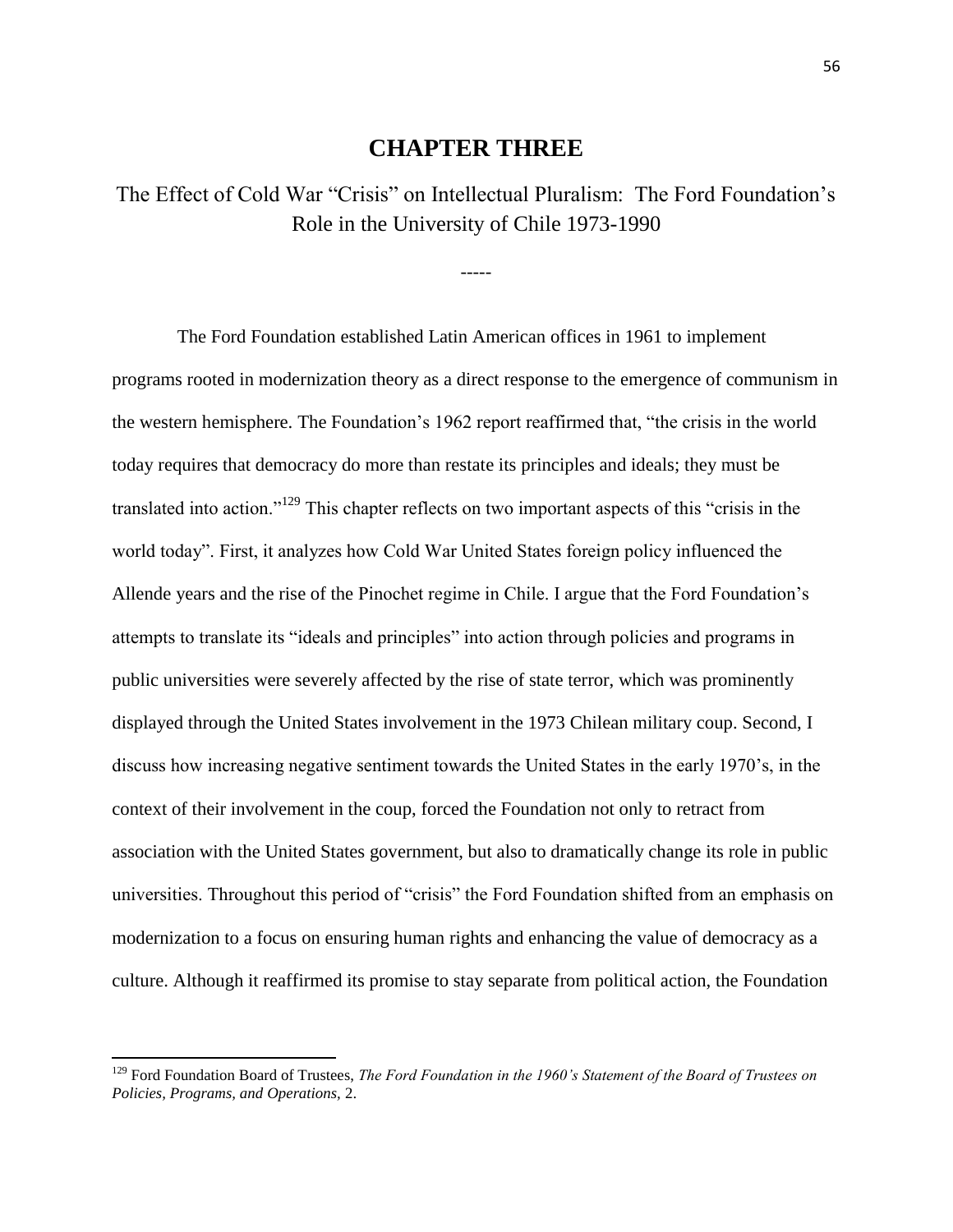found creative ways to remain actively involved in promoting its definition of democracy in a time when any opposition to the government was illegal.

Again to understand the Foundation's need to make this important shift to funding human rights it is essential to understand the context, which as mentioned previously was deeply influenced by United States foreign policy. The 1962 Foundation report referred to global crisis. In a Latin American context this "crisis" revolved around a failing economy, political instability or inconsistency throughout the region, and from the United States perspective, the threat of communism. By the mid 1960's the Kennedy Administration's Alliance for Progress had failed to enhance economic development as it promised. The goals it proposed of free trade, liberalized economies, and open markets proved to be flawed and consequently controversial, as they were in direct contrast to the nationalist popular states that the Latin American people wanted; states that worked for and with the people instead of against them.<sup>130</sup> As Raul Prebisch warned, these policies presented in the Alliance for Progress only benefitted the countries with previously established strong, liberal economies like the United States. They left out the interests of developing countries like those in Latin America.

In Chile, the story was a little bit different than the rest of Latin America. Chile had arguably some of the most historically stable democratic institutions and the most developed network of state universities in the region. However, the 1960's through the 1970's would be marked by extreme political instability and inconsistency, which would get the attention of the United States government and which would lead further and further away from the government's interest in protecting the people. By the mid 1960's two political parties emerged in Chile with strong support - the Revolucion en Libertad, led by Eduardo Frei, and the Via Chilena al Socialismo, led by Salvador Allende. According to Paul E. Sigmund, a scholar on the

 $130$  Scheman, 87.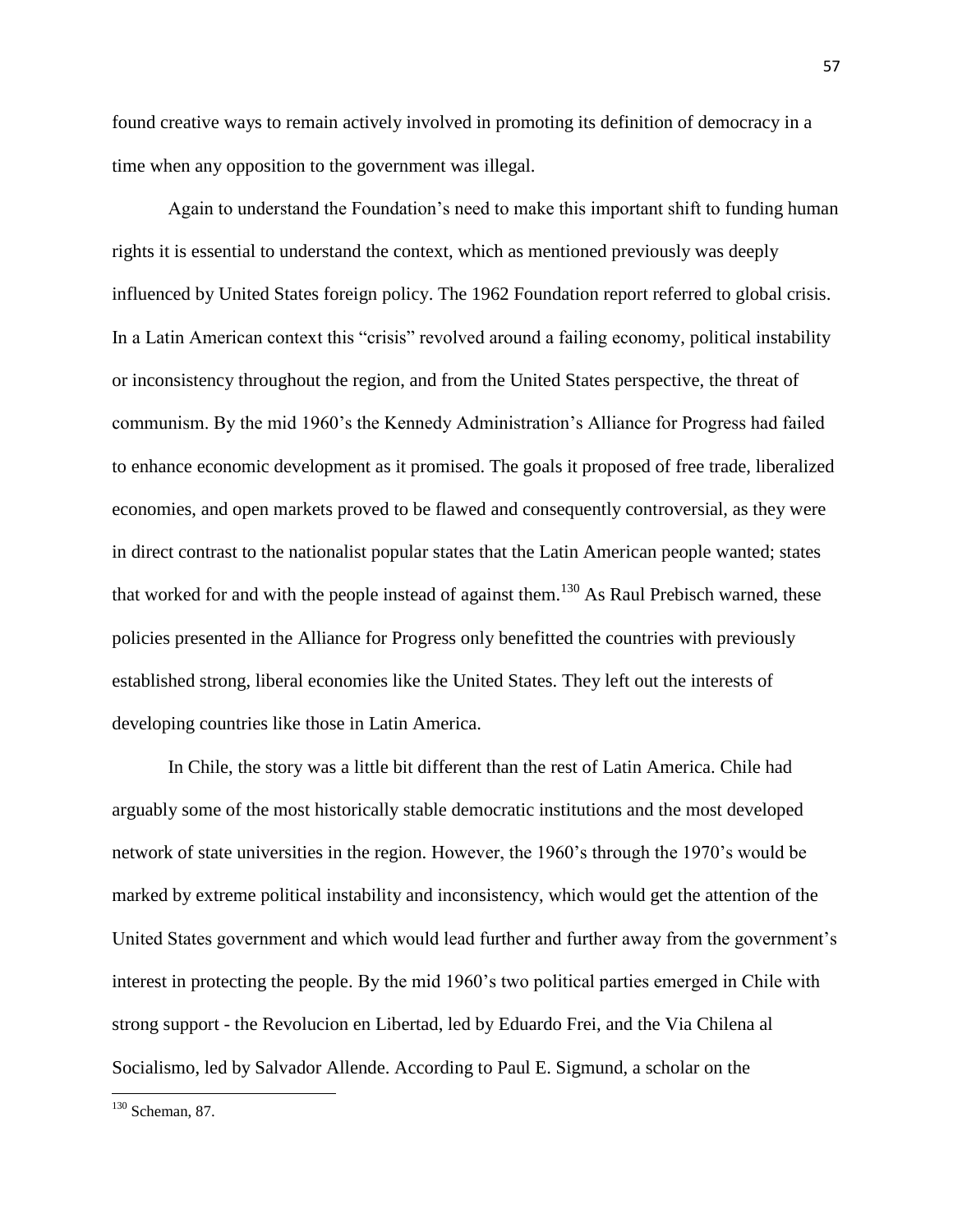relationship between the United States and Chile in terms of democracy development, "Both [candidates] promised 'revolutionary changes in Chilean society within the framework of the country's democratic institutions…The problem for both was how to achieve development, reform, and social justice, while maintaining a productive economy, popular support, and political democracy. The methods they chose, however, were very different."<sup>131</sup>

Frei won the 1964 election with 56% percent of the vote.<sup>132</sup> Many argue that the anti-Allende campaigns funded by the United States government, for fear of a socialist leader in Chile, dramatically influenced the election results.<sup>133</sup> This did not help anti-United States sentiment in the region. Frei proposed agrarian land reform to spark development in the agricultural sector and attempted to expand the education system to develop the economy.<sup>134</sup> This reform influenced the universities. By 1968 the Chilean university system had concluded a massive reform. As Jeffrey Puryear, a historian of grant programs and a former program officer of the Ford Foundation's bureau staff, suggests, "rectors and university councils were elected by students, faculty and administrative staff, greater emphasis was placed on academic research, and interest grew in the University's role in national affairs."<sup>135</sup> With this reform, enrollment grew tremendously.<sup>136</sup> Furthermore, universities became a place where people could express different viewpoints and write and teach freely about what they personally believed. Although some of these viewpoints were radical, Frei's work in the universities was supported directly by the Ford Foundation as the Foundation looked to bring this radical thinking to a center point, one that aligned closely with United States ideas of democracy and modernity.

<sup>131</sup> Paul E. Sigmund, *The United States and Democracy in Chile,* 10.

<sup>&</sup>lt;sup>132</sup> Margaret Power, "The Engendering of Anticommunism and Fear in Chile's 1964 Presidential Election," *Diplomatic History,* (2008), 937.

 $133$  Ibid., 952.

<sup>134</sup> Patricia Garrett, "Women and Agrarian Reform 1964-1973," *Sociologia Ruralis,* (1982): 17.

<sup>&</sup>lt;sup>135</sup> Puryear, "Higher Education, Development Assistance, and Repressive Regimes," 5.

<sup>136</sup> Puryear, *Thinking Politics,* 12.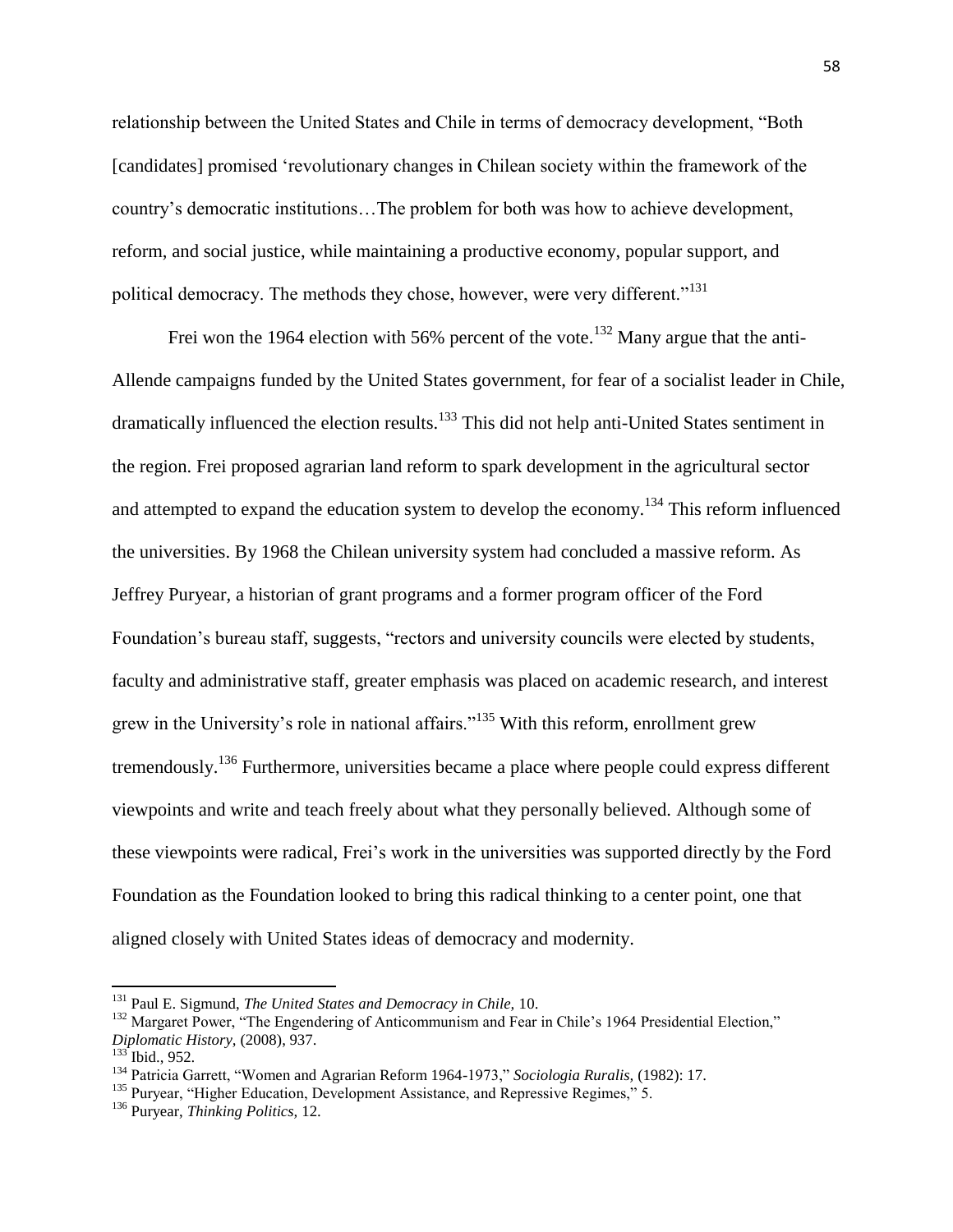As alluded to in Chapter Two, in 1965, the Ford Foundation agreed to give \$10 million dollars over ten years to strengthen the University of Chile and support the establishment of an exchange program between the University of Chile and California's university system.<sup>137</sup> These new ideas about understanding the entire context, promoted by Frei, and emphasized by the Ford Foundation were used to build effective programs in the state universities. The Ford Foundation worked specifically to support faculty and curriculum at the University of Chile and at a much smaller level, the Catholic University of Chile.

Puryear wrote an important account of Ford's participation in Chile at the time. In this account he wrote, "universities are predominately seen as places where technical, job-related skills are provided and where only certain cultural traditions are preserved and dispensed. Conspicuously absent is the view of the university as a place where social issues are freely debated and where, for example, the action of the government may be carefully analyzed and criticized."<sup>138</sup> He acknowledges here that the Foundation saw universities as places to discuss all sides of issues and to push back when decisions from people in control seemed illogical, an idea that would become much more important in the decade to come. Furthermore, the use of the adverb "conspicuously" in this excerpt suggests that Puryear, as a representative of the Ford Foundation, knew that the use of universities as places to make an impact on what knowledge is created and spread and to make an impact on decreasing political instability could be considered a direct method of political action.

The Ford Foundation at this point recognized that what the Latin American people wanted differed from what the Alliance for Progress and other Inter-American programs were promoting. It attempted to separate itself from the ignorance of the United States governments by

<sup>137</sup> Puryear, *Thinking Politics*, 14.

<sup>&</sup>lt;sup>138</sup> Puryear, "Higher Education, Development Assistance, and Repressive Regimes," 4.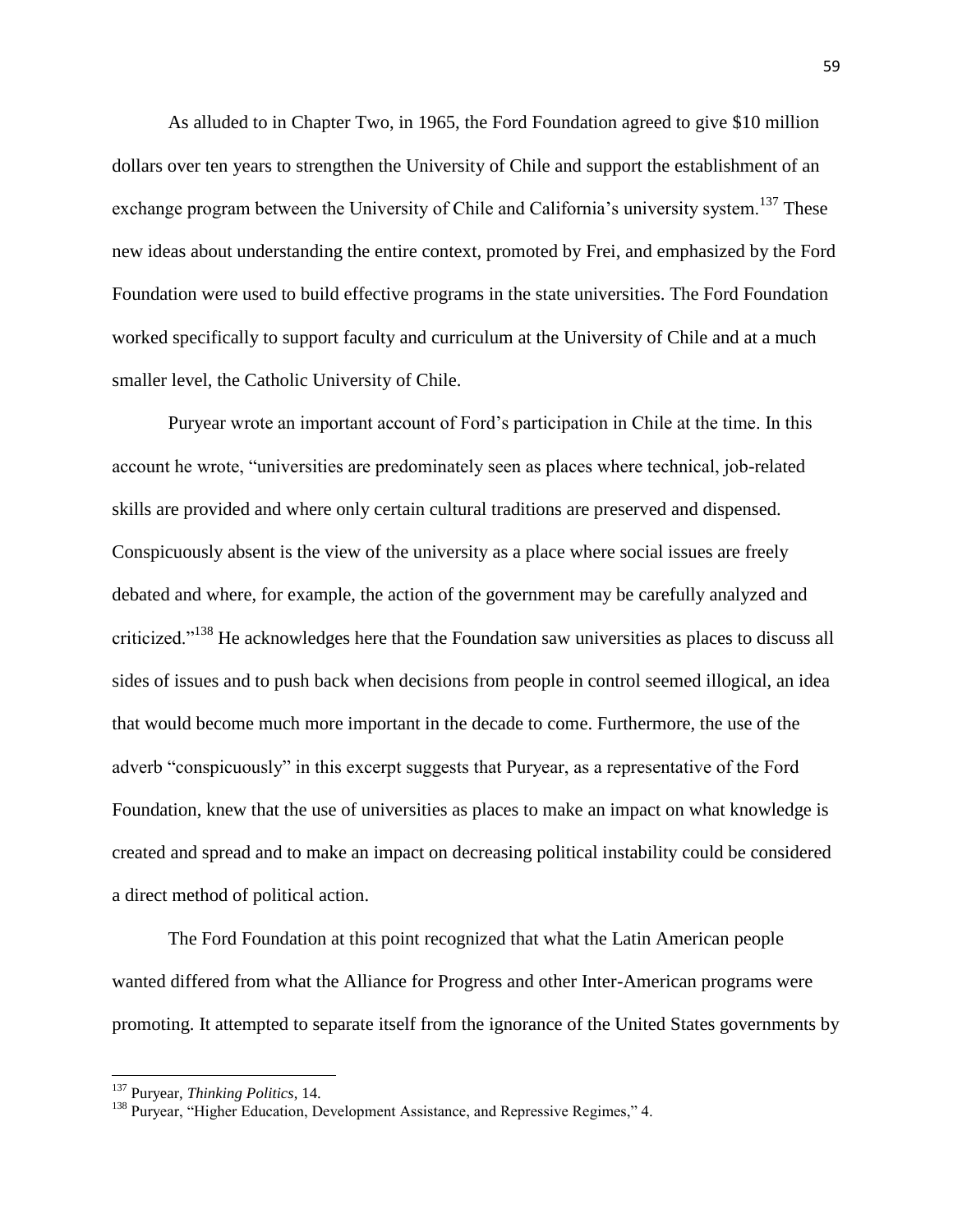establishing programs to bring scholars out of the University of Chile and into several state universities in California through doctoral fellowships. By sending some of the most talented and brightest scholars abroad, Ford facilitated the infusion of United States concepts of modernization and economic development into Latin American systems of higher education. Ideally this would promote the infusion of these ideas in society at large. <sup>139</sup> Unfortunately, because it was a one way exchange and the United States was not sending its scholars down to Latin America, this relationship was inherently unequal. In addition to bringing people out, the Ford Foundation continued to pump money into social science programs in the University of Chile. This money was meant further to encourage intellectual pluralism and to "modernize" the University to make it fit closer into the model of United States institutions of higher education.

Frei's dedication to education in conjunction with the Ford Foundation's funding to universities to quell radicalism, which exceeded \$6,000,000 in the mid 1960's, made Chile incredibly intellectually strong. <sup>140</sup> Puryear argues that, "Santiago probably had a higher concentration of intellectual talent in the social sciences than any other capital in Latin America."<sup>141</sup> At this point in the late 1960's, through the lens of the United States government, Chile appeared to be making positive progress.<sup>142</sup> Unfortunately, the same sentiment was not felt in all parts of Chile or the larger Latin American context.

In the 1970 Chilean election, Salvador Allende, the socialist party leader from the far left, known to some as the "new Castro", received the most popular votes and took control of the country.<sup>143</sup> Because he campaigned with the understanding that he would allow political

<sup>139</sup> Puryear, *Thinking Politics*, 7.

<sup>140</sup> William Korey, *Taking on the World's Repressive Regimes: The Ford Foundation's International Human Rights Policies and Practices,* (New York: Palgrave MacMillian, 2007), 25.

<sup>&</sup>lt;sup>141</sup> Puryear, "Higher Education, Development Assistance, and Repressive Regimes", 5.

<sup>&</sup>lt;sup>142</sup> Korey, 25.

<sup>&</sup>lt;sup>143</sup> Tanva Harmer, *Allende's Chile and the Inter-American Cold War*, (Chapel Hill: The University of North Carolina Press, 2011), 48.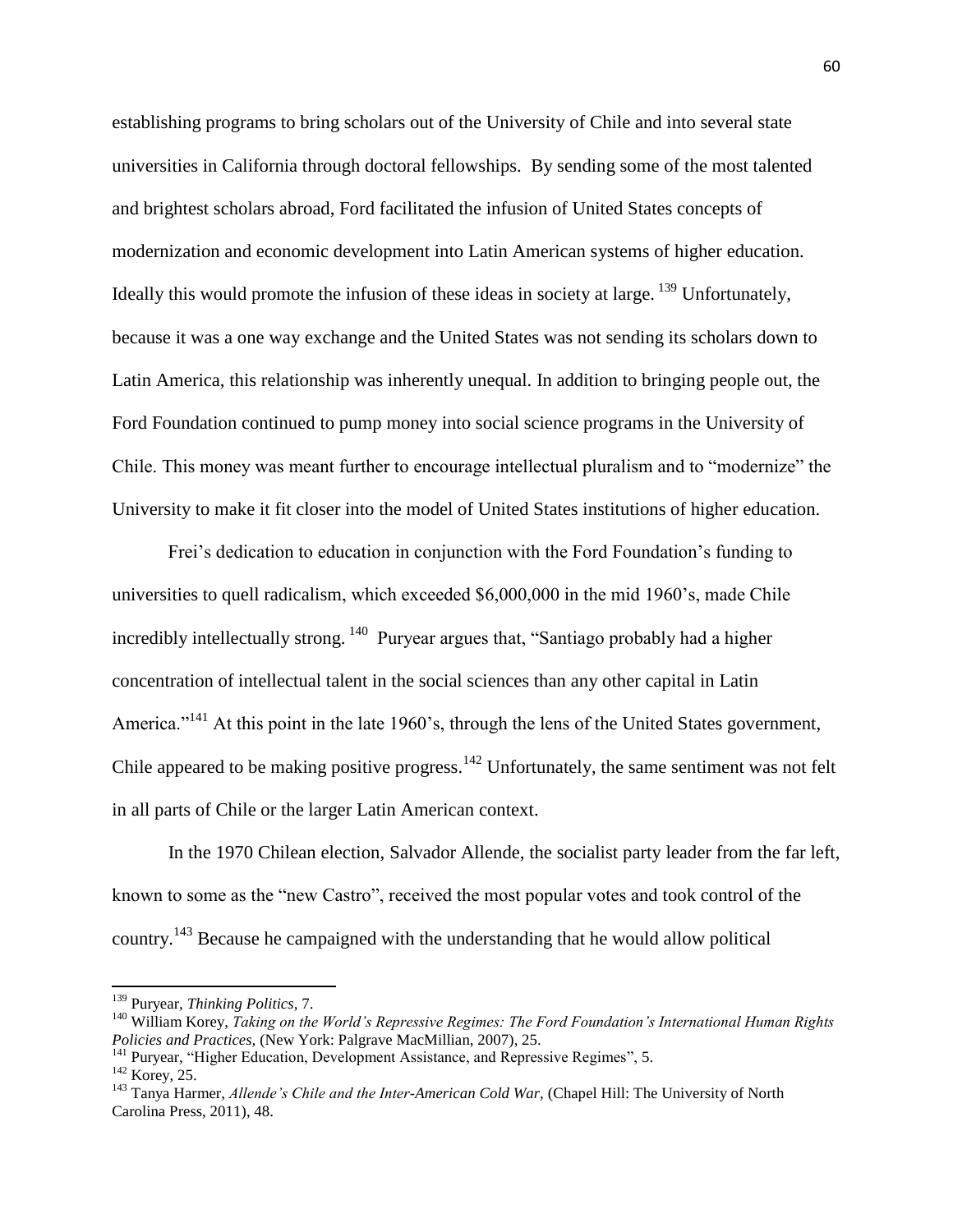pluralism and follow democratic practices, he thought that he would be able to "reason with the United States on equal footing." However, his use of collation politics and his relationship with communism in Cuba terrified the United States government. It was very clear that "Nixon and his advisers were never predisposed to allow [this equal footing] given their attitudes towards Latin America and Washington's previous Cold War policies in the Americas."<sup>144</sup> The United States would draw a firm line.

As Allende became more comfortable in his position of power he established his definitions of development, which obviously differed from the definitions present in United States foreign policy as outlined early in the chapter. For Allende, "The essential goal of this stage in Chilean history consisted in a radical change in property ownership of the strategic means of production, the fortification of the state apparatus, the advance of the proletariat toward a position of greater strength and the consequent isolation and later destruction of the dominant minority interests, both local and foreign."<sup>145</sup> As much as Allende's message of wealth distribution and emancipation resonated throughout the "Third World", his policies and support did not stand up to the heavy external pressure for very long.<sup>146</sup>

The United States' concern about the appointment of Allende in Chile grew exponentially the closer his policies seemed to align with Castro's regime. This concern resulted in immediate efforts to destabilize the socialist government. Tanya Harmer, a historian on the relationship between Chile and the United States during the Allende years, stated, "For now, Washington's correct tolerance of Allende's new government masked the true sense of the alarm felt by the White House. But behind rhetoric about a new 'mature partnership' and a 'cool but correct'

<sup>&</sup>lt;sup>144</sup> Harmer, 47.

<sup>145</sup> Sergio Bitar, *Chile: Experiment in Democracy,* (Philidelphia: Institute for the Study of Human Issues, 1986), 233.

 $146$  Harmer, 104.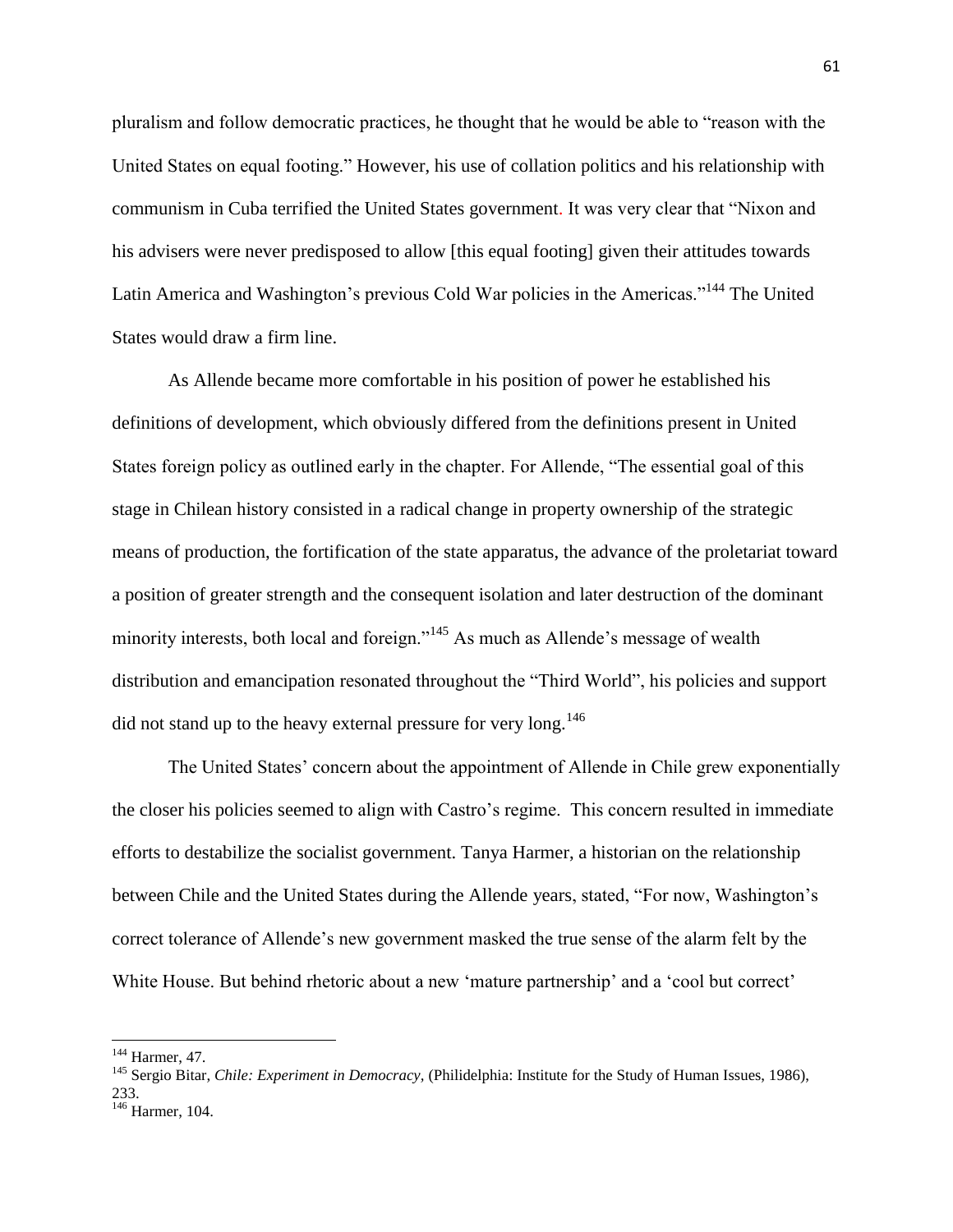posture toward Chile, Washington was simultaneously embarking on a new mission in Latin America to bring Allende down and to redirect the region's future."<sup>147</sup> Although Allende made some progress in terms of wealth disparity his first year, he struggled to sustain this progress because of the lack of government funds and the weakness of the economy.

In addition to changing the structure of the economy, Allende's new socialist government, "promoted the view that all citizens must work together in an orderly and obedient fashion towards pre-established goals rather than waste time in questioning government policies."<sup>148</sup> Although Allende may have started to restrict the diversity of thinking in Latin American universities he still strongly believed in their value to changing, developing, and enhancing society. Puryear affirms that, "an ambitious University Reform that began in 1967 under the reformist Christian Democrats and continued under Salvador Allende's Popular Unity government significantly modernized and expanded the system. Enrollments grew from 56,000 in 1967 to 77,000 in 1969. They then doubled to 147,000 in 1973 after the Allende government sharply expanded university funding.<sup>"149</sup> The expansion of university funding in conjunction with international funding enhanced the university life dramatically making these state universities breeding grounds for future political leaders. Because Ford believed in intellectual pluralism, the focus on new ideas of socialism was not dismissed by Ford funded scholars or programs. This would prove to be controversial in the United States because the White House still feared the spread of communism and severely discouraged the spread of communist thinking anywhere, especially in programs that had an association with the government. The expansion of universities and spread of socialist theory further heightened the concern in Washington.

 $147$  Harmer, 72.

<sup>&</sup>lt;sup>148</sup> Puryear, "Higher Education, Development Assistance, and Repressive Regimes," 4.

<sup>&</sup>lt;sup>149</sup> Puryear, Thinking Politics, 12.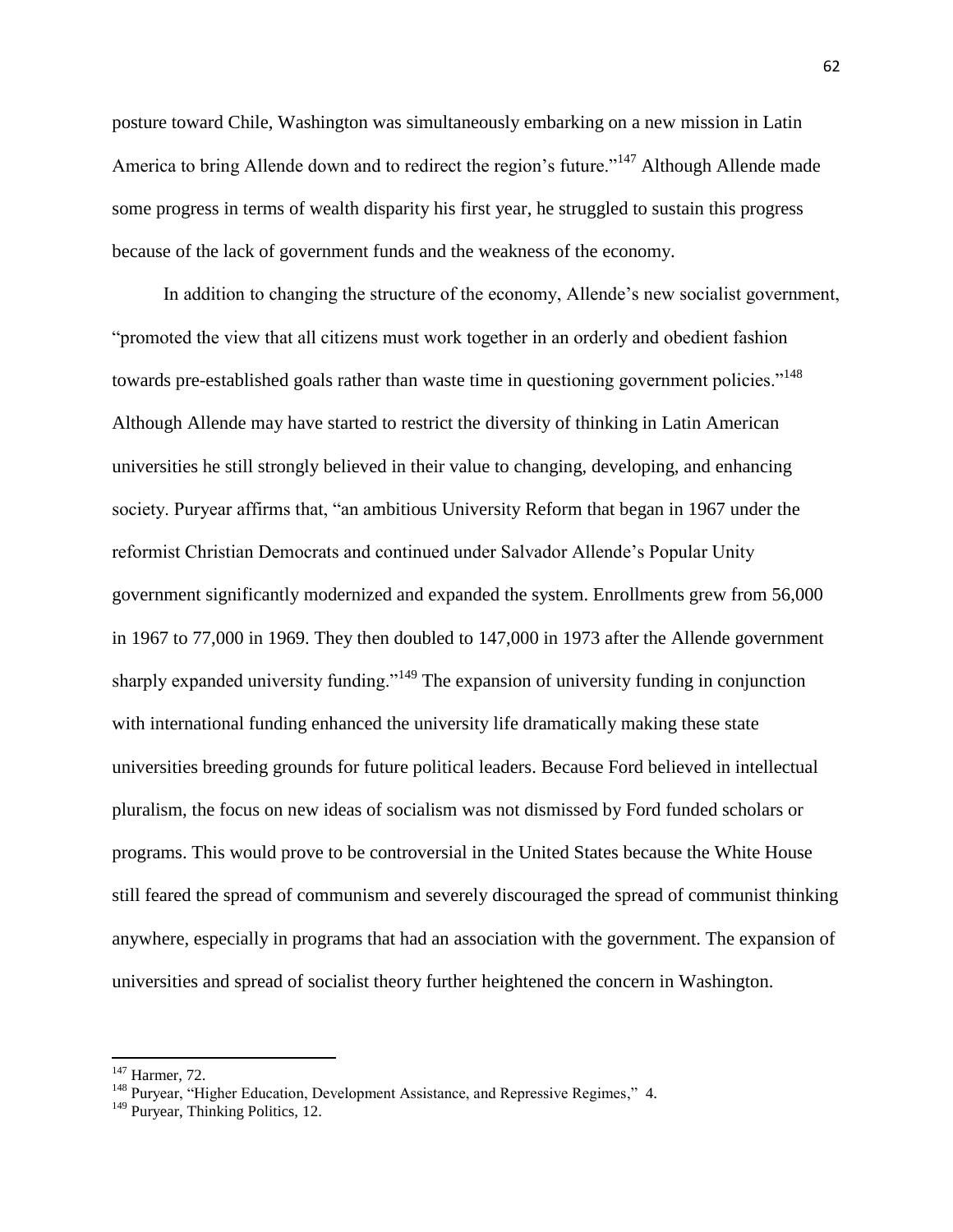Paul Sigmund, a scholar on Chilean Politics during Allende's time in power, suggests, "Allende's domestic problems were exacerbated by external pressures, chiefly from the United States, and by the intransigence both of the left wing of his own coalition, whose predictions of the inevitably of a violent confrontation eventually became a self-fulfilling prophecy, and of the extreme right wing of the opposition, which did not hesitate to use subversive methods and armed violence to overthrow him."<sup>150</sup> A military coup, supported by the United States, overthrew Allende on September 11, 1973. Although there are many factors that led to Allende's violent end, the weak and weakening economy, and the external pressure from the United States government who were perplexed by coalition politics that were able to balance the right and the left through democratic institutions, all worked together to shake up Chile once again.<sup>151</sup>

Many moderates argued that this United States intervention, "revealed the need for democratic restraints on a president and intelligence agency that were so obsessed with the Cold War that they were willing to destroy democracy to save it," $152$  or in other words that, "anticommunism in the defense of the free world was equated with the defense of democracy even if antidemocratic groups were given money and a was coup indirectly (or in 1970 directly) promoted."<sup>153</sup> This was and still is enormously controversial and disputed. What is certain, however, is that the coup disrupted Chile's long history of democratic institutions and officially ended its openness to political pluralism.

In addition to new and all-consuming restrictions throughout the country, Pinochet also developed and implemented a new economic policy. This economic policy was directly influenced by the "Chicago Boys," a group of intellectuals out of the Catholic University of

- $^{152}$ Ibid, 81.
- <sup>153</sup>Ibid, 84.

<sup>150</sup> Sigmund, *The United States and Democracy in Chile,* 11.

 $^{151}$  Ibid.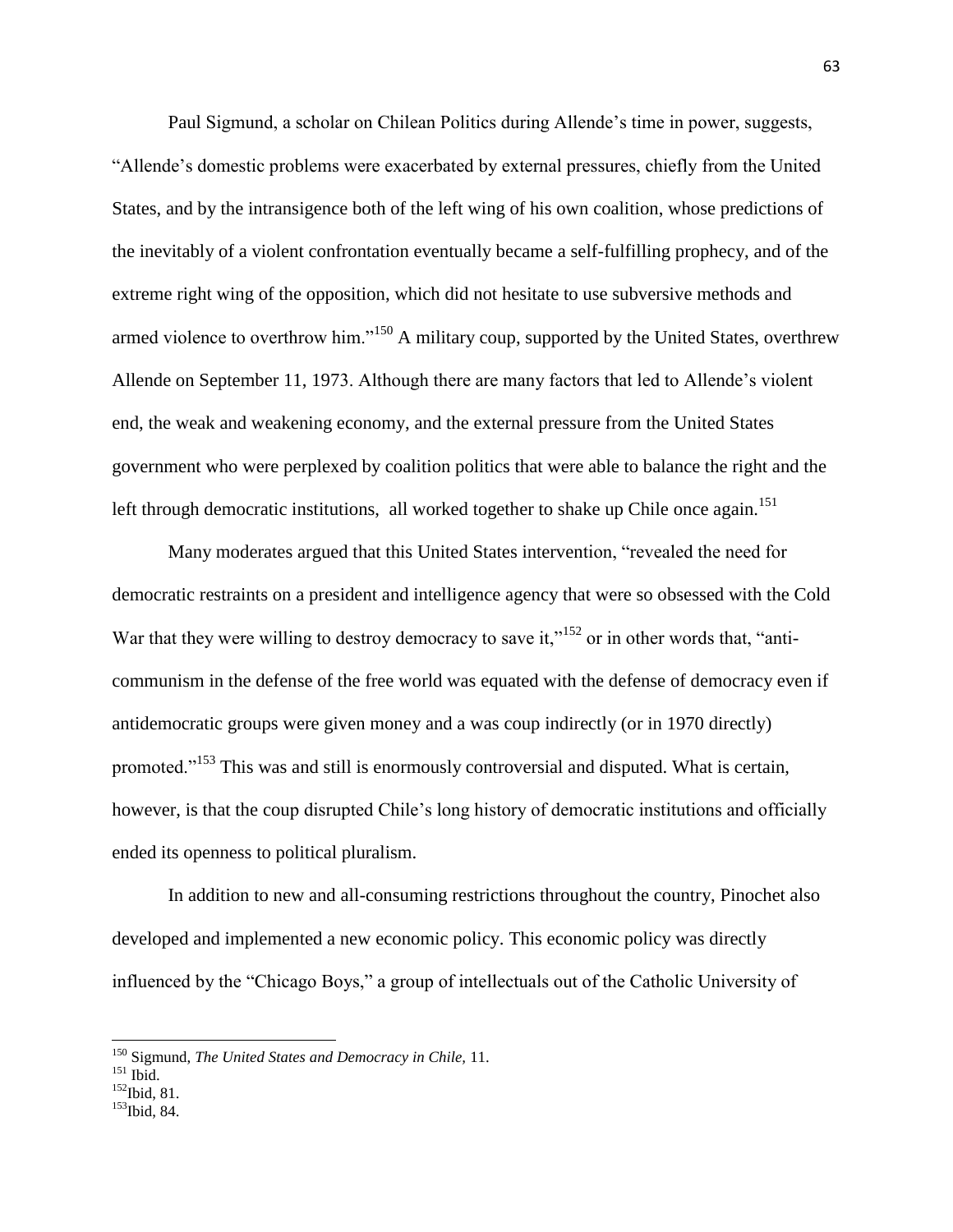Chile who were at one point funded by Ford, and whose ideas about development and modernization came directly from their time at the University of Chicago in the United States.<sup>154</sup> As Sigmund suggests, "the return to a free market economy based on competition would have been impossible in a democratic system, but military rule seemed to provide the authoritarian control necessary to use classical methods to put an end to the chaos of the preluding regime however painful it may be."<sup>155</sup> These policies are what the United States had attempted to develop in the early 1960's.

Although they did not accomplish it then, with much more control through the coup, the new policies had an immediate effect on the economy. The inflation rate and agricultural production went down. However, "the hope that Chile had seemed to embody a civilized, humane society that sought to combine freedom, development, equality, and social justice had given way to a regime committed to order at the price of freedom, economic growth at the price of military dictatorship, and the strengthening of the power of traditional elites."<sup>156</sup> The decline of freedom accompanied a "deep decline in living standards for the middle class and near starvation for many of the members of the lower class, the destruction of the labor and peasant movements, and a sharpening of the differences between rich and poor."<sup>157</sup> Furthermore, the ban on political parties and political opposition in any form, led to an enormous amount of brutal political violence. This tremendous rise of state terror made human rights an issue to be addressed more so than it ever had before.

This context is depicted artfully and strikingly in the movie "Missing." Produced in 1982 and based on a true story, the movie follows the "investigation" of an American reporter who

<sup>&</sup>lt;sup>154</sup> Valenzuela and Valenzuela, 2.

<sup>155</sup> Sigmund, *The Overthrow of Allende,* 265.

<sup>156</sup> Ibid*,* 274.

<sup>157</sup> Ibid, 273.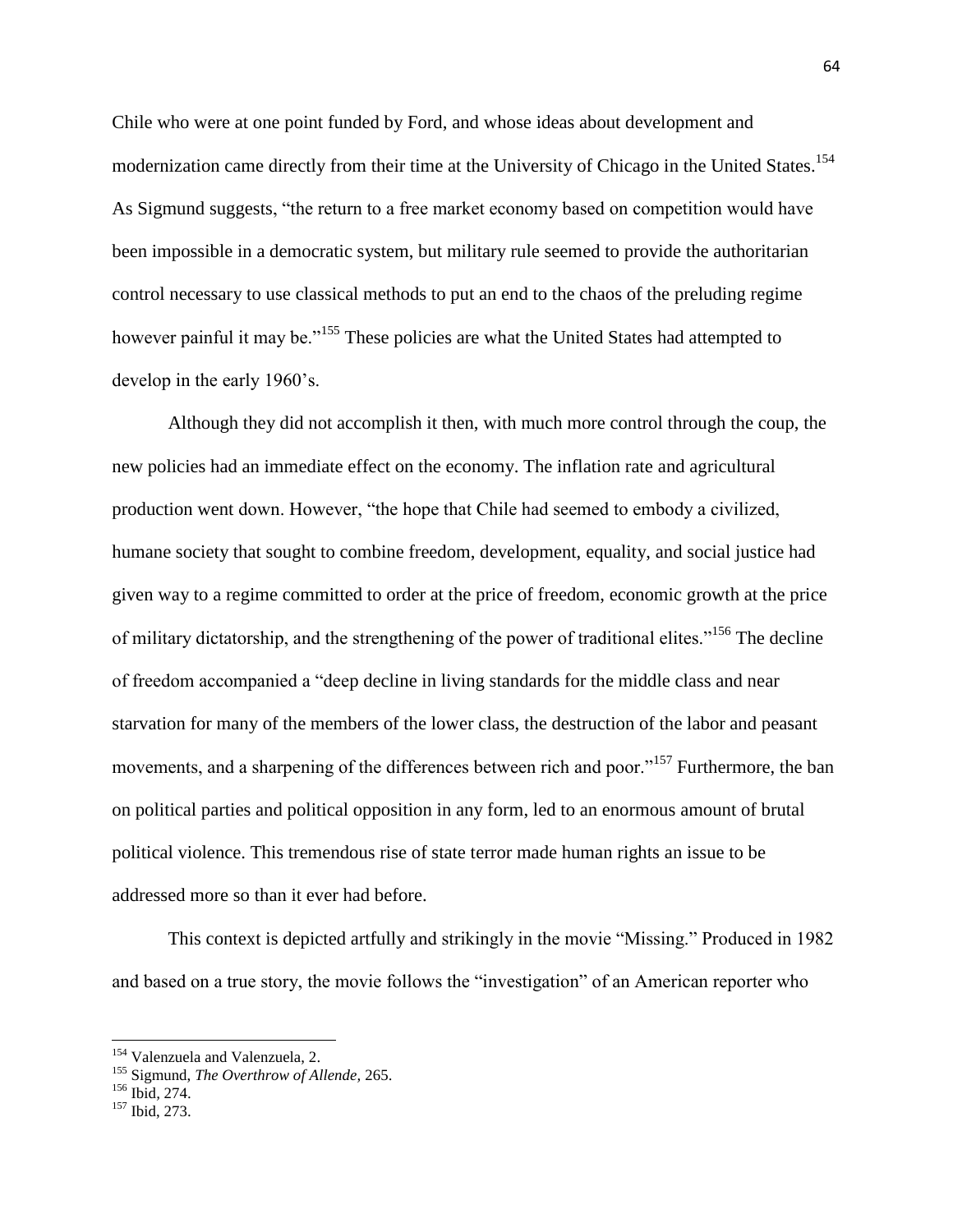went missing after supposedly discovering the connection between the United States military and the 1973 military coup. In a very real, disturbing, and tense depiction, the movie brings the harsh, inhumane, and all-consuming policies put in place by Pinochet and his military, with the help of the United States government, to life. "Missing" very clearly shows the immediate and dehumanizing change in Santiago in just a matter of weeks after the coup.<sup>158</sup>

The military regime's influence would not only change everyday life in Chile, it would in turn change the Ford Foundation's work in Chile significantly. It would not be long before issues of human rights would become the new focus of the Ford Foundation. Although this shift seemed automatic for the Ford Foundation, which claimed to always be for the people, it was delayed for simple, practical reasons. Just when Allende's regime had planned to further the expansion of universities, which had become places of action and political questioning, these same universities became the primary target of military violence.<sup>159</sup> William Korey, a historian on the world's repressive regimes, writes, "within two weeks of taking power the military announced that it would remove university rectors, the administrative heads of universities, and replace them with military designated rectors."<sup>160</sup> The goal of this was to remove all scholars deemed "politically undesirable" regardless of their accomplishments or merit. Free thinking was eliminated.

The restrictions on universities only got worse in the next couple of years. In 1974 the military cut funding to universities dramatically. This made it extremely easy to justify the firing of any faculty members who did not teach and publish from a pro government view point. In 1975, 2,000 of the University of Chile's faculty members were fired for being "too leftist" and in

<sup>158</sup> *Missing,* directed by Costa Gavras, (United States: Universal Studios, 1982),VHS.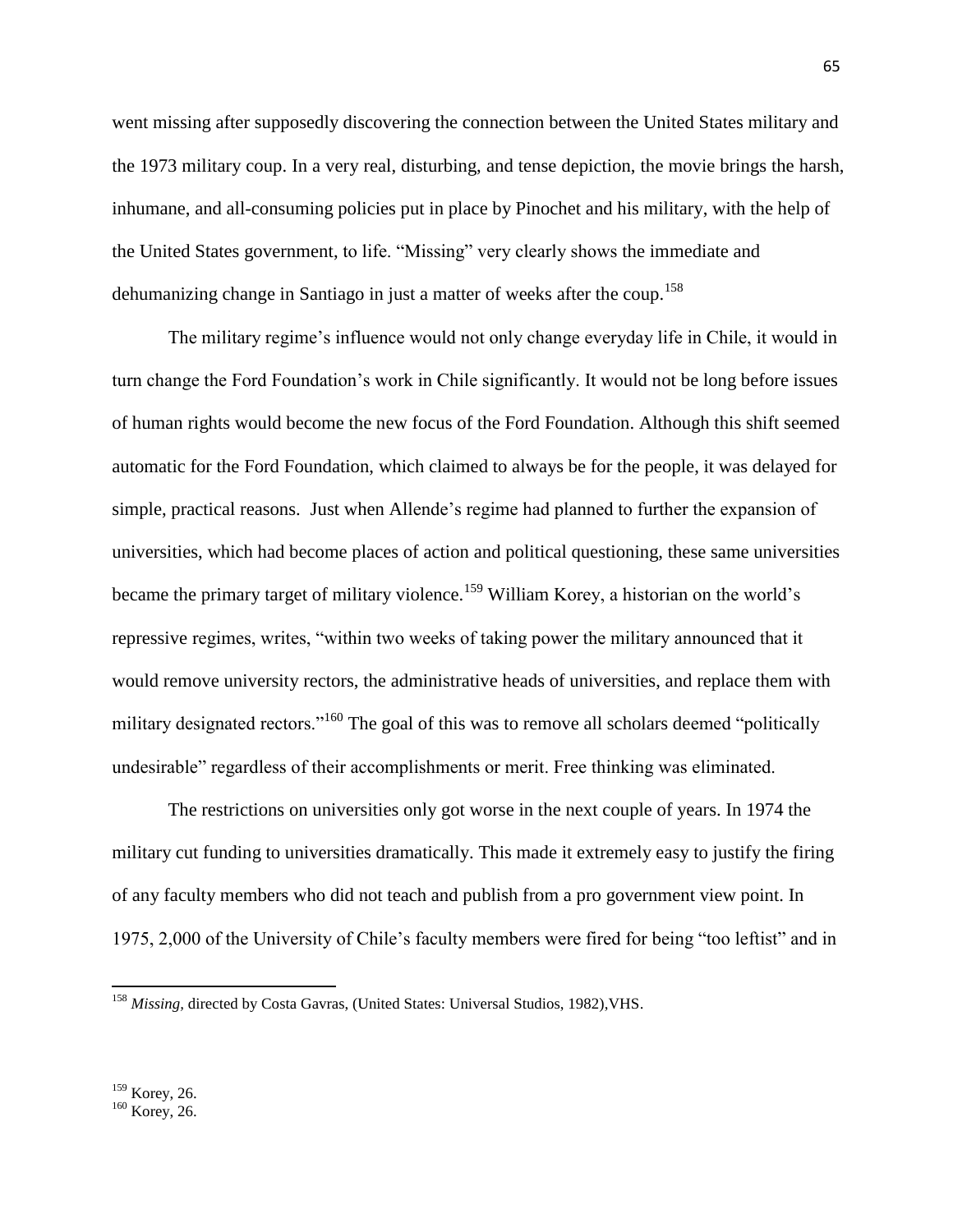1976, 300 more faculty and staff members were fired from the University for being too centrist and thinking too independently. According to Puryear, many of these faculty and staff members were some of the University's most distinguished academics.<sup>161</sup> This clearing out of the intellectual experts was Pinochet's way of consolidating his power.<sup>162</sup>

To ensure no one worked against them, the military acted to transform the university structure that the Ford Foundation and other institutions like it had worked so hard to develop.

## Puryear asserted:

Instead of being centers for the presentation and debate of opposing viewpoints, the universities become places offering a single and uncritical view of the world and solely emphasizing the provision of narrow, technical skills… a process of intellectual inbreeding is set in motion which may seriously inhibit the ability of a society to evaluate and choose alternative paths to social and economic change.<sup>163</sup>

Obviously, this was tremendously concerning for the Ford Foundation as the "authoritarianism of the new regime and the systematic intimidation of all independent forces ran counter to the democratic and pluralistic values to which the Foundation adheres."<sup>164</sup> Furthermore, many, if not most, of the faculty pushed out of the universities were, at one point, grantees of the Foundation and harbored the beliefs the Foundation worked to spread. This was obviously problematic for the Foundation. It would require the representatives in Santiago to take a step back and to weigh the options in terms of continuing work in the region.

The Foundation did not need a free and open country to work, but it did need a free and open atmosphere in the universities to make a difference and fulfill its mission. Recognizing that this opening was rapidly closing, Peter Hakim, the Foundation representative in charge of the Santiago Office, and Peter Bell, the Vice President of International Affairs at the Ford

<sup>161</sup> Ibid, 10.

<sup>162</sup> Sigmund, *The Overthrow of Allende,* 273.

<sup>&</sup>lt;sup>163</sup> Purvear, "Higher Education, Development Assistance, and Repressive Regimes", 14.

<sup>164</sup> Ibid, 15.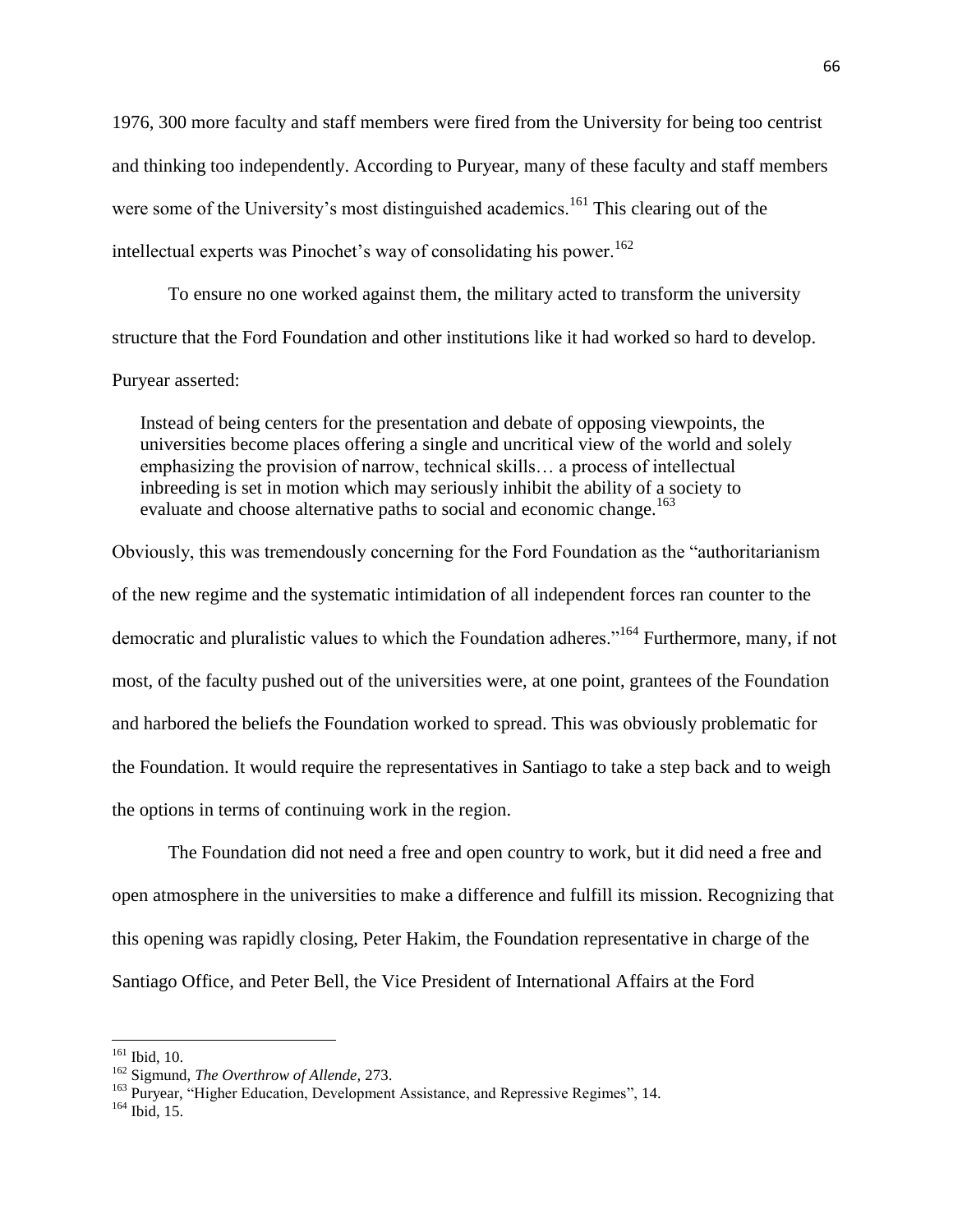Foundation, called an emergency meeting to discuss the option of closing the Santiago office. Hakim and Bell both agreed that the office should be closed not only for the practical reasons of not being able to do the work promised by the Foundation's mission, but also as a symbolic rejection of the Pinochet regime.<sup>165</sup> However, they did not have the authority to make the decision on their own.

Peter Hakim retells the story of how this controversial decision was eventually made.<sup>166</sup> In brief, Hakim, Bell and Bill Carmichael, the head of the Latin America program in the New York Office at the time, met at the New York office to discuss the situation in Chile. Hakim, Bell, and Carmichael believed strongly that it was in the best interest of the Foundation and of the people working for the Foundation in Chile to close the office. All on board, the three men went next to talk to Frank Sutton, an upper level administrator for the Foundation. Sutton, a much more conservative Ford Foundation representative, according to Hakim, made it immediately clear that he did not support the decision to close the office.

Sutton made several arguments that implied some support for Pinochet's economic development plan and insisted that closing the Foundation office would not benefit anyone. Several critics sided with Sutton in regards to the work the Foundation was doing to connect the University of Chile with the University of California. From Hakim's perspective these critics claimed that although it had been reported that there was little evidence left of academic freedom or intellectual pluralism in the University, the possibility that there was *some* was better than none and therefore they argued that the Ford Foundation should not give up on the university. In Hakim's words, Carmichael replied to this critique, "we can't pretend there is enough

<sup>&</sup>lt;sup>165</sup> Hakim, Phone Interview.

<sup>&</sup>lt;sup>166</sup> Hakim, Phone Interview.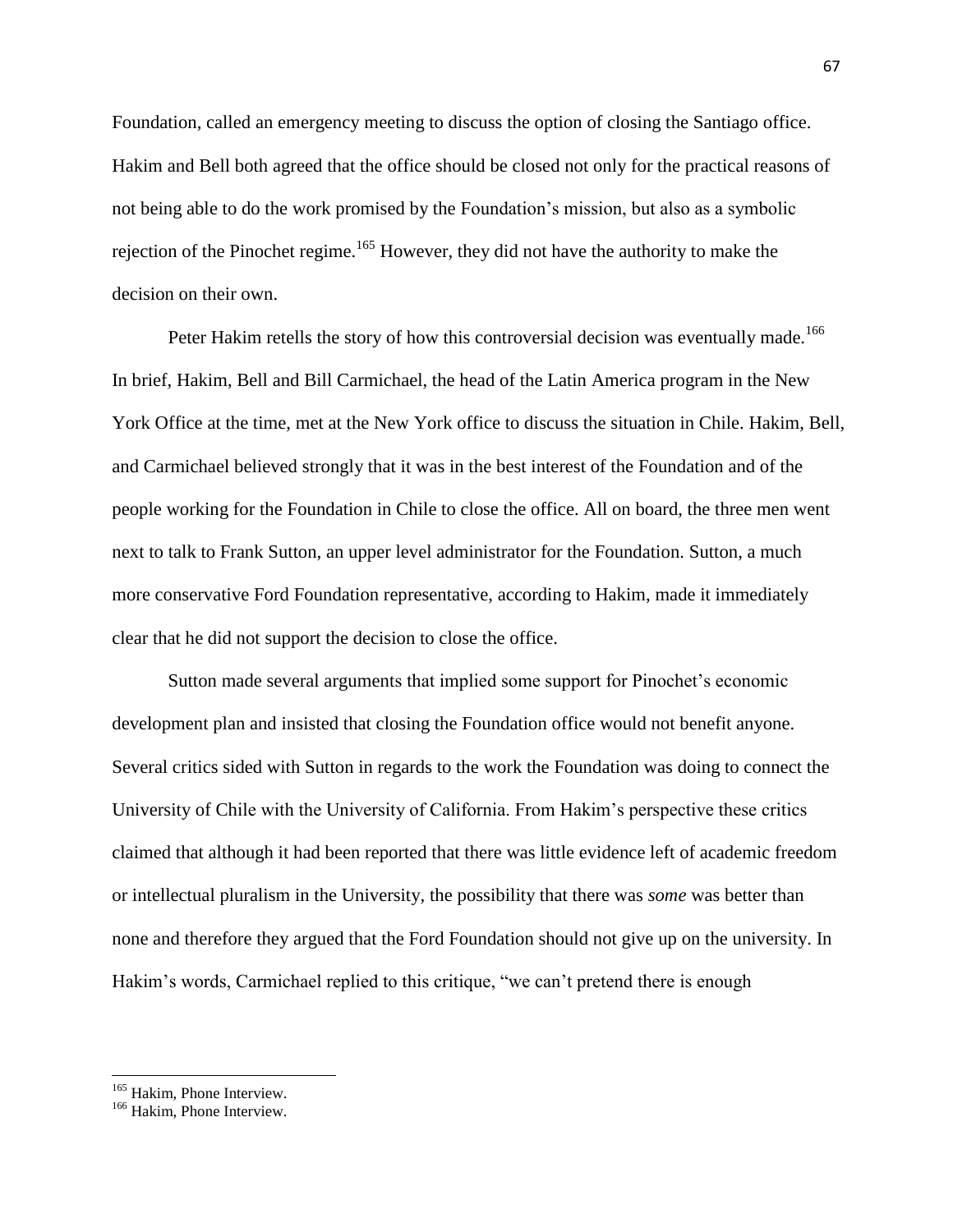freedom."<sup>167</sup> Hakim, Bell, and Carmichael agreed that they would continue to support Latin American people studying in the United States, but they stood firm in their desire to stop funding the University of Chile, by the closing of the Santiago office. They all agreed that it had reached a point where no more good could come to the people who were still trying to hold on to the bits of academic freedom left. <sup>168</sup>At this point it was clear that the Ford Foundation representatives in Latin America realized that human rights and the establishment of democracy were more important than economic development. This thinking was a turning point for the Ford Foundation that would show its true colors later on. If the three men could convince the President of the Foundation to close the office, the method of fulfilling the mission would be required to change.

Bell, Hakim, and Carmichael were eventually called into George Bundy's office, the President of the Ford Foundation. Hakim remembers Bundy looking to Carmichael, asking him why the office should close, and Carmichael delivering a beautiful, concise, and intellectual argument. The argument outlined the increasing lack of intellectual freedom and the need to make a statement about the unacceptable human rights abuses. Bundy, before hearing Sutton's rebuttal, immediately agreed that closing the office was the best option. Hakim returned to Santiago after this meeting and delivered the news to his fellow Foundation members in Chile. By June of 1974 Hakim had officially "shut of the lights" in Santiago.<sup>169</sup>

Everyone who had previously worked in the Santiago office went to live and work in Lima, Peru. The Ford Foundation then began work to support its values from the outside.<sup>170</sup> To avoid too much political interference Ford set several basic guidelines for its involvement in

 $170$  Ibid.

 $\overline{\phantom{a}}$ <sup>167</sup> Ibid.

 $168$  Ibid.

 $169$  Ibid.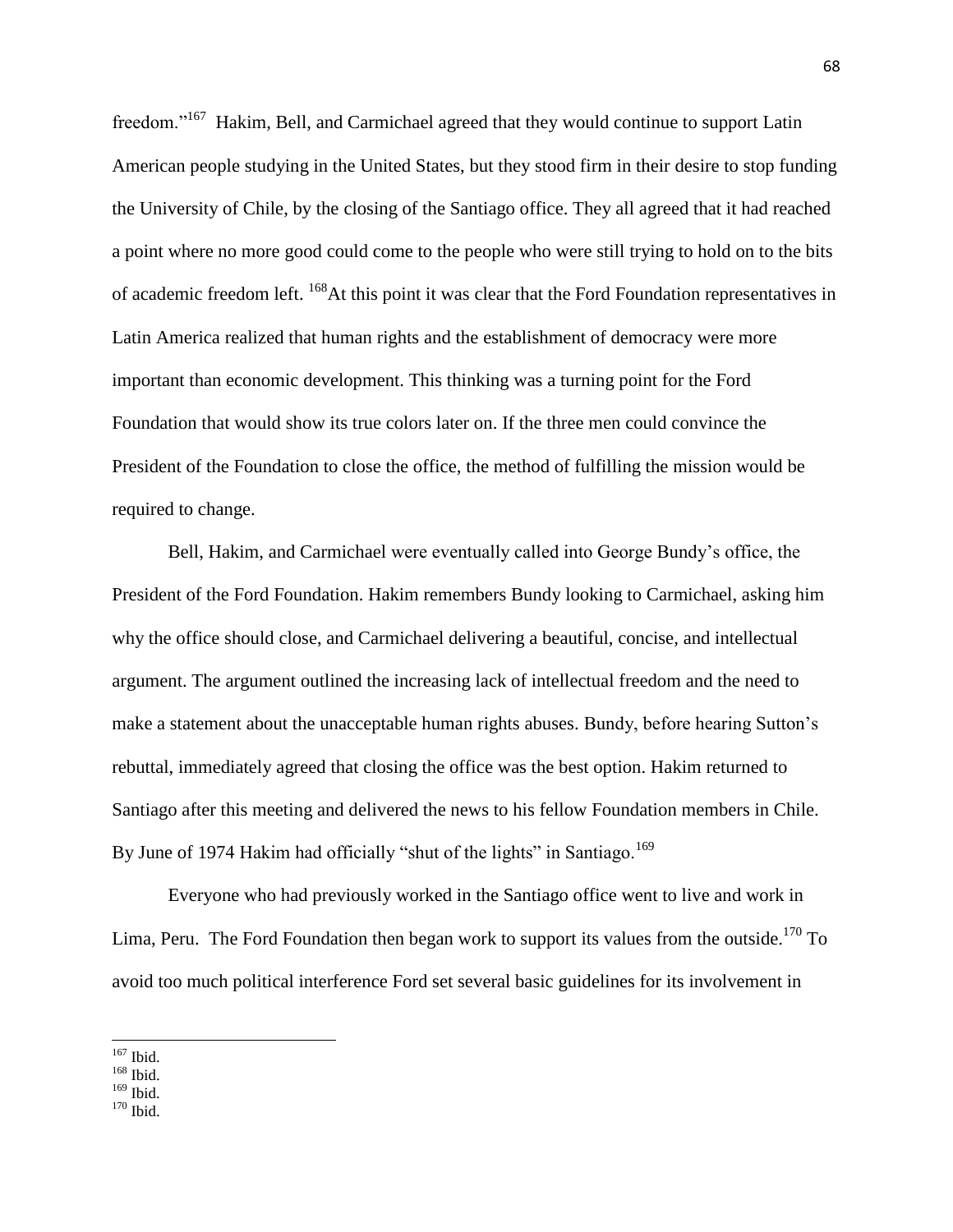supporting universities and intellectuals during this military regime. It first publically reported that, "immediate measures are needed to assist academics adversely affected by the new conditions.<sup>"171</sup>According to Peter Hakim these immediate measures came in the form of an adjustment to the already well-established fellowship program. Before the coup, the Foundation gave 20,000 a year to between fifty and one hundred intellectuals in Chile for them to go to a doctoral program in another country. Hakim spoke to how proud the Foundation was of this program as it embodied the mission statement in its entirety. After the coup, the Foundation changed the program from a fellowship program to a travel grant program.

The travel grants primarily paid for tickets out of Chile. Reflecting on the Ford Foundation's work during Pinochet's years**,** Ramon Daubon, a Vice President of the Ford Foundation responsible for the Santiago Office when it reopened in the early 1990's, called the Foundation heroic in the way it "saved" scholars and researchers in the University by sending them elsewhere.<sup>172</sup> According to Korey, even scholars from the Soviet Union that were displaced by the coup were assisted by these travel grants.<sup>173</sup>At this point there seemed to be little concern about what the scholars and researchers were studying and researching, but the focus was on giving them the opportunity to research and study freely and to escape the regime. Between 1974 and 1978 the Foundation granted over \$2 million dollars to these exiled scholars.<sup>174</sup>

Secondly, the Foundation made the decision to not take on any additional grantees in Chile and agreed to monitor the remaining grantees in Chile closely. If these programs could not fulfill the initial agreements that they made with the Ford Foundation because of the strict new

<sup>&</sup>lt;sup>171</sup> Puryear, "Higher Education, Development Assistance, and Repressive Regimes", 19.

<sup>&</sup>lt;sup>172</sup> Daubon, Phone Interview.

<sup>&</sup>lt;sup>173</sup> Korey, 26.

 $174$  Ibid.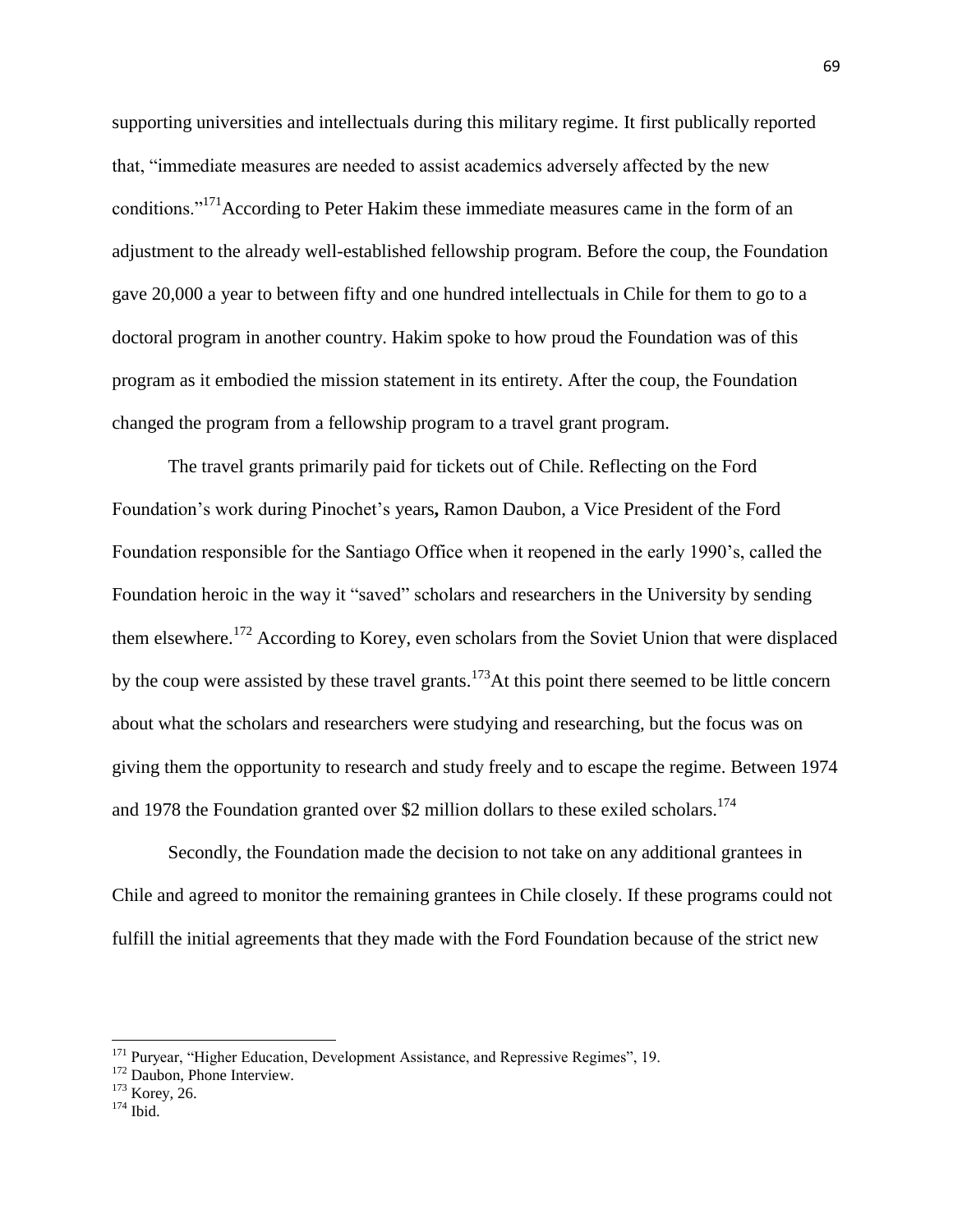restrictions in place by Pinochet the Foundation would cut off their funding.<sup>175</sup> Instead of taking on additional projects the Foundation sent their perspective or former grantees to private programs, primarily supported and organized by the church.<sup>176</sup> As reported by Samuel and Arturo Valenzuela, scholars on opposition to dictator rule, "the only serious countervailing force to the regime has been the Roman Catholic Church."<sup>177</sup> With some control as opposition to the state, the Church set up the Academy of Christian Humanism. The vice rector of the University of Chile who had been displaced by Pinochet took charge of the academy. Hakim described the academy as a grouping of centers, which managed to stay independent because although "politics was flatly prohibited" research was, "despite serious restrictions, generally legal."<sup>178</sup> Displaced scholars, formerly supported by Ford, used these centers of research to remain professionally active while maintaining a low profile.<sup>179</sup> With these centers the church became a "modicum of protection" during Pinochet's entire rule.<sup>180</sup> Although the Foundation did not fund the church, they directed scholars to the church's programs, as the church had the power to open up political and intellectual pluralism in a way that the Ford Foundation was not allowed to.<sup>181</sup>

The church and the Foundation started funding similar centers, with similar goals to fight human rights violations and dictatorial regimes. Soon these centers became:

the exclusive locus of critical, independent thought in Chile…They constituted "spaces of liberty" where dissident intellectuals barred from Universities, government, and the media could meet, work, and exchanged ideas. They preserved intellectual diversity, nurtured criticism, and kept at work a whole generation of talented thinkers who might otherwise have emigrated or left the

 $\overline{a}$ 

<sup>&</sup>lt;sup>175</sup> Puryear, "Higher Education, Development Assistance, and Repressive Regimes,"19.

<sup>&</sup>lt;sup>176</sup> Samuel Valenzuela and Arturo Valenzuela, *Military Rule: Dictatorships and Oppositions*, (Baltimore: Johns Hopkins University Press, 1986), 2.

<sup>&</sup>lt;sup>177</sup> Valenzuela and Valenzuela, 295.

<sup>178</sup> Korey, 27.

 $179$  Ibid.

<sup>180</sup> Ibid., 26.

<sup>&</sup>lt;sup>181</sup> Valenzuela and Valenzuela, 294.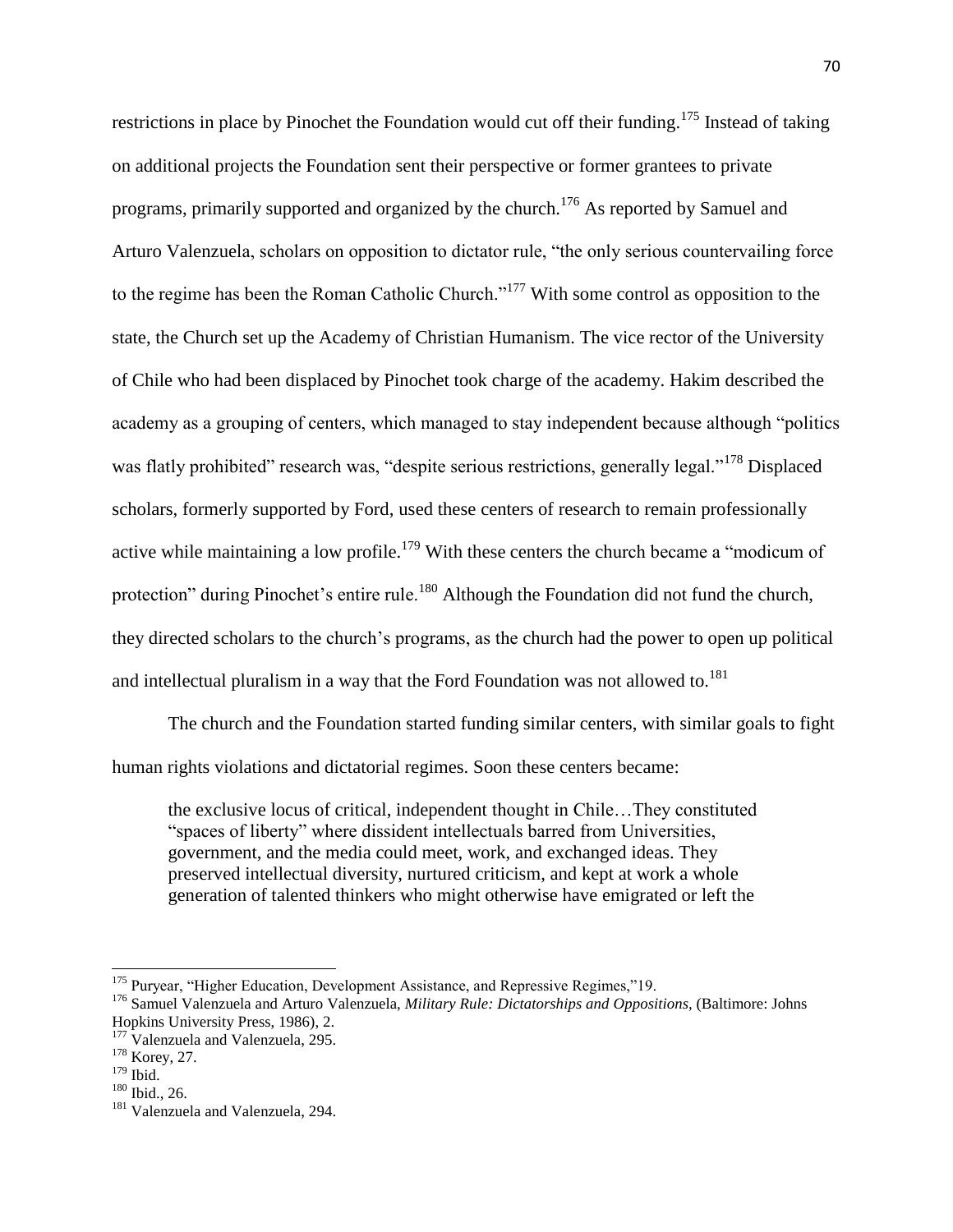academy entirely. Having been banished from the mainstream, the dissident intellectuals took the mainstream with them. <sup>182</sup>

Between 1975 and 1978 eleven centers in Chile and Uruguay received roughly \$1.9 million dollars from the Ford Foundation. In addition to funding, the Foundation also assisted with the publication of books and academic journals that bookstores, universities, and newspapers excluded because they supported ideas counter to Pinochet's beliefs. Through these publications the Foundation was still able to support intellectual pluralism in a time when intellectual pluralism was being pushed to extinction in Chile.

Even though these centers did not have the benefit of university funding or as many "opportunities to diffuse their knowledge" this did not stop them from making an enormous difference. According to Kalman Silvert, one of Ford's leading scholars of Latin America:

the research centers would become the spawning ground for Chilean intellectuals to engage in political discussions, to debate strategies, and to formulate the democratic political program of the future… activists could begin preparation to run for political office. Thus, the research centers came to be the harbinger of the eventual democratic replacement of the Pinochet military dictatorship. To the extent that the Ford Foundation was a major factor in the creation and development of these research centers, it helped lay the groundwork of Chile's democratic future.<sup>183</sup>

Put simply, the Ford Foundation's work through its support of these research centers was undeniably influential. It managed to protest restrictive policies, to protect threatened intellectuals, and ultimately to support new, productive thinking about democracy and enhance human welfare to a country under control of a military dictatorship, a feat that at times seemed impossible. Although this work arguably went against the rule established in the 1962 report which stated, "While the Foundation has a deep interest in education and public affairs for example, it should not become the special agent of universities or government," by becoming the

<sup>182</sup> Puryear, *Thinking Politics,* 55.

<sup>183</sup> Kalman Silvert in William Korey, *Taking on the World's Repressive Regimes: The Ford Foundation's International Human Rights Policies and Practices,* (New York: Palgrave MacMillian, 2007), 28.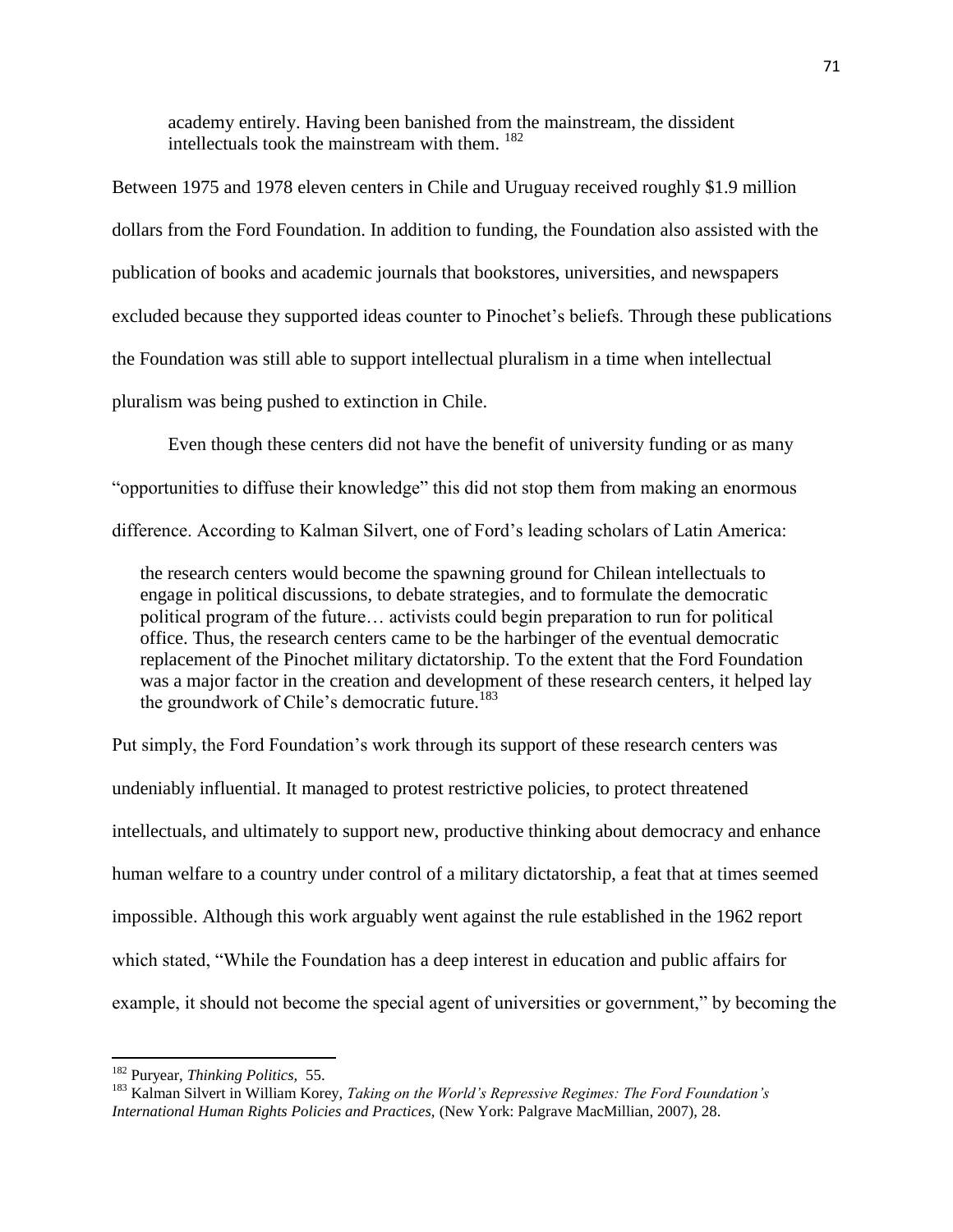primary funding source for these research centers, the Foundation believed then and still believes now that it was absolutely essential for the maintenance of some semblance of human rights in Chile. 184

In addition to protecting many of the displaced scholars from Chilean universities, these centers also blurred the distinction between intellectuals and political leaders. Puryear cites an observer who asserted, "intellectuals became the bearers of politics, and politics was done through intellectual, academic activity."<sup>185</sup> He uses this to later argue that "well-trained, internationally connected intellectuals can play fundamental roles in providing a democratic opposition with insights and techniques that are crucial in facilitating democratic tradition. Intellectuals as Chile's experience demonstrates, offer a capacity for creation and leadership that can be a formidable resource in moving from dictatorship to democracy." <sup>186</sup> The Foundation's relationship to these centers and therefore to these intellectual politicians who would go on to assist in the transition from militaristic dictatorship back to democracy goes directly against United States foreign policy which supported the regime. The Ford Foundation established itself, not as the "international philanthropic organization," but instead as a savior of exiled scholars and a believer in human rights. Its place as this political actor would change in the coming decade, but for the poor and the displaced in this period the Ford Foundation representatives were the "heroes" in the fight against the Pinochet regime.

Puryear admitted in his recall of the Foundation's involvement in this era of Chile's history that, "it is, of course, impossible to separate completely politics from development assistance programs. The simple choice of a research topic, for example, is in some sense a

<sup>&</sup>lt;sup>184</sup> Foundation Board of Trustees, Ford Foundation Board of Trustees, "The Ford Foundation in the 1960's: Statement of the Board of Trustees on Policies, Programs, and Operations," 5.

<sup>185</sup> Puryear, *Thinking Politics,* 165.

<sup>186</sup> Ibid, 171.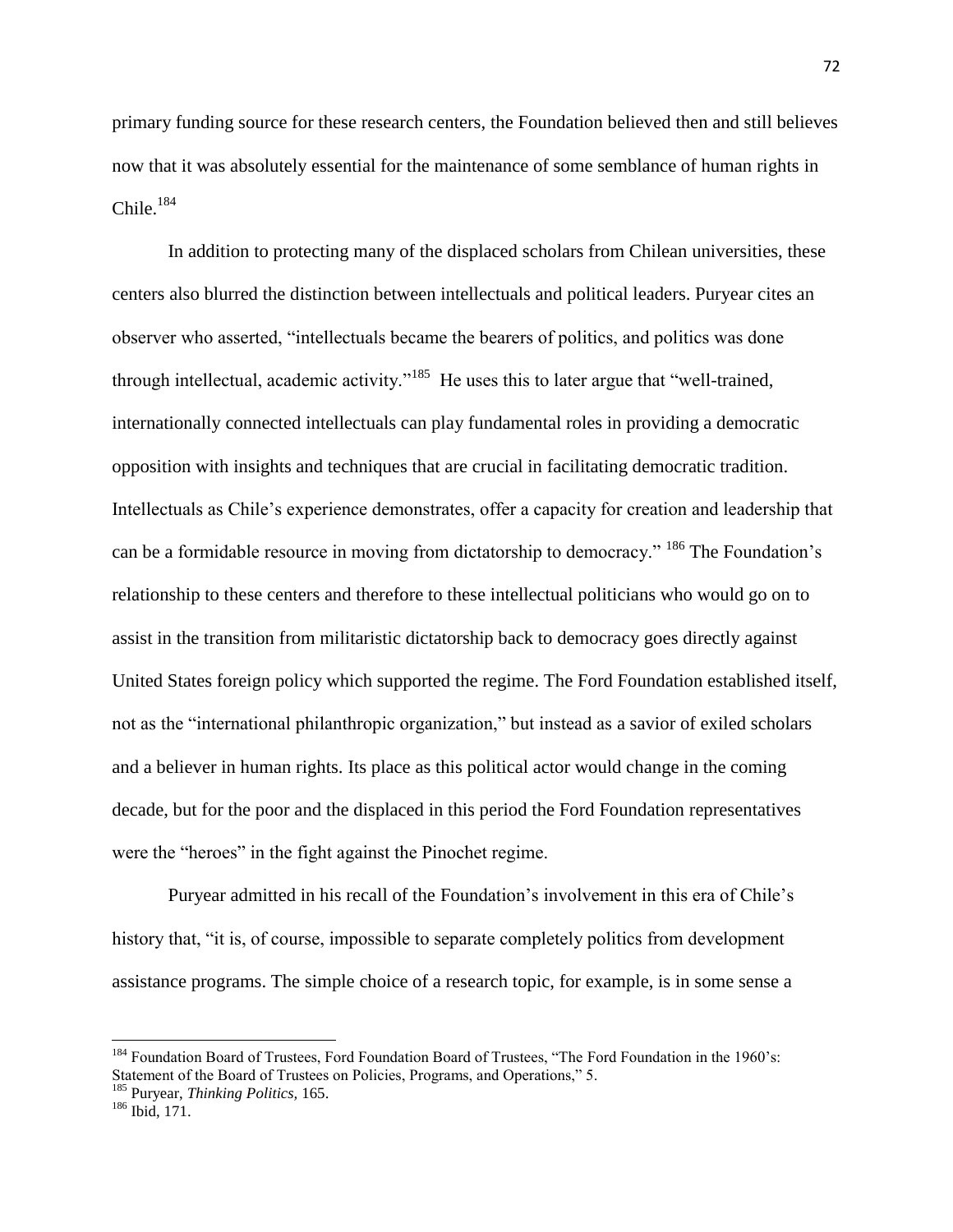political act, and all academics are entitled to their own political point of view."<sup>187</sup> Although he acknowledged that this much work in creating these new "centers of excellence" could be problematic in terms of too much interference with politics, it believed strongly that education was the key to reestablishing democracy to ensure human rights and that "academic activity is by nature a delicate endeavor, requiring curiosity, security, and a willingness to admit criticism." Without some semblance of academic freedom, the Ford Foundation believed that economic, political, and social disorder would remain in Chile always.<sup>188</sup>

Lastly, in the context of state terror, the Foundation determined that concern for "intellectual freedom, human rights, and the presentation of existing human resources" was a greater priority than supporting Chile's economic and social development.<sup>189</sup> In other words, the regime forced the Foundation to shift from an emphasis on development and modernization to a focus on eliminating all forms of human rights violations, of which there were many under Pinochet. Although this shift separated them from endorsing the United States intervention and support of the coup, the visions of democracy that both the United States and the Ford Foundation believed in would line up again as Chile reestablished democracy.

The Ford Foundation as a nongovernmental institution is legally obligated to avoid political action. However, in the midst of the Cold War when crisis broke out throughout Latin America and military, authoritarian, repressive regimes took over almost half of Latin American countries, the Ford Foundation enhanced its political presence dramatically. The regime severely limited its involvement in public universities, specifically in the University of Chile, which forced the creation of private centers of excellence that aimed to facilitate intellectual pluralism.

 $\overline{\phantom{a}}$ <sup>187</sup> Ibid, 21.

<sup>188</sup> Ibid, 33.

<sup>189</sup> Ibid, 20.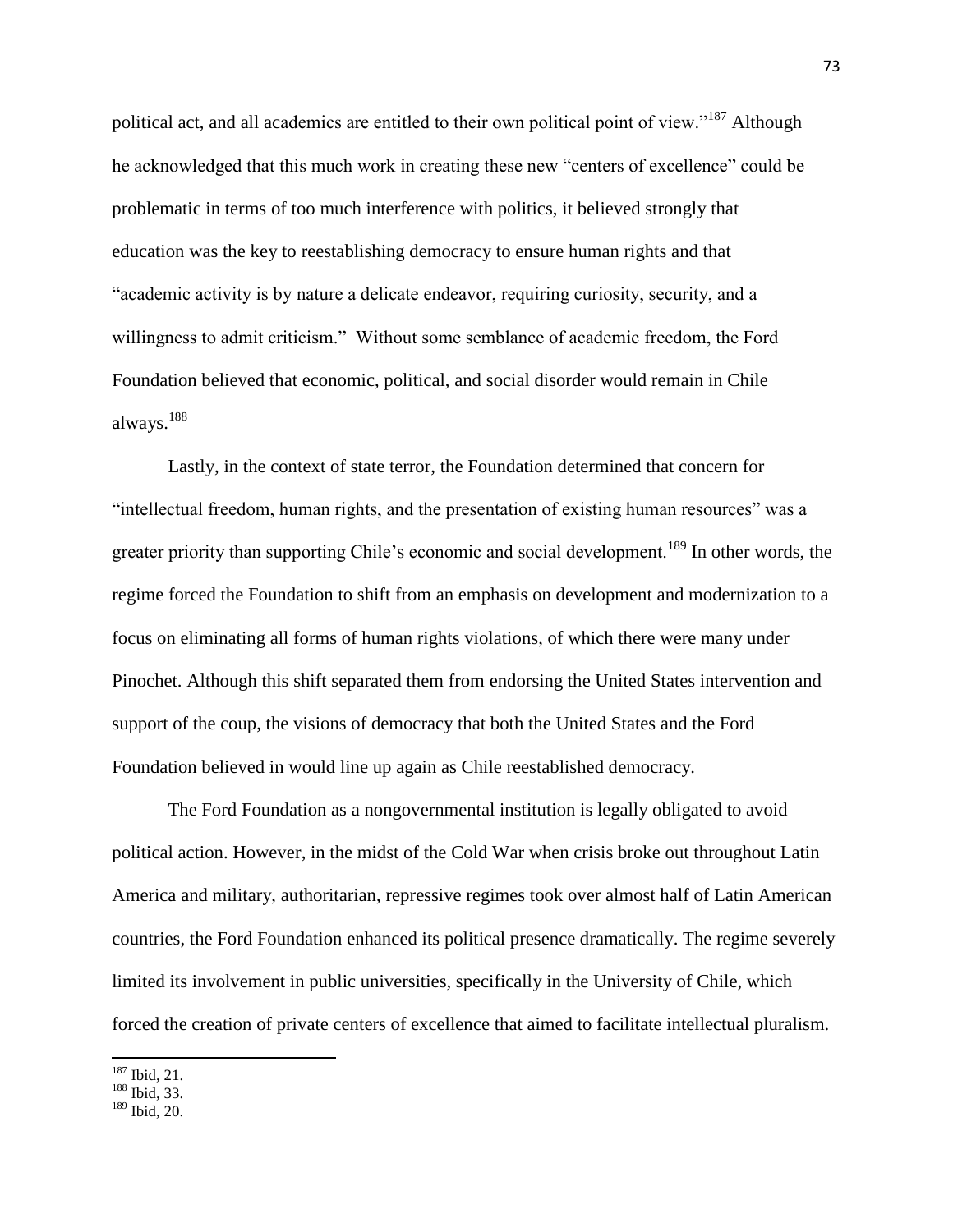It was through these centers that research and politics became intertwined so much so that it was these intellectual politicians who researched and established a way to eventually take down the military to reestablish democracy in Chile. Furthermore, through this shift from public to private, a trend the Foundation would continue to follow, the Foundation shifted the emphasis from development and modernization to the importance of human rights and ensuring human welfare through creating a culture of democracy. This focus would consume the Foundation's grants and actions into the late 1970's and early 1980's.

The Ford Foundation's political role and connection to the church in the 1980's and 1990's to ensure human rights would be questioned more pointedly during these next decades as well. This is due primarily to the development of the term "neoliberalism" in the early 1990's, which will be the subject of the last chapter.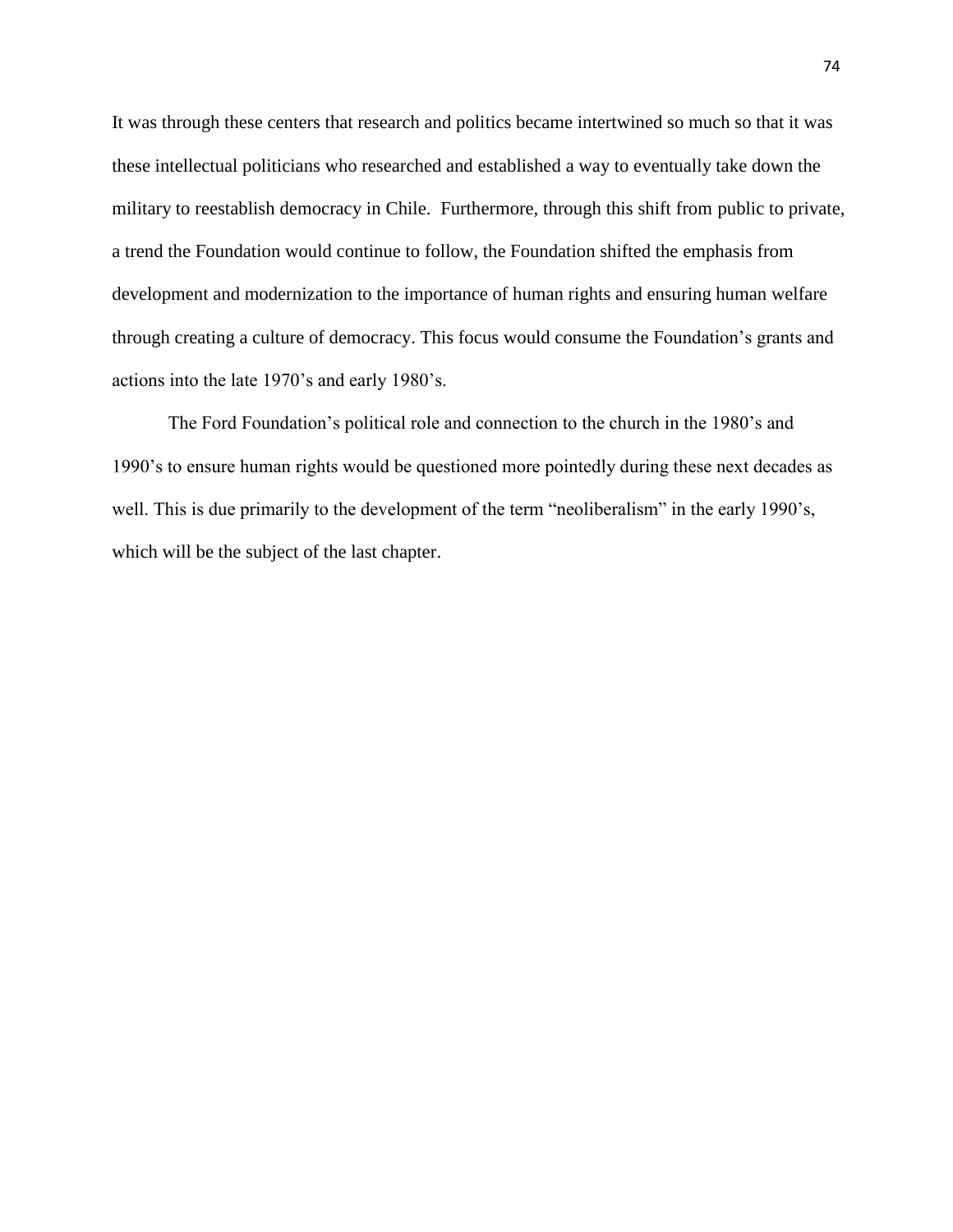## **CHAPTER FOUR**

An Emphasis on "Civil Society": the Ford Foundation's impact on the reestablishment of neoliberal democracy 1990-2000

-----

Pinochet controlled Chile as a military dictator from the military coup on September 11, 1973 through the 1990 election. His polices had an enormous influence on all aspects of Chilean society. This included the Ford Foundation's work in the region, begun in the early 1960's. As Peter Hakim, the Foundation representative in charge of the Santiago office, reported, "the coup changed everything we did in Chile, it was overwhelming."<sup>190</sup> In the aftermath of the coup, the Foundation shifted from a focus on economic development through funding social science departments in state universities to an emphasis on reestablishing democracy and ensuring human rights. While the Foundation worked to shift its mission, the United States also shifted its policy towards Chile and Pinochet. Pinochet's rule ended when "civil society," – political parties, labor unions, trade associations, voluntary associations, and interest groups- what the Ford Foundation called "bottom of the pyramid," eventually organized to bring democracy back to  $Chile.<sup>191</sup>$ 

In this chapter I define and discuss the effects of the end of the Cold War in 1989 and the emergence of "neoliberalism" or "neoliberal democracy" as a political, economic, and social philosophy in the early 1990's. This new philosophy, influenced by United States foreign policy, not only reordered politics, but also had and continues to have severe social and economic effects

<sup>&</sup>lt;sup>190</sup> Hakim, Phone Interview.

<sup>&</sup>lt;sup>191</sup> Ramon Daubon, "The Role of Overseas Foundations in Emerging Democracies: The Ford Foundation Office for the Andes and the Southern Cone," in Goodwin and Nacht, *Beyond Government: Extending the Public Policy Debate in Emerging Democracies,* (Boulder, Westfield Press, 1995), 425.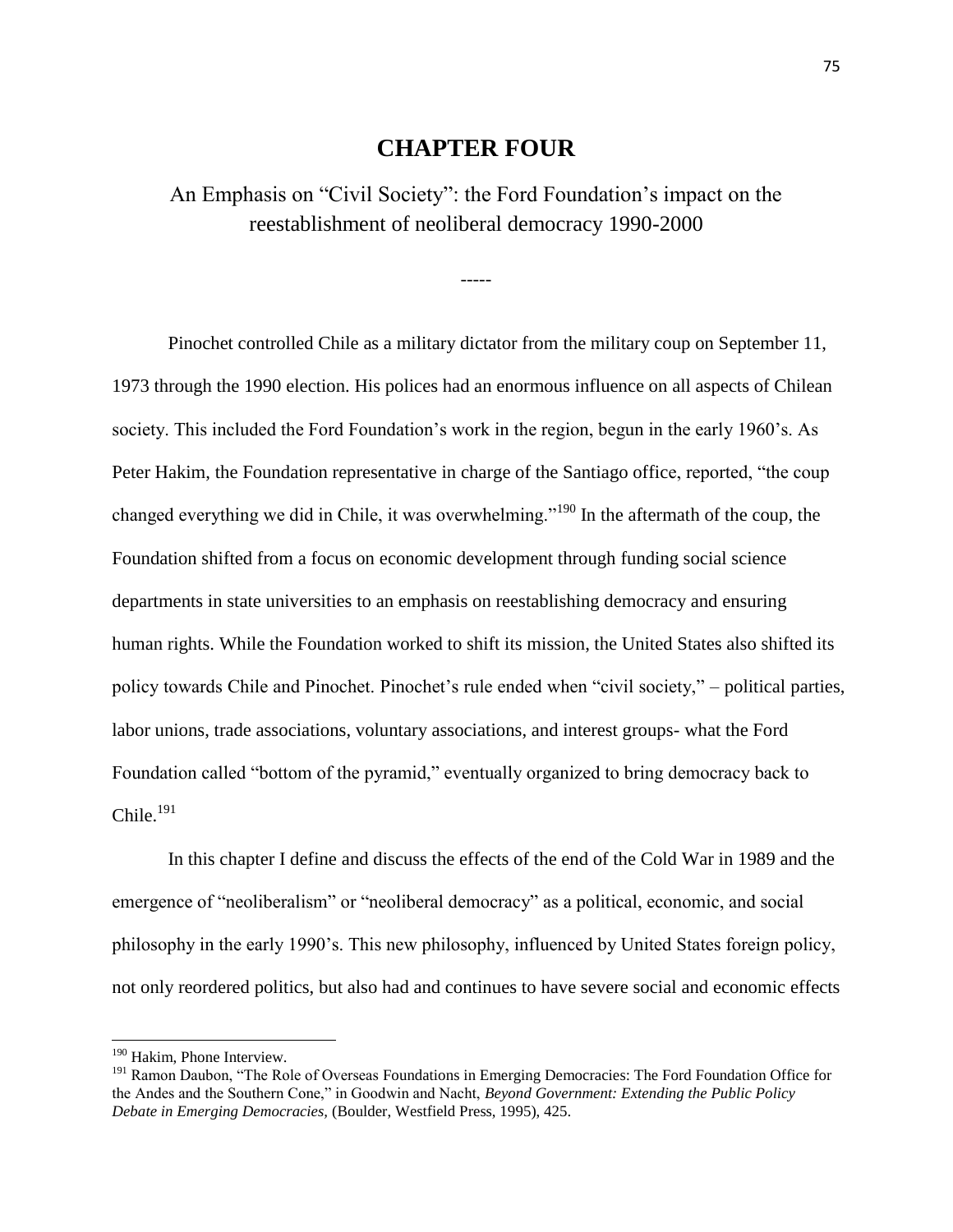in "developing countries" all over the world. I use this chapter to analyze how the Ford Foundation fits into this new global vision. I argue that as the side effects of neoliberal policy began to surface in Latin America the Ford Foundation shifted its attention from state universities to private organizations. By funding private organizations that created social support programs the Foundation looked like it was working towards fulfilling its initial mission. However, what it neglected to recognize is that neoliberal democracy is all consuming, by attempting to cure the side effects of neoliberal policy the Ford Foundation was further enabling the cycle and therefore the creation of more of the same side effects. This complicated relationship made the Foundation and nongovernmental organizations like it major players in the politics and economics of Chile going into the twenty first century.

To understand the shift to the new "neoliberal democracy" and the post-Cold War context in Latin America it is necessary to go back to the early 1960's. Because of rapid urbanization and social mobilization throughout Latin America, most Latin American governments assumed that it was the state's responsibility to make appropriate social reforms and to emphasize the importance of the "collective" strength of the community. Social welfare was a priority. Education and health care were publically funded and workers were protected with a specific insurance system.<sup>192</sup> According to Maxine Molyneux, an expert on new approaches to social policy in Latin America, "These decades [between 1930 and 1960] saw the Latin American region leading the developing countries in terms of social expenditure and social coverage."<sup>193</sup> However, with the entrance of communism in the western hemisphere and the consequential threat to United States security, anything resembling the collective began to look a little too much like communism from a United States foreign policy standpoint. With this context in mind,

<sup>&</sup>lt;sup>192</sup> Maxine Molyneux, "Change and Continuity in Social Protection in Latin America: Mothers at the Service of the State?," *United Nations Research Institute for Social Development, (*2007): 3.  $193$  Molyneux, 3.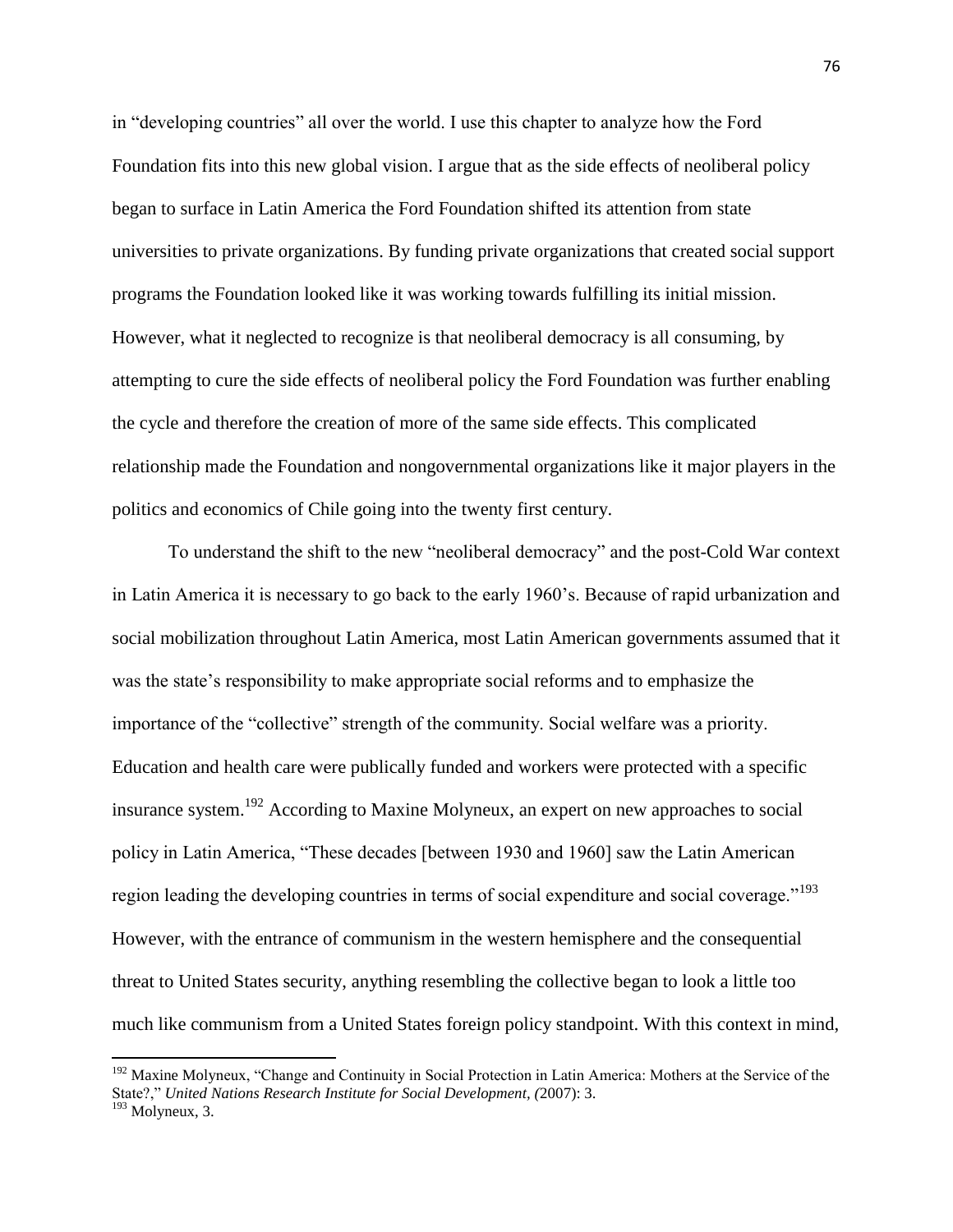United States liberal theorists were beginning to have second thoughts about the basic aspects of liberalism. They began to question the, "expensive social programs, government regulations of the economy and reallocating defense expenditures for domestic purposes."<sup>194</sup> These liberals started to move away from government welfare programs that had been associated with the New Deal and began to form a new philosophy, today referred to as "neoliberalism".<sup>195</sup>

The political, economic, and social climate following the end of the Cold War in the late 1980's through the beginning of the twenty first century is defined primarily by what has come to be known as neoliberalism. Simply put by David Harvey, the author of *A Brief History of Neoliberalism,* neoliberalism is, "a theory of political economic practices that proposes that human well-being can best be advanced by liberating entrepreneurial freedoms and skills within an institution characterized by strong private property rights, free markets, and free trade."<sup>196</sup> In other words, the opening of new global production systems encouraged governments to focus not on bettering the welfare state, but instead on the economy and its competiveness on an international stage. This included severe deregulation to give the power from the states to individual businesses or corporations, the façade of freedom of choice, and a promise of market security. $197$ 

This is the definition most commonly given to describe neoliberal democracy, but Wendy Larner, a critic of recent analyses of neoliberalism complicates Harvey's definition. She suggests, "neo-liberalism is both a political discourse about the nature of rule and a set of practices that facilitate the governing of individuals from a distance."<sup>198</sup> Larner focuses much more on the

l

<sup>194</sup> Howard Karger and David Stoesz, "Retreat and Retrenchment: Progressives and the Welfare State," *National Association of Social Workers, Inc., (*1993): 218.

<sup>195</sup> Ibid., 218.

<sup>196</sup> David Harvey, *A Brief History of Neoliberalism,* (Oxford: Oxford University Press, 2005), 2.

<sup>197</sup> Wendy Larner, "Neoliberalism: Policy, Ideology, Governmentality," *Studies in Political Economy, (*2000): 7. <sup>198</sup> Larner, 6.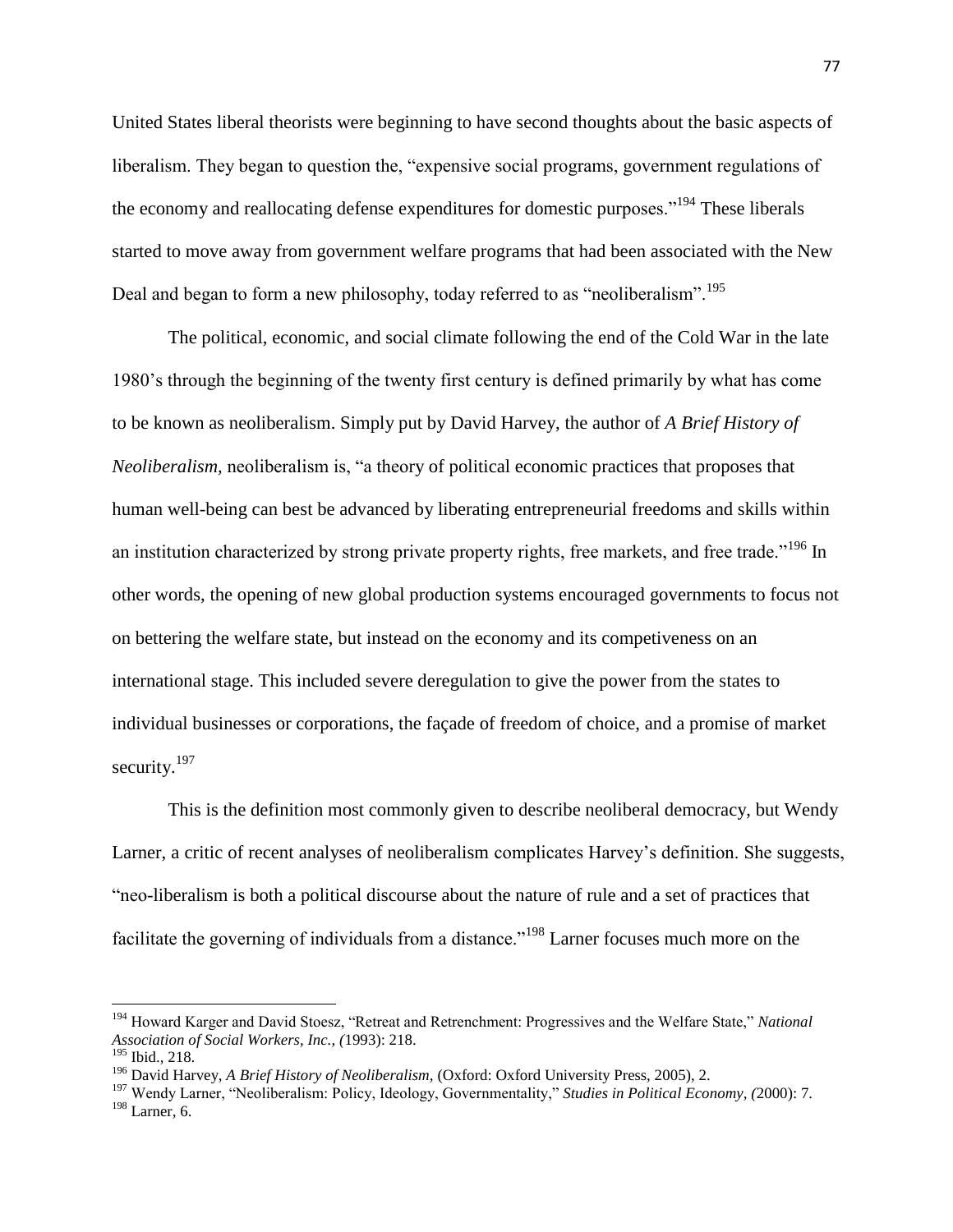individual. She argues that neoliberal philosophy emphasizes, "the investigation of the reformulation of identities" and with this encourages, "people to see themselves as individualized and active subjects responsible for their own well-being."<sup>199</sup> She argues that neoliberal politics not only encourage more responsibility for the individual, but they are also so engrained in every aspect of society that this philosophy constructs individuals who act, work, and think in specific ways. These ways are often entrenched in elitism.<sup>200</sup> For example, the focus on markets, "as a better way of organizing economic activity because they are associated with competition, economic efficiency and choice, $^{201}$  assists the wealthy individuals and the developed countries, while excluding the Third World Latin American countries and the large percentage of citizens that live outside the upper class. $202$ 

Chile specifically began to shift to the neoliberal policies and ideologies that Larner describes while Pinochet was still in control as the dictator of Chile. Along with using state terror to uproot the democratic, political, and social way of life that had historically defined Chilean society, the Pinochet regime was unusual for several reasons. First, and perhaps most importantly, the regime was developed in a country with a historically strong set of democratic transitions. Because of this, "It created two opposing worlds, in one of them the coup was the symbol of salvation of Chile, in the other, it is seen as the tragedy of Chile"  $^{203}$  This made organizing any semblance of resistance against Pinochet incredibly difficult. Second, Pinochet's primary mission was to jumpstart the economy. At a time when international influence and reputation was an enormous focus, "the Pinochet government was prepared to accept a loss of international

 $\overline{a}$ 

<sup>199</sup> Ibid., 13.

<sup>&</sup>lt;sup>200</sup> Joe Foweraker, "Grassroots Movements and Political Activism in Latin America: A Critical Comparison of Chile and Brazil," *Journal of Latin American Studies, (*2001):850.

 $201$  Larner, 5.

<sup>&</sup>lt;sup>202</sup> Judith Teichman, "Competing Visions of Democracy and Development in the Era of Neoliberalism in Mexico and Chile," *International Political Science Review,* (*2009*): *69.*

<sup>203</sup> Alan Angell, *Democracy after Pinochet: Politics, Parties, and Elections in Chile, (London:* University of London Press, 2007), 5.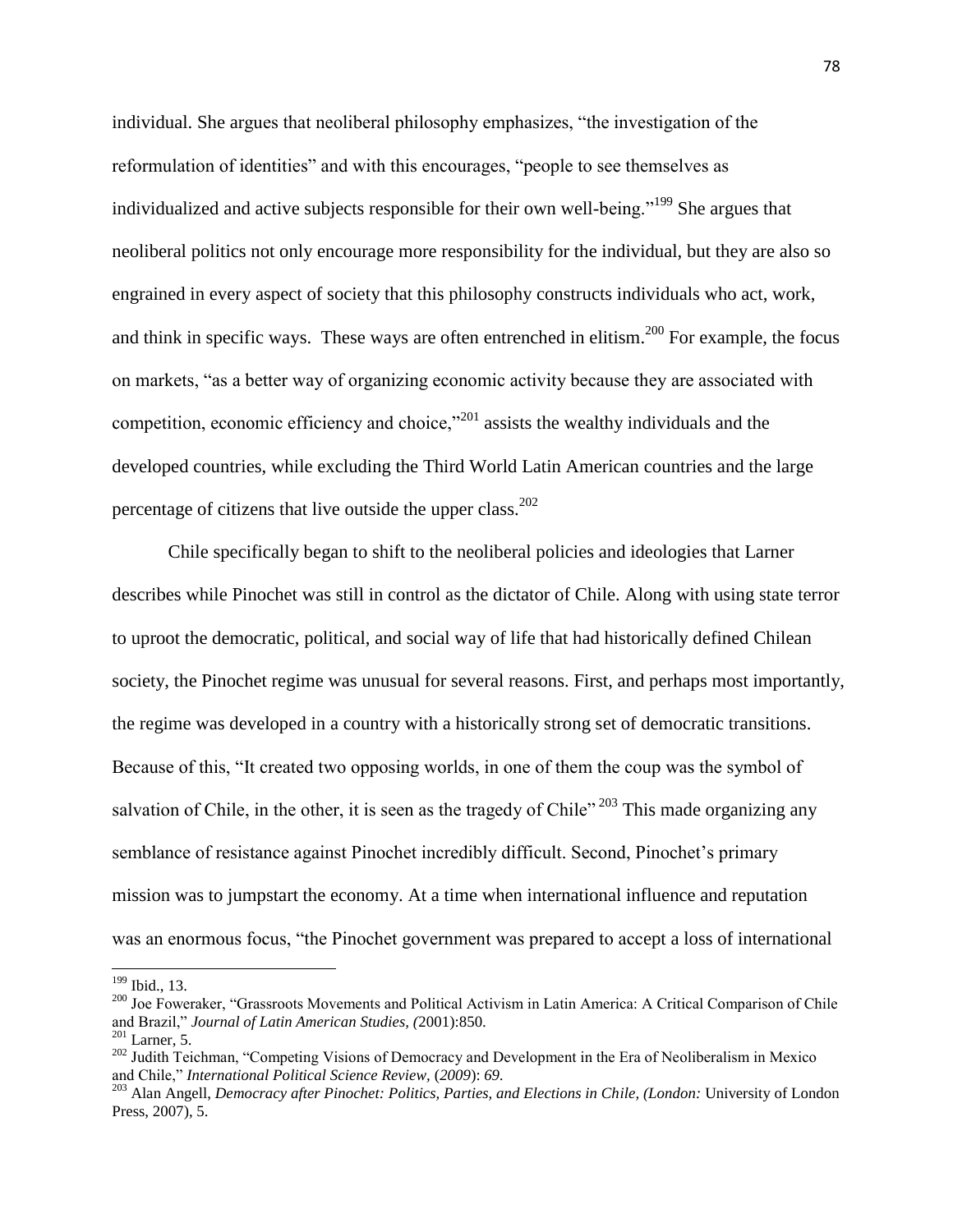prestige as a democracy for an increase in prestige as a rare example of a successful third world economy."<sup>204</sup> He adopted many of the neoliberal policies described above. Lastly, in this race to develop a stronger economy, with the help of the economists trained out of the University of Chicago, known as the "Chicago Boys", the wealth disparity gap grew dramatically and the neglect for those at the bottom of economic hierarchy continued to face serious human rights abuses with little to no support in site.<sup>205</sup>

For a few years Chile's economy grew significantly under Pinochet's new economic policy. He returned all businesses that had been taken over by the state to their previous owners. He made the public enterprises that had once been run by the state, private. In addition, he reduced trade barriers that at one point protected domestic production from foreign competition.<sup>206</sup> The assumption was that:

market-led economic growth would eliminate poverty, the neoliberal perspective believed that social support programs, bestowed not as the right of citizenship, but according to technocratic criteria, can and should be kept to a minimum…because of the belief that this support is the most efficient use of state resources and contributes to macroeconomic stability.<sup>207</sup>

These social welfare programs that were taken away by Pinochet left those living in poverty with no financial support from the state. This responsibility to create programs to replace those taken away was left to the nongovernmental and private organizations.

Because the United States was built on the principles of supporting human welfare,

President Jimmy Carter decided that the human rights violations in Chile were too problematic

for the United States government to support. In 1977 he proposed to cut off funding to the

Pinochet regime. Although the United States had previously given a lot of money to the Pinochet

 $204$  Angell, 16.

 $^{205}$  Ibid, 15.

<sup>206</sup> Carlos Huneeus, *The Pinochet Regime,* (Boulder: Lynne Rienner Publishers Inc, 2007), 369.

 $207$  Teichman, 69.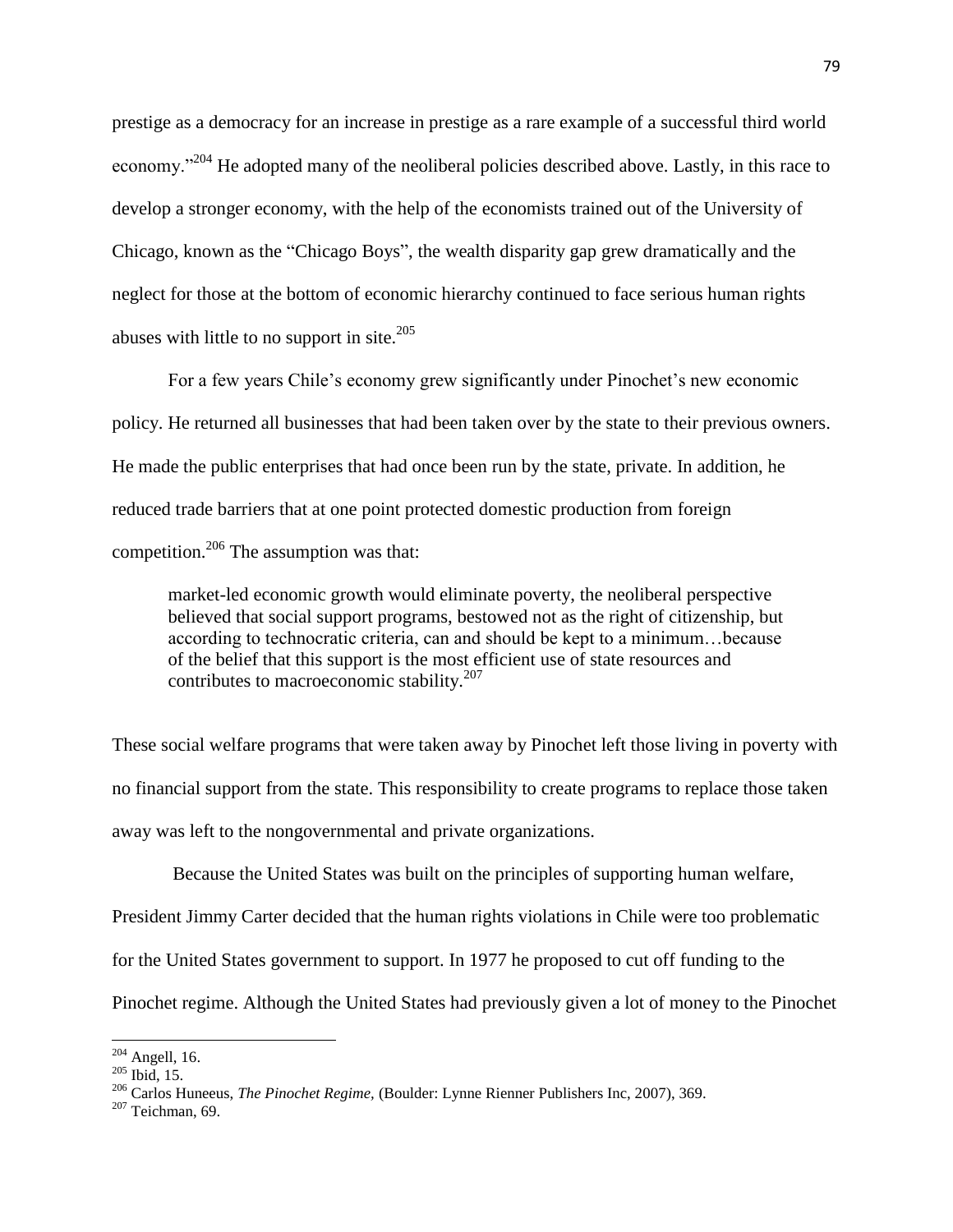regime this cut off was meant to symbolically protest the overwhelming human rights abuses linked to both to torture and to the states removal of social support programs. Meanwhile, as Pinochet's policies became increasingly undemocratic and controversial the United States started to question their support of the regime. This shift in United States support from for Pinochet to against Pinochet, although not completely black and white, would be very quickly influential.<sup>208</sup>

Although human rights were a significant reason for this shift in support, the United States, with new leadership in President Ronald Reagan, also had selfish reasons for supporting opposition groups. They "wanted Pinochet to step down because they felt that this was the best way to ensure economic and political stability in the long run, and it was worried that prolonging personalist role would favor the Marxist left."<sup>209</sup> Not wanting to bring in another "new Castro" who would threaten United States security once again, the United States started to put pressure on Pinochet to keep Chile's democratic traditions in mind in creating new policies. This pressure resulted in Pinochet's proposal of a new constitution in 1980. The constitution put him in power for another eight years, but it clearly confirmed and promised a fair and legal election once those eight years expired. <sup>210</sup>

Unfortunately for Pinochet, in the context of the onset of the Latin American debt crisis, his new economic politics did not flourish for long. In 1982 the economy crashed. Unemployment rates went as high as 30% and the crisis shrank the economy by over 14%. In the aftermath of this recession, "popular discontent with the regime skyrocketed, and protests and strikes became daily occurrences."<sup>211</sup> Shortly after, the Christian Democrats, the major political party in opposition to Pinochet started to regain

 $\overline{a}$ 

 $208$  Angell, 18.

 $209$  Ibid, 18.

 $210$  Huneeus, 395.

<sup>211</sup> Kay Lawson and Peter H. Merkl, *When Parties Prosper: The Uses of Electoral Success,* (Boulder: Lynne Reinner Publishers, 2007), 250.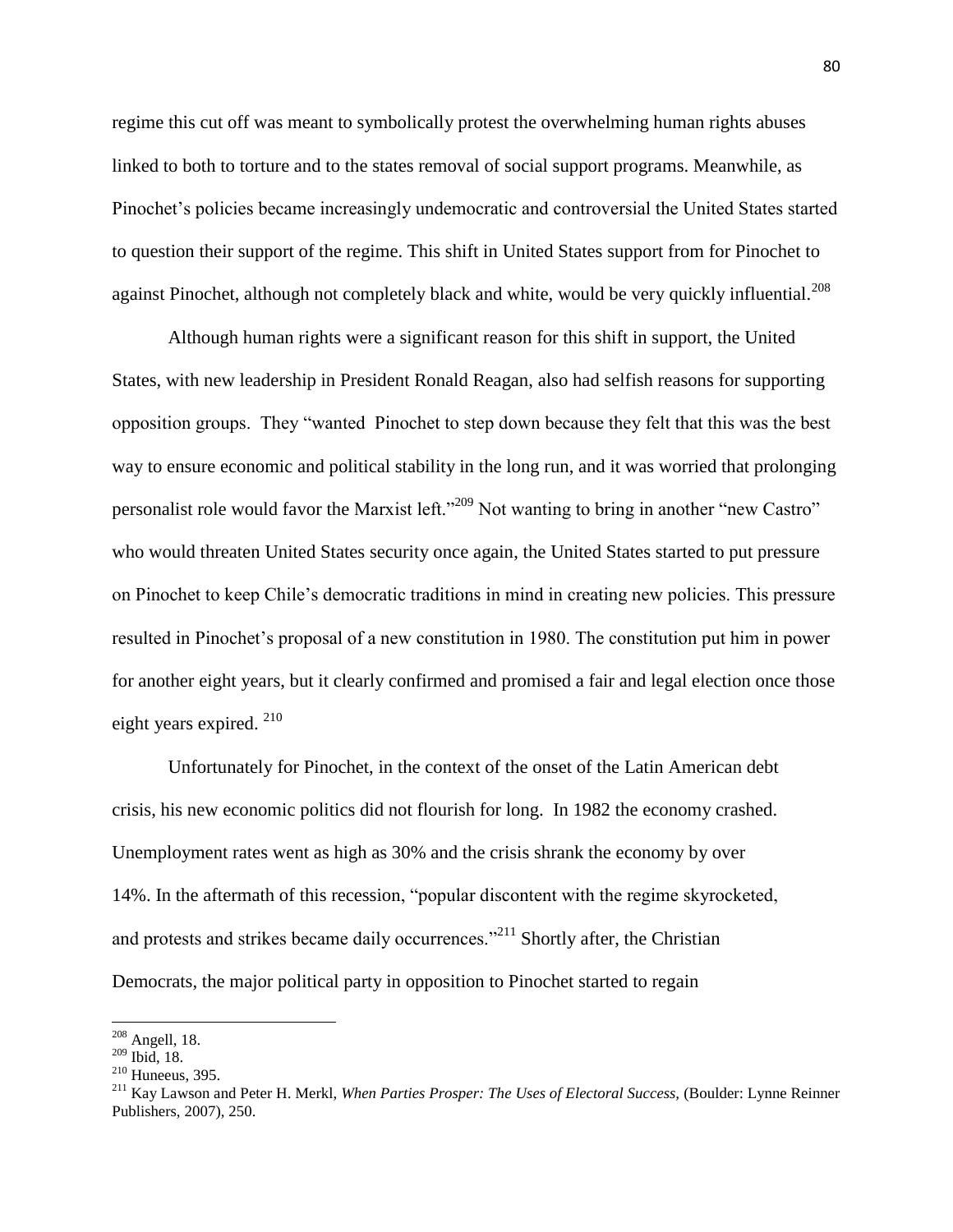momentum and organization. With a little bit more funding from the United States and support from opposition groups stationed in the United States, the 1988 election was shaping up to be a momentous step forward for the Chilean people, who had been so dramatically left out of Pinochet's social, political, and economic policy.

In 1987, the ban on political parties was officially lifted. The Christian Democrats formed the Coalition of Parties for the " No" (Concertacion de Partidos por el No). Shortly after, the coalition of parties won the 1988 plebiscite. This win called for a restructuring of the 1980 constitution to make it more democratic and therefore easier for another party to take control.<sup>212</sup> The Coalition of Parties for the "No", formed by the Christian Democrats joined forces with the Socialist Party, the Party of Democracy, and a few smaller parties forming in opposition to Pinochet. Together they were the Coalition of Parties for Democracy. With all of this organized support, in 1990 the Christian Democrats won the election with seventy two house votes and twenty two senate votes. Their candidate, Patricio Aylwin took control with the expectation that he would reestablish democracy in Chile.

In some respects Aylwin entered into this transition at an advantage. The economy had regained stability because copper prices were still high. In addition, there was a "deep civilian commitment to the democratic system," a "military that is united and that seems prepared to accept the rules of the new constitutional order," and there were no "powerful groups that intended to destabilize the new order."<sup>213</sup> That being said Pinochet was still in charge of the army and was still given some political power for life, which could be problematic in years to come. Furthermore, he had left Chile in a human rights violation nightmare. If the argument that "democracy cannot be established unless there is justice for victims of human rights abuses" is

 $212$  Lawson and Merkl, 252.

 $^{213}$  Angell, 58.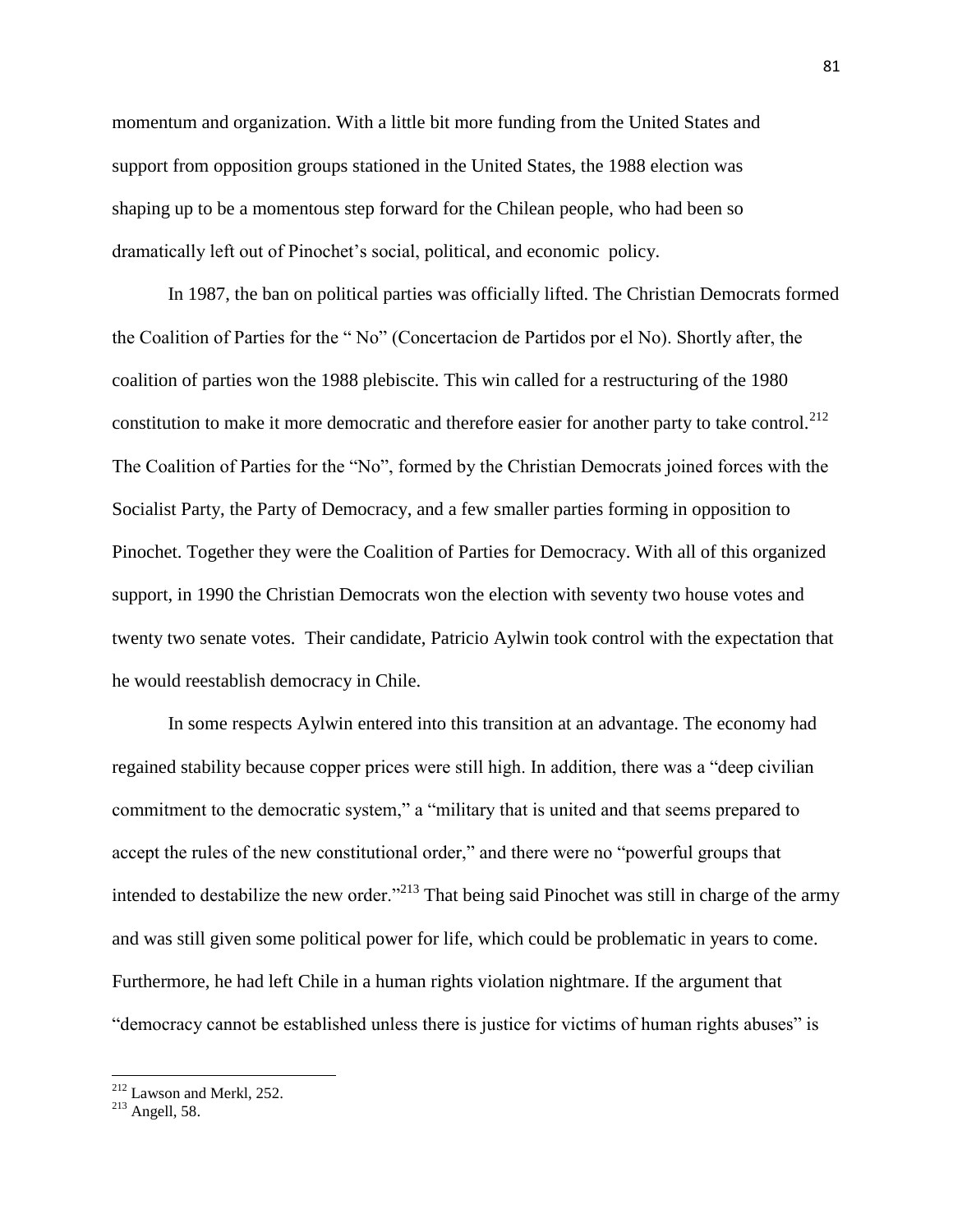true, then Aylwin had to balance creating political and economic stability with simply dealing with the overwhelming number of grievances from those who suffered abuses of human rights.<sup>214</sup> He also created a method to prevent future infractions.<sup>215</sup> This would prove to be no easy task. However, this is where, in conjunction with the Church, international foundations and funding made an impact.

In 1991, after being closed since June 1974 due to the pressure from Pinochet's coup and the lack of intellectual freedom in the University of Chile, the displaced Ford Foundation representatives, returned to Santiago, Chile to reopen the office. Ramon Daubon, the representative put in charge of organizing the new office, reported in an interview that the mission they developed for the new office focused solely on enhancing democracy as a culture and ensuring the prevention of future human rights violations. <sup>216</sup> As part of this mission Daubon writes, "the new office set out to design a program devoted to strengthening democratic institutions and civil society and to fostering a sense of citizen ownership of the policies and processes that affect people's lives."<sup>217</sup> This idea of enhancing civil society, they argued, would not only cover ensuring human rights for all people on every level of the societal hierarchy, but would also be essential to the rebuilding of a democratic society.

The democracy that Aylwin was elected to implement was essentially a society where all citizens have access to rules and procedures of the decision making process for decisions that would affect their lives and civil society. Civil society was defined by the Ford Foundation using the analogy of a pyramid, "closer to the bottom are the agents of the citizenry: political parties and organizations, labor unions, guilds, trade associations, voluntary associations, and interest

 $\overline{a}$  $214$  Angell, 57.

 $215$  Vicuria, 52.

<sup>216</sup> Daubon, Phone Interview.

<sup>&</sup>lt;sup>217</sup> Ramon Daubon, "The Role of Overseas Foundations in Emerging Democracies: The Ford Foundation's Office for the Andes and the Southern Cone", 423.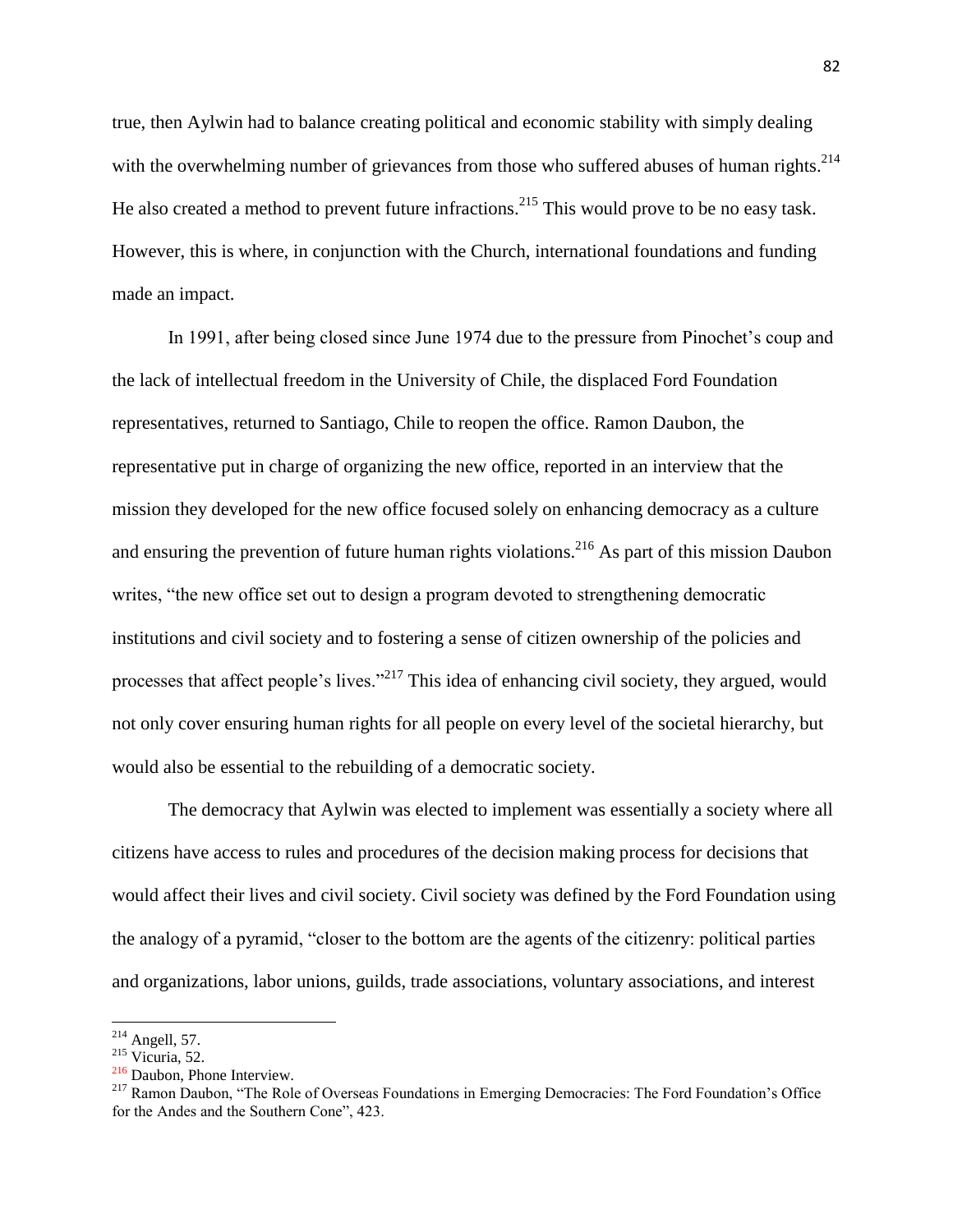groups…they are the intermediary that faces or even confronts the state in the interests of the citizens." <sup>218</sup> By supporting the Alywin campaign, the United States initially supported this form of democracy. Similarly, as represented by Daubon's retelling of the Foundation's history and as established in the Gaither Report, Alywin's initial vision of democracy matched the democracy the Foundation described in its mission.

However, it became clear early on that the democracy Alywin promised in his campaign and the democracy the United States claimed to support, would soon look completely different than one focused on civil society. Judith Teichman, the author of "Competing Vision of Democracy and Development in an Era of Neoliberalism in Mexico and Chile," discusses this phenomenon. She writes, "Established in 1990, the Social Solidarity and Investment Fund  $(FOSIS)$  reflected the Concertación<sup>219</sup> leadership's initial support for community- initiated projects and a desire to stimulate the active participation of local communities. However, over the decade they have moved away from community based projects towards ones targeting individuals and families.<sup>"220</sup> In other words, the initial vision of new democracy was soon deeply entrenched in neoliberal conceptions of welfare and development. For the third time, first with the Initiation of the Alliance for Progress in the 1960's, then with the development of Pinochet's mid 1970's economic plan, and now with the takeover of these neoliberal policies, United States intervention was having a dramatic effect on Chile's political and economic stability.<sup>221</sup>

 $\overline{a}$ 

<sup>&</sup>lt;sup>218</sup> Daubon, "The Role of Overseas Foundations," 425.

<sup>&</sup>lt;sup>219</sup> More formally known as the "Concertación de Partidos por el "No", the Concertación was an organized group of Christian democrats, socialists, radicals, and various right-wing groups. The group had a tremendous amount of energy and spirit against the Pinochet regime. The organization facilitated the Christian Democrat's victory over Pinochet in the 1990 election.

 $220$  Teichman, 71.

<sup>221</sup> Peter Winn, *Victims of the Chilean Miracle: Workers and Neoliberalism in the Pinochet Era 1970-2002,*  (Durham: Duke University Press, 2004), 3.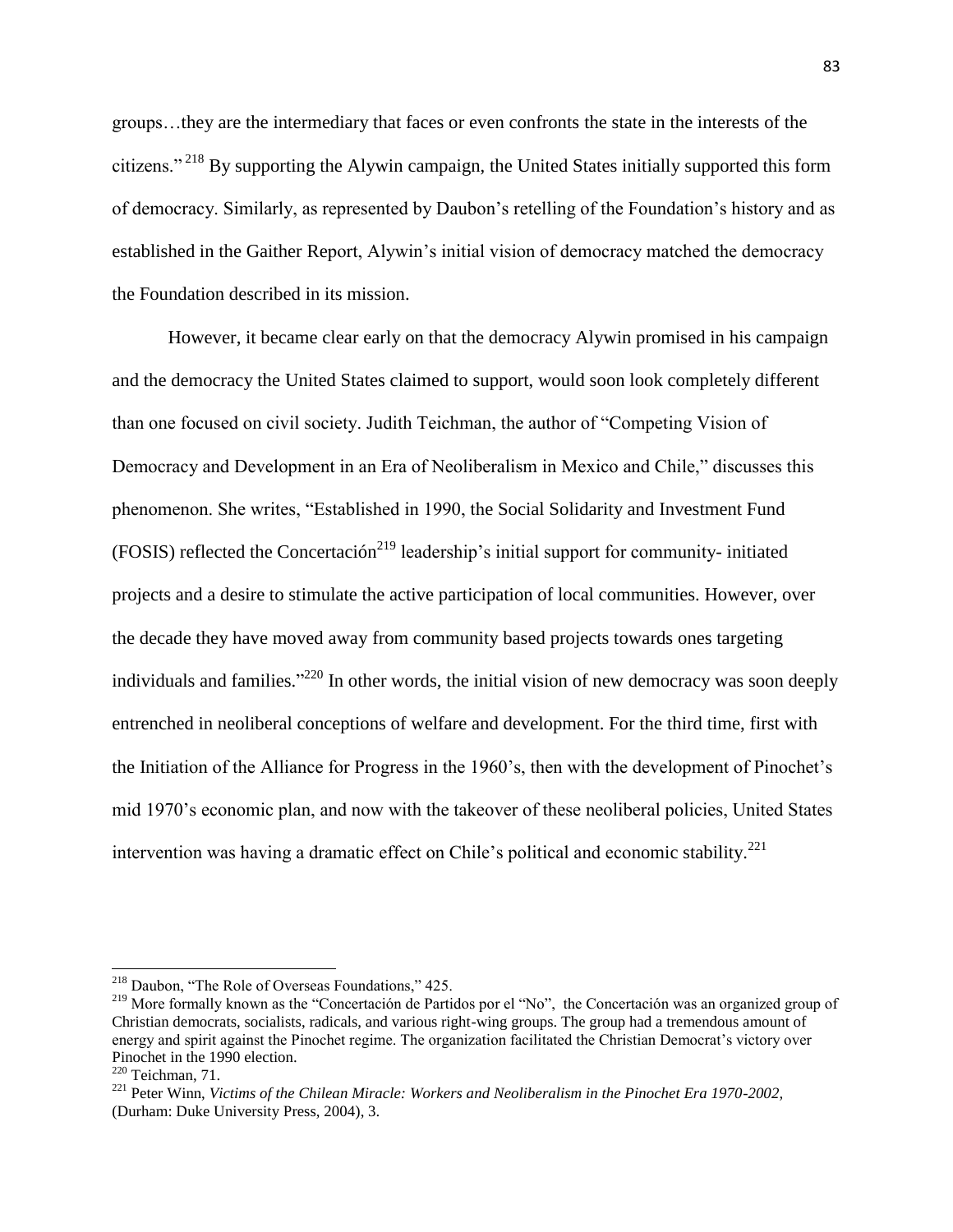These policies eventually sparked a "decade long economic boom," which doubled Chile's national income.<sup>222</sup> According to Teichman, "The relative success of the Chilean economic model, in terms of steady economy growth rates and poverty reduction, are no doubt important factors in convincing policy elites of the correctness of their vision."<sup>223</sup> In other words, the elites used the success of the economy through this model that resisted civil society involvement in any kind of policy, which they termed the "Chilean Miracle,"  $^{224}$  to overcome the ideas of 'popular democracy' and put in place the framework of 'elite' or 'neoliberal' democracy.<sup>225</sup> Unfortunately, although a "Chilean Miracle" for the elite, this new vision of neoliberal democracy was not quite a "miracle" for everyone. Fixing the enormous wealth disparity gap created by the disappearance of state funded support programs for the poor would fall into the hands of the Ford Foundation and other nongovernmental organizations. It would be their responsibility as private organizations to rebuild the social welfare programs and solve the social issues haunting Chilean society.

The problem was that neoliberal policies could not positively affect everyone. Someone had to lose in order for others to win. The assumption was that by leaning away from the community development perspective, the "market-led economic growth will eliminate most poverty and that, "this support is the most efficient use of state resources and contributes to macroeconomic stability."<sup>226</sup> However, although given responsibility and power through deregulation, the poor did not have agency for their own development in a system that favored the rich and took advantage of the fact that the "rural poor" was a "necessary component of competitive export agriculture dependent upon cheap labor." Kurtz argues that "the stability of

 $\overline{a}$ 

 $222$  Winn, 1.

<sup>223</sup> Teichman, 83.

 $224$  Teichman, 68.

 $225$  Foweraker, 850.

 $226$  Teichman, 69.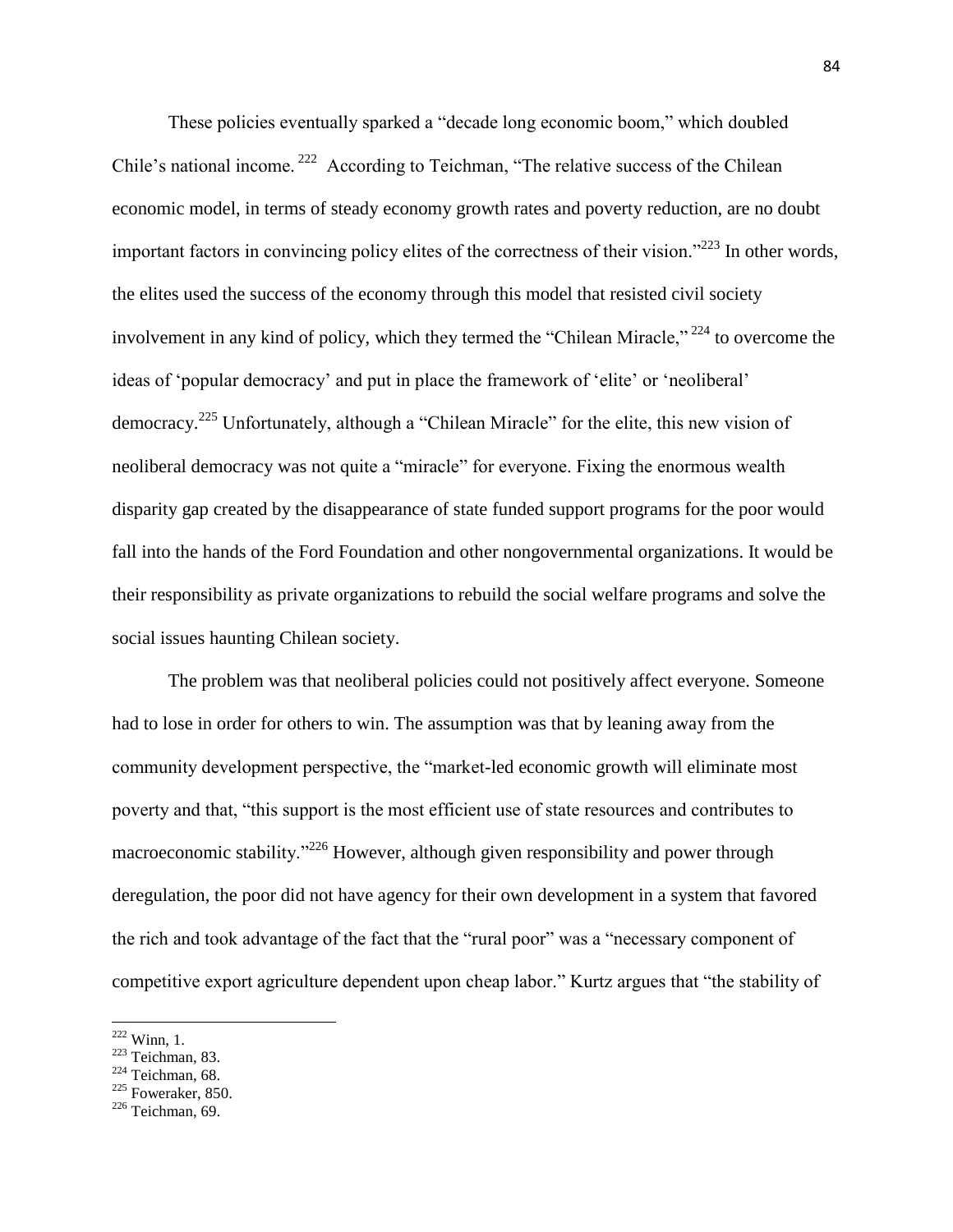Chilean democracy itself is based on the quiescence and political exclusion of the rural poor."<sup>227</sup> All in all, Volker Frank, an expert on the idea of "social concentration"<sup>228</sup> in Chile, writes that "All three democratic governments those of Alywin, Frei, and Lagos- proclaimed that the success of the new democracy hinged to a very large degree on the ability to create, through concerted action among state, labor, and capital, a fairer and more equal industrial relations system, but none of the three delivered it."  $^{229}$  The people left behind by neoliberal democracy became the primary focus of nongovernmental organization funding, which included the work done by the Ford Foundation.

The Ford Foundation's work in Chile after the reopening of the office in the early 1990's was devoted to enhancing civil society. According to Ramon Daubon, "civil society" is defined as the, "agents of the citizenry: political parties and organizations, labor unions, guilds, trade associations, voluntary associations, and interest groups."<sup>230</sup> The Foundation believed that an active civil society was essential for the functioning of popular democracy and that philanthropy could be "useful in helping establish and in defending a legitimate space for institutions of civil society."<sup>231</sup> The Foundation, as with other smaller grassroots nongovernmental organizations, understood that, "the practical possibility of 'alternative development' in the new democracies would continue to depend on the capacity of NGO's and grass roots movements to influence social policy.<sup> $232$ </sup> This recognition that it was going to be the Foundation's responsibility to pick

 $227$  Teichman, 70.

<sup>&</sup>lt;sup>228</sup> Defined by Frank as the, "'magic formula' of newly elected democratic regimes to achieve sustained economic growth with political stability." This essentially meant the creation of a "fairer" economic system that did not prioritize the rich, but that involved the creation of opportunities for the poorer classes to get involved and be more productive members of society.

<sup>&</sup>lt;sup>229</sup> Volker Frank, "Politics Without Policy: The Failure of Social Concentration in Democratic Chile, 1990-2000," in Peter Winn, *Victims of the Chilean Miracle: Workers and Neoliberalism in the Pinochet Era 1970-2002*, (Durham: Duke University Press, 2004), 113.

<sup>&</sup>lt;sup>230</sup> Daubon, "The Role of Overseas Foundations," 425.

<sup>231</sup> Ibid, 432.

<sup>232</sup> Foewraker, 853.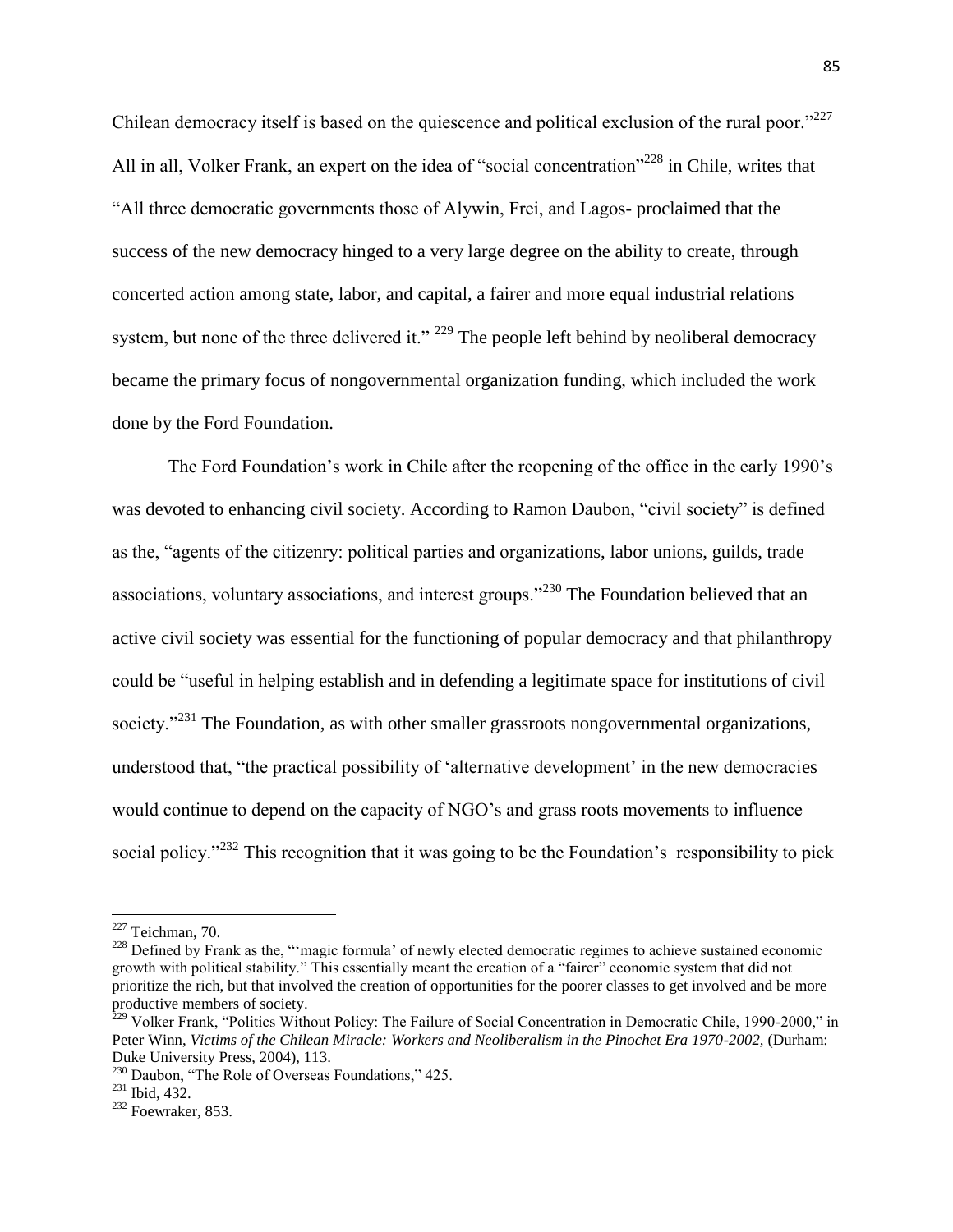up where the state left off resulted in a switch from funding state universities to funding smaller social support programs and grassroots nongovernmental organizations. Through these programs the Ford Foundation hoped to create a better and all-encompassing social policy. It would do this by helping civil society to develop its own identity. Daubon argues that, "the greater their diversity, and the greater their effectiveness in presenting the interests of each group, the more democratic a society's governance will be."<sup>233</sup> These ideas of diversity paralleled the ideas that the Foundation added into their mission regarding intellectual pluralism in university development before the coup.

The Ford Foundation established a set of guidelines and goals going forward in Latin America to uphold their responsibility to enhance social policy and ensure human rights. The goals agreed upon by the Foundation, and often mimicked by smaller nongovernmental organizations, are as follows: to diversify civil organization as a means to promote citizen participation; to open access to local government for communities; to encourage conversations about alternative methods or solutions to elected officials; to sponsor activities that promote awareness of the importance of diverse civil society, and to "sponsor activities that foster organization and executive skills for citizen advocacy, including direct support, research capabilities, training and visits and exchange programs to learn from successful experience in other countries."<sup>234</sup> The emphasis of the Ford Foundation's reports, conferences, and grants remained on community, civil society, and diversity.

With these new goals and new programs the Foundation was, in a sense, trying to reestablish social welfare without the help of the state. In the Ford Foundation's 1989 report titled, "The Common Good," the Ford Foundation "stuck to mainstream liberal precepts," and:

<sup>&</sup>lt;sup>233</sup> Daubon, "The Role of Overseas Foundations," 426.

<sup>&</sup>lt;sup>234</sup> Daubon, "The Role of Overseas Foundations," 438.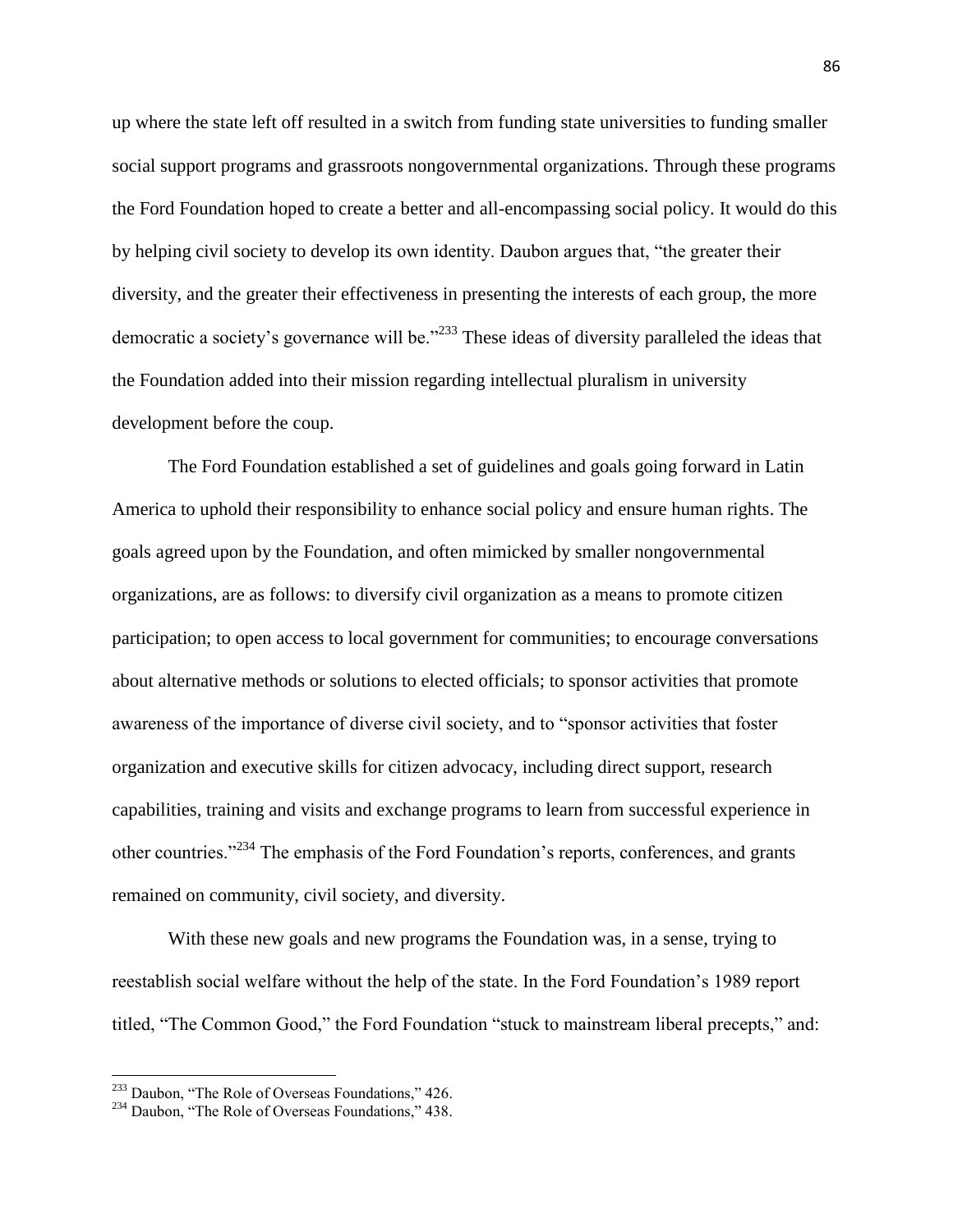omitted the knotty issues of the underclass, welfare dependency, the fiscal paralysis of the state, and the need to adopt a set of realistic social programs. Furthermore, the Ford Foundation report failed to provide bold alternatives for a deeply troubled welfare system. Instead of taking stock of the welfare state and trying to find more effective solutions, the report recommended more of the same, except in larger doses.  $235$ 

Here Karger and Stoesz critique the Foundation because it was still in favor of social welfare, which they argue is unproductive. What is important here however, is that the Ford Foundation believed that they no longer needed the state to provide social welfare. Instead of involving the state through funding state universities, the Ford Foundation believed it could fund private organizations whose goals were to build up civil society and the citizens at the "bottom of the pyramid". By supporting these groups the Ford Foundation believed that it could get closer to enhancing the kind of democracy that it outlined in its mission- the democracy that gave all citizens a say in the decisions that would affect them and the democracy that promoted human dignity and human welfare for all mankind.<sup>236</sup>

Where this mission gets complicated is that although the Foundation believed that ""politics' is to be understood not as the work of politicians, but as what citizens do,"  $237$  it still worked in a country ruled by a state working under the framework of neoliberal democracy. Although it attempted to remain separate from association with United States foreign policy and neoliberal policies, the Ford Foundation neglected to realize that the same detriments of the neoliberal policies it was trying to fix were the exact same policies that were enabling the Foundation to do so much work for civil society. Although it believed strongly in picking the people up that had been pushed down by neoliberal policies and capitalism and in enhancing human rights, it was essentially an extension of precisely the same theory it hoped to combat.

<sup>&</sup>lt;sup>235</sup> Karger and Stoez, 218.

<sup>&</sup>lt;sup>236</sup> The Ford Foundation. "Report of the Study for the Ford Foundation on Policy and Program,",17

<sup>&</sup>lt;sup>237</sup> Daubon, "The Role of Overseas Foundations in Emerging Democracies: The Ford Foundation's Office for the Andes and the Southern Cone," 434.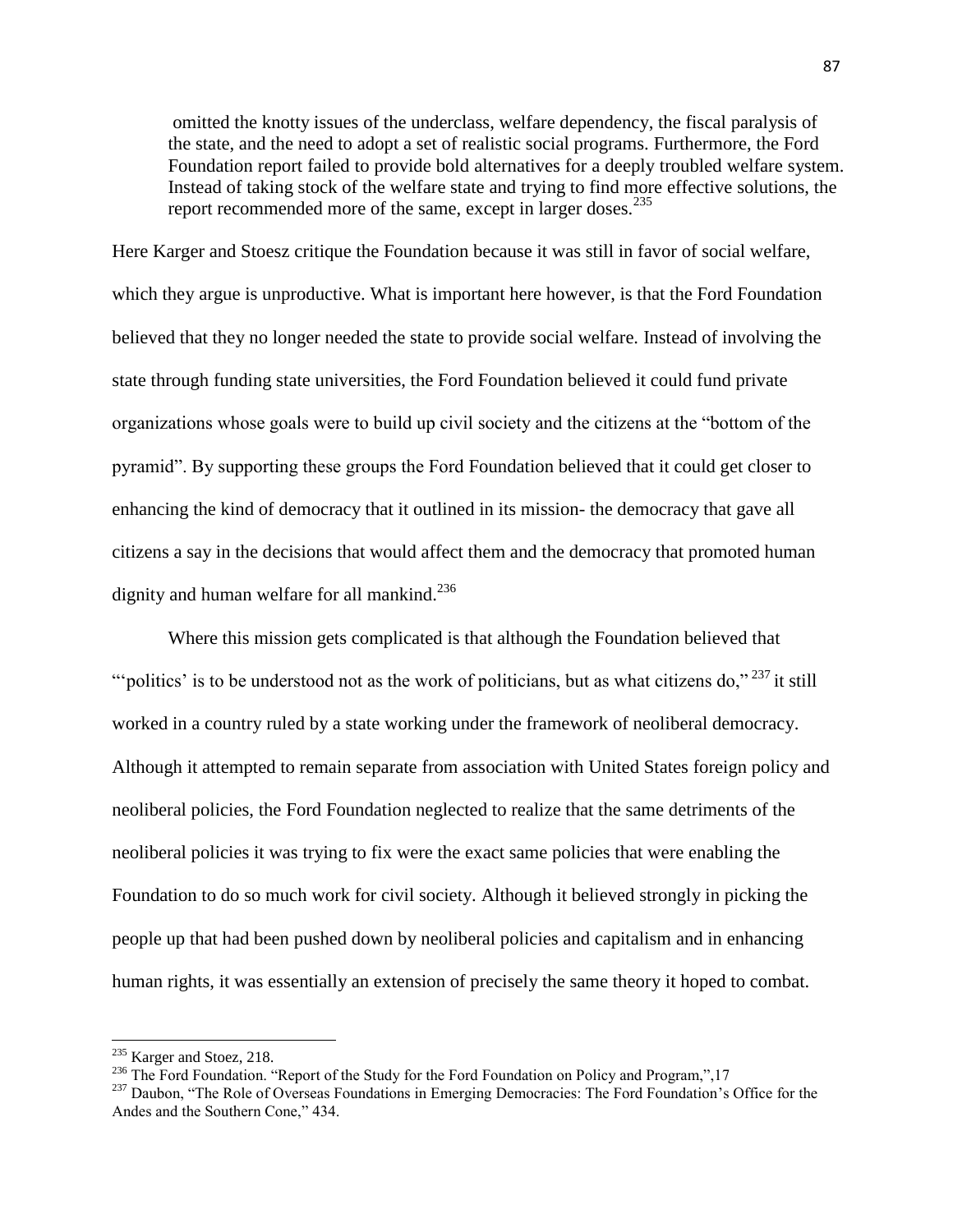Michael Shifter, currently the President of the Inter-American Dialogue and formerly a Ford Foundation Representative in Chile wrote in 2003:

a mapping of Latin American civil society would highlight the proliferation of innovative initiatives, many at the local, community level. In addition, non-governmental groups concerned about such questions as human rights and environmental protection have become more sophisticated and more closely connected with effective global networks…<sup>238</sup>

This increase of sophistication and prevalence of deeper connections to the global network on the surface appears positive. However, in its nature the Foundation is still an international player, it is still an establishment that believed that each individual person has the responsibility to be a good citizen, it is still a creator and funder of more private institutions, and it is still a program hoping to connect more "effectively with global networks." Many argue that although the Foundation had been involved in human rights for an extended period of time and preached about the importance of civil society in its reports, the nature of it as an international philanthropic foundation goes further than to separate it from United States neoliberal policy, it enhances it.

Foundation representatives like Pablo Farias, the representative in charge of the office in Mexico City, get extremely sensitive when asked about their involvement in neoliberal policies, not because they want to cover anything up, but because they know that in order to do the good work they do for the misrepresented people and classes they are automatically intertwined in the same policies that are pushing these people down.  $239$  By lessoning its influence in the public University of Chile and starting to fund not only private research centers, but also private programs that focus on women, children, migrants, the environment, and solving poverty the

<sup>&</sup>lt;sup>238</sup> Michael Shifter, "Tempering Expectations of Democracy," in Jorge Domiguez and Michael Shifter ed., *Constructing Democratic Governance in Latin America,* (Baltimore: The Johns Hopkins University Press, 2003), 6. <sup>239</sup> Pablo Farias, Interview by Author, Phone Interview, Lewiston, ME, February 15, 2013.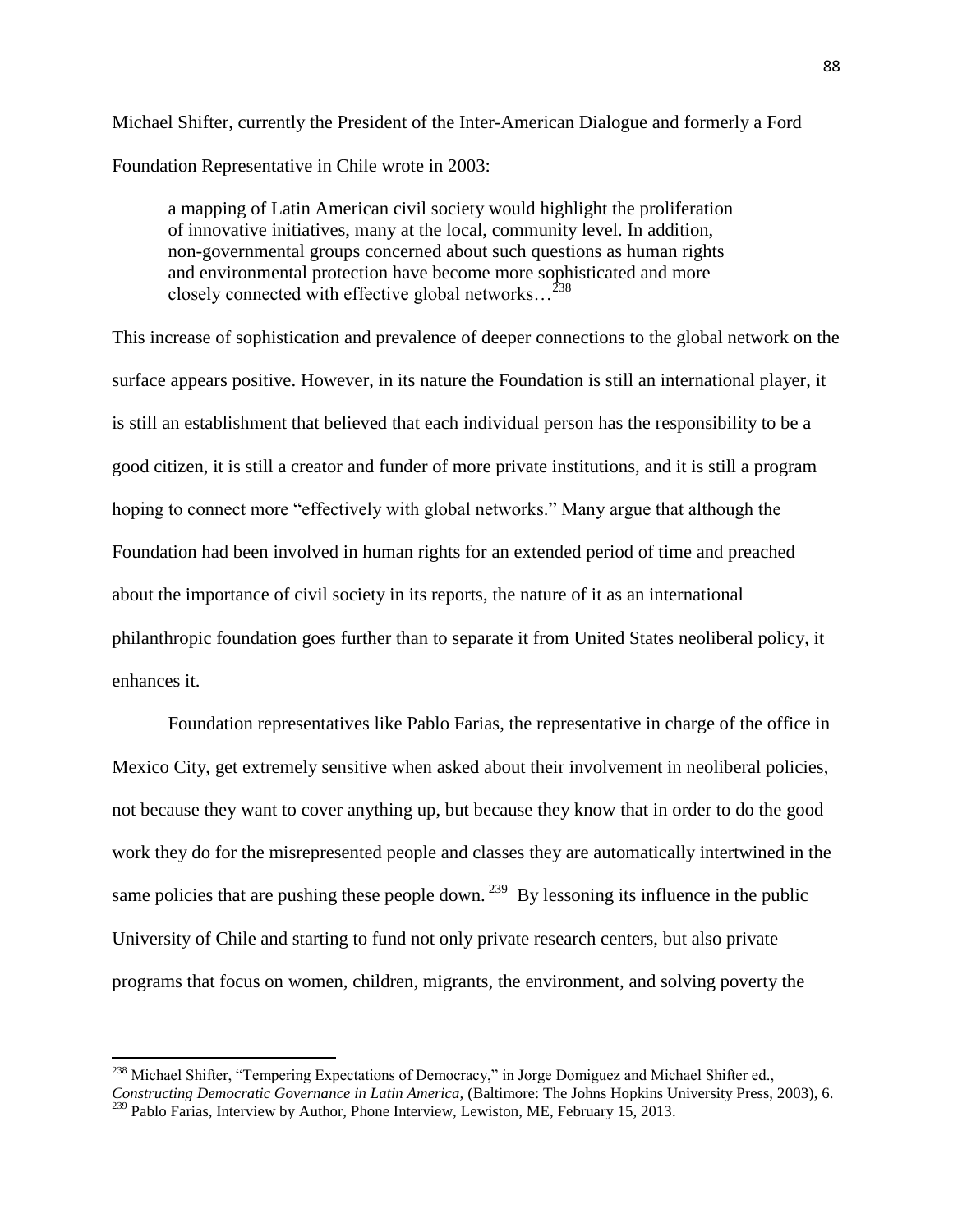Foundation was accepting their role in neoliberal democracy created by the shrinking state responsibility and the growing gap between the rich and the poor.

Finally, in addition to the concerns about the Ford Foundation's involvement in enhancing the neoliberal policies, Daubon suggests that the Foundation still battled with the fact that there were several practical and long term restrictions to their mission. The bottom line was that the Foundation was a foreign donor that could never completely understand the cultures and practices it was attempting to support and enhance.<sup>240</sup> The Foundation understood that as much good as it attempted to do, many Latin American political leaders believed that, "nongovernmental organizations cannot be involved in the design of policy. They have their own particular interests. Many of them are based outside the country and they bring these outside interests to bear on policy. They are not accountable except to their own boards."<sup>241</sup> Although Michael Shifter, currently the President of the Inter-American Dialogue, and formerly responsible for the human rights and democracy branch of the new Ford Foundation office in Santiago, affirms that most of the everyday life at the Foundation was devoted to conversations with all parts of civil society to try to understand the context, it was still under the influence of the neoliberal democracy and its outsider status would not change that. $^{242}$ 

Looking back on this decade, the emergence of neoliberal democracy as a worldview shrunk the state's responsibility. Without state funding for social support programs the gap between the rich and the poor expanded and the state of the poorer classes decreased dramatically. This worldview of democracy did not match the democracy the Ford Foundation promoted in its mission. The decrease of state funding to issues of social welfare put the

<sup>&</sup>lt;sup>240</sup> Daubon, "The Role of Ovearseas Foundations in Emerging Democracies: The Ford Foundation's Office for the Andes and the Southern Cone," 425.

 $241$  Teichman, 71.

<sup>&</sup>lt;sup>242</sup> Michael Shifter, Interview by Author, Phone Interview, Lewiston, ME, February 15, 2013.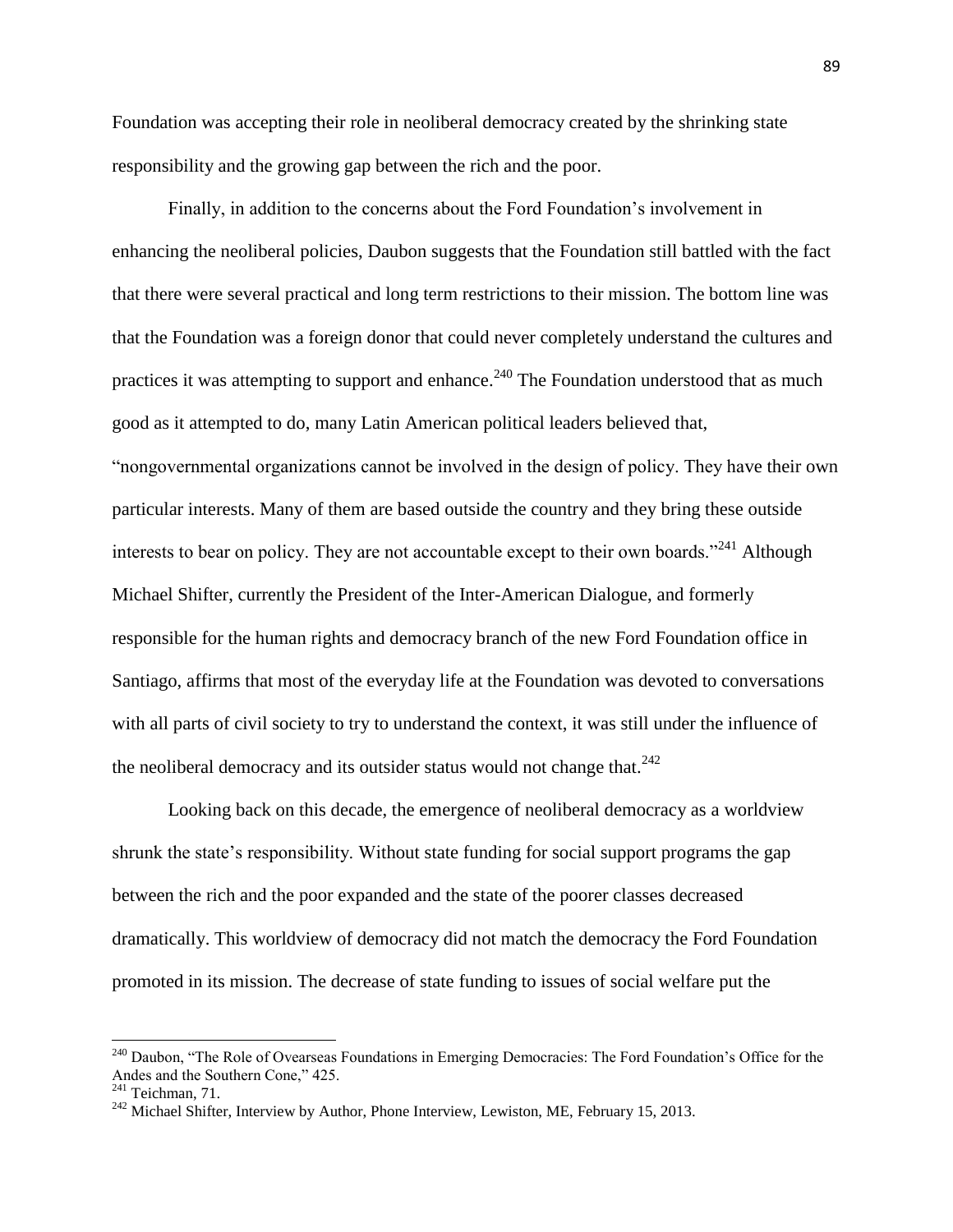responsibility on private organizations like the Foundation to provide support for this growing lower class. Although the Foundation believed that by funding these small private organizations it was getting closer to the democracy it envisioned as good, it was simply enabling the system established by neoliberal democracy and its policies. This became and still continues to function as one giant, complicated cycle. The cycle will continue until an alternative, one that comes from the "bottom of the pyramid", is proposed.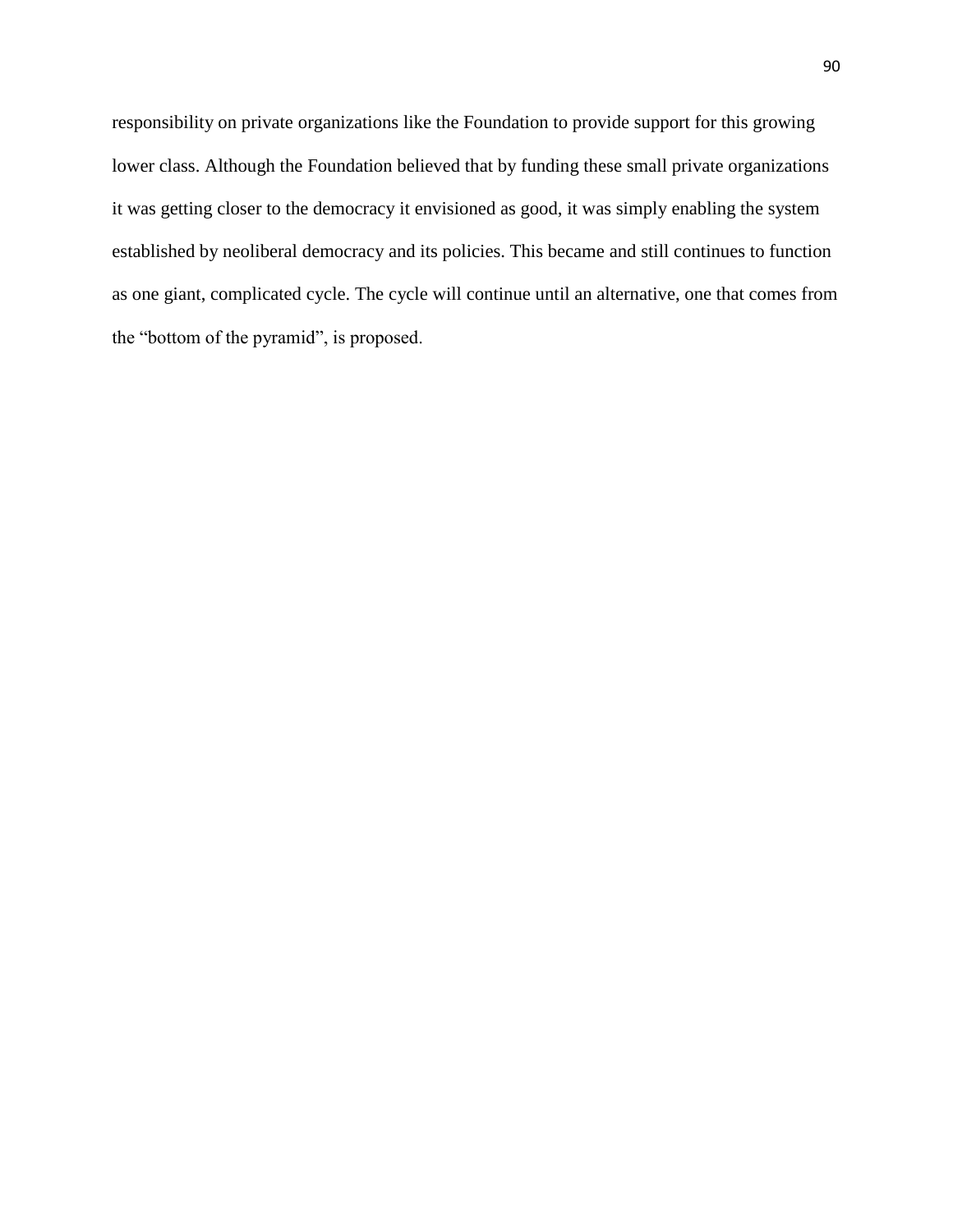## **CONCLUSION** -----

Robert H. Bremmer, a scholar of American Philanthropy, once wrote, "the problems of the poor have not been philanthropy's only or even primary concern. The aim of philanthropy in its broadest sense is improvement in the quality of human life. Whatever motives animate individual philanthropists, the purpose of philanthropy itself is to promote the welfare, happiness, and culture of mankind."<sup>243</sup> Since its founding in 1937, the Ford Foundation has given over \$16.3 billion dollars in grants to organizations and individuals all over the world to do just as Bremmer said, "to promote the welfare, happiness, and culture of mankind". In its most wellknown 1950 Annual Report, the Foundation affirmed that the only way to fulfill this mission was through the "advancement of democracy on a broad front and the strengthening of its institutions and processes."<sup>244</sup> Although this mission has remained constant over the last fifty years, shifts in United States foreign policy from modernization and development to neoliberal democracy have influenced the methods the Ford Foundation has used to spread its vision of democracy specifically in Latin America.

This thesis argued that United States foreign policy has impacted where the Foundation has chosen to work, who it has chosen to support, and how it has chosen to fulfill its mission in promoting human welfare, dignity, and its vision of democracy. By providing a detailed account of the context from 1950 to 2000, a description of the concepts promoted by foreign policy, and an analysis of primary sources from the Ford Foundation directly, I affirm that although the Ford Foundation claimed to be separate from United States political activity, its role as an international philanthropic organization is inherently political. More specifically, I argue that not

<sup>243</sup> Bremmer, *American Philanthropy*, 3.

<sup>&</sup>lt;sup>244</sup> "Report of the Study for the Ford Foundation on Policy and Program," 21.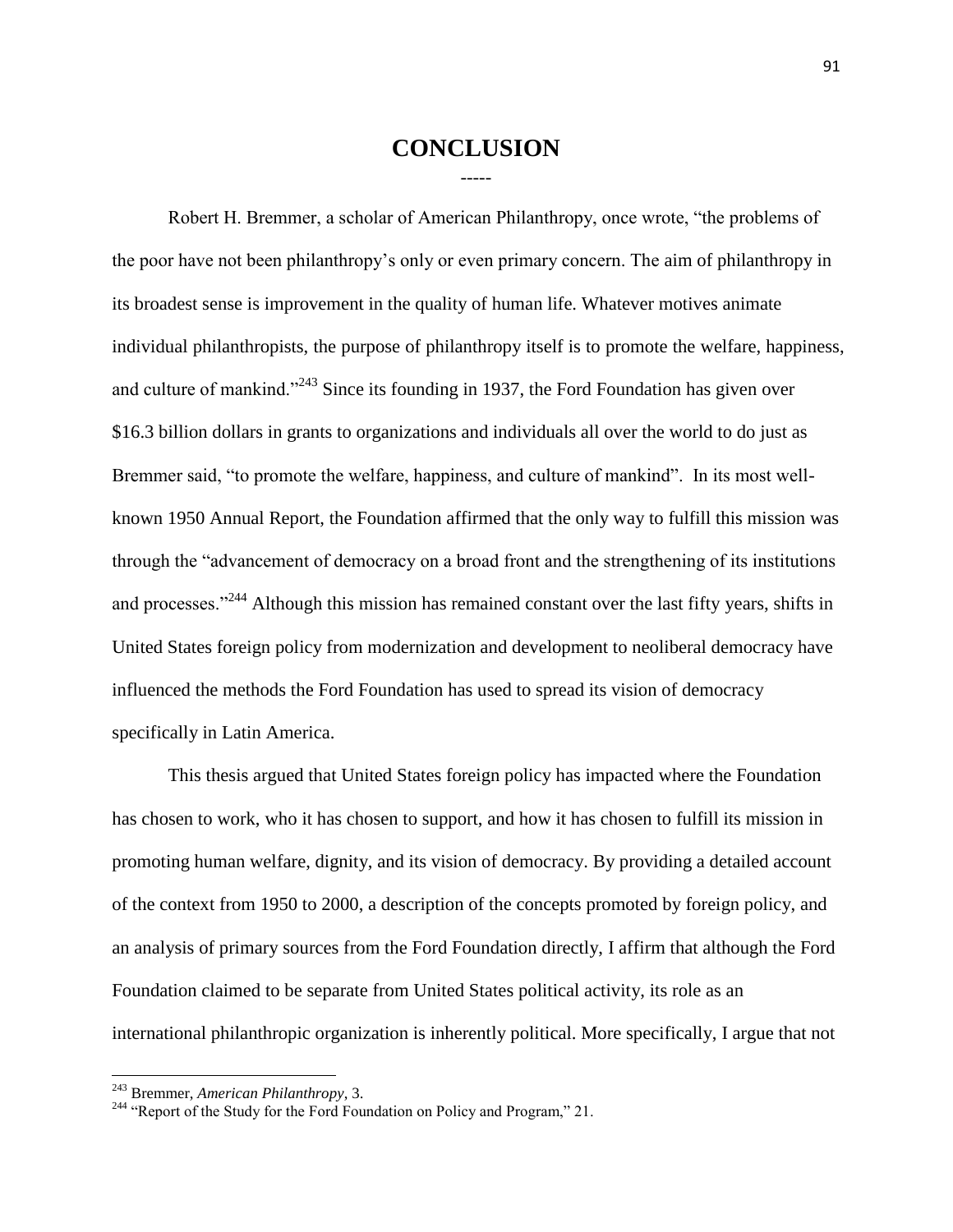only did the Ford Foundation cross this fine line into political action, but in some cases it used both education and the support for private centers and individuals as its own political weapon. It did this first in the fight against communism during the Cold War and later in the effort to build up civil society and reduce the side effects of neoliberal democracy in Latin America.

To make this argument I start the story when the United States emerged from the Second World War in the spotlight as one of the great world super powers. This sense of United States power led to a rise in philanthropy on a national level throughout the country. The Ford Foundation, a family philanthropic organization, had been supporting small projects on a national level up until this point. In the context of the rise of United States power and simultaneously the rise of communism as opposition to United States democracy, the Ford Foundation made the decision to go international. It adopted the United States policies of developmentalism and modernization to bring the democracy it described in its mission to the rest of the world. In other words, the Foundation went international to support the United States politically in the Cold War. When the threat of communism entered the United States sphere of influence through first, Guatemala in 1954 and later Cuba in 1959, the Ford Foundation established its first Latin American office.

From this office and the building of several more throughout the region, the Foundation used education and the endorsement of social science departments in Latin American state universities to spread these ideas of democracy. It used these "weapons" of choice to modernize and develop the region, which at the time, from a United States perspective, was incredibly vulnerable to communism. Meanwhile, this modernization theory rooted in advancing technology, replacing dated institutions to look more like the United States model, and welcoming international corporations and foundations into the region, conflicted heavily with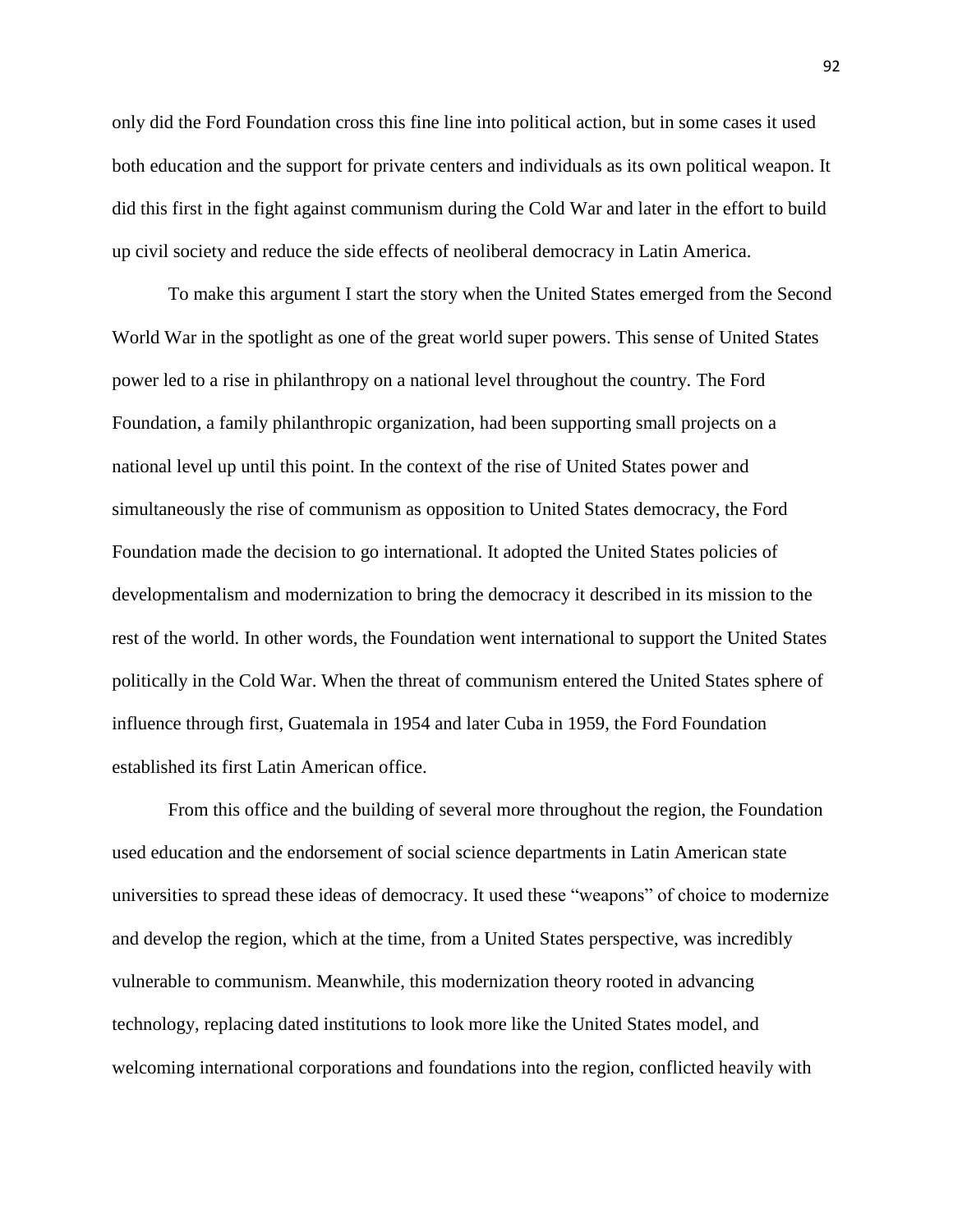nationalist and populist theories throughout Latin America. Raul Prebisch, a well-established Argentine economist, developed dependency theory in direct opposition to modernization theory. Dependency theory warned against more international involvement for fear of losing sight of what the Latin American people wanted. He argued that international policies, like modernization and developmentalism, would only help the most industrialized countries. Additionally, these would make the "developing countries" in Latin America further economically dependent on the First World, a move he argued would be more of a regression rather than a progression.

When United States foreign policy shifted in the 1970's, specifically in Chile, to support a repressive political regime, the Ford Foundation was again required to shift its work to fulfill its mission. This led to the closing of the Santiago office and end of the Ford Foundation's work to enhance economic development through funding social science departments at state universities. Instead, going back to Bremmer's initial aim for philanthropy, the Ford Foundation went back to supporting human rights at their most basic level. The Foundation did this by supporting individuals displaced from universities and exiled from the country. However, as United States neoliberal policies crept into the Pinochet regime, in addition to severe political violence as a result of state terror, the shrinking of the state left little funding for social welfare programs that had at one point supported the poor. The Ford Foundation assumed that these policies would be turned around with the reestablishment of democracy in the 1990 election. However, the relief that the Christian Democrats promised never came. Instead, neoliberalism continued to take over all aspects of Chilean political, economic, and social life.

Although Alywin, the Chilean president elect in 1990, campaigned on the implication that he would reestablish popular democracy, neoliberal policies continued to seep in to politics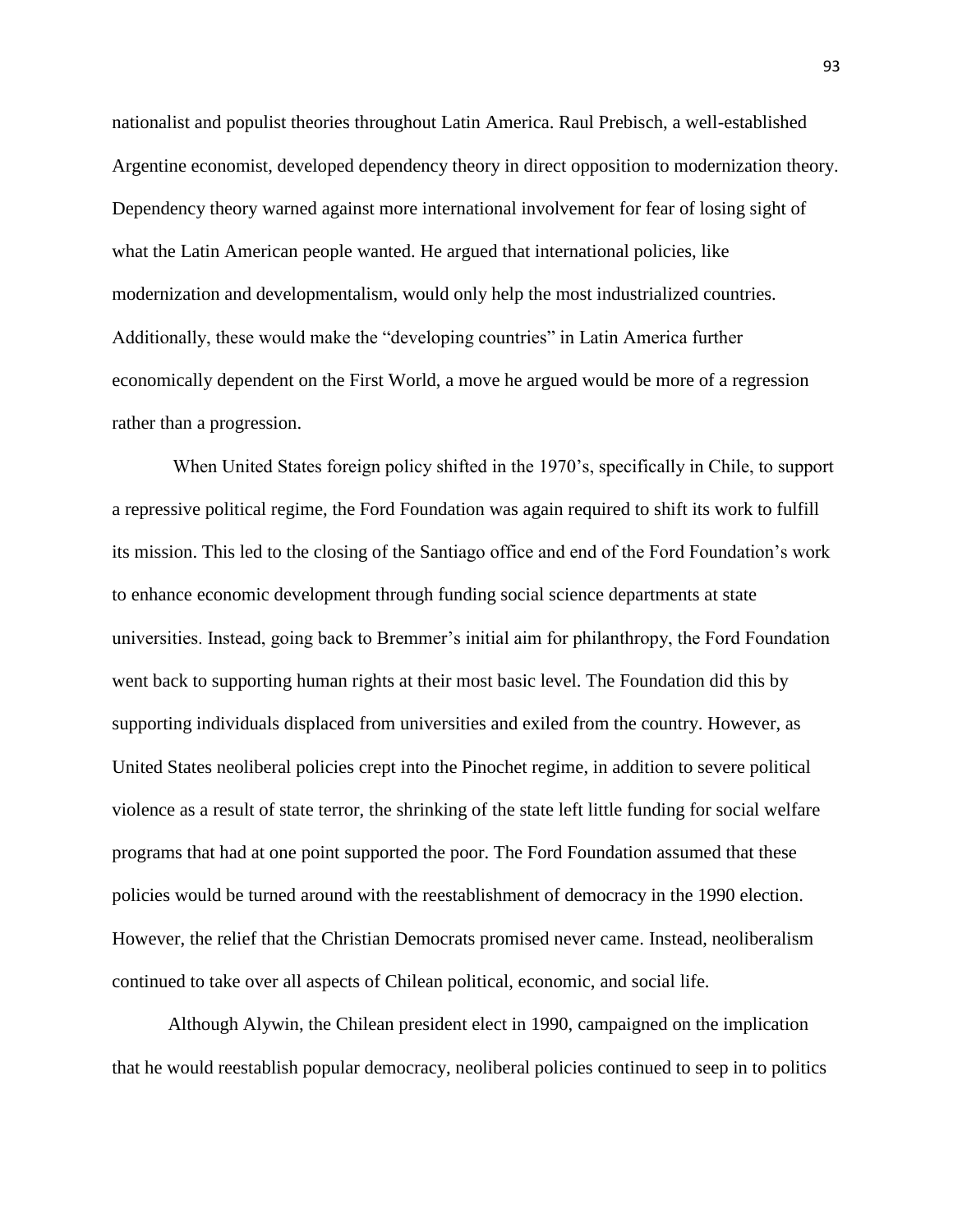and the economy with little opposition. When the Ford Foundation office in Santiago, Chile reopened in 1991, it reaffirmed its goals to enhance democracy. With this it shifted its method of action to support the welfare programs, once supported by the state, in order to enhance civil society and attempt to close this growing wealth disparity gap created by new neoliberal policy. Its "political weapon" in this context was the funding of private centers and individuals focused on issues of human rights. This thesis ends at the beginning of the twenty-first century with the Ford Foundation as one of the largest and most influential philanthropic organizations in the world stuck in a vicious cycle of indirectly promoting the same neoliberal policies that created the side effects which contrast deeply with its mission.

As a student of History I am encouraged to look at the past as something that could potentially inform the future. As demonstrated throughout this thesis, where the Foundation chooses to work, who the Foundation chooses to work with, and how it chooses to do its work, has been and will continue to be significantly influenced by shifts in United States foreign policy. As a philanthropic organization the Ford Foundation's mission to "aim for the fullest development of human intellectual, emotional, and spiritual capacities, with the conviction that conditions can change for the better if philanthropists get involved,"<sup>245</sup> will never waver. However, it is how it inserts itself as a political actor to insure that this mission is carried out, whatever the context may be, that will change over time.

Today, more than two decades after neoliberal policies or neoliberal democracy started to shape Latin American politics and economies, the Ford Foundation still views, "breaking down the barriers that prevent people from participating in their societies," as its primary goal for the Andean Region and the Southern Cone in Latin America. On the Ford Foundation website it

<sup>&</sup>lt;sup>245</sup> Susan V. Berresford, "Taking the Long View: The Roots and Mission of the Ford Foundation," The Ford Foundation, (2005):50.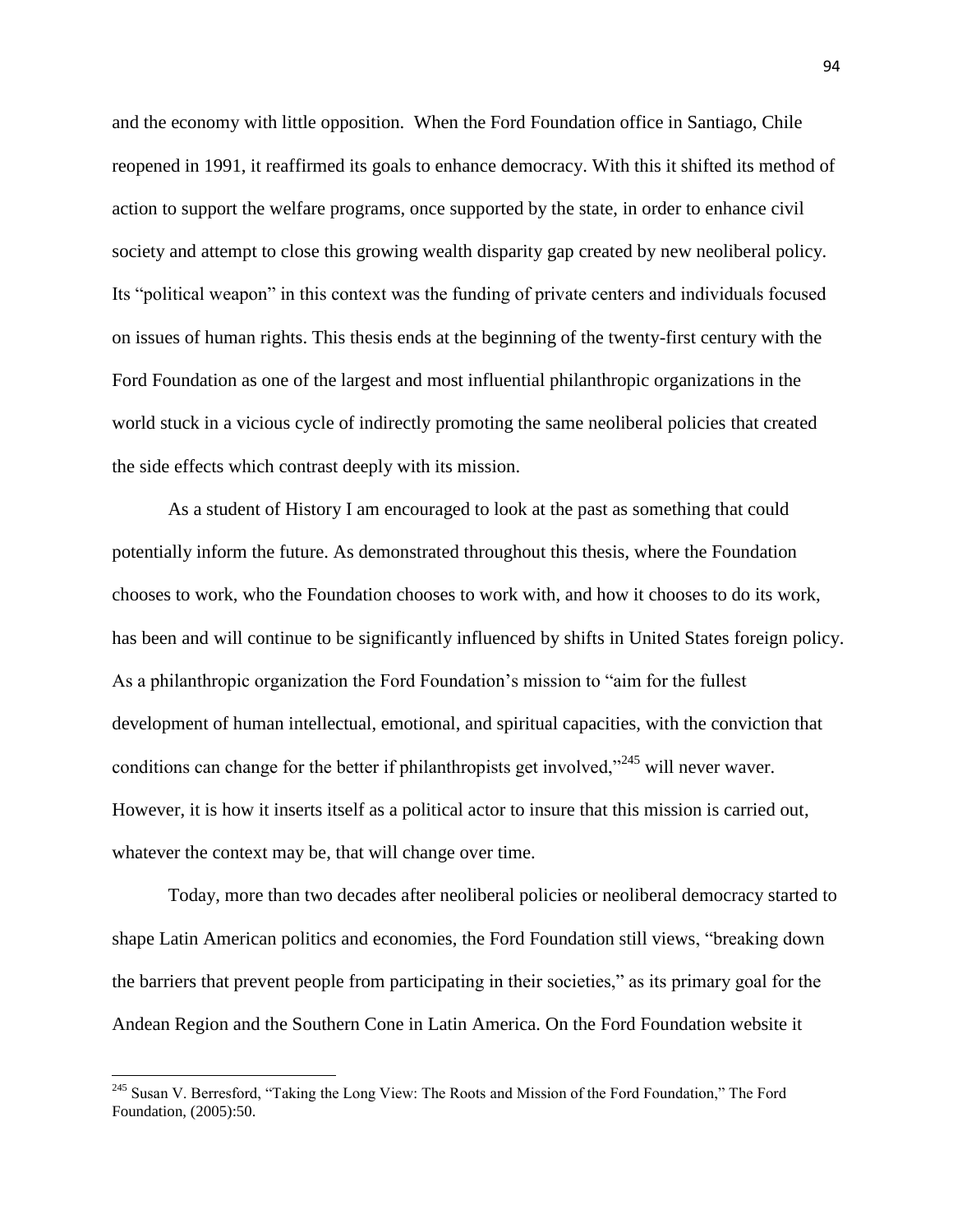acknowledges that, "despite evidence of progress-including more resilient economies and the stabilization of electoral regimes- millions of citizens, particularly indigenous peoples, Afrodescendants and women, are still shut out of opportunities to earn a decent living or participate in the governments that are meant to represent them." These problems, it argues, "undermine the potential for recent progress to bring long-term security and prosperity to the region."<sup>246</sup>

When analyzing these social, political, and economic complexities of society, researchers and scholars must recognize that instead of simply focusing on how to quell the side effects of neoliberal policies, we must question why neoliberalism has emerged as the only option. According to Peter Hakim, "democracy won't necessarily come until the country can manage itself."<sup>247</sup> I would push this farther to say that democracy will not come until the country can manage its *entire* self, without racial, economic or political discrimination. If the Ford Foundation wants to be a political player in reaching this point, and therefore achieving its own mission, it must recognize that its role as an international philanthropic organization is deeply intertwined in global ideological frameworks from developmentalism to neoliberalism. Further it must understand that its work both enables and perpetuates the same inequalities that it tries to eradicate.

<sup>246</sup> "Andean Region and Southern Cone: An Overview," *Ford Foundation,* accessed March 10, 2013, http://www.fordfoundation.org/regions/andean-region-and-southern-cone.

 $247$  Hakim, Phone Interview.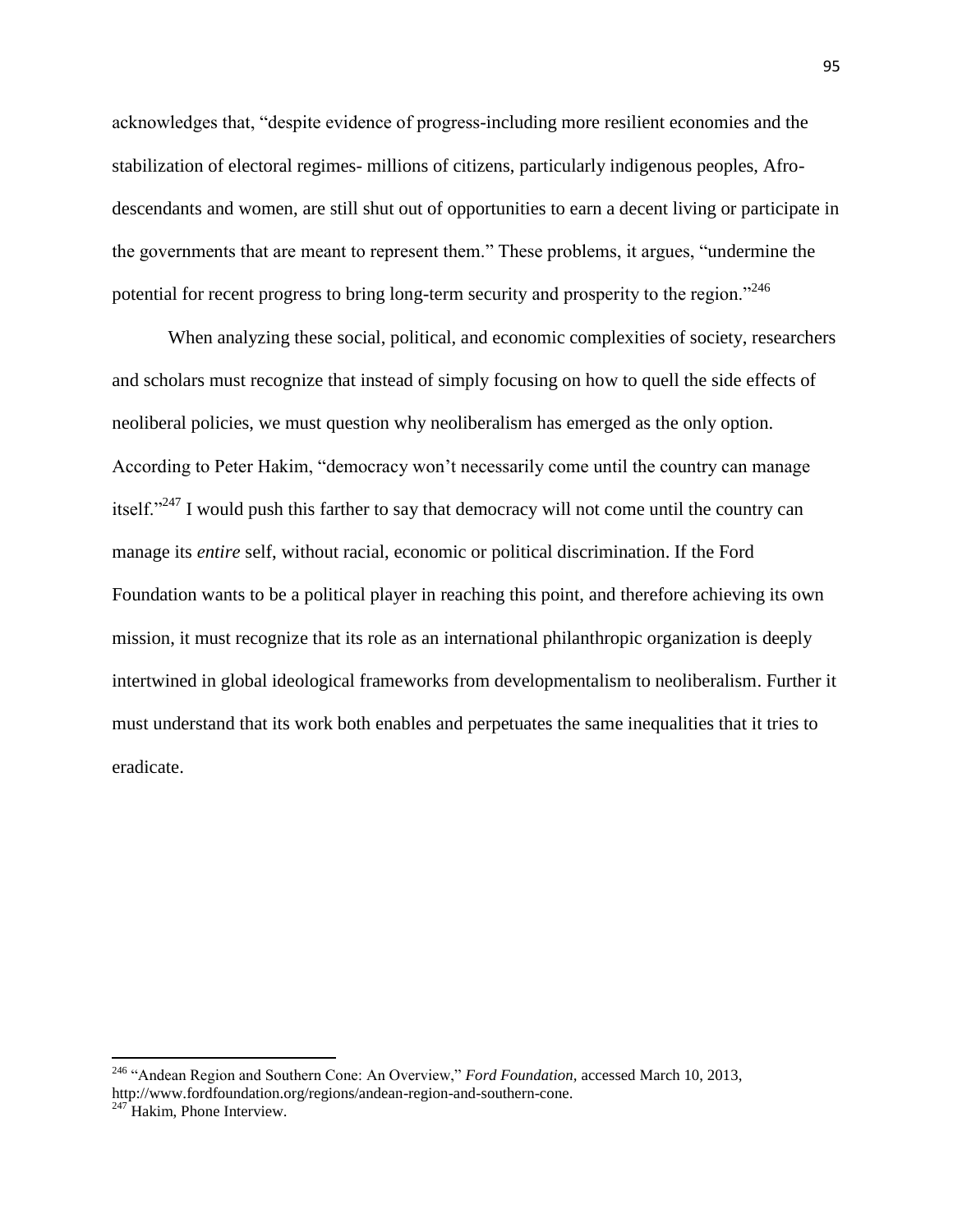## **BIBLIOGRAPHY**

- Angell, Alan. *Democracy after Pinochet: Politics, Parties, and Elections in Chile.* London: University of London, 2007.
- Arnove, Robert F. *Philanthropy and Cultural Imperialism: The Foundations at Home and Abroad.* Indiannapolis: Indiana University Press, 1982.
- Arrom, Silvia Marina. "Catholic Philanthropy and Civil Society: The lay volunteers of St. Vincent de Paul in 19th Century Mexico." In *Philanthropy and Social Change in Latin America*, by Cynthia Sanborn and Filipe Porto Carrero. Cambridge: The President and Fellows of Harvard College, 2005.
- Atwater, Verne, and Evelyn C. Walsh. *A Memoir of the Ford Foundation: the early years 1936- 1968; an insider view of the impact of wealth and good intentions.* New York: Vantage Press, 2011.
- Bell, Peter. "The Ford Foundation as a Transnational Actor." *Internation Organization*, 1971: 467-478.
- Bitar, Sergio. *Chile: Experiment in Democracy.* Philadelphia: Institue for the Study of Human Issues, 1986.
- Bjork, Richard. "Foundations, Universities, and Government: A Pattern of Interaction." *Journal of Higher Education*, 1962: 270-276.
- Bremmer, Robert H. *American Philanthropy.* Chicago: The University of Chicago Press, 1960.
- Brunner, Jose Joaquin. "Chile's Higher Education: Between Market and States." *Higher Education*, 1993: 35-43.
- Buxton, Julia, and Nicola Phillips, . *Developments in Latin American Political Economy.* Manchester: Manchester University Press, 1999.
- Chaffee, Wilber A. *Desinvolvimento: Politics and Economy in Brazil.* Boulder: Lynee Rienner, 1998.
- Channel, History. *Vice President Nixon is Attacked.* n.d. http://www.history.com/this-day-inhistory/vice-president-nixon-is-attacked. (accessed December 2, 2012).
- Daubon, Ramon. Interview by Author. *Phone Interview.*Lewiston, ME. February 8, 2013.
- Daubon, Ramon. "The Role of Overseas Foundations in Emerging Democracies: The Ford Foundation's Office for the Andes and the Southern Cone." In *Beyond Government:*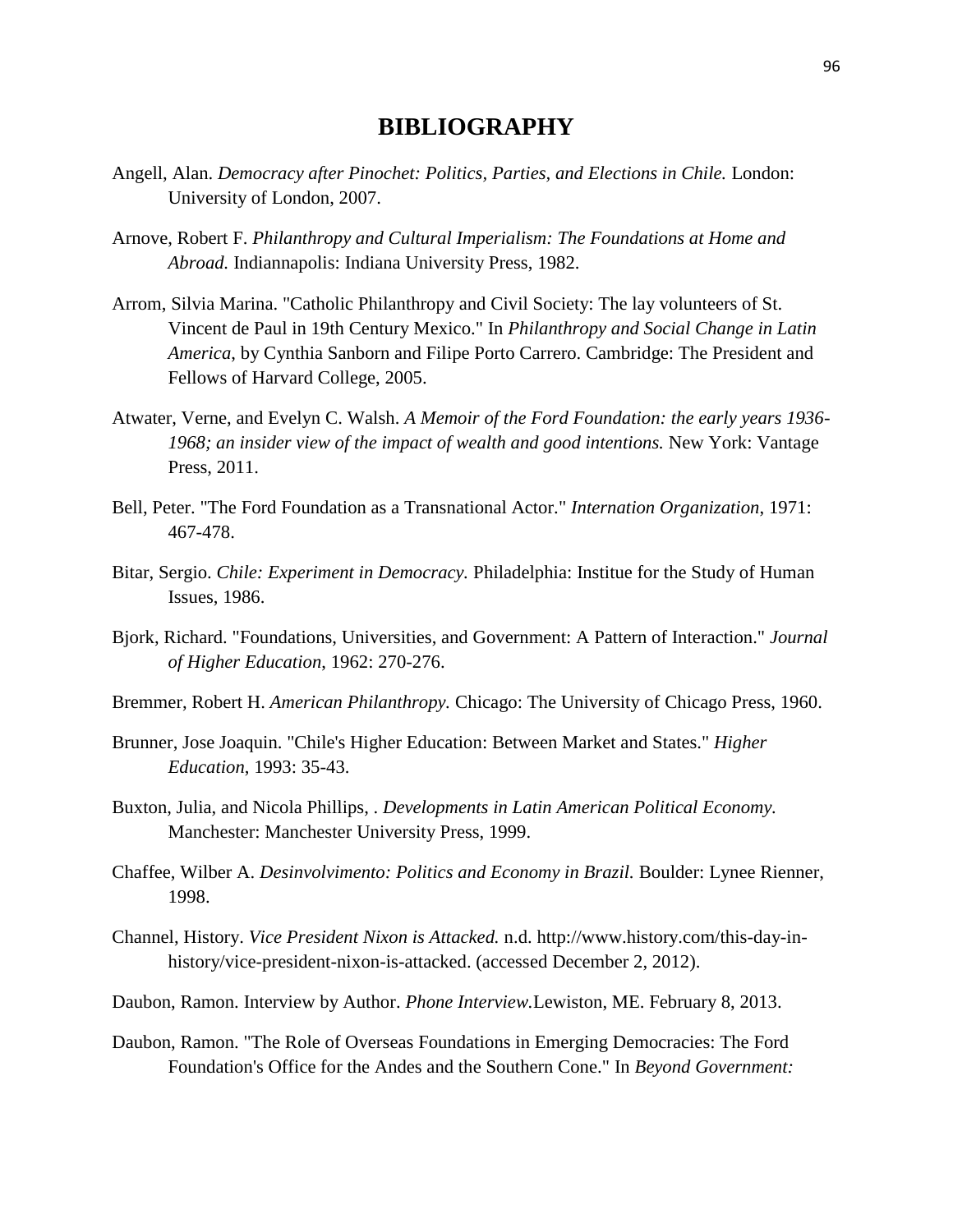*Extending the Public Policy Debate in Emerging Democracies*, by Crawford D. Goodwin and Michael Nacht. Boulder: Westview Press, 1995.

- Dent, David. *Historical Dictionary of United States-Latin American Relations.* Westport: Greenwood Press, 2005.
- Department of the State. *Letter from the Secretary of State to the Vice President.* March 6, 1958. http://history.state.gov/historicaldocuments/frus1958-60v05/d42. (accessed November 20, 2012).
- Department of the State. *Memorandum from the acting assistant secretary of state for interamerican affairs (snow) to the secretary of state.* May 15, 1958. http://history.state/gov/historicaldocuments/frus1958-60v05/d54 (accessed November 20, 2012).
- Department of the State. *Memorandum From the Acting Assistant Secretary of State for Inter-American Affairs (Snow) to the Secretary of State.* May 9, 1958. http://history.state.gov/historicaldocuments/frus1958-60vv05/d64#fn (accessed November 20, 2012).
- Dreier, John C. *The Alliance for Progress: Problems and Perspectives.* Baltimore: The Johns Hopkins Press, 1962.
- Eisenhower, Milton. "The Alliance for Progress: Historic Roots." In *The Alliiance for Progress: Problems and Perspectives*, by John Dreir. Baltimore: The Johns Hopkins University Press, 1962.
- Emerson, Frank. *Philanthropic Foundations.* New York: Russell Sage Foundation, 1956.
- Farias, Pablo. Interview by Author. *Phone Interview.* Lewiston, ME. February 15, 2013.
- Figueres, Jose. "The Alliance and Political Goods." In *The Alliance for Progress: Problems and Perspectives*, by John Dreir. Baltimore: The Johns Hopkins University Press, 1962.
- Foundation, The Carnegie. *Foundation and Early Years.* n.d. http://carnegie.org/aboutus/foundation-history/founding-and-early-years/ (accessed November 22, 2012).
- Foundation, The Ford. *Overview of History.* n.d. http://www.fordfoundation.org/about-us/history (accessed November 22, 2012).
- Foundation, The Rockefeller. *Our History A Powerful Legacy.* n.d. http://www.rockefellerfoundation.org/who-we-are/our-history (accessed November 22, 2012).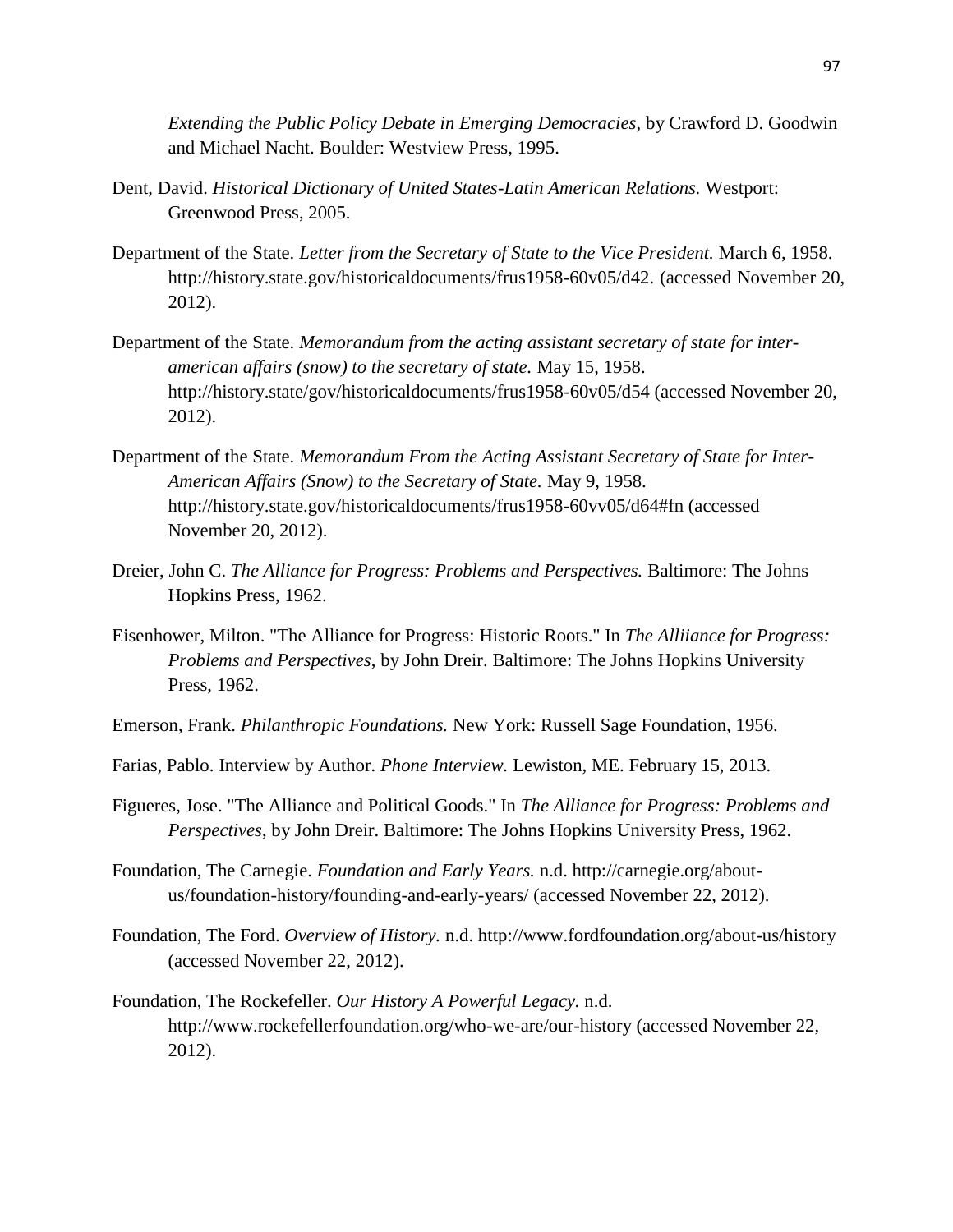- Foweraker, Jow. "Grassroots Movements and Political Activism in Latin America: A Critical Comparison of Chile and Brazil." *Journal of Latin American Studies*, 2001: 839-865.
- Fox, Melvin J., and Betty P. Skolnick. *Language in Education: Problems and Prospects in Research and Training.* New York: The Ford Foundation, 1975.
- Fox, Melvin. *Language and Development: A Retrospective Survey of the Ford Foundation Language projects 1952-1974.* New York: The Ford Foundation, 1975.
- Frank, Volker. "Politics Without Policy: The Failure of Social Concentration in Democratic Chile 1990-2000." In *Victims of the Chilean Miracle: Works and Neoliberalism in the Pinochet Era 1970-2002*, by Peter Winn. Durham: Duke University Press, 2004.
- Garrett, Patricia. "Women and Agrarian Reform 1964-1973." *Sociologia Ruralis*, 1982: 17-29.
- Hakim, Peter. Interview by Author. *Phone Interview.* Santa Cruz, CA. February 19, 2013.
- Harmer, Tanya. *Allende's Chile and the Inter-American Cold War .* Chapel Hill: The University of North Carolina Press, 2011.
- Haverstock, Nystrom and. *The Alliance for Progress: Key to Latin America's Development.* Princeton: D. Van Nostrand, 1966.
- Huneeus, Carlos. *The Pinochet Regime.* Boulder: Lynne Rienner Publishers, 2007.
- Judge, Harry. *American Graduate Schools of Education: A View From Abroad.* 1982: The Ford Foundation, n.d.
- Karger, Howard, and David Stoesz. "Retreat and Retrenchment: Progressives and the Welfare State." *National Association of Social Workers Inc.*, 2003: 212-220.
- Kennedy, Edward. "Forward." In *The Alliance for Progress: A Retrospective*, by Ronald Scheman. New York: Praeger, 1988.
- Korey, William. *Taking on the World's Repressive Regimes: The Ford Foundation's International Human Rights Policies and Practices.* New York: Palgrave MacMillian, 2007.
- Krige, John. "The Ford Foundation, European Physics and the Cold War." *Historical Studies in the Physical and Biological Sciences* , 1999: 333-361.
- Larner, Wendy. "Neoliberalism: Policy, Ideology, Governmentality." *Studies in Political Economy*, 2000: 6-23.
- Leacock, Ruth. *Requiem for Revolution: The United States and Brazil 1961-1969.* Kent: The Kent State University Press, 1990.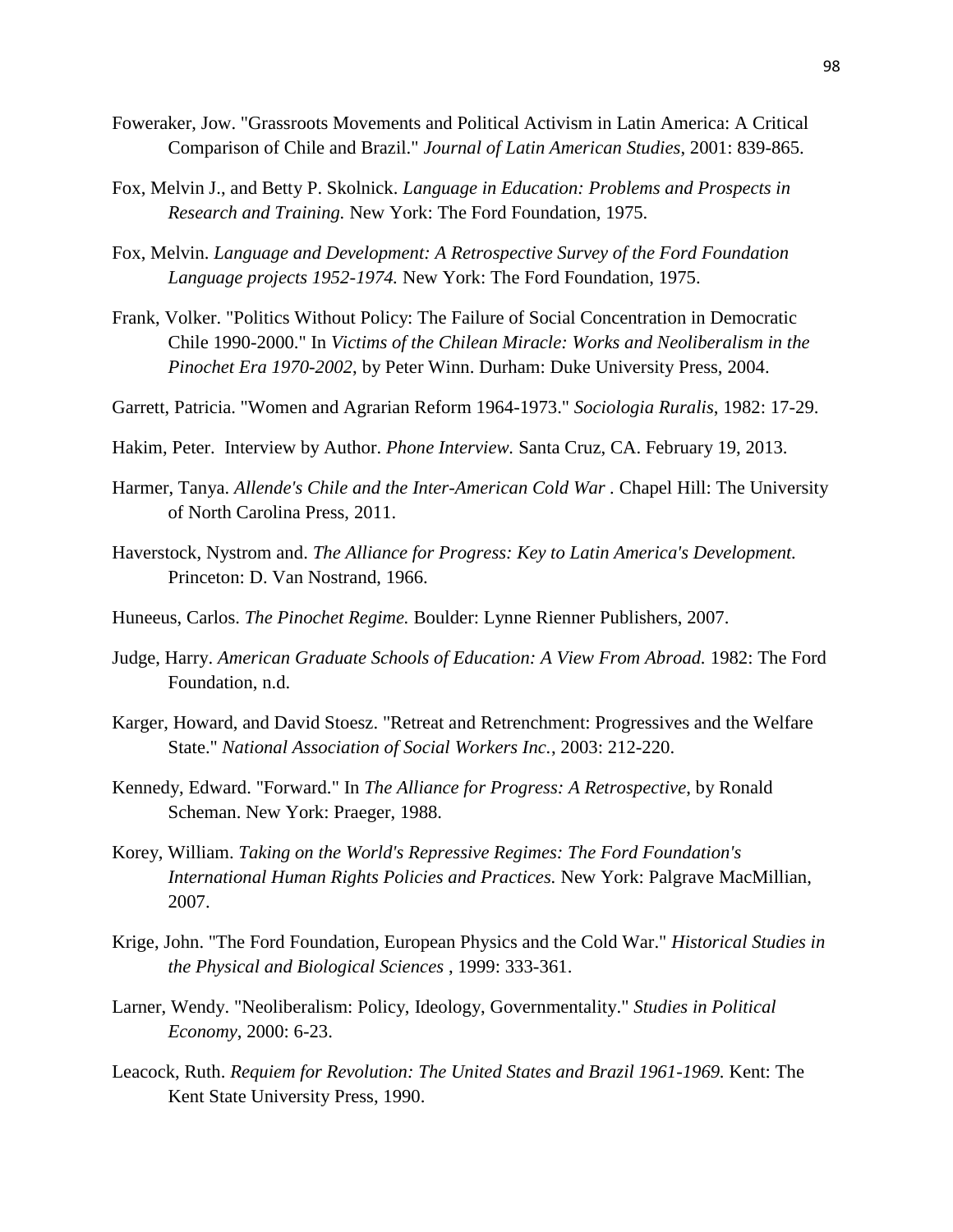- Levy, Daniel. *To Export Progress: The Golden Age of University Assistance in the Americas.* Indiana: Indiana University Press, 2005.
- Lowenthal, Abraham. "Alliance Rhetoric Versus Latin American Reality." *Council on Foreign Relations*, 1970: 494-508.
- Macdonald, Dwight. *The Ford Foundation the Men and the Millions.* New York: Transaction Publisher, 1956.
- Magat, Richard. *The Ford Foundation at Work: Philanthropic Choices, Methods and Struggles.* New York: Plenum Press, 1979.
- Maritano, Nino, and Antonio Obaid. *An Alliance for Progress: The Challenge and the Problem.* Minneapolis: T.S. Denison and Company Inc., 1963.
- May, Ernest. "The Alliance for Progress in Historical Perspective." *Council on Foreign Relations*, 1963: 757-774.
- Meller, Patricio. *The Unidad Popular and the Pinochet Dictatorship.* New York: St. Martin's Press LLC, 2000.
- Molyneux, Maxine. "Change and Continuity in Social Protection in Latin America: Mothers at the Service of the States." *United Nations Research Institute for Social Development*, 2007: ii-32.
- Montalva, Eduardo Frei. "The Alliance That Lost Its Way." *Council on Foreign Relations*, 1967: 437-448.
- Munck, Ronaldo. "Neoliberalism, Necessitarianism and Alternatives in Latin America: There is No Alternative (TINA)?" *Third World Quarterly*, 2003: 495-511.
- Parmar, Inderjeet. *Foundations of the American Century: The Ford, Carnegie, and Rockefeller Foundations in the Rise of American Power.* New York: Columbia University Press, 2012.
- Power, Margaret. "The Engendering of Anticommunism and Fear in Chile's 1964 Presidential Election." *Diplomatic History*, 2008: 931-953.

Prebisch, Raul. *Change and Development-Latin America's Great Task.* New York: Praeger, 1971.

- Puryear, Jeffrey M. "Higher Education, Development Assistance, and Repressive Regimes." *Studies in Comparative International Development*, 1982: 3-35.
- Puryear, Jeffrey. *Thinking Politics: Intellectuals and Democracy in Chile 1973-1988.* Baltimore: The Johns Hopkins University Press, 1994.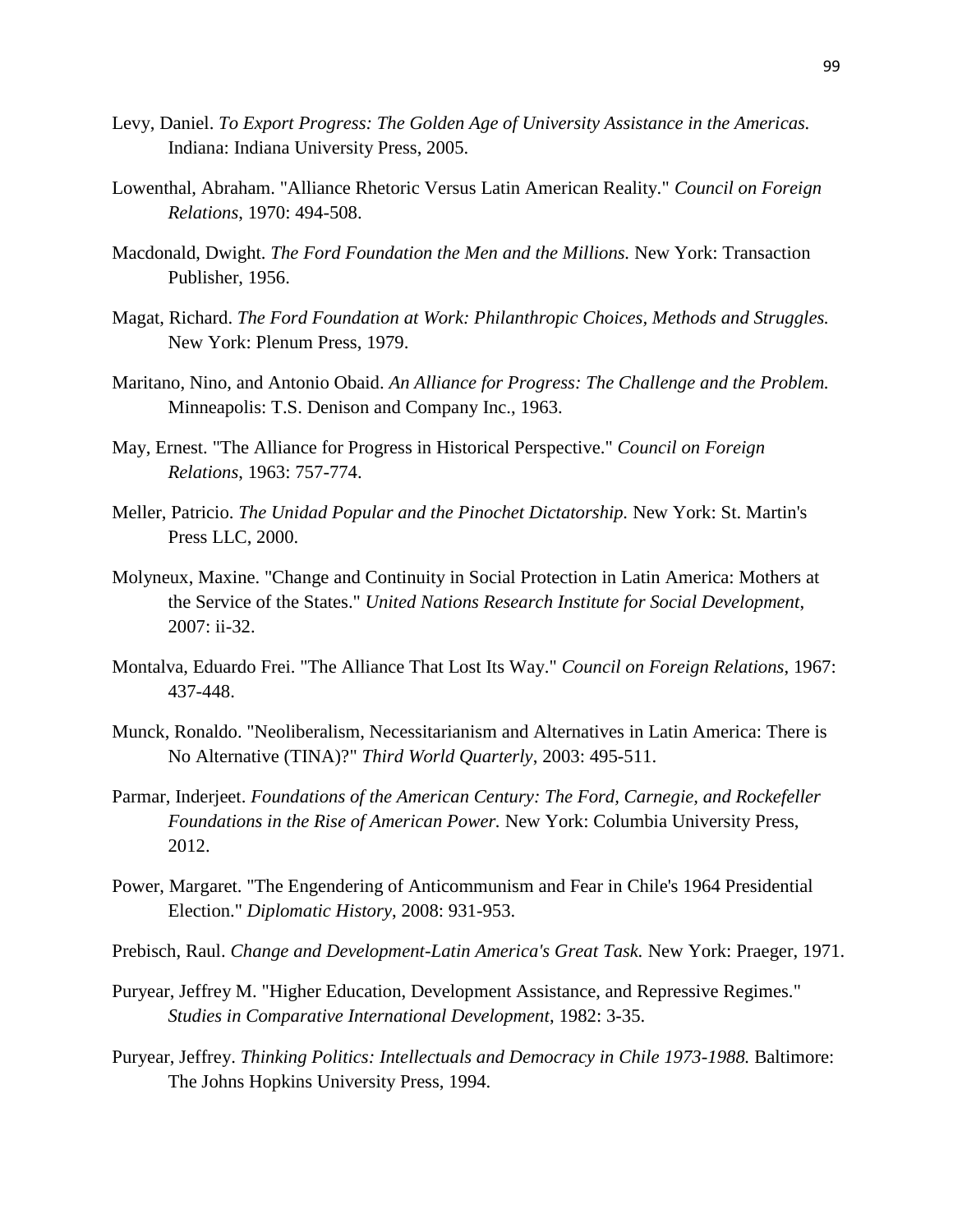- Randall, Laura. *Changing Structure of Mexico: Political, Social, and Economic Prospects.* New York: M.E. Sharpe, 2007.
- Raymont, Henry. "United States Aid to Latins is Held Harmful: Cultural Psychosis is cited by Chilean Professor." *New York Times*, August 24, 1969: 28.
- *Report of the Study for the Ford Foundation on Policy and Program.* Annual Report, Detroit: The Ford Foundation, 1949.
- Rich, Wilmer Shields. *Annals of the American Academy of Political and Social Science.* New York: Sage Publishers, 1951.
- Ritter, Archibald, and David Pollock, . *Latin American Prospects for the 1980s: Equity, Democratization, and Development.* Westport: Praeger, 1983.
- Roelofs, Joan. *Foundations and Public Policy: The Mask of Pluralism.* Albany: State University of New York Press, 2003.
- Sanborn, Cynthia, and Felipe Porto Carrero. *Philanthropy and Social Change in Latin America.* Cambridge: The President and Fellows of Harvard College, 2005.
- Scheman, Ronald. *The Alliance for Progress: A Retrospective.* Westport: Praeger, 1988.
- Shifter, Michael. Interview by Author. *Phone Interview.* Lewiston, ME. February 15, 2013.
- Shifter, Michael. "Tempering Expectations of Democracy." In *Constructing Democratic Governance in Latin America*, by Jorge Dominguez and Michael Shifter. Baltimore: The Johns Hopkins University Press, 2003.
- Sigmund, Paul E. *The Overthrow of Allende and the politics of Chile 1964-1976.* Pittsburgh: University of Pittsburgh Press, 1977.
- Sigmund, Paul. *The United States and Democracy in Chile.* Baltimore: The Johns Hopkins University Press, 1993.
- Skelley, Esther, and Howard Wiarda. *Dilemmas of Democracy in Latin America: Crisis and Opportunity.* New York: Rowman and Littlefield, 2005.
- Department of the State. *The Alliance for Progress.* Government Document. Washington: Bureau of Public Affairs, 1964.
- *Missing.* Directed by Costa Garvas. Performed by Universial Studios. 1982.
- Sutton, Francis X. "The Ford Foundation: The Early Years." *Daedalus*, 1987: 41-91.